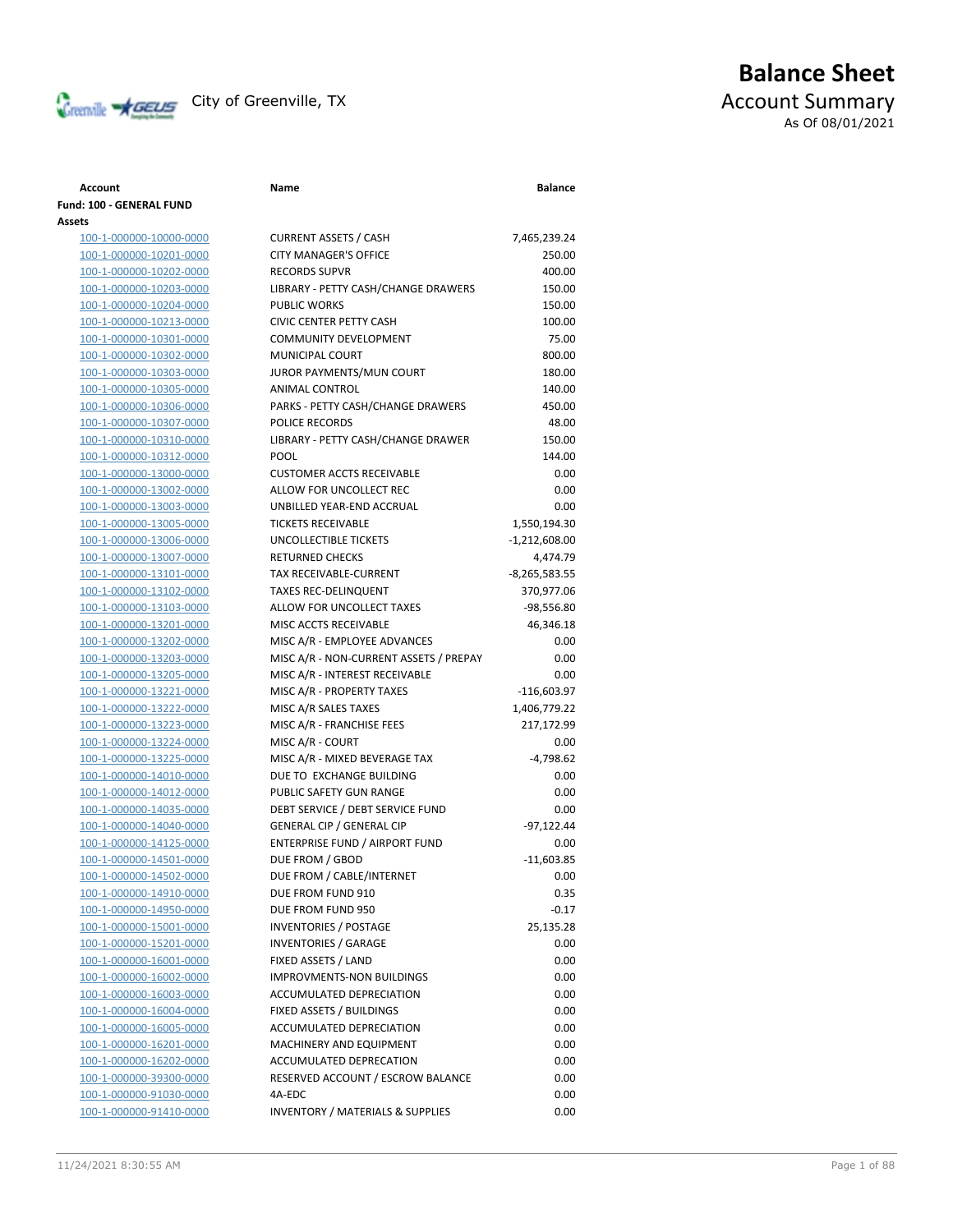| <b>Account</b>          | Name                                                | <b>Balance</b>  |              |
|-------------------------|-----------------------------------------------------|-----------------|--------------|
| 100-1-000000-91410-0700 | <b>INVENTORY / PAPER STOCK</b>                      | 0.00            |              |
| 100-1-000000-91430-0000 | NON-CURRENT ASSETS / PREPAYMENTS                    | 0.00            |              |
|                         | <b>Total Assets:</b>                                | 1,282,479.01    | 1,282,479.01 |
|                         |                                                     |                 |              |
| Liability               |                                                     |                 |              |
| 100-1-000000-20101-0000 | <b>ACCOUNTS PAYABLE</b>                             | 11,832.61       |              |
| 100-1-000000-20102-0000 | <b>CREDIT CARD PAYABLE</b>                          | 0.00            |              |
| 100-1-000000-20103-0000 | ACCRUED ACCOUNTS PAYABLE                            | 29,747.75       |              |
| 100-1-000000-20114-0000 | <b>INVESTMENT ADVISORY FEES</b>                     | 0.00            |              |
| 100-1-000000-20115-0000 | PD EMP COMMISSION                                   | 3,918.59        |              |
| 100-1-000000-20116-0000 | POLICE DONATIONS                                    | 1,317.97        |              |
| 100-1-000000-20117-0000 | <b>FIRE DONATIONS</b>                               | 16,920.55       |              |
| 100-1-000000-20118-0000 | <b>COMBAT CHALLENGE</b>                             | 804.06          |              |
| 100-1-000000-20119-0000 | <b>CEMETERIES DONATIONS</b>                         | 61.79           |              |
| 100-1-000000-20120-0000 | <b>LIBRARY DONATIONS</b>                            | 5,927.97        |              |
| 100-1-000000-20121-0000 | ANIMAL SHELTER DONATIONS                            | 1,459.77        |              |
| 100-1-000000-20122-0000 | PARKS DONATIONS                                     | 8,118.52        |              |
| 100-1-000000-20125-0000 | SALES TAX PAYABLE / IN THE CITY                     | 184.12          |              |
| 100-1-000000-20127-0000 | STATE COURT COST/FEE PAYB                           | 56,773.35       |              |
| 100-1-000000-20128-0000 | SEATBELT& CHILD RESTRAINT                           | 7,975.85        |              |
| 100-1-000000-20129-0000 | MUNICIPAL COURT CLEARING                            | $-11.90$        |              |
| 100-1-000000-20130-0000 | <b>3RD PARTY FTA FEE PAYABLE</b>                    | $-398.42$       |              |
| 100-1-000000-20131-0000 | <b>REFUNDS / OVERPAYMENTS</b>                       | $-120.70$       |              |
| 100-1-000000-20132-0000 | <b>COURT COLL AGENCY FEES</b>                       | 1,419.26        |              |
| 100-1-000000-20136-0000 | <b>ATTORNEY COLLECTION FEES</b>                     | 0.00            |              |
| 100-1-000000-20137-0000 | PLAT FILING FEES PAYABLE                            | 36,840.74       |              |
| 100-1-000000-20138-0000 | COMMUNITY DEV TRUST ACCT                            | 13,564.63       |              |
| 100-1-000000-20139-0000 | RETAINAGES PAYABLE                                  | 0.00            |              |
| 100-1-000000-20141-0000 | <b>TELEPHONE CLEARING</b>                           | 5,539.66        |              |
| 100-1-000000-20143-0000 | POLICE PROPERTY ROOM CLEARING                       | 12,901.52       |              |
|                         |                                                     | 457.12          |              |
| 100-1-000000-20146-0000 | MAIN ST / FARMERS MRKT RESALE<br>YMCA REGISTRATIONS | 0.00            |              |
| 100-1-000000-20147-0000 |                                                     |                 |              |
| 100-1-000000-20155-0000 | MAIN STREET - DONATIONS                             | 17.02           |              |
| 100-1-000000-20160-0000 | UNAPPLIED CREDIT                                    | 0.00            |              |
| 100-1-000000-20201-0000 | <b>DEFERRED REVENUE</b>                             | 0.00            |              |
| 100-1-000000-20203-0000 | <b>DEFERRED TAX REVENUE</b>                         | $-8,014,087.33$ |              |
| 100-1-000000-20204-0000 | <b>DEFERRED TICKET REVENUE</b>                      | 281,322.30      |              |
| 100-1-000000-21040-0000 | DUE TO / GENERAL CIP FUND                           | 0.00            |              |
| 100-1-000000-21201-0000 | DUE TO / CENTRAL SERVICE FUND                       | 0.00            |              |
| 100-1-000000-21401-0000 | DUE TO / ELECTRIC OPERATING FUND                    | 0.00            |              |
| 100-1-000000-21506-0000 | DUE TO / 4A-EDC                                     | 4,394.36        |              |
| 100-1-000000-21507-0000 | DUE TO / BOARD OF DEVELOPMENT                       | 105,288.52      |              |
| 100-1-000000-22001-0000 | SALARIES PAYABLE                                    | 624,351.22      |              |
| 100-1-000000-23001-0000 | CAPITAL LEASE PAYABLE                               | 0.00            |              |
| 100-1-000000-23101-0000 | <b>CAPITAL LEASE PAYABLE</b>                        | 0.00            |              |
| 100-1-000000-24001-0000 | O/S CHECKS PAYABLE                                  | $-11,755.77$    |              |
| 100-1-000000-24004-0000 | <b>INTEREST PAYABLE ON DEP</b>                      | 0.00            |              |
| 100-1-000000-24007-0000 | <b>BILLED DEPOSITS SUSPENSE</b>                     | 0.00            |              |
| 100-1-000000-24008-0000 | <b>CUSTOMER DEPOSITS / ANIMAL SHELTER</b>           | 0.00            |              |
| 100-1-000000-24009-0000 | <b>LIBRARY MEETING ROOM DEPOSITS</b>                | 616.20          |              |
| 100-1-000000-24010-0000 | <b>CIVIC CENTER DEPOSITS</b>                        | 0.00            |              |
| 100-1-000000-24011-0000 | <b>AUDITORIUM DEPOSITS</b>                          | 0.00            |              |
| 100-1-000000-26001-0000 | <b>COMPENSATED ABSENCES PAY</b>                     | 0.00            |              |
| 100-1-000000-29000-0000 | MISC LIABILITY - GREENVILLE ENERGY LLC              | 0.00            |              |
| 100-1-000000-29001-0000 | RESALE                                              | 0.00            |              |
| 100-1-000000-29300-0000 | <b>ENCUMBRANCE SUMMARY</b>                          | 0.00            |              |
| 100-1-000000-29400-0000 | RESERVED ACCOUNT / ENCUMBRANCES                     | 0.00            |              |
| 100-1-000000-29400-0900 | RESERVED ACCOUNT / ENCUMBRANCES                     | 0.00            |              |
| 100-1-000000-92190-1202 | <b>LABORATORY CLEARING</b>                          | 0.00            |              |
| 100-1-000000-92191-0000 | <b>SPONSORS - PARKS</b>                             | 0.00            |              |
| 100-1-000000-92200-0000 | MISCELLANEOUS LIABILITIES                           | 0.00            |              |
|                         |                                                     |                 |              |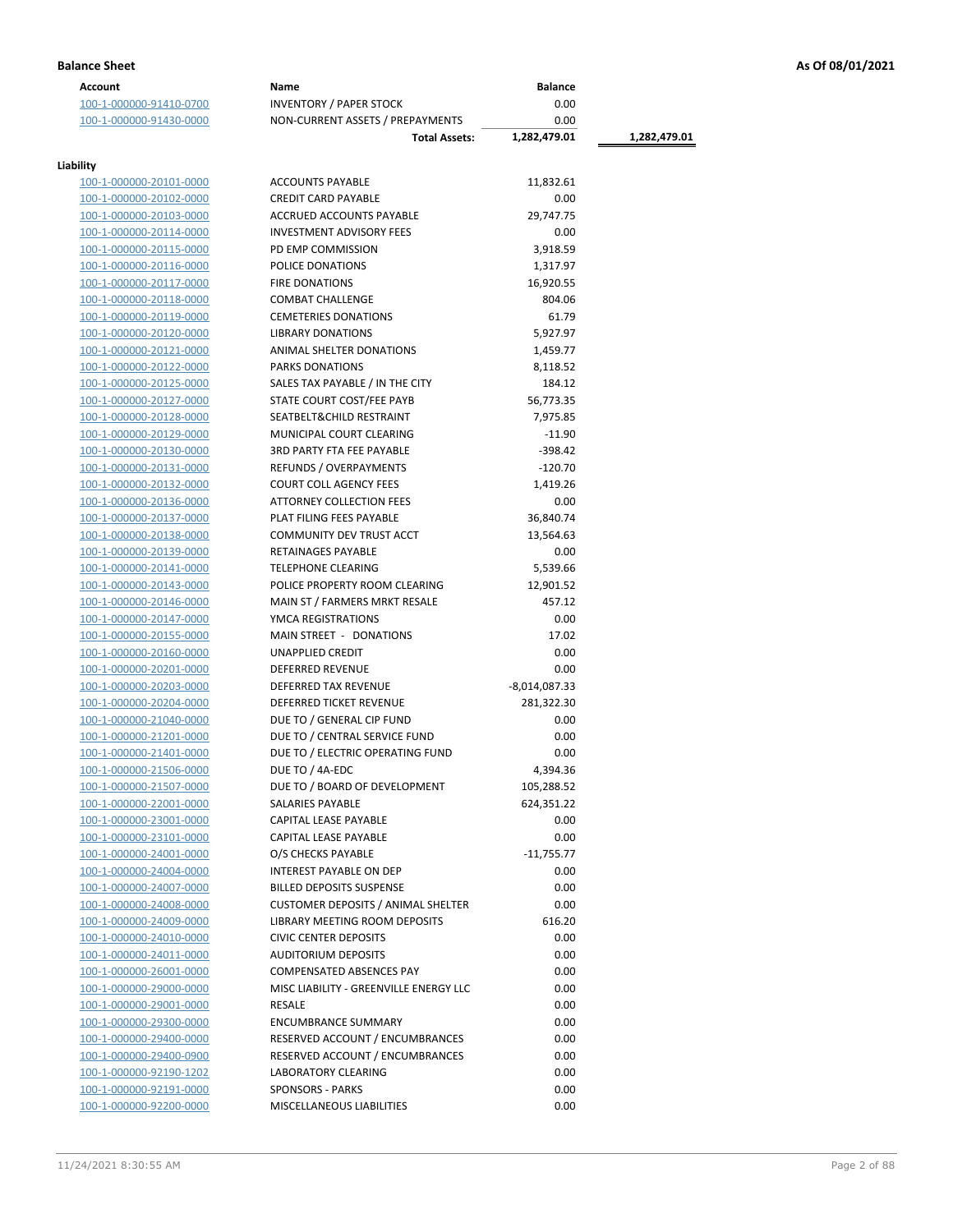### **Balance Sheet As Of 08/01/2021**

| Account                             | <b>Name</b>                                              | <b>Balance</b>                  |              |
|-------------------------------------|----------------------------------------------------------|---------------------------------|--------------|
| 100-1-000000-92270-1600             | <b>CREDIT CARD FEES PAYABLE</b>                          | 0.00                            |              |
|                                     | <b>Total Liability:</b>                                  | $-6,794,618.67$                 |              |
| Equity                              |                                                          |                                 |              |
| 100-1-000000-39000-0000             | UNRESERVED-FUND BALANCE                                  | 4,257,066.52                    |              |
|                                     | <b>Total Beginning Equity:</b>                           | 4,257,066.52                    |              |
| <b>Total Revenue</b>                |                                                          | 26,556,487.23                   |              |
| <b>Total Expense</b>                |                                                          | 22,736,455.91                   |              |
| <b>Revenues Over/Under Expenses</b> |                                                          | 3,820,031.32                    |              |
|                                     | <b>Total Equity and Current Surplus (Deficit):</b>       | 8,077,097.84                    |              |
|                                     | Total Liabilities, Equity and Current Surplus (Deficit): |                                 | 1,282,479.17 |
|                                     |                                                          | *** FUND 100 OUT OF BALANCE *** | $-0.16$      |

**\*\*\*Warning: Account Authorization is turned on. Please run the Unauthorized Account Listing Report to see if you are out of balance due to missing accounts \*\*\***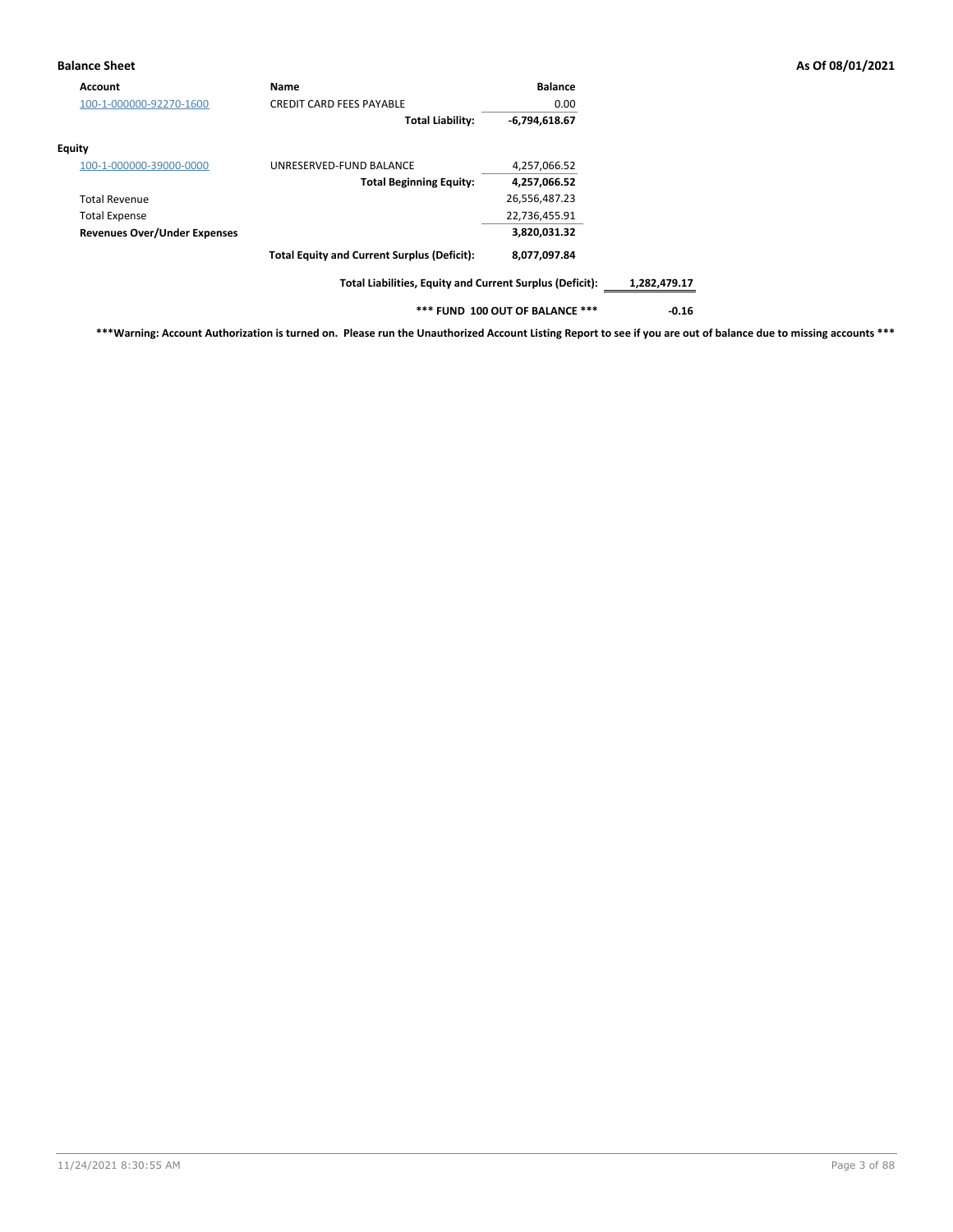## **Account Name Balance Fund: 101 - MUNICIPAL COURT BUILDING SECURITY FEES Assets** 101-1-000000-10000-0000 CURRENT ASSETS / CASH 76,018.76 101-1-000000-13201-0000 MISC ACCTS RECEIVABLE 0.00 101-1-000000-13203-0000 NON-CURRENT ASSETS / PREPAYMENTS 0.00 101-1-000000-13205-0000 INTEREST RECEIVABLE 0.00 **Total Assets: 76,018.76 76,018.76 Liability** 101-1-000000-20101-0000 ACCOUNTS PAYABLE 0.00 101-1-000000-20102-0000 CREDIT CARD PAYABLE 0.00 101-1-000000-20103-0000 ACCRUED ACCOUNTS PAYABLE 0.00 101-1-000000-29300-0000 ENCUMBRANCE SUMMARY 0.00 101-1-000000-29400-0000 RESERVED ACCOUNT / ENCUMBRANCES 0.00 **Total Liability: 0.00 Equity** 101-1-000000-39000-0000 UNRESERVED-FUND BALANCE 70,549.17 **Total Beginning Equity: 70,549.17** Total Revenue 5,483.25 Total Expense 13.66 **Revenues Over/Under Expenses 5,469.59 Total Equity and Current Surplus (Deficit): 76,018.76**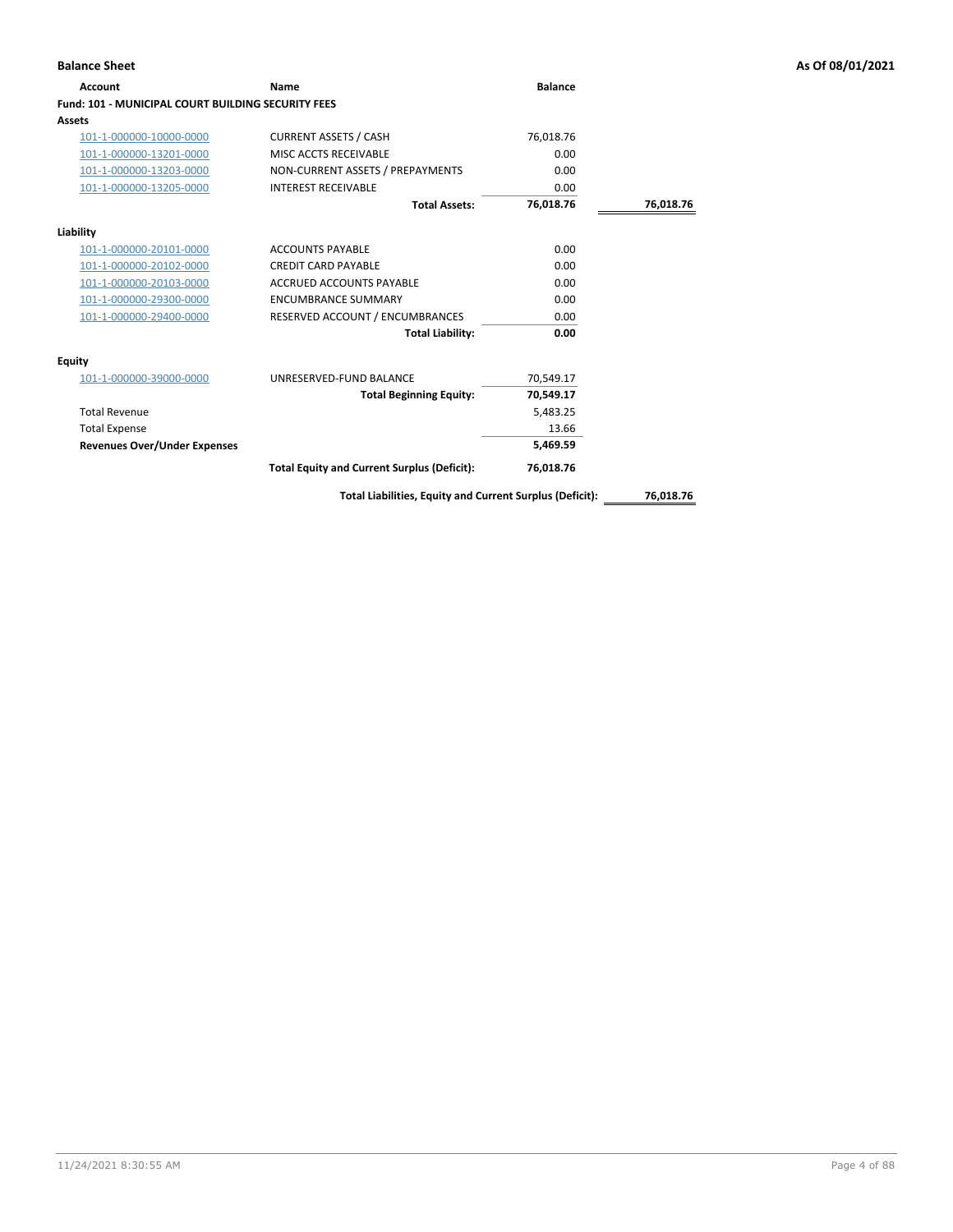| <b>Balance Sheet</b>                  |                                                    |                |           | As Of 08/01/2021 |
|---------------------------------------|----------------------------------------------------|----------------|-----------|------------------|
| <b>Account</b>                        | Name                                               | <b>Balance</b> |           |                  |
| Fund: 102 - MUNICIPAL COURT TECH FUND |                                                    |                |           |                  |
| <b>Assets</b>                         |                                                    |                |           |                  |
| 102-1-000000-10000-0000               | <b>CURRENT ASSETS / CASH</b>                       | 53,879.22      |           |                  |
| 102-1-000000-13201-0000               | MISC ACCTS RECEIVABLE                              | 0.00           |           |                  |
|                                       | <b>Total Assets:</b>                               | 53,879.22      | 53,879.22 |                  |
| Liability                             |                                                    |                |           |                  |
| 102-1-000000-20101-0000               | <b>ACCOUNTS PAYABLE</b>                            | 0.00           |           |                  |
| 102-1-000000-20102-0000               | <b>CREDIT CARD PAYABLE</b>                         | 0.00           |           |                  |
| 102-1-000000-20103-0000               | <b>ACCRUED ACCOUNTS PAYABLE</b>                    | 0.00           |           |                  |
| 102-1-000000-23001-0000               | <b>CAPITAL LEASE PAYABLE</b>                       | 0.00           |           |                  |
| 102-1-000000-23101-0000               | <b>CAPITAL LEASE PAYABLE</b>                       | 0.00           |           |                  |
| 102-1-000000-29300-0000               | <b>ENCUMBRANCE SUMMARY</b>                         | 0.00           |           |                  |
| 102-1-000000-29400-0000               | RESERVED ACCOUNT / ENCUMBRANCES                    | 0.00           |           |                  |
|                                       | <b>Total Liability:</b>                            | 0.00           |           |                  |
| Equity                                |                                                    |                |           |                  |
| 102-1-000000-39000-0000               | UNRESERVED-FUND BALANCE                            | 49,180.51      |           |                  |
|                                       | <b>Total Beginning Equity:</b>                     | 49,180.51      |           |                  |
| <b>Total Revenue</b>                  |                                                    | 4,792.20       |           |                  |
| <b>Total Expense</b>                  |                                                    | 93.49          |           |                  |
| <b>Revenues Over/Under Expenses</b>   |                                                    | 4,698.71       |           |                  |
|                                       | <b>Total Equity and Current Surplus (Deficit):</b> | 53,879.22      |           |                  |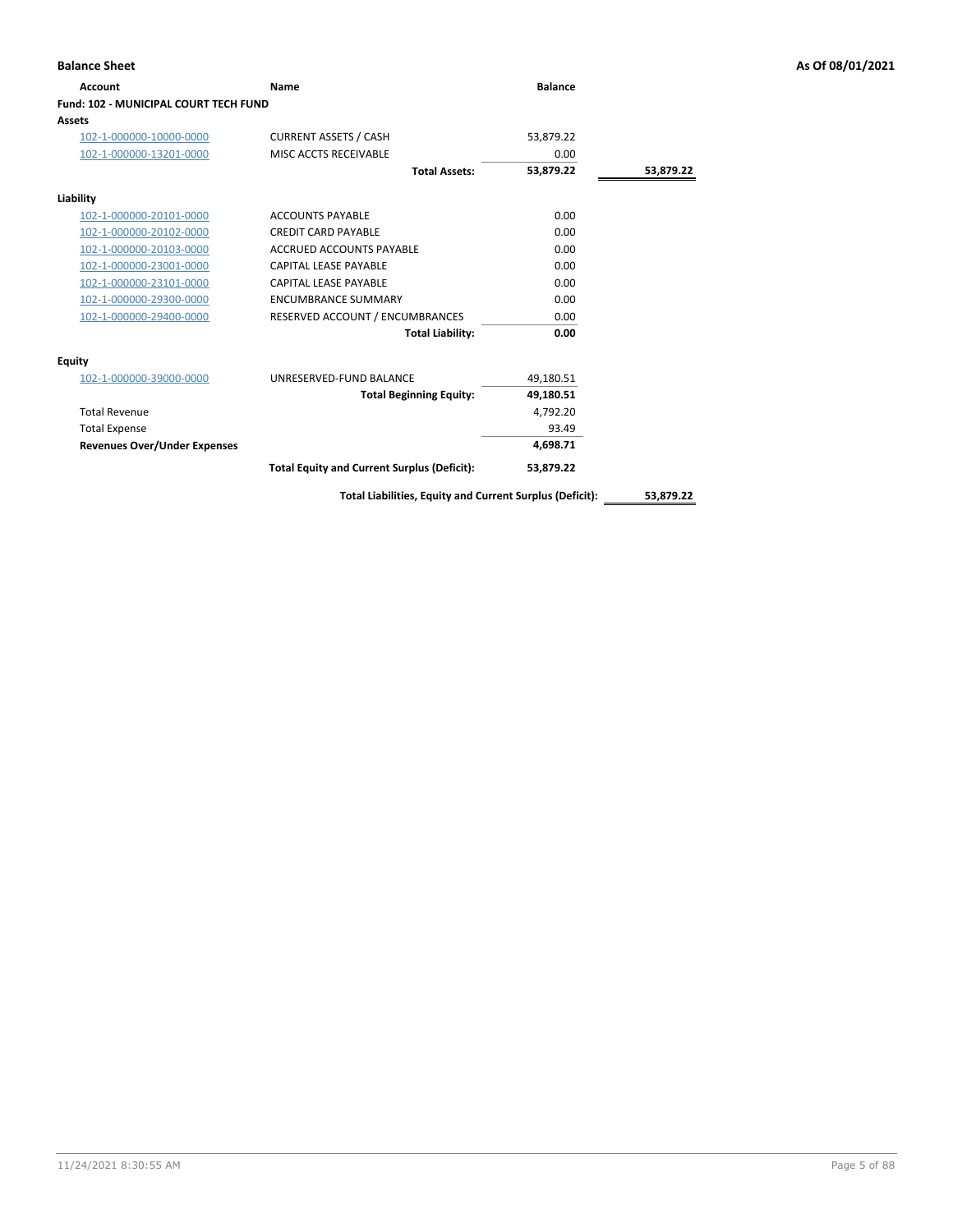| <b>Account</b>                                       | Name                                                     | <b>Balance</b> |           |
|------------------------------------------------------|----------------------------------------------------------|----------------|-----------|
| <b>Fund: 103 - MUNICIPAL COURT CHILD SAFETY FUND</b> |                                                          |                |           |
| Assets                                               |                                                          |                |           |
| 103-1-000000-10000-0000                              | <b>CURRENT ASSETS / CASH</b>                             | 11,486.69      |           |
| 103-1-000000-13201-0000                              | MISC ACCTS RECEIVABLE                                    | 0.00           |           |
| 103-1-000000-13203-0000                              | NON-CURRENT ASSETS / PREPAYMENTS                         | 0.00           |           |
| 103-1-000000-13205-0000                              | <b>INTEREST RECEIVABLE</b>                               | 0.00           |           |
|                                                      | <b>Total Assets:</b>                                     | 11,486.69      | 11,486.69 |
| Liability                                            |                                                          |                |           |
| 103-1-000000-20101-0000                              | <b>ACCOUNTS PAYABLE</b>                                  | 0.00           |           |
| 103-1-000000-20103-0000                              | <b>ACCRUED ACCOUNTS PAYABLE</b>                          | 0.00           |           |
|                                                      | <b>Total Liability:</b>                                  | 0.00           |           |
| Equity                                               |                                                          |                |           |
| 103-1-000000-39000-0000                              | UNRESERVED-FUND BALANCE                                  | 7,653.31       |           |
|                                                      | <b>Total Beginning Equity:</b>                           | 7,653.31       |           |
| <b>Total Revenue</b>                                 |                                                          | 24,863.00      |           |
| <b>Total Expense</b>                                 |                                                          | 21,029.62      |           |
| <b>Revenues Over/Under Expenses</b>                  |                                                          | 3,833.38       |           |
|                                                      | <b>Total Equity and Current Surplus (Deficit):</b>       | 11,486.69      |           |
|                                                      | Total Liabilities, Equity and Current Surplus (Deficit): |                | 11.486.69 |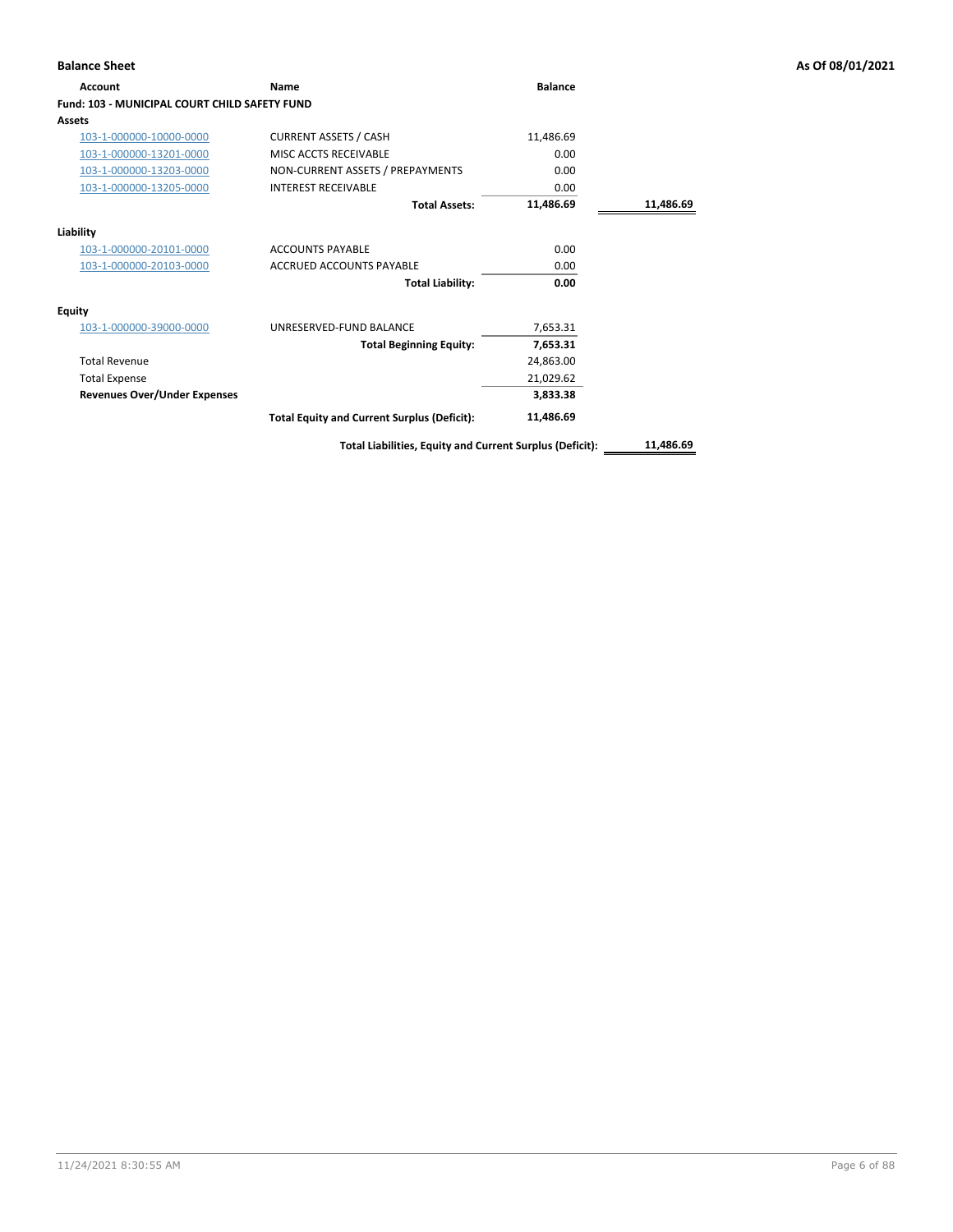| <b>Account</b>                            | Name                                               | <b>Balance</b> |             |
|-------------------------------------------|----------------------------------------------------|----------------|-------------|
| <b>Fund: 110 - EXCHANGE BUILDING FUND</b> |                                                    |                |             |
| Assets                                    |                                                    |                |             |
| 110-1-000000-10000-0000                   | <b>CURRENT ASSETS / CASH</b>                       | -533,047.91    |             |
| 110-1-000000-13201-0000                   | MISC ACCTS RECEIVABLE                              | 0.00           |             |
| 110-1-000000-13203-0000                   | NON-CURRENT ASSETS / PREPAYMENTS                   | 0.00           |             |
| 110-1-000000-13205-0000                   | <b>INTEREST RECEIVABLE</b>                         | 0.00           |             |
| 110-1-000000-14100-0000                   | DUE FROM FUND 100                                  | 0.00           |             |
| 110-1-000000-16001-0000                   | FIXED ASSETS / LAND                                | 0.00           |             |
| 110-1-000000-16002-0000                   | <b>IMPROVMENTS-NON BUILDINGS</b>                   | 0.00           |             |
| 110-1-000000-16003-0000                   | <b>ACCUMULATED DEPRECIATION</b>                    | 0.00           |             |
| 110-1-000000-16004-0000                   | FIXED ASSETS / BUILDINGS                           | 0.00           |             |
| 110-1-000000-16005-0000                   | ACCUMULATED DEPRECIATION                           | 0.00           |             |
| 110-1-000000-16201-0000                   | MACHINERY AND EQUIPMENT                            | 0.00           |             |
| 110-1-000000-16202-0000                   | ACCUMULATED DEPRECATION                            | 0.00           |             |
| 110-1-000000-16301-0000                   | FIXED ASSETS / C W I P                             | 0.00           |             |
|                                           | <b>Total Assets:</b>                               | -533,047.91    | -533,047.91 |
| Liability                                 |                                                    |                |             |
| 110-1-000000-20101-0000                   | <b>ACCOUNTS PAYABLE</b>                            | 0.00           |             |
| 110-1-000000-20102-0000                   | <b>CREDIT CARD PAYABLE</b>                         | 0.00           |             |
| 110-1-000000-20103-0000                   | ACCRUED ACCOUNTS PAYABLE                           | 0.00           |             |
| 110-1-000000-20109-0000                   | MISCELLANEOUS LIABILITIES                          | 0.00           |             |
| 110-1-000000-20110-0000                   | REVENUE BONDS PAYABLE                              | 0.00           |             |
| 110-1-000000-20112-0000                   | ACCRUED INTEREST PAYABLE                           | 0.00           |             |
| 110-1-000000-20141-0000                   | <b>TELEPHONE CLEARING</b>                          | 0.00           |             |
| 110-1-000000-20160-0000                   | UNAPPLIED CREDIT                                   | 0.00           |             |
| 110-1-000000-20201-0000                   | <b>DEFERRED REVENUE</b>                            | 0.00           |             |
| 110-1-000000-21001-0000                   | <b>GENERAL FUND / GENERAL FUND</b>                 | 0.00           |             |
| 110-1-000000-22001-0000                   | SALARIES PAYABLE                                   | 0.00           |             |
| <u>110-1-000000-22002-0000</u>            | VACATION/SICK PAYABLE                              | 0.00           |             |
| 110-1-000000-26001-0000                   | <b>OBLIG FOR COMP ABSENCES</b>                     | 0.00           |             |
| 110-1-000000-26102-0000                   | REVENUE BONDS PAYABLE                              | 0.00           |             |
| 110-1-000000-27001-0000                   | <b>CONTRIBUTED CAPITAL</b>                         | 0.00           |             |
| 110-1-000000-29300-0000                   | <b>ENCUMBRANCE SUMMARY</b>                         | 0.00           |             |
| 110-1-000000-29400-0100                   | RESERVED ACCOUNT / ENCUMBRANCES                    | 0.00           |             |
|                                           | <b>Total Liability:</b>                            | 0.00           |             |
| Equity                                    |                                                    |                |             |
| 110-1-000000-39000-0000                   | UNRESERVED-FUND BALANCE                            | 0.00           |             |
| 110-1-000000-39100-0000                   | UNRESERVED-RET. EARNINGS                           | -533,047.91    |             |
|                                           | <b>Total Beginning Equity:</b>                     | -533,047.91    |             |
| <b>Total Revenue</b>                      |                                                    | 0.00           |             |
| <b>Total Expense</b>                      |                                                    | 0.00           |             |
| <b>Revenues Over/Under Expenses</b>       |                                                    | 0.00           |             |
|                                           | <b>Total Equity and Current Surplus (Deficit):</b> | -533,047.91    |             |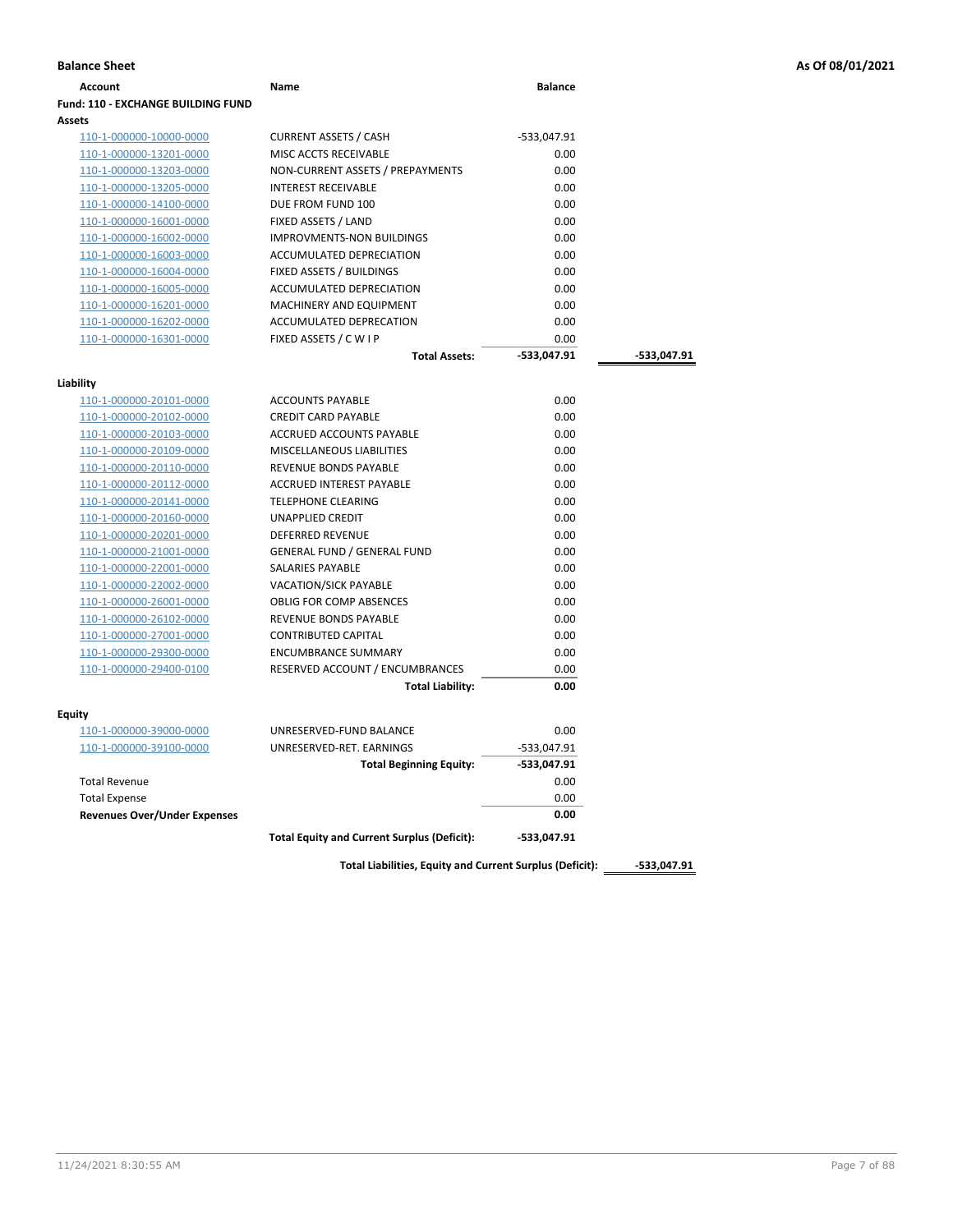| <b>Account</b>                         | <b>Name</b>                                              | <b>Balance</b> |              |
|----------------------------------------|----------------------------------------------------------|----------------|--------------|
| Fund: 111 - RECREATION ACTIVITIES FUND |                                                          |                |              |
| Assets                                 |                                                          |                |              |
| 111-1-000000-10000-0000                | <b>CURRENT ASSETS / CASH</b>                             | $-97,409.87$   |              |
| 111-1-000000-10313-0000                | CHANGE DRAWER - PARK CONCESSIONS                         | 0.00           |              |
| 111-1-000000-13201-0000                | MISC ACCTS RECEIVABLE                                    | 0.00           |              |
| 111-1-000000-13205-0000                | <b>INTEREST RECEIVABLE</b>                               | 0.00           |              |
|                                        | <b>Total Assets:</b>                                     | $-97,409.87$   | -97,409.87   |
| Liability                              |                                                          |                |              |
| 111-1-000000-20101-0000                | <b>ACCOUNTS PAYABLE</b>                                  | 0.00           |              |
| 111-1-000000-20102-0000                | <b>CREDIT CARD PAYABLE</b>                               | 0.00           |              |
| 111-1-000000-20103-0000                | <b>ACCRUED ACCOUNTS PAYABLE</b>                          | 0.00           |              |
| 111-1-000000-20125-0000                | SALES TAX PAYABLE / IN THE CITY                          | 1.289.75       |              |
| 111-1-000000-20160-0000                | <b>UNAPPLIED CREDIT</b>                                  | 0.00           |              |
| 111-1-000000-20201-0000                | <b>DEFERRED REVENUE</b>                                  | 0.00           |              |
| 111-1-000000-22001-0000                | <b>SALARIES PAYABLE</b>                                  | 155.91         |              |
| 111-1-000000-29300-0000                | <b>ENCUMBRANCE SUMMARY</b>                               | 0.00           |              |
| 111-1-000000-29400-0100                | RESERVED ACCOUNT / ENCUMBRANCES                          | 0.00           |              |
|                                        | <b>Total Liability:</b>                                  | 1,445.66       |              |
| <b>Equity</b>                          |                                                          |                |              |
| 111-1-000000-39000-0000                | UNRESERVED-FUND BALANCE                                  | $-121,231.77$  |              |
| 111-1-000000-39100-0000                | UNRESERVED-RET. EARNINGS                                 | 0.00           |              |
|                                        | <b>Total Beginning Equity:</b>                           | $-121,231.77$  |              |
| <b>Total Revenue</b>                   |                                                          | 126,021.36     |              |
| <b>Total Expense</b>                   |                                                          | 103,645.12     |              |
| <b>Revenues Over/Under Expenses</b>    |                                                          | 22,376.24      |              |
|                                        | <b>Total Equity and Current Surplus (Deficit):</b>       | $-98,855.53$   |              |
|                                        | Total Liabilities, Equity and Current Surplus (Deficit): |                | $-97,409.87$ |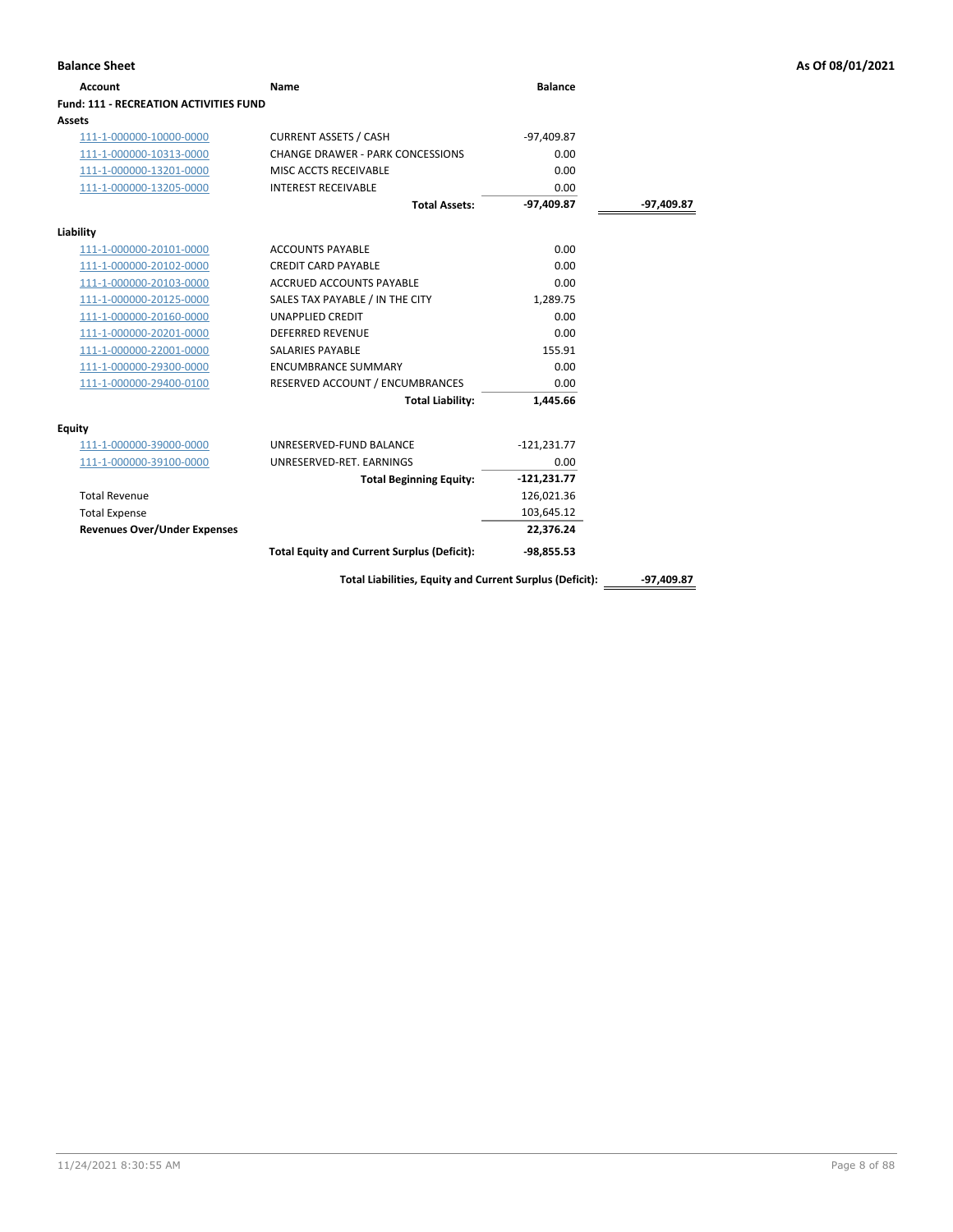| <b>Account</b>                      | Name                                               | <b>Balance</b> |          |
|-------------------------------------|----------------------------------------------------|----------------|----------|
| <b>Fund: 112 - GUN RANGE FUND</b>   |                                                    |                |          |
| <b>Assets</b>                       |                                                    |                |          |
| 112-1-000000-10000-0000             | <b>CURRENT ASSETS / CASH</b>                       | 1,073.96       |          |
| 112-1-000000-13201-0000             | MISC ACCTS RECEIVABLE                              | 0.00           |          |
|                                     | <b>Total Assets:</b>                               | 1,073.96       | 1,073.96 |
| Liability                           |                                                    |                |          |
| 112-1-000000-20101-0000             | <b>ACCOUNTS PAYABLE</b>                            | 0.00           |          |
| 112-1-000000-20103-0000             | ACCRUED ACCOUNTS PAYABLE                           | 0.00           |          |
| 112-1-000000-20160-0000             | <b>UNAPPLIED CREDIT</b>                            | 0.00           |          |
| 112-1-000000-21001-0000             | <b>GENERAL FUND / GENERAL FUND</b>                 | 0.00           |          |
| 112-1-000000-29300-0000             | <b>ENCUMBRANCE SUMMARY</b>                         | 0.00           |          |
| 112-1-000000-29400-0100             | RESERVED ACCOUNT / ENCUMBRANCES                    | 0.00           |          |
|                                     | <b>Total Liability:</b>                            | 0.00           |          |
| <b>Equity</b>                       |                                                    |                |          |
| 112-1-000000-39000-0000             | UNRESERVED-FUND BALANCE                            | 1,108.04       |          |
| 112-1-000000-39100-0000             | UNRESERVED-RET. EARNINGS                           | 0.00           |          |
|                                     | <b>Total Beginning Equity:</b>                     | 1,108.04       |          |
| <b>Total Revenue</b>                |                                                    | 1,240.91       |          |
| <b>Total Expense</b>                |                                                    | 1,274.99       |          |
| <b>Revenues Over/Under Expenses</b> |                                                    | $-34.08$       |          |
|                                     | <b>Total Equity and Current Surplus (Deficit):</b> | 1,073.96       |          |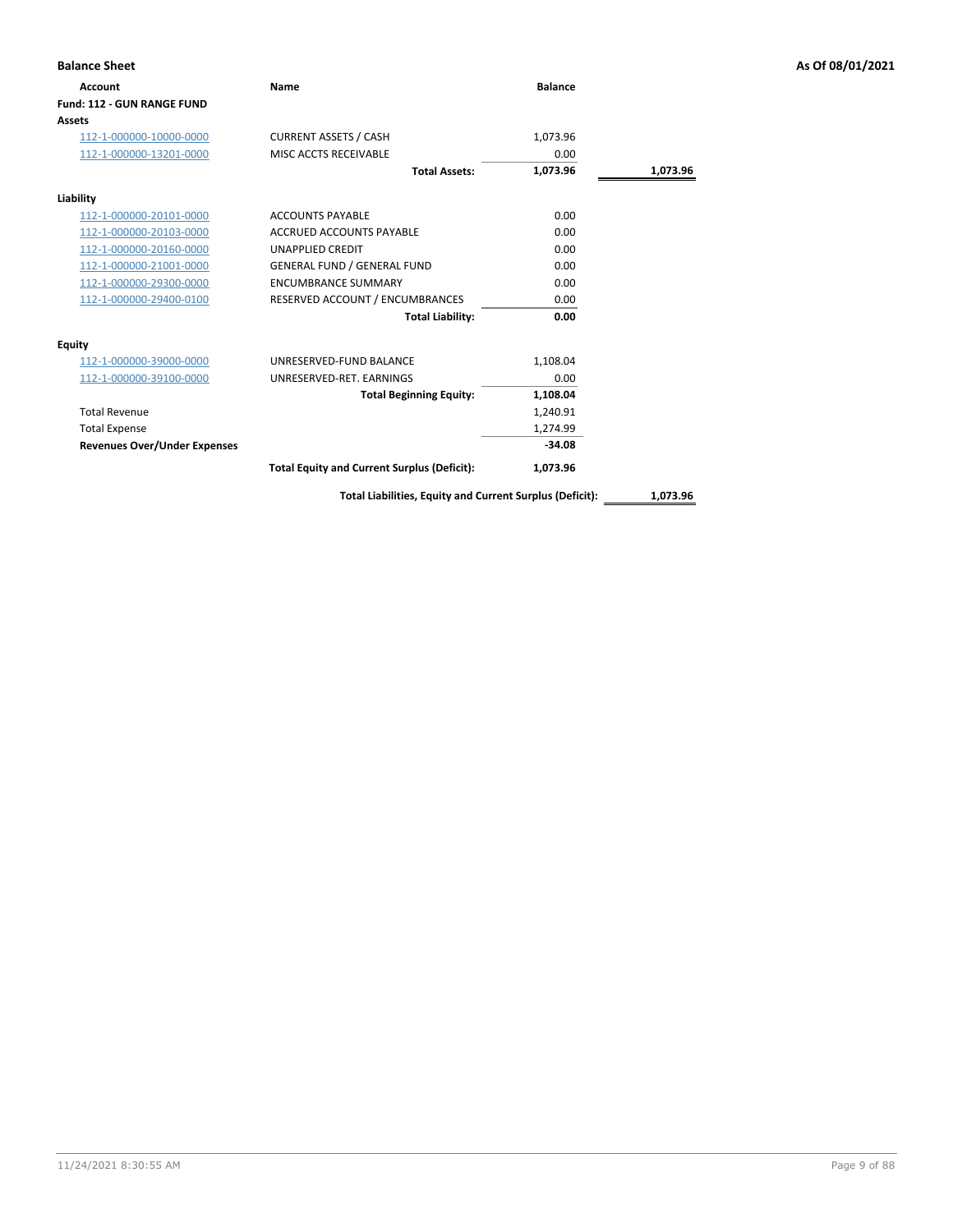| <b>Balance Sheet</b> | As Of 08/01/2021 |
|----------------------|------------------|
|                      |                  |

| <b>Account</b>                               | Name                                                     | <b>Balance</b> |            |
|----------------------------------------------|----------------------------------------------------------|----------------|------------|
| Fund: 113 - HOTEL / MOTEL OCCUPANCY TAX FUND |                                                          |                |            |
| Assets                                       |                                                          |                |            |
| 113-1-000000-10000-0000                      | <b>CURRENT ASSETS / CASH</b>                             | 560,918.08     |            |
| 113-1-000000-13101-0000                      | <b>TAX RECEIVABLE-CURRENT</b>                            | 0.00           |            |
| 113-1-000000-13201-0000                      | MISC ACCTS RECEIVABLE                                    | 0.00           |            |
| 113-1-000000-13202-0000                      | <b>EMPLOYEE ADVANCES</b>                                 | 0.00           |            |
| 113-1-000000-13203-0000                      | NON-CURRENT ASSETS / PREPAYMENTS                         | 0.00           |            |
| 113-1-000000-13205-0000                      | <b>INTEREST RECEIVABLE</b>                               | 0.00           |            |
|                                              | <b>Total Assets:</b>                                     | 560,918.08     | 560,918.08 |
| Liability                                    |                                                          |                |            |
| 113-1-000000-20101-0000                      | <b>ACCOUNTS PAYABLE</b>                                  | 0.00           |            |
| 113-1-000000-20102-0000                      | <b>CREDIT CARD PAYABLE</b>                               | 0.00           |            |
| 113-1-000000-20103-0000                      | <b>ACCRUED ACCOUNTS PAYABLE</b>                          | 0.00           |            |
| 113-1-000000-20144-0000                      | SPECIAL EVENT DONATIONS                                  | $-1,046.65$    |            |
| 113-1-000000-20145-0000                      | <b>DOWNTOWN DONATIONS</b>                                | 0.00           |            |
| 113-1-000000-22001-0000                      | SALARIES PAYABLE                                         | 1,702.66       |            |
| 113-1-000000-24001-0000                      | O/S CHECKS PAYABLE                                       | 0.00           |            |
| 113-1-000000-29300-0000                      | <b>ENCUMBRANCE SUMMARY</b>                               | 0.00           |            |
| 113-1-000000-29400-0100                      | RESERVED ACCOUNT / ENCUMBRANCES                          | 0.00           |            |
|                                              | <b>Total Liability:</b>                                  | 656.01         |            |
| Equity                                       |                                                          |                |            |
| 113-1-000000-39000-0000                      | UNRESERVED-FUND BALANCE                                  | 451,172.28     |            |
|                                              | <b>Total Beginning Equity:</b>                           | 451,172.28     |            |
| <b>Total Revenue</b>                         |                                                          | 523,004.31     |            |
| <b>Total Expense</b>                         |                                                          | 413,914.52     |            |
| <b>Revenues Over/Under Expenses</b>          |                                                          | 109,089.79     |            |
|                                              | <b>Total Equity and Current Surplus (Deficit):</b>       | 560,262.07     |            |
|                                              | Total Liabilities, Equity and Current Surplus (Deficit): |                | 560,918.08 |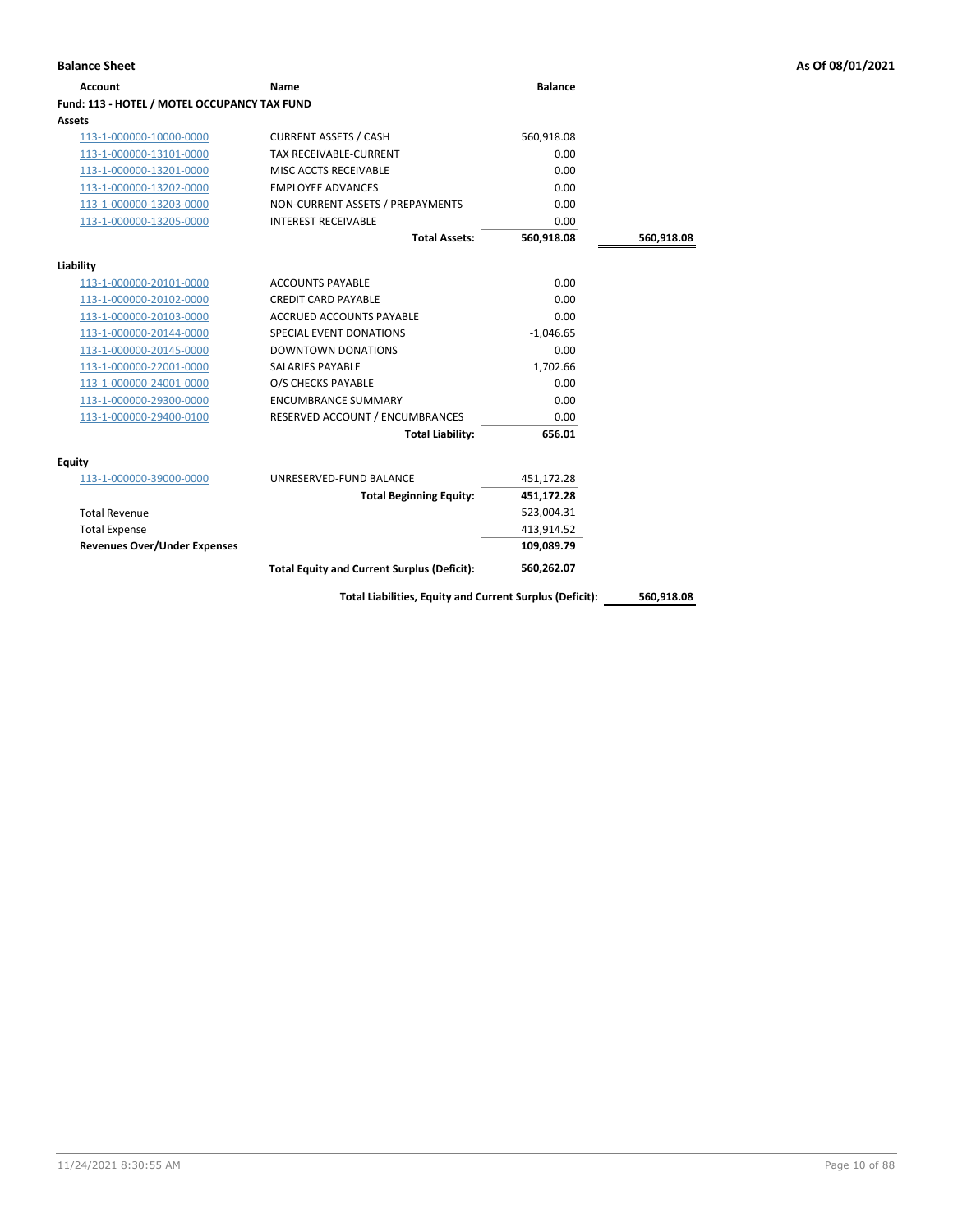| <b>Account</b>                      | Name                                               | <b>Balance</b> |             |
|-------------------------------------|----------------------------------------------------|----------------|-------------|
| Fund: 114 - VENUE MANAGEMENT FUND   |                                                    |                |             |
| Assets                              |                                                    |                |             |
| 114-1-000000-10000-0000             | <b>CURRENT ASSETS / CASH</b>                       | $-186,080.75$  |             |
| 114-1-000000-10311-0000             | CASH / PETTY CASH/CHANGE DRAWERS                   | 200.00         |             |
| 114-1-000000-13201-0000             | MISC ACCTS RECEIVABLE                              | 0.00           |             |
| 114-1-000000-13203-0000             | NON-CURRENT ASSETS / PREPAYMENTS                   | 0.00           |             |
| 114-1-000000-13205-0000             | <b>INTEREST RECEIVABLE</b>                         | 0.00           |             |
|                                     | <b>Total Assets:</b>                               | $-185,880.75$  | -185,880.75 |
| Liability                           |                                                    |                |             |
| 114-1-000000-20101-0000             | <b>ACCOUNTS PAYABLE</b>                            | 0.00           |             |
| 114-1-000000-20102-0000             | <b>CREDIT CARD PAYABLE</b>                         | 0.00           |             |
| 114-1-000000-20103-0000             | <b>ACCRUED ACCOUNTS PAYABLE</b>                    | 0.00           |             |
| 114-1-000000-20125-0000             | SALES TAX PAYABLE / IN THE CITY                    | 2,909.05       |             |
| 114-1-000000-20144-0000             | SPECIAL EVENT DONATIONS                            | 16,777.39      |             |
| 114-1-000000-20150-0000             | <b>TICKET SALE SHARING</b>                         | 13,299.34      |             |
| 114-1-000000-20151-0000             | <b>SOUND &amp; LIGHTING</b>                        | 0.00           |             |
| 114-1-000000-20160-0000             | <b>UNAPPLIED CREDIT</b>                            | 0.00           |             |
| 114-1-000000-20201-0000             | <b>DEFERRED REVENUE</b>                            | 0.00           |             |
| 114-1-000000-22001-0000             | SALARIES PAYABLE                                   | 1,154.26       |             |
| 114-1-000000-24010-0000             | <b>CIVIC CENTER DEPOSITS</b>                       | 5,930.00       |             |
| 114-1-000000-24012-0000             | <b>AUDITORIUM DEPOSITS</b>                         | 16,437.50      |             |
| 114-1-000000-29300-0000             | <b>ENCUMBRANCE SUMMARY</b>                         | 0.00           |             |
| 114-1-000000-29400-0000             | RESERVED ACCOUNT / ENCUMBRANCES                    | 0.00           |             |
|                                     | <b>Total Liability:</b>                            | 56,507.54      |             |
| <b>Equity</b>                       |                                                    |                |             |
| 114-1-000000-39000-0000             | UNRESERVED-FUND BALANCE                            | $-186,750.72$  |             |
|                                     | <b>Total Beginning Equity:</b>                     | $-186,750.72$  |             |
| <b>Total Revenue</b>                |                                                    | 86,927.54      |             |
| <b>Total Expense</b>                |                                                    | 142,565.11     |             |
| <b>Revenues Over/Under Expenses</b> |                                                    | $-55,637.57$   |             |
|                                     | <b>Total Equity and Current Surplus (Deficit):</b> | $-242,388.29$  |             |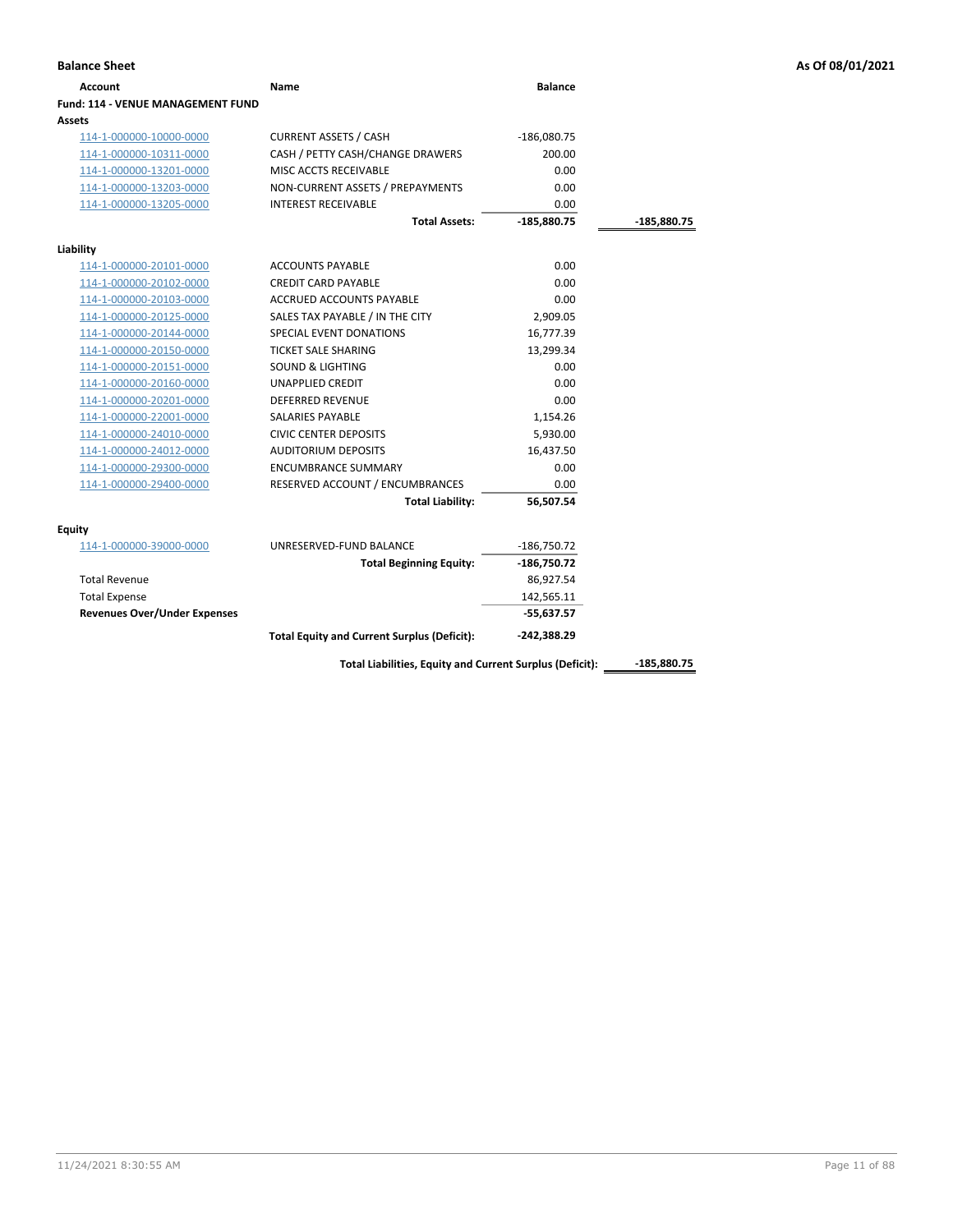| <b>Balance Sheet</b>                |                                                          |                |      | As Of 08/01/2021 |
|-------------------------------------|----------------------------------------------------------|----------------|------|------------------|
| <b>Account</b>                      | Name                                                     | <b>Balance</b> |      |                  |
| Fund: 115 - TIRZ FUND               |                                                          |                |      |                  |
| <b>Assets</b>                       |                                                          |                |      |                  |
| 115-1-000000-10000-0000             | <b>CURRENT ASSETS / CASH</b>                             | 0.00           |      |                  |
| 115-1-000000-13101-0000             | TAX RECEIVABLE-CURRENT                                   | 0.00           |      |                  |
| 115-1-000000-13102-0000             | <b>TAXES REC-DELINQUENT</b>                              | 0.00           |      |                  |
| 115-1-000000-13103-0000             | ALLOW FOR UNCOLLECT TAXES                                | 0.00           |      |                  |
| 115-1-000000-13201-0000             | MISC ACCTS RECEIVABLE                                    | 0.00           |      |                  |
| 115-1-000000-13205-0000             | <b>INTEREST RECEIVABLE</b>                               | 0.00           |      |                  |
|                                     | <b>Total Assets:</b>                                     | 0.00           | 0.00 |                  |
| Liability                           |                                                          |                |      |                  |
| 115-1-000000-20101-0000             | <b>ACCOUNTS PAYABLE</b>                                  | 0.00           |      |                  |
| 115-1-000000-20103-0000             | <b>ACCRUED ACCOUNTS PAYABLE</b>                          | 0.00           |      |                  |
| 115-1-000000-20203-0000             | <b>DEFERRED TAX REVENUE</b>                              | 0.00           |      |                  |
| 115-1-000000-29300-0000             | <b>ENCUMBRANCE SUMMARY</b>                               | 0.00           |      |                  |
| 115-1-000000-29400-0100             | RESERVED ACCOUNT / ENCUMBRANCES                          | 0.00           |      |                  |
|                                     | <b>Total Liability:</b>                                  | 0.00           |      |                  |
| <b>Equity</b>                       |                                                          |                |      |                  |
| 115-1-000000-39000-0000             | UNRESERVED-FUND BALANCE                                  | 0.00           |      |                  |
| 115-1-000000-39100-0000             | UNRESERVED-RET. EARNINGS                                 | 0.00           |      |                  |
|                                     | <b>Total Beginning Equity:</b>                           | 0.00           |      |                  |
| <b>Total Revenue</b>                |                                                          | 0.00           |      |                  |
| <b>Total Expense</b>                |                                                          | 0.00           |      |                  |
| <b>Revenues Over/Under Expenses</b> |                                                          | 0.00           |      |                  |
|                                     | <b>Total Equity and Current Surplus (Deficit):</b>       | 0.00           |      |                  |
|                                     | Total Liabilities, Equity and Current Surplus (Deficit): |                | 0.00 |                  |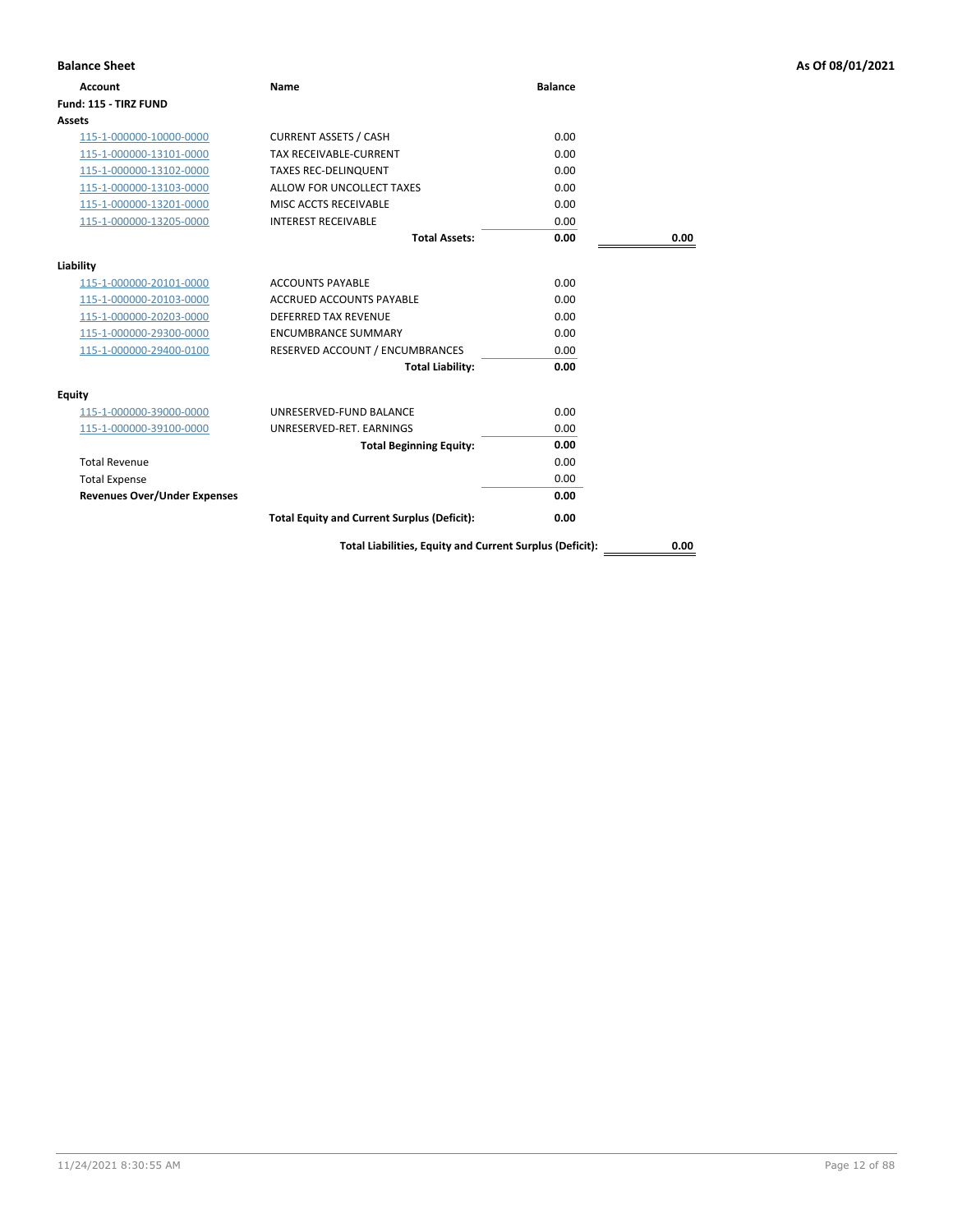| <b>Balance Sheet</b>                |                                                          |                |      | As Of 08/01/2021 |
|-------------------------------------|----------------------------------------------------------|----------------|------|------------------|
| Account                             | Name                                                     | <b>Balance</b> |      |                  |
| Fund: 116 - ROADWAY IMPACT FEE 1    |                                                          |                |      |                  |
| Assets                              |                                                          |                |      |                  |
| 116-1-000000-10000-0000             | <b>CURRENT ASSETS / CASH</b>                             | 0.00           |      |                  |
| 116-1-000000-13201-0000             | MISC ACCTS RECEIVABLE                                    | 0.00           |      |                  |
| 116-1-000000-13205-0000             | <b>INTEREST RECEIVABLE</b>                               | 0.00           |      |                  |
|                                     | <b>Total Assets:</b>                                     | 0.00           | 0.00 |                  |
| Liability                           |                                                          |                |      |                  |
| 116-1-000000-20101-0000             | <b>ACCOUNTS PAYABLE</b>                                  | 0.00           |      |                  |
| 116-1-000000-20103-0000             | <b>ACCRUED ACCOUNTS PAYABLE</b>                          | 0.00           |      |                  |
|                                     | <b>Total Liability:</b>                                  | 0.00           |      |                  |
| <b>Equity</b>                       |                                                          |                |      |                  |
| 116-1-000000-39000-0000             | UNRESERVED-FUND BALANCE                                  | 0.00           |      |                  |
| 116-1-000000-39100-0000             | UNRESERVED-RET. EARNINGS                                 | 0.00           |      |                  |
|                                     | <b>Total Beginning Equity:</b>                           | 0.00           |      |                  |
| <b>Total Revenue</b>                |                                                          | 0.00           |      |                  |
| <b>Total Expense</b>                |                                                          | 0.00           |      |                  |
| <b>Revenues Over/Under Expenses</b> |                                                          | 0.00           |      |                  |
|                                     | <b>Total Equity and Current Surplus (Deficit):</b>       | 0.00           |      |                  |
|                                     | Total Liabilities, Equity and Current Surplus (Deficit): |                | 0.00 |                  |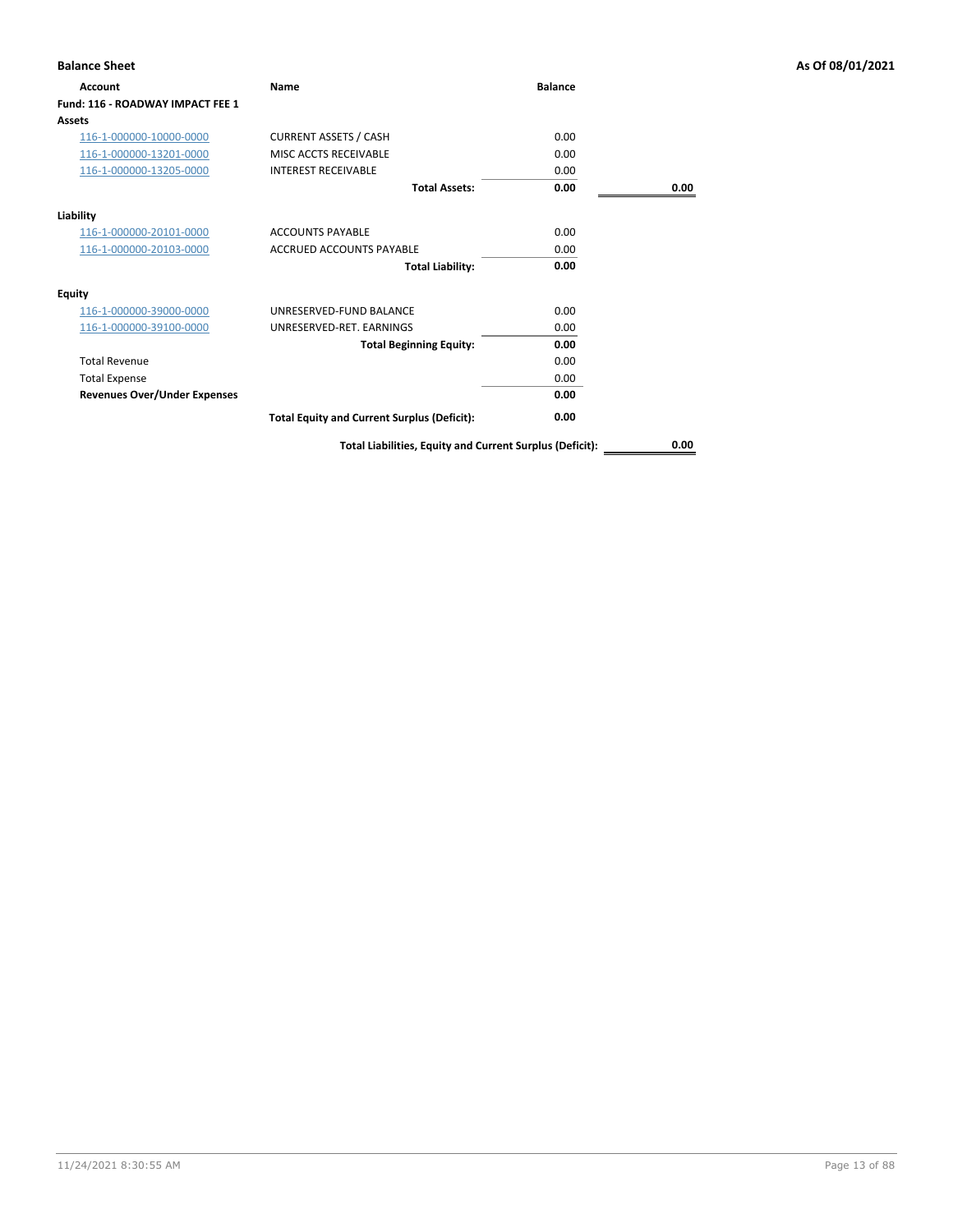| <b>Balance Sheet</b>                |                                                          |                |      | As Of 08/01/2021 |
|-------------------------------------|----------------------------------------------------------|----------------|------|------------------|
| Account                             | Name                                                     | <b>Balance</b> |      |                  |
| Fund: 117 - ROADWAY IMPACT FEE 2    |                                                          |                |      |                  |
| Assets                              |                                                          |                |      |                  |
| 117-1-000000-10000-0000             | <b>CURRENT ASSETS / CASH</b>                             | 0.00           |      |                  |
| 117-1-000000-13201-0000             | MISC ACCTS RECEIVABLE                                    | 0.00           |      |                  |
| 117-1-000000-13205-0000             | <b>INTEREST RECEIVABLE</b>                               | 0.00           |      |                  |
|                                     | <b>Total Assets:</b>                                     | 0.00           | 0.00 |                  |
| Liability                           |                                                          |                |      |                  |
| 117-1-000000-20101-0000             | <b>ACCOUNTS PAYABLE</b>                                  | 0.00           |      |                  |
| 117-1-000000-20103-0000             | <b>ACCRUED ACCOUNTS PAYABLE</b>                          | 0.00           |      |                  |
|                                     | <b>Total Liability:</b>                                  | 0.00           |      |                  |
| <b>Equity</b>                       |                                                          |                |      |                  |
| 117-1-000000-39000-0000             | UNRESERVED-FUND BALANCE                                  | 0.00           |      |                  |
| 117-1-000000-39100-0000             | UNRESERVED-RET. EARNINGS                                 | 0.00           |      |                  |
|                                     | <b>Total Beginning Equity:</b>                           | 0.00           |      |                  |
| <b>Total Revenue</b>                |                                                          | 0.00           |      |                  |
| <b>Total Expense</b>                |                                                          | 0.00           |      |                  |
| <b>Revenues Over/Under Expenses</b> |                                                          | 0.00           |      |                  |
|                                     | <b>Total Equity and Current Surplus (Deficit):</b>       | 0.00           |      |                  |
|                                     | Total Liabilities, Equity and Current Surplus (Deficit): |                | 0.00 |                  |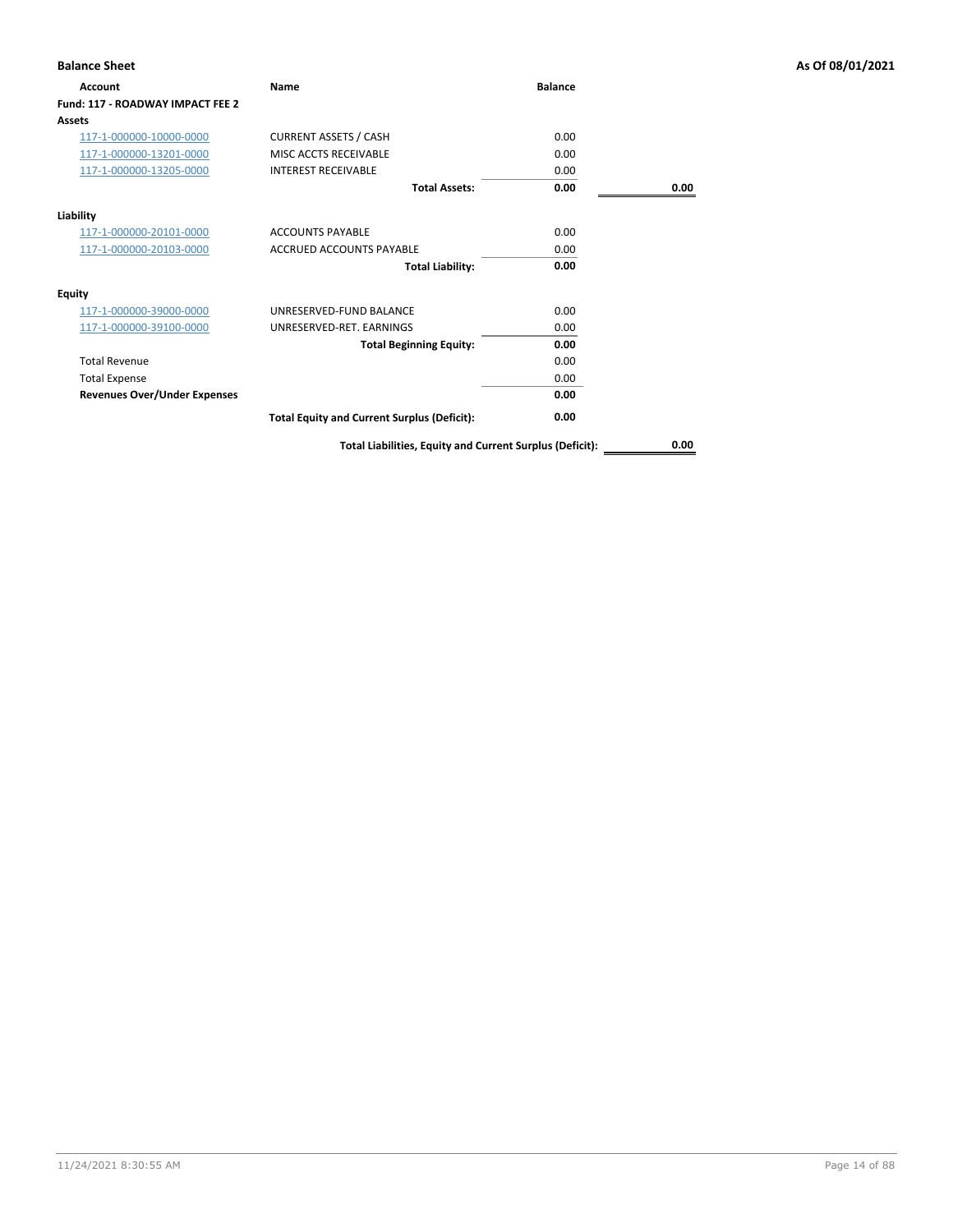| <b>Balance Sheet</b>                |                                                          |                |      | As Of 08/01/2021 |
|-------------------------------------|----------------------------------------------------------|----------------|------|------------------|
| Account                             | Name                                                     | <b>Balance</b> |      |                  |
| Fund: 118 - ROADWAY IMPACT FEE 3    |                                                          |                |      |                  |
| Assets                              |                                                          |                |      |                  |
| 118-1-000000-10000-0000             | <b>CURRENT ASSETS / CASH</b>                             | 0.00           |      |                  |
| 118-1-000000-13201-0000             | MISC ACCTS RECEIVABLE                                    | 0.00           |      |                  |
| 118-1-000000-13205-0000             | <b>INTEREST RECEIVABLE</b>                               | 0.00           |      |                  |
|                                     | <b>Total Assets:</b>                                     | 0.00           | 0.00 |                  |
| Liability                           |                                                          |                |      |                  |
| 118-1-000000-20101-0000             | <b>ACCOUNTS PAYABLE</b>                                  | 0.00           |      |                  |
| 118-1-000000-20103-0000             | <b>ACCRUED ACCOUNTS PAYABLE</b>                          | 0.00           |      |                  |
|                                     | <b>Total Liability:</b>                                  | 0.00           |      |                  |
| <b>Equity</b>                       |                                                          |                |      |                  |
| 118-1-000000-39000-0000             | UNRESERVED-FUND BALANCE                                  | 0.00           |      |                  |
| 118-1-000000-39100-0000             | UNRESERVED-RET. EARNINGS                                 | 0.00           |      |                  |
|                                     | <b>Total Beginning Equity:</b>                           | 0.00           |      |                  |
| <b>Total Revenue</b>                |                                                          | 0.00           |      |                  |
| <b>Total Expense</b>                |                                                          | 0.00           |      |                  |
| <b>Revenues Over/Under Expenses</b> |                                                          | 0.00           |      |                  |
|                                     | <b>Total Equity and Current Surplus (Deficit):</b>       | 0.00           |      |                  |
|                                     | Total Liabilities, Equity and Current Surplus (Deficit): |                | 0.00 |                  |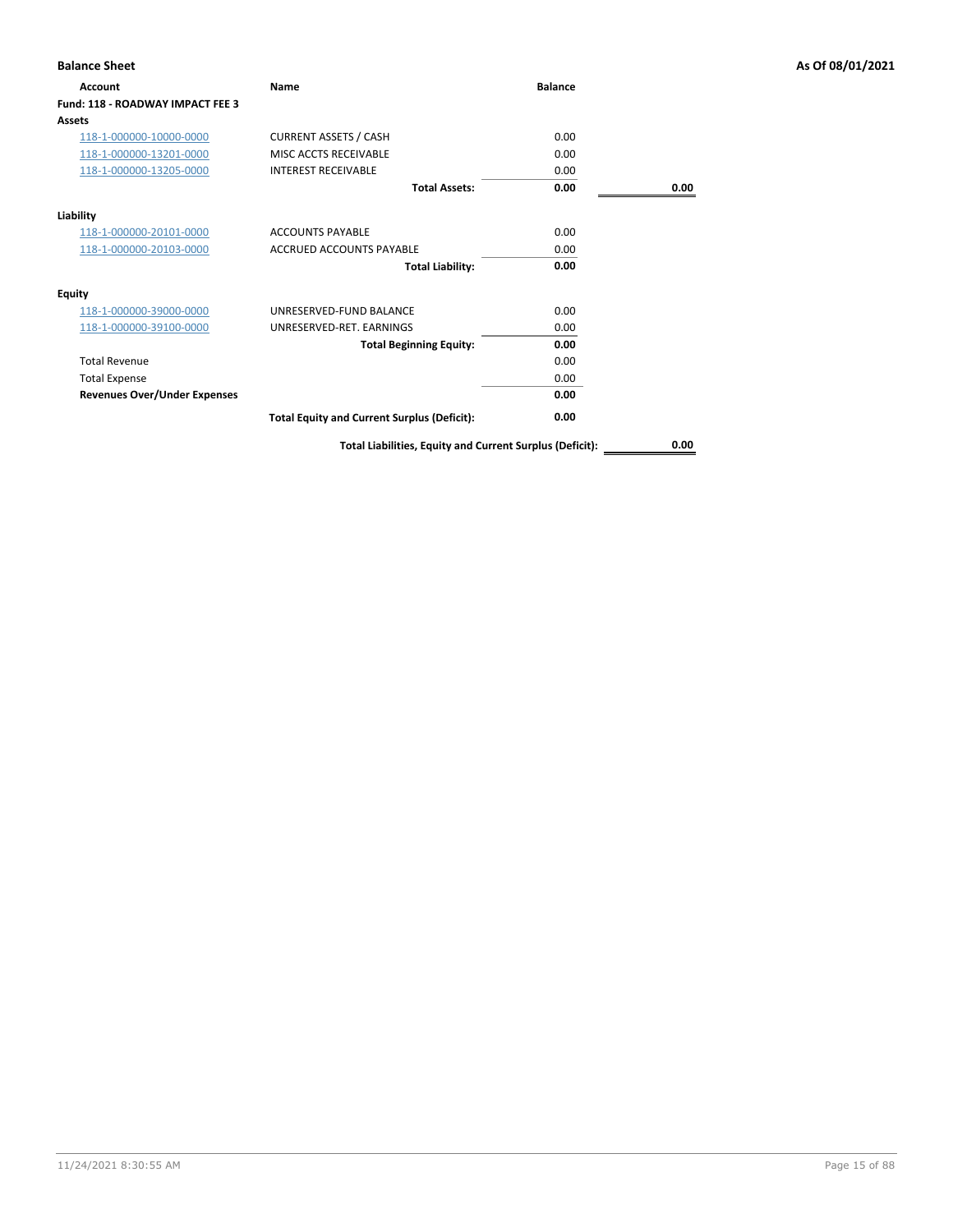| <b>Balance Sheet</b>                |                                                          |                |      | As Of 08/01/2021 |
|-------------------------------------|----------------------------------------------------------|----------------|------|------------------|
| Account                             | Name                                                     | <b>Balance</b> |      |                  |
| Fund: 119 - ROADWAY IMPACT FEE 4    |                                                          |                |      |                  |
| Assets                              |                                                          |                |      |                  |
| 119-1-000000-10000-0000             | <b>CURRENT ASSETS / CASH</b>                             | 0.00           |      |                  |
| 119-1-000000-13201-0000             | MISC ACCTS RECEIVABLE                                    | 0.00           |      |                  |
| 119-1-000000-13205-0000             | <b>INTEREST RECEIVABLE</b>                               | 0.00           |      |                  |
|                                     | <b>Total Assets:</b>                                     | 0.00           | 0.00 |                  |
| Liability                           |                                                          |                |      |                  |
| 119-1-000000-20101-0000             | <b>ACCOUNTS PAYABLE</b>                                  | 0.00           |      |                  |
| 119-1-000000-20103-0000             | <b>ACCRUED ACCOUNTS PAYABLE</b>                          | 0.00           |      |                  |
|                                     | <b>Total Liability:</b>                                  | 0.00           |      |                  |
| <b>Equity</b>                       |                                                          |                |      |                  |
| 119-1-000000-39000-0000             | UNRESERVED-FUND BALANCE                                  | 0.00           |      |                  |
| 119-1-000000-39100-0000             | UNRESERVED-RET. EARNINGS                                 | 0.00           |      |                  |
|                                     | <b>Total Beginning Equity:</b>                           | 0.00           |      |                  |
| <b>Total Revenue</b>                |                                                          | 0.00           |      |                  |
| <b>Total Expense</b>                |                                                          | 0.00           |      |                  |
| <b>Revenues Over/Under Expenses</b> |                                                          | 0.00           |      |                  |
|                                     | <b>Total Equity and Current Surplus (Deficit):</b>       | 0.00           |      |                  |
|                                     | Total Liabilities, Equity and Current Surplus (Deficit): |                | 0.00 |                  |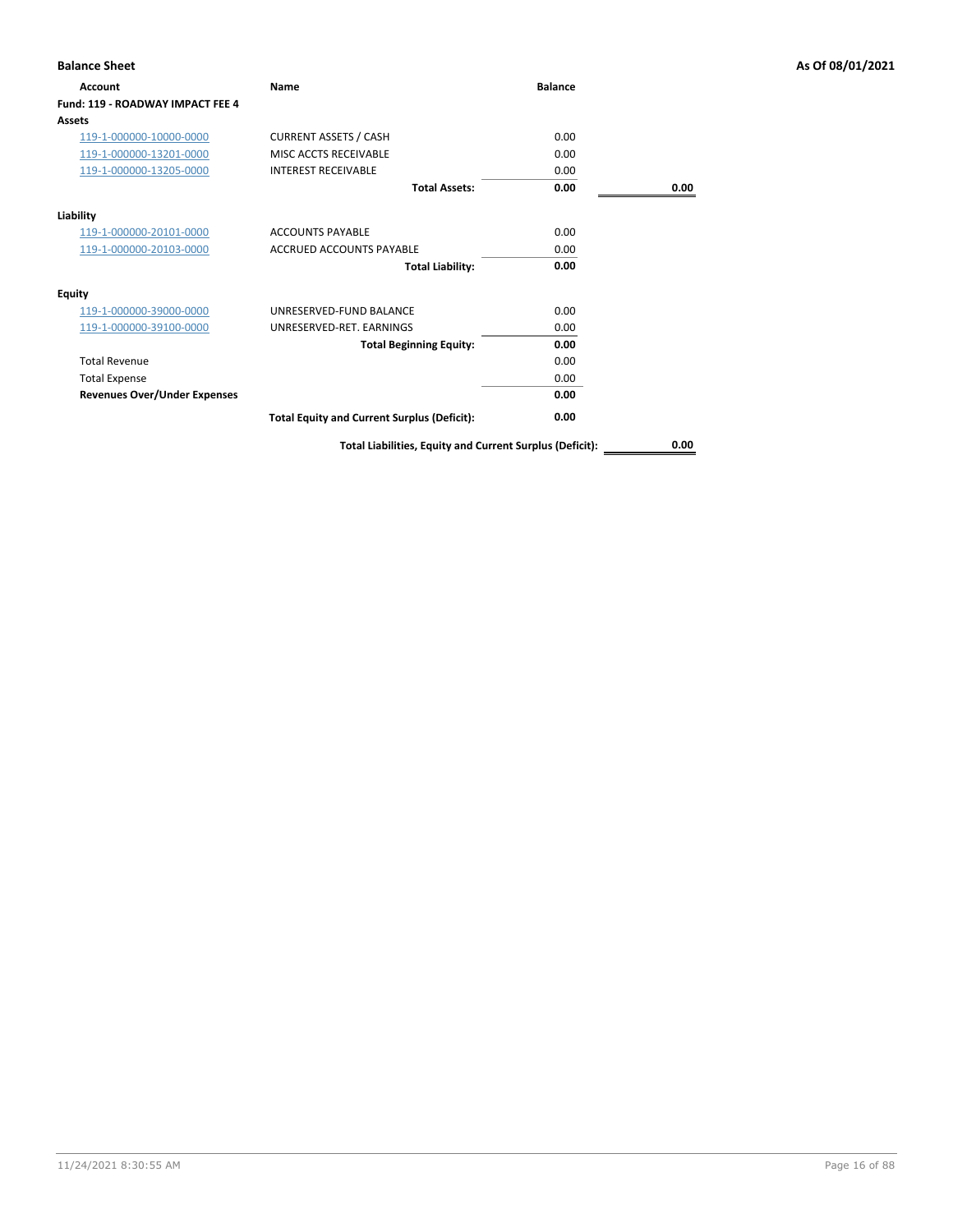| <b>Account</b>                                           | Name                                               | <b>Balance</b> |      |
|----------------------------------------------------------|----------------------------------------------------|----------------|------|
| <b>Fund: 120 - BROWNSFIELD HAZARDOUS WASTE EPA GRANT</b> |                                                    |                |      |
| Assets                                                   |                                                    |                |      |
| 120-1-000000-10000-0000                                  | <b>CURRENT ASSETS / CASH</b>                       | 0.00           |      |
| 120-1-000000-13201-0000                                  | MISC ACCTS RECEIVABLE                              | 0.00           |      |
|                                                          | <b>Total Assets:</b>                               | 0.00           | 0.00 |
| Liability                                                |                                                    |                |      |
| 120-1-000000-20101-0000                                  | <b>ACCOUNTS PAYABLE</b>                            | 0.00           |      |
| 120-1-000000-20102-0000                                  | <b>CREDIT CARD PAYABLE</b>                         | 0.00           |      |
| 120-1-000000-20902-0000                                  | <b>DEFERRED GRANT REVENUE</b>                      | 0.00           |      |
| 120-1-000000-29300-0000                                  | <b>ENCUMBRANCE SUMMARY</b>                         | 0.00           |      |
| 120-1-000000-29400-0000                                  | RESERVED ACCOUNT / ENCUMBRANCES                    | 0.00           |      |
|                                                          | <b>Total Liability:</b>                            | 0.00           |      |
| <b>Equity</b>                                            |                                                    |                |      |
| 120-1-000000-39000-0000                                  | UNRESERVED-FUND BALANCE                            | 0.00           |      |
|                                                          | <b>Total Beginning Equity:</b>                     | 0.00           |      |
| <b>Total Revenue</b>                                     |                                                    | 0.00           |      |
| <b>Total Expense</b>                                     |                                                    | 0.00           |      |
| <b>Revenues Over/Under Expenses</b>                      |                                                    | 0.00           |      |
|                                                          | <b>Total Equity and Current Surplus (Deficit):</b> | 0.00           |      |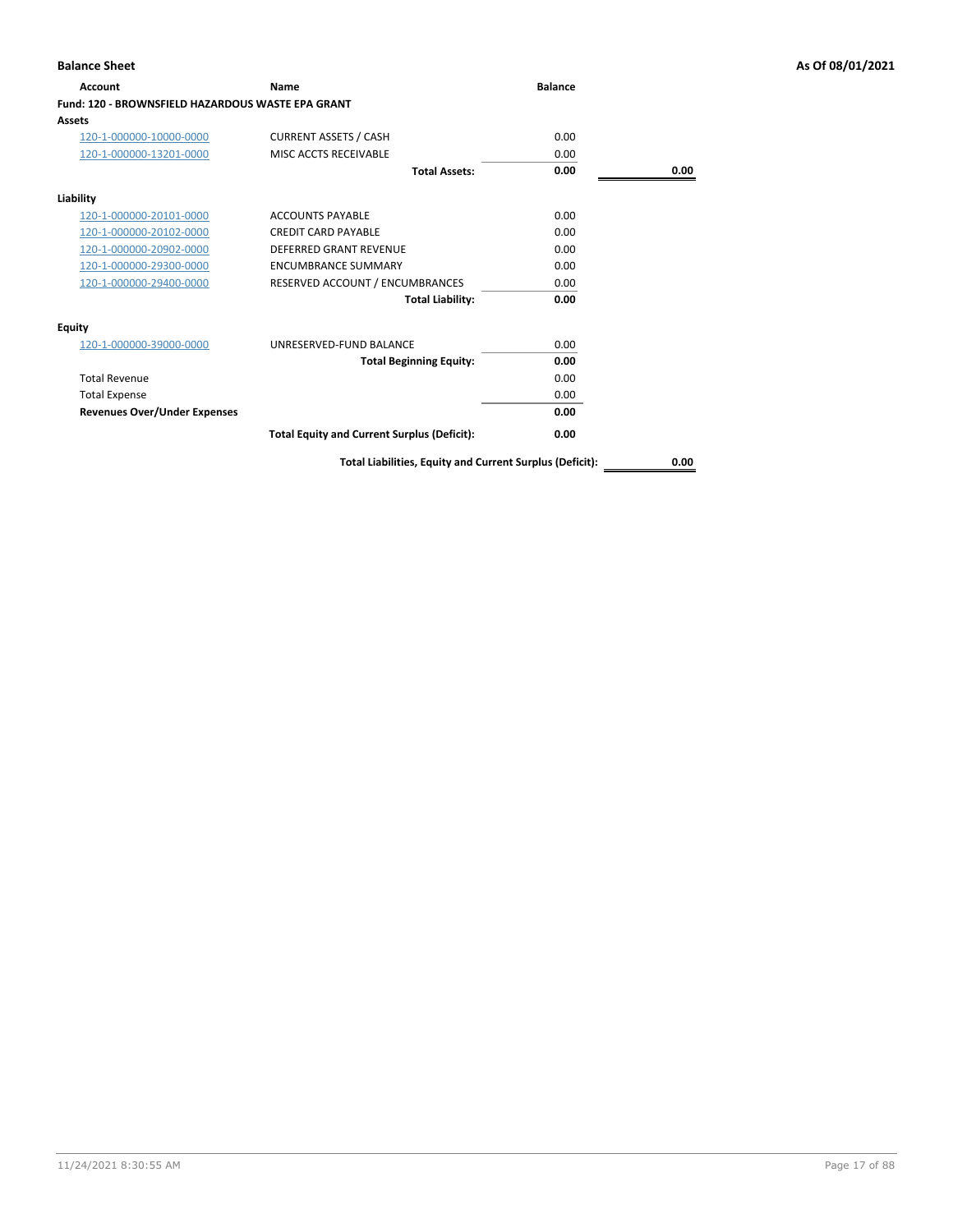| 0.00<br>0.00                           |      |
|----------------------------------------|------|
|                                        |      |
|                                        |      |
|                                        |      |
|                                        |      |
| <b>Total Assets:</b><br>0.00           | 0.00 |
|                                        |      |
| 0.00                                   |      |
| 0.00                                   |      |
| 0.00                                   |      |
| 0.00                                   |      |
| 0.00                                   |      |
| 0.00                                   |      |
| 0.00<br><b>Total Liability:</b>        |      |
|                                        |      |
| 0.00                                   |      |
| <b>Total Beginning Equity:</b><br>0.00 |      |
| 0.00                                   |      |
| 0.00                                   |      |
| 0.00                                   |      |
|                                        |      |
|                                        |      |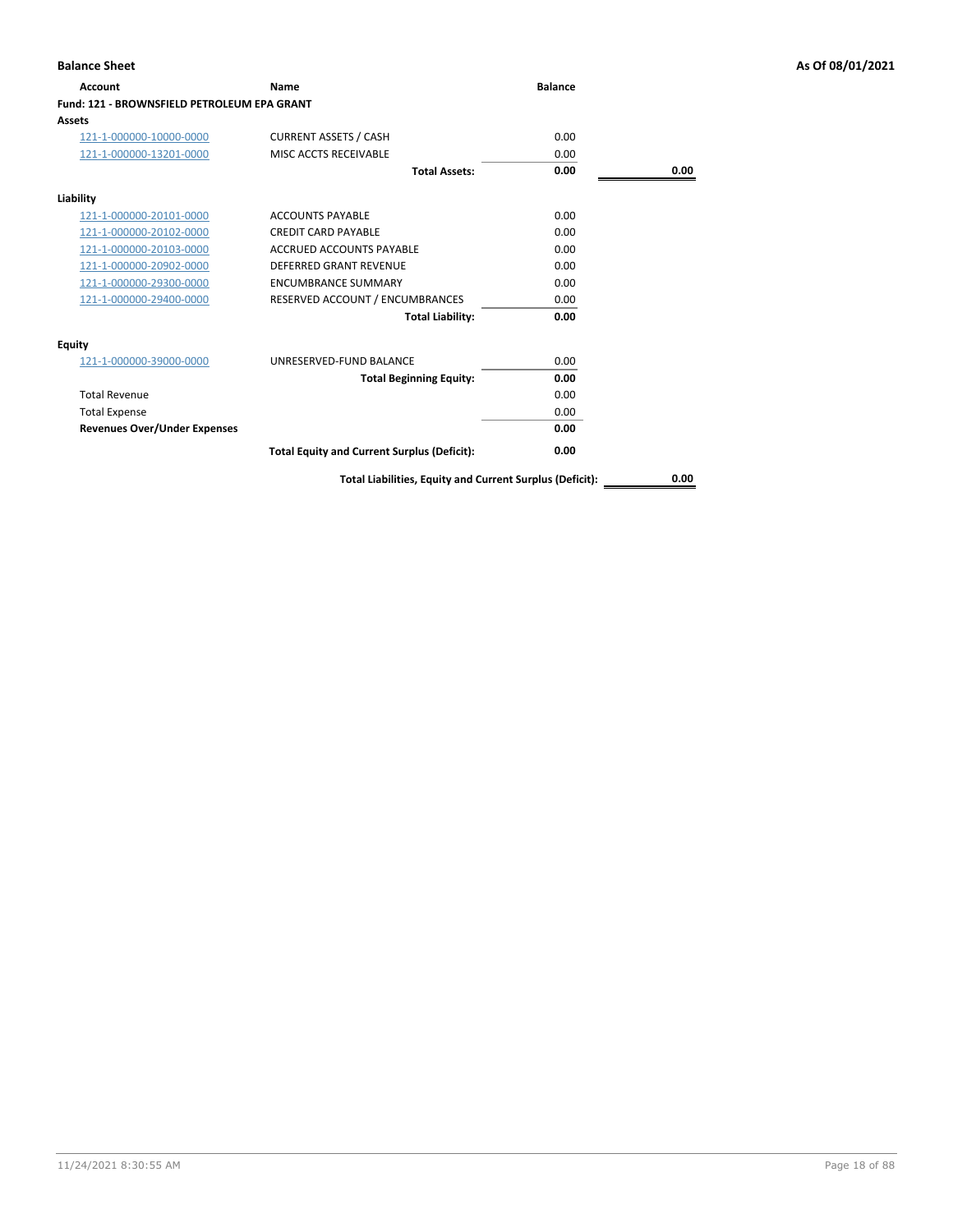| Account                                            | Name                                                     | <b>Balance</b> |      |
|----------------------------------------------------|----------------------------------------------------------|----------------|------|
| Fund: 122 - COPS HIRING PROGRAM GRANT 2010UMWX0308 |                                                          |                |      |
| Assets                                             |                                                          |                |      |
| 122-1-000000-10000-0000                            | <b>CURRENT ASSETS / CASH</b>                             | 0.00           |      |
| 122-1-000000-13201-0000                            | MISC ACCTS RECEIVABLE                                    | 0.00           |      |
|                                                    | <b>Total Assets:</b>                                     | 0.00           | 0.00 |
| Liability                                          |                                                          |                |      |
| 122-1-000000-20101-0000                            | <b>ACCOUNTS PAYABLE</b>                                  | 0.00           |      |
| 122-1-000000-20102-0000                            | <b>CREDIT CARD PAYABLE</b>                               | 0.00           |      |
| 122-1-000000-20103-0000                            | <b>ACCRUED ACCOUNTS PAYABLE</b>                          | 0.00           |      |
| 122-1-000000-20902-0000                            | <b>DEFERRED GRANT REVENUE</b>                            | 0.00           |      |
|                                                    | <b>Total Liability:</b>                                  | 0.00           |      |
| <b>Equity</b>                                      |                                                          |                |      |
| 122-1-000000-39000-0000                            | UNRESERVED-FUND BALANCE                                  | 0.00           |      |
|                                                    | <b>Total Beginning Equity:</b>                           | 0.00           |      |
| <b>Total Revenue</b>                               |                                                          | 0.00           |      |
| <b>Total Expense</b>                               |                                                          | 0.00           |      |
| <b>Revenues Over/Under Expenses</b>                |                                                          | 0.00           |      |
|                                                    | <b>Total Equity and Current Surplus (Deficit):</b>       | 0.00           |      |
|                                                    | Total Liabilities, Equity and Current Surplus (Deficit): |                | 0.00 |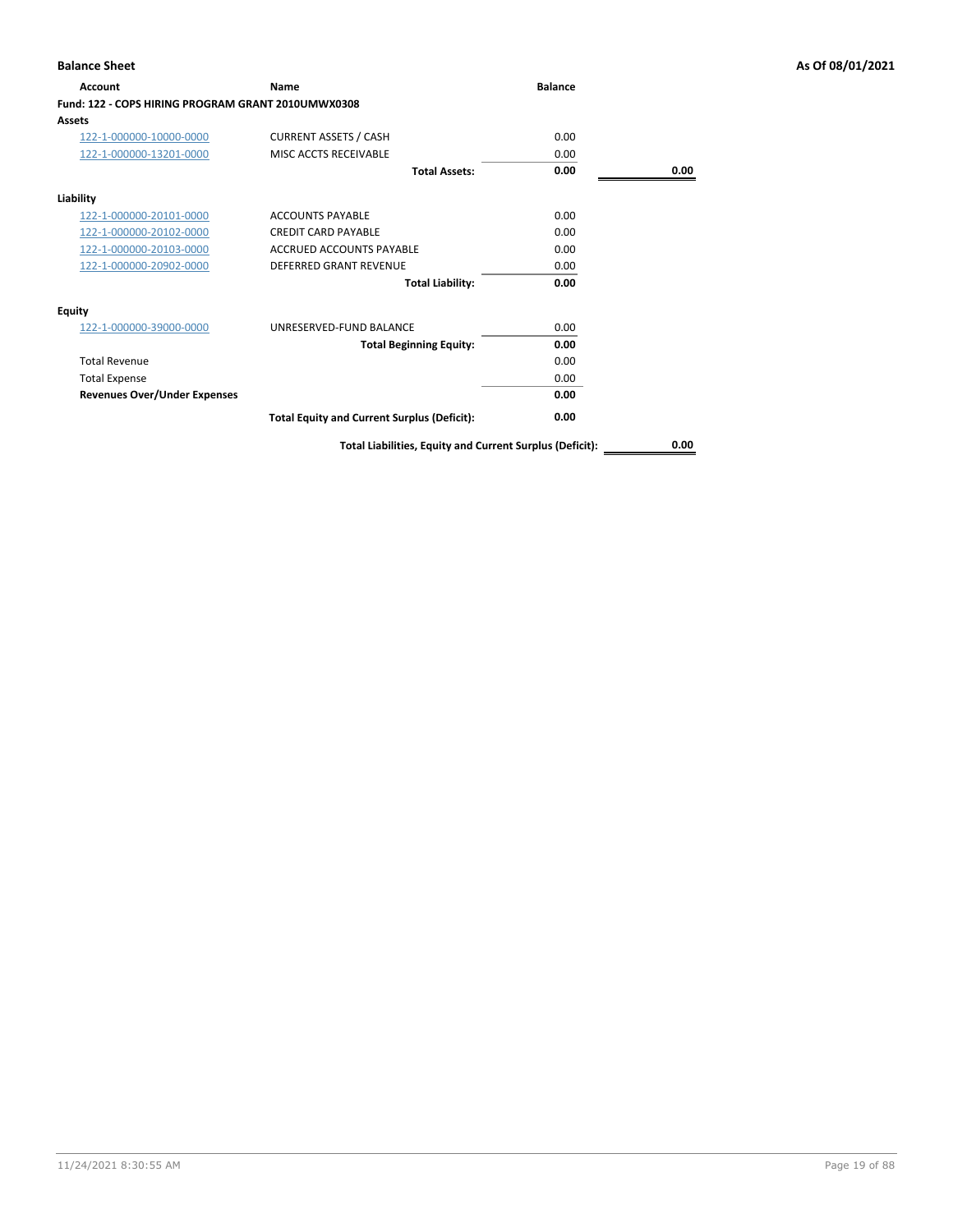| Account                                                        | Name                                               | <b>Balance</b> |          |
|----------------------------------------------------------------|----------------------------------------------------|----------------|----------|
| Fund: 123 - PTRAIN - POLICE REIMBURSEMENT GRANTS & CONT EDUCAT |                                                    |                |          |
| <b>Assets</b>                                                  |                                                    |                |          |
| 123-1-000000-10000-0000                                        | <b>CURRENT ASSETS / CASH</b>                       | 6,047.00       |          |
| 123-1-000000-13201-0000                                        | MISC ACCTS RECEIVABLE                              | 0.00           |          |
|                                                                | <b>Total Assets:</b>                               | 6,047.00       | 6,047.00 |
| Liability                                                      |                                                    |                |          |
| 123-1-000000-20101-0000                                        | <b>ACCOUNTS PAYABLE</b>                            | 0.00           |          |
| 123-1-000000-20102-0000                                        | <b>CREDIT CARD PAYABLE</b>                         | 0.00           |          |
| 123-1-000000-20103-0000                                        | ACCRUED ACCOUNTS PAYABLE                           | 0.00           |          |
|                                                                | <b>Total Liability:</b>                            | 0.00           |          |
| <b>Equity</b>                                                  |                                                    |                |          |
| 123-1-000000-39000-0000                                        | UNRESERVED-FUND BALANCE                            | 7,218.28       |          |
|                                                                | <b>Total Beginning Equity:</b>                     | 7,218.28       |          |
| <b>Total Revenue</b>                                           |                                                    | 3,154.84       |          |
| <b>Total Expense</b>                                           |                                                    | 4,326.12       |          |
| <b>Revenues Over/Under Expenses</b>                            |                                                    | $-1,171.28$    |          |
|                                                                | <b>Total Equity and Current Surplus (Deficit):</b> | 6,047.00       |          |
|                                                                |                                                    |                |          |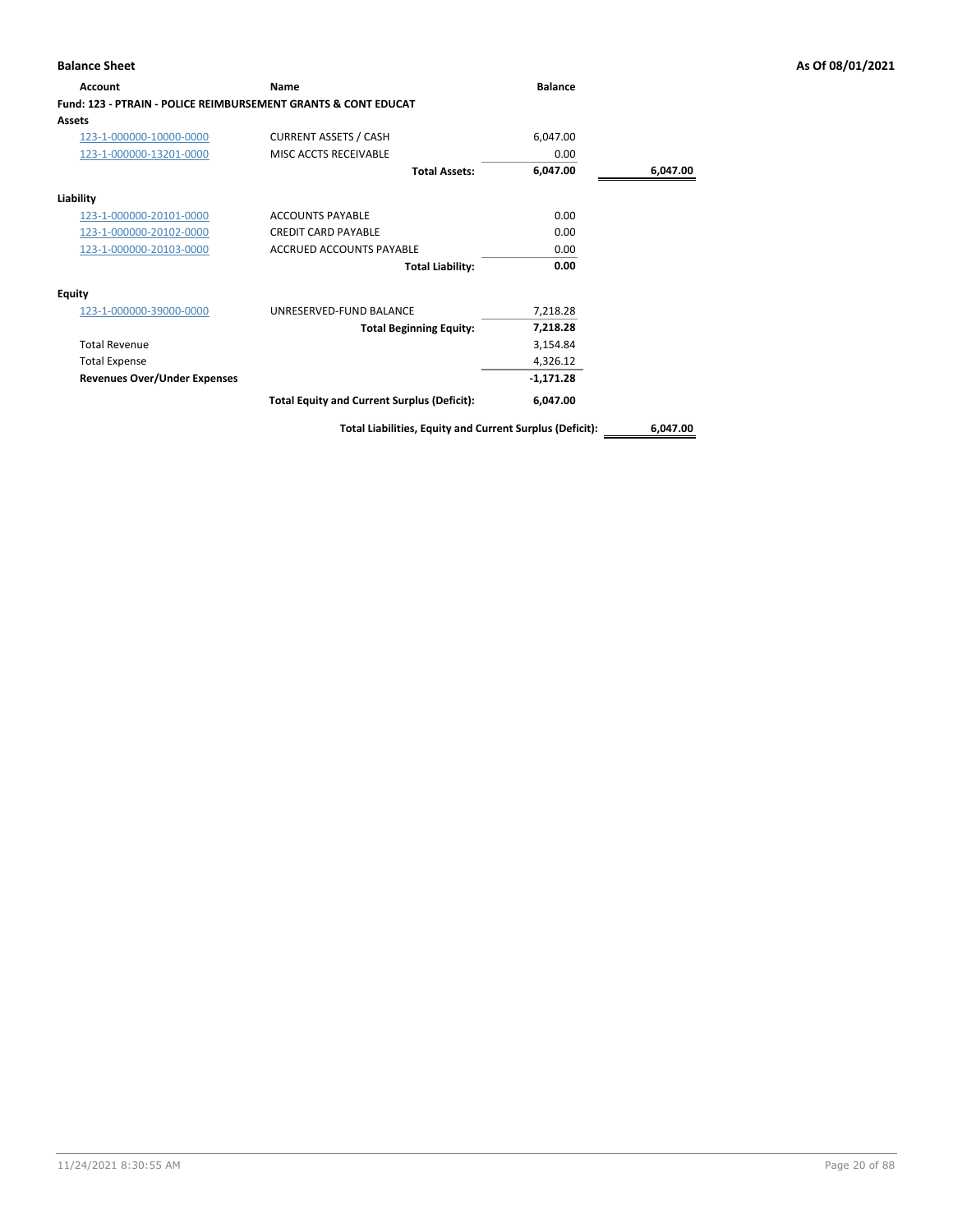| <b>Balance Sheet</b>                 |                                                    |                |        | As Of 08/01/2021 |
|--------------------------------------|----------------------------------------------------|----------------|--------|------------------|
| <b>Account</b>                       | Name                                               | <b>Balance</b> |        |                  |
| <b>Fund: 124 - FIRE HAZMAT GRANT</b> |                                                    |                |        |                  |
| Assets                               |                                                    |                |        |                  |
| 124-1-000000-10000-0000              | <b>CURRENT ASSETS / CASH</b>                       | 984.40         |        |                  |
| 124-1-000000-13201-0000              | MISC ACCTS RECEIVABLE                              | 0.00           |        |                  |
| 124-1-000000-13205-0000              | <b>INTEREST RECEIVABLE</b>                         | 0.00           |        |                  |
|                                      | <b>Total Assets:</b>                               | 984.40         | 984.40 |                  |
| Liability                            |                                                    |                |        |                  |
| 124-1-000000-20101-0000              | <b>ACCOUNTS PAYABLE</b>                            | 0.00           |        |                  |
| 124-1-000000-20102-0000              | <b>CREDIT CARD PAYABLE</b>                         | 0.00           |        |                  |
| 124-1-000000-20902-0000              | <b>DEFERRED GRANT REVENUE</b>                      | 0.00           |        |                  |
| 124-1-000000-21001-0000              | <b>GENERAL FUND / GENERAL FUND</b>                 | 0.00           |        |                  |
| 124-1-000000-29300-0000              | <b>ENCUMBRANCE SUMMARY</b>                         | 0.00           |        |                  |
| 124-1-000000-29400-0000              | RESERVED ACCOUNT / ENCUMBRANCES                    | 0.00           |        |                  |
|                                      | <b>Total Liability:</b>                            | 0.00           |        |                  |
| <b>Equity</b>                        |                                                    |                |        |                  |
| 124-1-000000-39000-0000              | UNRESERVED-FUND BALANCE                            | 984.54         |        |                  |
|                                      | <b>Total Beginning Equity:</b>                     | 984.54         |        |                  |
| <b>Total Revenue</b>                 |                                                    | 0.00           |        |                  |
| <b>Total Expense</b>                 |                                                    | 0.14           |        |                  |
| <b>Revenues Over/Under Expenses</b>  |                                                    | $-0.14$        |        |                  |
|                                      | <b>Total Equity and Current Surplus (Deficit):</b> | 984.40         |        |                  |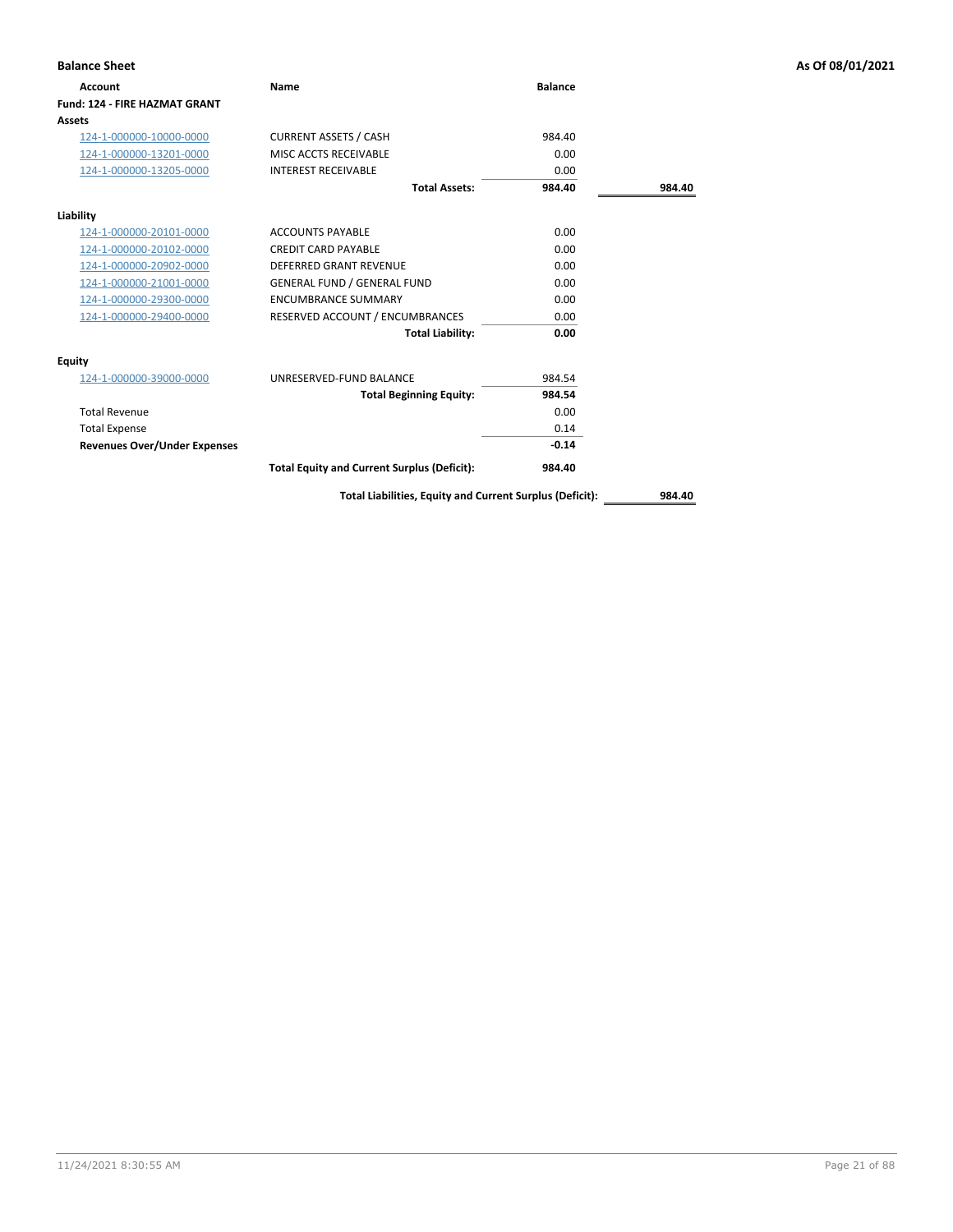| Account                                                   | Name                                               | <b>Balance</b> |      |
|-----------------------------------------------------------|----------------------------------------------------|----------------|------|
| <b>Fund: 125 - TRAINING &amp; HUMANITIES TEXAS GRANTS</b> |                                                    |                |      |
| Assets                                                    |                                                    |                |      |
| 125-1-000000-10000-0000                                   | <b>CURRENT ASSETS / CASH</b>                       | 0.00           |      |
| 125-1-000000-13205-0000                                   | <b>INTEREST RECEIVABLE</b>                         | 0.00           |      |
|                                                           | <b>Total Assets:</b>                               | 0.00           | 0.00 |
| Liability                                                 |                                                    |                |      |
| 125-1-000000-20101-0000                                   | <b>ACCOUNTS PAYABLE</b>                            | 0.00           |      |
| 125-1-000000-20102-0000                                   | <b>CREDIT CARD PAYABLE</b>                         | 0.00           |      |
| 125-1-000000-20103-0000                                   | <b>ACCRUED ACCOUNTS PAYABLE</b>                    | 0.00           |      |
| 125-1-000000-20902-0000                                   | <b>DEFERRED GRANT REVENUE</b>                      | 0.00           |      |
| 125-1-000000-29300-0000                                   | <b>ENCUMBRANCE SUMMARY</b>                         | 0.00           |      |
| 125-1-000000-29400-0000                                   | RESERVED ACCOUNT / ENCUMBRANCES                    | 0.00           |      |
|                                                           | <b>Total Liability:</b>                            | 0.00           |      |
| Equity                                                    |                                                    |                |      |
| 125-1-000000-39000-0000                                   | UNRESERVED-FUND BALANCE                            | 0.00           |      |
|                                                           | <b>Total Beginning Equity:</b>                     | 0.00           |      |
| <b>Total Revenue</b>                                      |                                                    | 0.00           |      |
| <b>Total Expense</b>                                      |                                                    | 0.00           |      |
| <b>Revenues Over/Under Expenses</b>                       |                                                    | 0.00           |      |
|                                                           | <b>Total Equity and Current Surplus (Deficit):</b> | 0.00           |      |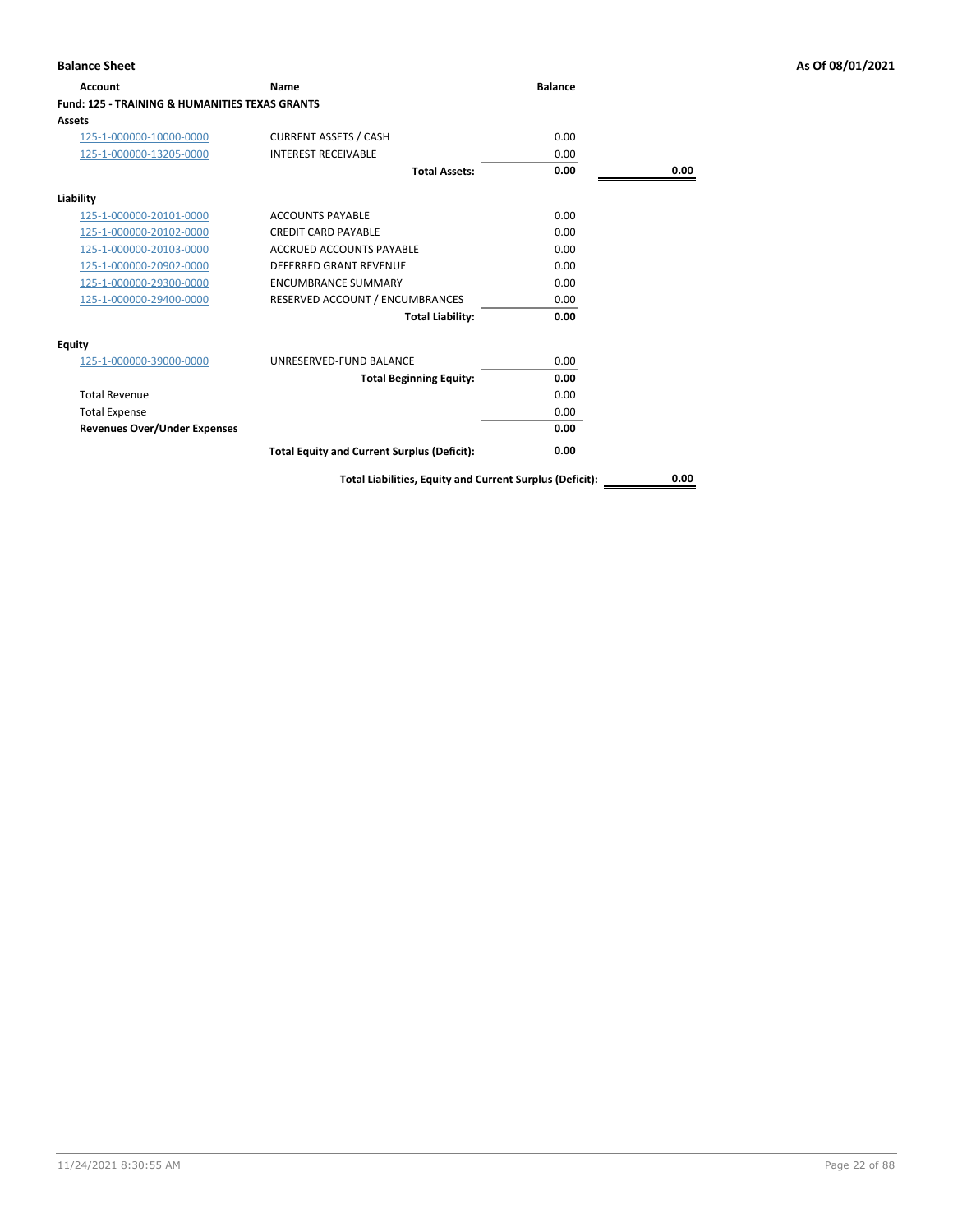| <b>Balance Sheet</b>                   |                                                          |                |      | As Of 08/01/2021 |
|----------------------------------------|----------------------------------------------------------|----------------|------|------------------|
| <b>Account</b>                         | Name                                                     | <b>Balance</b> |      |                  |
| <b>Fund: 126 - TIFMAS MOBILIZATION</b> |                                                          |                |      |                  |
| <b>Assets</b>                          |                                                          |                |      |                  |
| 126-1-000000-10000-0000                | <b>CURRENT ASSETS / CASH</b>                             | 0.00           |      |                  |
| 126-1-000000-13201-0000                | MISC ACCTS RECEIVABLE                                    | 0.00           |      |                  |
|                                        | <b>Total Assets:</b>                                     | 0.00           | 0.00 |                  |
| Liability                              |                                                          |                |      |                  |
| 126-1-000000-20101-0000                | <b>ACCOUNTS PAYABLE</b>                                  | 0.00           |      |                  |
| 126-1-000000-20102-0000                | <b>CREDIT CARD PAYABLE</b>                               | 0.00           |      |                  |
| 126-1-000000-39100-0000                | UNRESERVED-RET. EARNINGS                                 | 0.00           |      |                  |
|                                        | <b>Total Liability:</b>                                  | 0.00           |      |                  |
| Equity                                 |                                                          |                |      |                  |
| 126-1-000000-39000-0000                | UNRESERVED-FUND BALANCE                                  | 0.00           |      |                  |
|                                        | <b>Total Beginning Equity:</b>                           | 0.00           |      |                  |
| <b>Total Revenue</b>                   |                                                          | 0.00           |      |                  |
| <b>Total Expense</b>                   |                                                          | 0.00           |      |                  |
| <b>Revenues Over/Under Expenses</b>    |                                                          | 0.00           |      |                  |
|                                        | <b>Total Equity and Current Surplus (Deficit):</b>       | 0.00           |      |                  |
|                                        | Total Liabilities, Equity and Current Surplus (Deficit): |                | 0.00 |                  |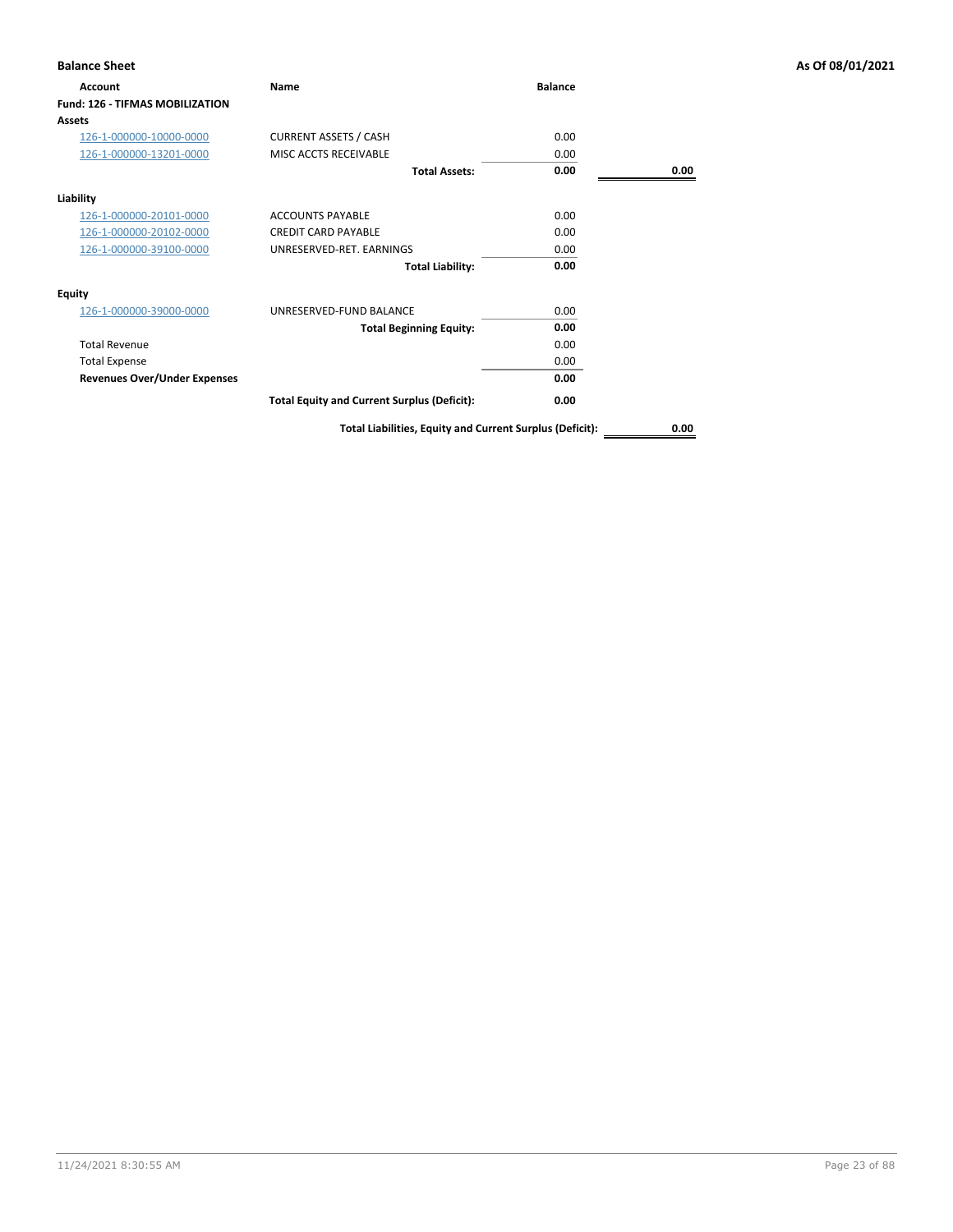| Account                             | <b>Name</b>                                        | <b>Balance</b> |      |
|-------------------------------------|----------------------------------------------------|----------------|------|
| Fund: 127 - FIRE GRANT              |                                                    |                |      |
| <b>Assets</b>                       |                                                    |                |      |
| 127-1-000000-10000-0000             | <b>CURRENT ASSETS / CASH</b>                       | 0.00           |      |
| 127-1-000000-13201-0000             | MISC ACCTS RECEIVABLE                              | 0.00           |      |
|                                     | <b>Total Assets:</b>                               | 0.00           | 0.00 |
| Liability                           |                                                    |                |      |
| 127-1-000000-20101-0000             | <b>ACCOUNTS PAYABLE</b>                            | 0.00           |      |
|                                     | <b>Total Liability:</b>                            | 0.00           |      |
| <b>Equity</b>                       |                                                    |                |      |
| 127-1-000000-39000-0000             | UNRESERVED-FUND BALANCE                            | 0.00           |      |
|                                     | <b>Total Beginning Equity:</b>                     | 0.00           |      |
| <b>Total Revenue</b>                |                                                    | 0.00           |      |
| <b>Total Expense</b>                |                                                    | 0.00           |      |
| <b>Revenues Over/Under Expenses</b> |                                                    | 0.00           |      |
|                                     | <b>Total Equity and Current Surplus (Deficit):</b> | 0.00           |      |
|                                     |                                                    |                |      |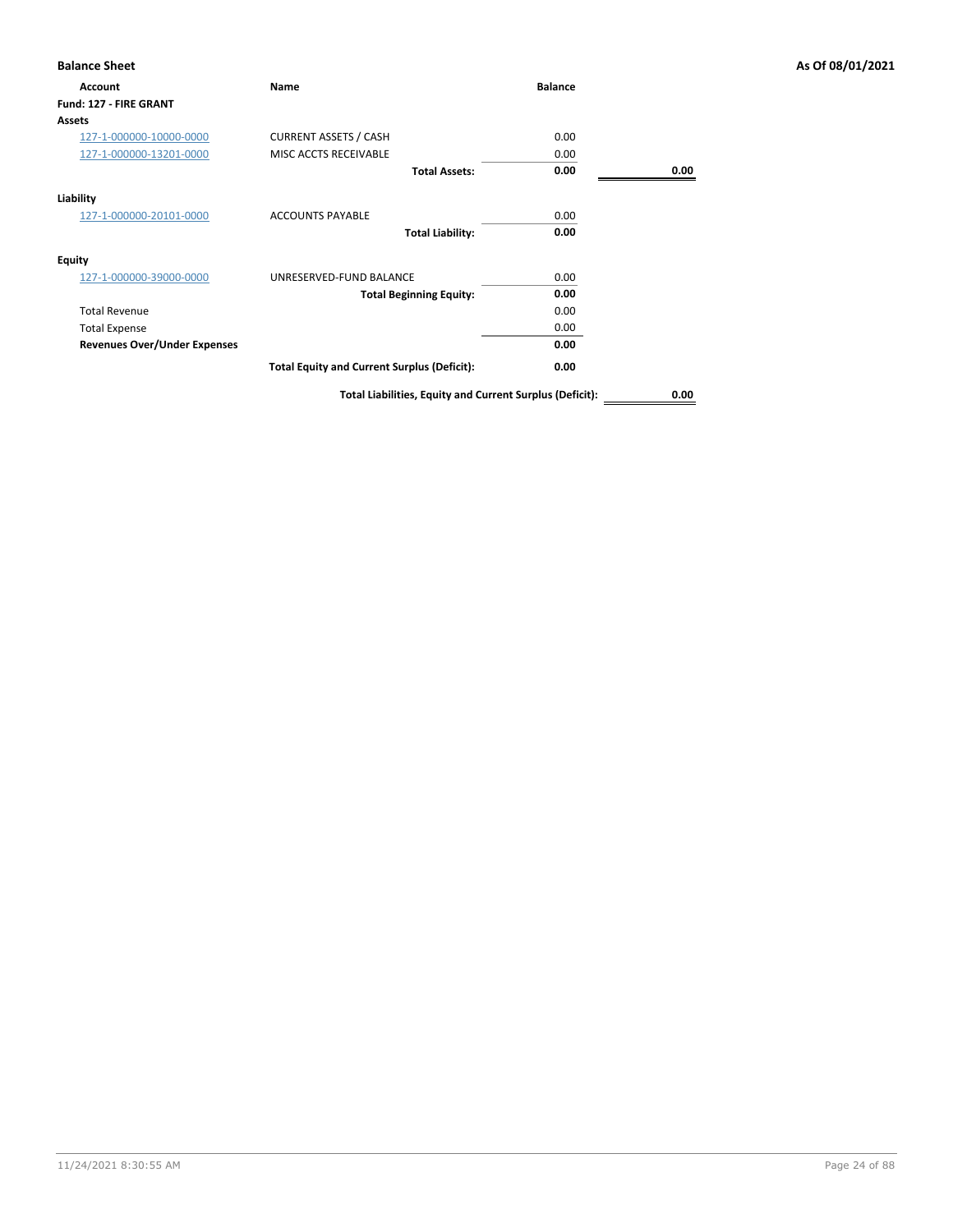| <b>Balance Sheet</b>                 |                                                    |                 |               | As Of 08/01/2021 |
|--------------------------------------|----------------------------------------------------|-----------------|---------------|------------------|
| <b>Account</b>                       | Name                                               | <b>Balance</b>  |               |                  |
| <b>Fund: 140 - DEBT SERVICE FUND</b> |                                                    |                 |               |                  |
| Assets                               |                                                    |                 |               |                  |
| 140-1-000000-10000-0000              | <b>CURRENT ASSETS / CASH</b>                       | 974,944.84      |               |                  |
| 140-1-000000-12101-0000              | <b>BOND ISSUANCE COSTS</b>                         | 0.00            |               |                  |
| 140-1-000000-13101-0000              | TAX RECEIVABLE-CURRENT                             | $-5,145,327.16$ |               |                  |
| 140-1-000000-13102-0000              | <b>TAXES REC-DELINQUENT</b>                        | 164,797.97      |               |                  |
| 140-1-000000-13103-0000              | ALLOW FOR UNCOLLECT TAXES                          | $-50,164.27$    |               |                  |
| 140-1-000000-13203-0000              | NON-CURRENT ASSETS / PREPAYMENTS                   | 0.00            |               |                  |
| 140-1-000000-13205-0000              | <b>INTEREST RECEIVABLE</b>                         | 0.00            |               |                  |
| 140-1-000000-13221-0000              | MISC A/R - PROPERTY TAXES                          | 43,840.58       |               |                  |
|                                      | <b>Total Assets:</b>                               | -4,011,908.04   | -4,011,908.04 |                  |
| Liability                            |                                                    |                 |               |                  |
| 140-1-000000-20101-0000              | <b>ACCOUNTS PAYABLE</b>                            | 0.00            |               |                  |
| 140-1-000000-20102-0000              | <b>CREDIT CARD PAYABLE</b>                         | 0.00            |               |                  |
| 140-1-000000-20103-0000              | ACCRUED ACCOUNTS PAYABLE                           | 0.00            |               |                  |
| 140-1-000000-20108-0000              | <b>MATURED BONDS PAYABLE</b>                       | 0.00            |               |                  |
| 140-1-000000-20111-0000              | MATURED INTEREST PAYABLE                           | 0.00            |               |                  |
| 140-1-000000-20112-0000              | ACCRUED INTEREST PAYABLE                           | 0.00            |               |                  |
| 140-1-000000-20203-0000              | DEFERRED TAX REVENUE                               | $-5,040,872.52$ |               |                  |
| 140-1-000000-21001-0000              | <b>GENERAL FUND / GENERAL FUND</b>                 | 0.00            |               |                  |
| 140-1-000000-21040-0000              | DUE TO / GENERAL CIP FUND                          | 0.00            |               |                  |
| 140-1-000000-29300-0000              | <b>ENCUMBRANCE SUMMARY</b>                         | 0.00            |               |                  |
| 140-1-000000-29400-0000              | RESERVED ACCOUNT / ENCUMBRANCES                    | 0.00            |               |                  |
|                                      | <b>Total Liability:</b>                            | $-5,040,872.52$ |               |                  |
| <b>Equity</b>                        |                                                    |                 |               |                  |
| 140-1-000000-39000-0000              | UNRESERVED-FUND BALANCE                            | 603,204.23      |               |                  |
|                                      | <b>Total Beginning Equity:</b>                     | 603,204.23      |               |                  |
| <b>Total Revenue</b>                 |                                                    | 6,659,253.48    |               |                  |
| <b>Total Expense</b>                 |                                                    | 6,233,493.23    |               |                  |
| <b>Revenues Over/Under Expenses</b>  |                                                    | 425,760.25      |               |                  |
|                                      | <b>Total Equity and Current Surplus (Deficit):</b> | 1,028,964.48    |               |                  |

Total Liabilities, Equity and Current Surplus (Deficit): \_\_\_\_\_-4,011,908.04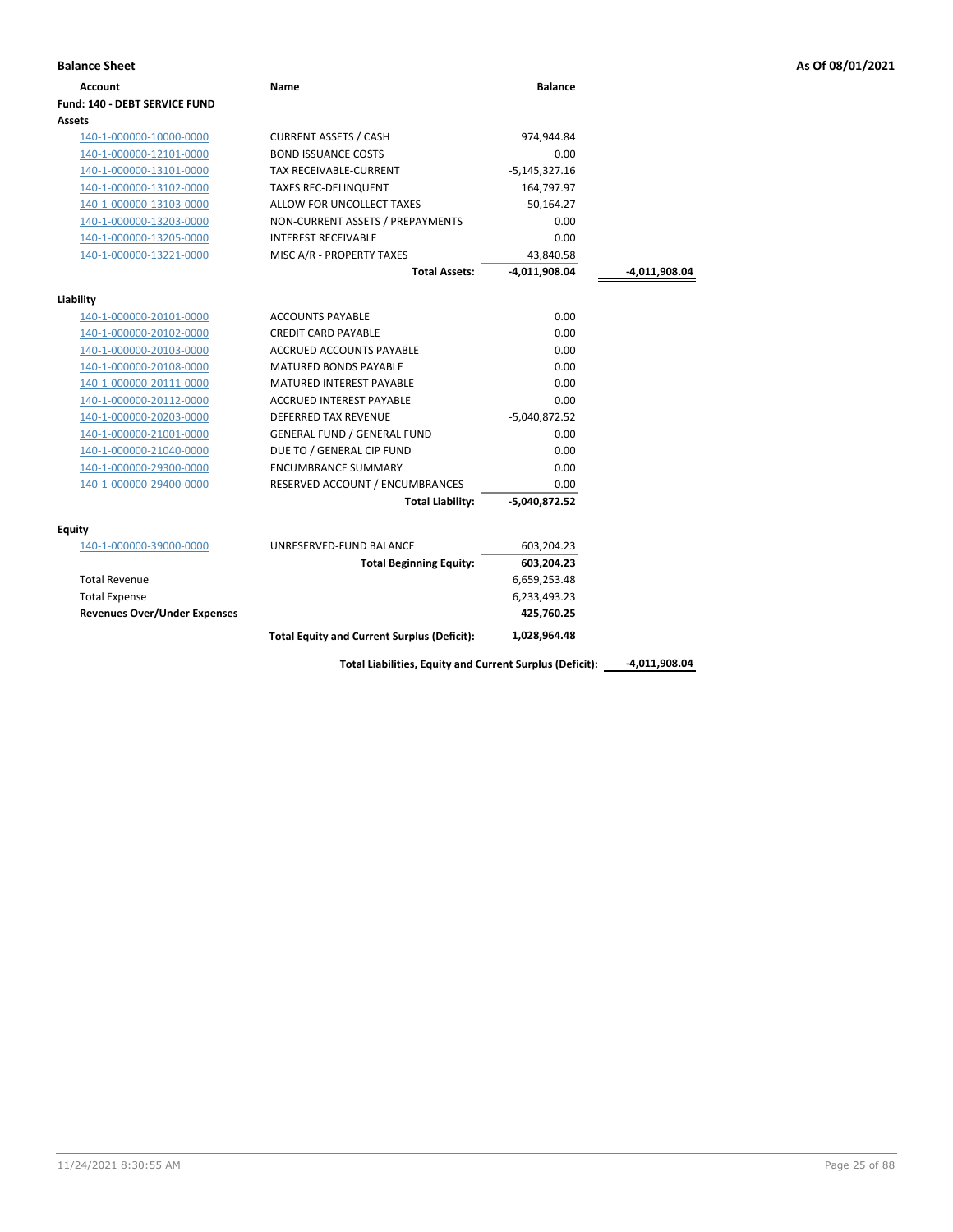| <b>Account</b>                               | Name                                                 | <b>Balance</b>  |               |
|----------------------------------------------|------------------------------------------------------|-----------------|---------------|
| Fund: 160 - GENERAL CAPITAL IMPROVEMENT FUND |                                                      |                 |               |
| <b>Assets</b>                                |                                                      |                 |               |
| 160-1-000000-10000-0000                      | <b>CURRENT ASSETS / CASH</b>                         | 4,490,513.89    |               |
| 160-1-000000-11402-0000                      | 2002 CO'S                                            | 256,584.60      |               |
| 160-1-000000-11514-0000                      | EXCHANGE BLDG - TX DAILY ACCOUNT 1157                | 229,507.85      |               |
| 160-1-000000-11515-0000                      | 2019 GO STREET BOND PROCEEDS - TX TERN               | 10,324,970.60   |               |
| 160-1-000000-11517-0000                      | <b>EXCHANGE BLDG - TX TERM</b>                       | 0.00            |               |
| 160-1-000000-11520-0000                      | <b>CERTIFICATES OF DEPOSIT</b>                       | 0.00            |               |
| 160-1-000000-11602-0000                      | 2001 CO                                              | 0.00            |               |
| 160-1-000000-11603-0000                      | 2001-A CO'S                                          | 77,572.56       |               |
| 160-1-000000-11700-0000                      | <b>TXFIT General Street Improvement &amp; Repair</b> | 0.00            |               |
| 160-1-000000-11701-0000                      | TXFIT Fire Admin & Em Ops Center Building            | 0.00            |               |
| 160-1-000000-11702-0000                      | <b>TXFIT Radio Infrastructure Replacement 202</b>    | 0.00            |               |
| 160-1-000000-11703-0000                      | <b>TXFIT Roy Warren Expansion 2021 GO</b>            | 0.00            |               |
| 160-1-000000-11704-0000                      | <b>TXFIT Austin Park 2021 CO</b>                     | 0.00            |               |
| 160-1-000000-13201-0000                      | MISC ACCTS RECEIVABLE                                | 7,311.00        |               |
| 160-1-000000-13205-0000                      | <b>INTEREST RECEIVABLE</b>                           | 0.00            |               |
| 160-1-000000-14035-0000                      | DEBT SERVICE / DEBT SERVICE FUND                     | 0.00            |               |
|                                              | <b>Total Assets:</b>                                 | 15,386,460.50   | 15,386,460.50 |
|                                              |                                                      |                 |               |
| Liability                                    |                                                      |                 |               |
| 160-1-000000-20101-0000                      | <b>ACCOUNTS PAYABLE</b>                              | 0.00            |               |
| 160-1-000000-20102-0000                      | <b>CREDIT CARD PAYABLE</b>                           | 0.00            |               |
| 160-1-000000-20103-0000                      | ACCRUED ACCOUNTS PAYABLE                             | 0.00            |               |
| 160-1-000000-20113-0000                      | <b>DEVELOPERS ESCROW</b>                             | 0.00            |               |
| 160-1-000000-20139-0000                      | <b>RETAINAGES PAYABLE</b>                            | 73,776.05       |               |
| 160-1-000000-20902-0000                      | <b>DEFERRED GRANT REVENUE</b>                        | 0.00            |               |
| 160-1-000000-21001-0000                      | <b>GENERAL FUND / GENERAL FUND</b>                   | 0.00            |               |
| 160-1-000000-21035-0000                      | DEBT SERVICE / DUE TO DEBT SERVICE                   | 0.00            |               |
| 160-1-000000-21101-0000                      | ENTERPRISE / WTR/WWTR UTILITY FUND                   | 0.00            |               |
| 160-1-000000-29300-0000                      | <b>ENCUMBRANCE SUMMARY</b>                           | 0.00            |               |
| 160-1-000000-29400-0100                      | RESERVED ACCOUNT / ENCUMBRANCES                      | 0.00            |               |
|                                              | <b>Total Liability:</b>                              | 73,776.05       |               |
| Equity                                       |                                                      |                 |               |
| 160-1-000000-39000-0000                      | UNRESERVED-FUND BALANCE                              | 17,988,577.88   |               |
|                                              | <b>Total Beginning Equity:</b>                       | 17,988,577.88   |               |
| <b>Total Revenue</b>                         |                                                      | 6,541,460.44    |               |
| <b>Total Expense</b>                         |                                                      | 9,217,353.87    |               |
| <b>Revenues Over/Under Expenses</b>          |                                                      | $-2,675,893.43$ |               |
|                                              |                                                      |                 |               |
|                                              | <b>Total Equity and Current Surplus (Deficit):</b>   | 15,312,684.45   |               |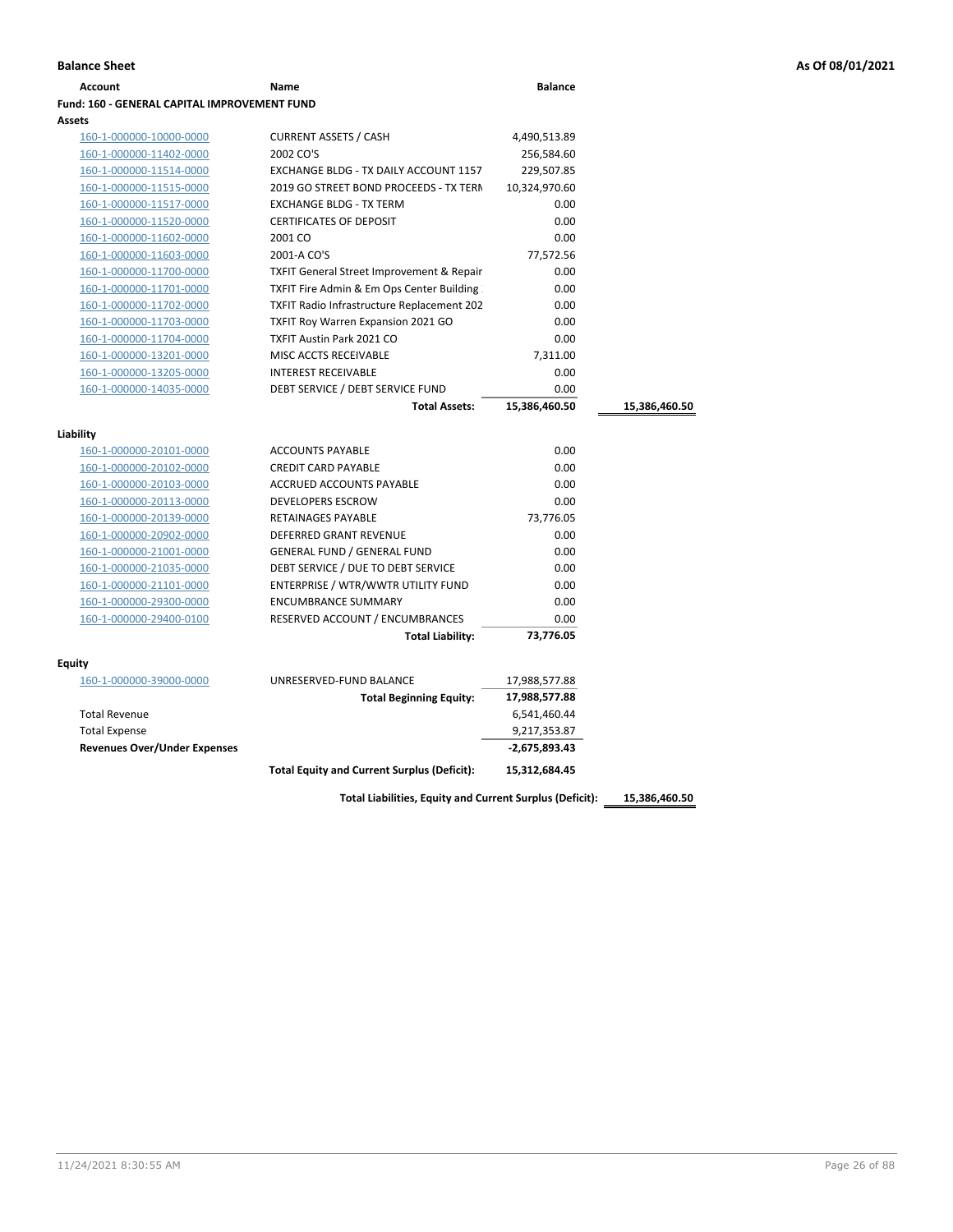| <b>Account</b>                              | Name                                                     | <b>Balance</b>  |               |
|---------------------------------------------|----------------------------------------------------------|-----------------|---------------|
| <b>Fund: 161 - STREET CONSTRUCTION FUND</b> |                                                          |                 |               |
| <b>Assets</b>                               |                                                          |                 |               |
| 161-1-000000-10000-0000                     | <b>CURRENT ASSETS / CASH</b>                             | -964,814.08     |               |
| 161-1-000000-11003-0000                     | 2010 CO'S                                                | 0.00            |               |
| 161-1-000000-13205-0000                     | <b>INTEREST RECEIVABLE</b>                               | 0.00            |               |
| 161-1-000000-14035-0000                     | DEBT SERVICE / DEBT SERVICE FUND                         | 0.00            |               |
|                                             | <b>Total Assets:</b>                                     | $-964,814.08$   | -964,814.08   |
| Liability                                   |                                                          |                 |               |
| 161-1-000000-20101-0000                     | <b>ACCOUNTS PAYABLE</b>                                  | 0.00            |               |
| 161-1-000000-20102-0000                     | <b>CREDIT CARD PAYABLE</b>                               | 0.00            |               |
| 161-1-000000-20103-0000                     | <b>ACCRUED ACCOUNTS PAYABLE</b>                          | 0.00            |               |
| 161-1-000000-20139-0000                     | <b>RETAINAGES PAYABLE</b>                                | 92,397.43       |               |
| 161-1-000000-21001-0000                     | <b>GENERAL FUND / GENERAL FUND</b>                       | 0.00            |               |
| 161-1-000000-21035-0000                     | DEBT SERVICE / DUE TO DEBT SERVICE                       | 0.00            |               |
| 161-1-000000-29300-0000                     | <b>ENCUMBRANCE SUMMARY</b>                               | 0.00            |               |
| 161-1-000000-29400-0100                     | RESERVED ACCOUNT / ENCUMBRANCES                          | 0.00            |               |
|                                             | <b>Total Liability:</b>                                  | 92,397.43       |               |
| Equity                                      |                                                          |                 |               |
| 161-1-000000-39000-0000                     | UNRESERVED-FUND BALANCE                                  | 657,106.80      |               |
|                                             | <b>Total Beginning Equity:</b>                           | 657,106.80      |               |
| <b>Total Revenue</b>                        |                                                          | 79.94           |               |
| <b>Total Expense</b>                        |                                                          | 1,714,398.25    |               |
| <b>Revenues Over/Under Expenses</b>         |                                                          | $-1,714,318.31$ |               |
|                                             | <b>Total Equity and Current Surplus (Deficit):</b>       | $-1,057,211.51$ |               |
|                                             | Total Liabilities, Equity and Current Surplus (Deficit): |                 | $-964,814.08$ |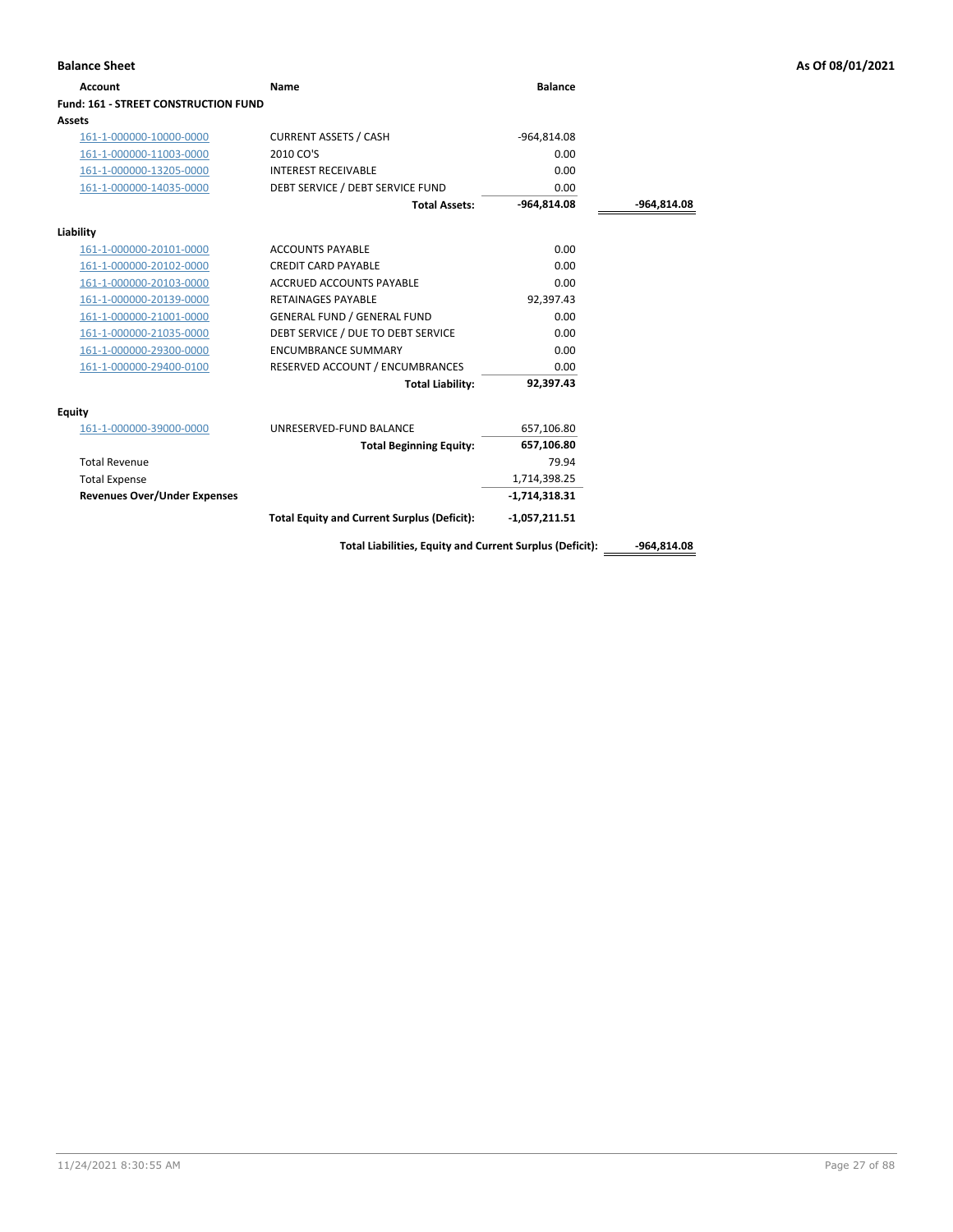| <b>Account</b>                                  | Name                                               | <b>Balance</b> |      |
|-------------------------------------------------|----------------------------------------------------|----------------|------|
| <b>Fund: 162 - GRAHAM PARK RENOVATIONS FUND</b> |                                                    |                |      |
| Assets                                          |                                                    |                |      |
| 162-1-000000-10000-0000                         | <b>CURRENT ASSETS / CASH</b>                       | 0.00           |      |
| 162-1-000000-13201-0000                         | MISC ACCTS RECEIVABLE                              | 0.00           |      |
|                                                 | <b>Total Assets:</b>                               | 0.00           | 0.00 |
| Liability                                       |                                                    |                |      |
| 162-1-000000-20101-0000                         | <b>ACCOUNTS PAYABLE</b>                            | 0.00           |      |
| 162-1-000000-20139-0000                         | <b>RETAINAGES PAYABLE</b>                          | 0.00           |      |
| 162-1-000000-20202-0000                         | <b>DEFERRED REVENUE</b>                            | 0.00           |      |
| 162-1-000000-29300-0000                         | <b>ENCUMBRANCE SUMMARY</b>                         | 0.00           |      |
| 162-1-000000-29400-0000                         | RESERVED ACCOUNT / ENCUMBRANCES                    | 0.00           |      |
|                                                 | <b>Total Liability:</b>                            | 0.00           |      |
| Equity                                          |                                                    |                |      |
| 162-1-000000-39000-0000                         | UNRESERVED-FUND BALANCE                            | 0.00           |      |
|                                                 | <b>Total Beginning Equity:</b>                     | 0.00           |      |
| <b>Total Revenue</b>                            |                                                    | 0.00           |      |
| <b>Total Expense</b>                            |                                                    | 0.00           |      |
| <b>Revenues Over/Under Expenses</b>             |                                                    | 0.00           |      |
|                                                 | <b>Total Equity and Current Surplus (Deficit):</b> | 0.00           |      |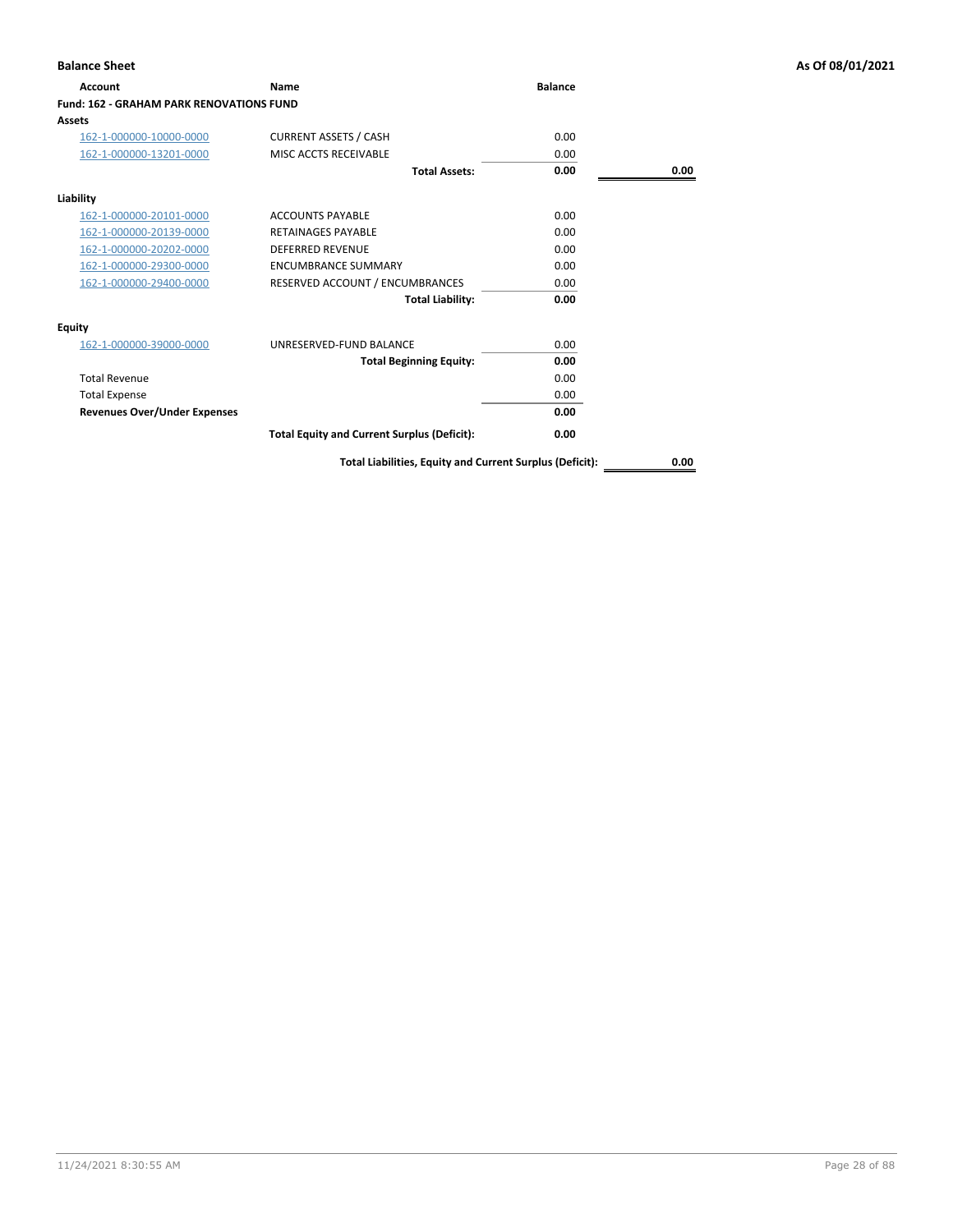| Account                                      | Name                                                     | <b>Balance</b> |      |
|----------------------------------------------|----------------------------------------------------------|----------------|------|
| <b>Fund: 163 - SECO STIMULAS BLOCK GRANT</b> |                                                          |                |      |
| Assets                                       |                                                          |                |      |
| 163-1-000000-10000-0000                      | <b>CURRENT ASSETS / CASH</b>                             | 0.00           |      |
| 163-1-000000-13201-0000                      | MISC ACCTS RECEIVABLE                                    | 0.00           |      |
| 163-1-000000-13205-0000                      | <b>INTEREST RECEIVABLE</b>                               | 0.00           |      |
|                                              | <b>Total Assets:</b>                                     | 0.00           | 0.00 |
| Liability                                    |                                                          |                |      |
| 163-1-000000-20101-0000                      | <b>ACCOUNTS PAYABLE</b>                                  | 0.00           |      |
| 163-1-000000-20102-0000                      | <b>CREDIT CARD PAYABLE</b>                               | 0.00           |      |
| 163-1-000000-20103-0000                      | <b>ACCRUED ACCOUNTS PAYABLE</b>                          | 0.00           |      |
| 163-1-000000-20139-0000                      | <b>RETAINAGES PAYABLE</b>                                | 0.00           |      |
| 163-1-000000-20902-0000                      | <b>DEFERRED GRANT REVENUE</b>                            | 0.00           |      |
| 163-1-000000-29300-0000                      | <b>ENCUMBRANCE SUMMARY</b>                               | 0.00           |      |
| 163-1-000000-29400-0100                      | RESERVED ACCOUNT / ENCUMBRANCES                          | 0.00           |      |
|                                              | <b>Total Liability:</b>                                  | 0.00           |      |
| <b>Equity</b>                                |                                                          |                |      |
| 163-1-000000-39000-0000                      | UNRESERVED-FUND BALANCE                                  | 0.00           |      |
|                                              | <b>Total Beginning Equity:</b>                           | 0.00           |      |
| <b>Total Revenue</b>                         |                                                          | 0.00           |      |
| <b>Total Expense</b>                         |                                                          | 0.00           |      |
| <b>Revenues Over/Under Expenses</b>          |                                                          | 0.00           |      |
|                                              | <b>Total Equity and Current Surplus (Deficit):</b>       | 0.00           |      |
|                                              | Total Liabilities, Equity and Current Surplus (Deficit): |                | 0.00 |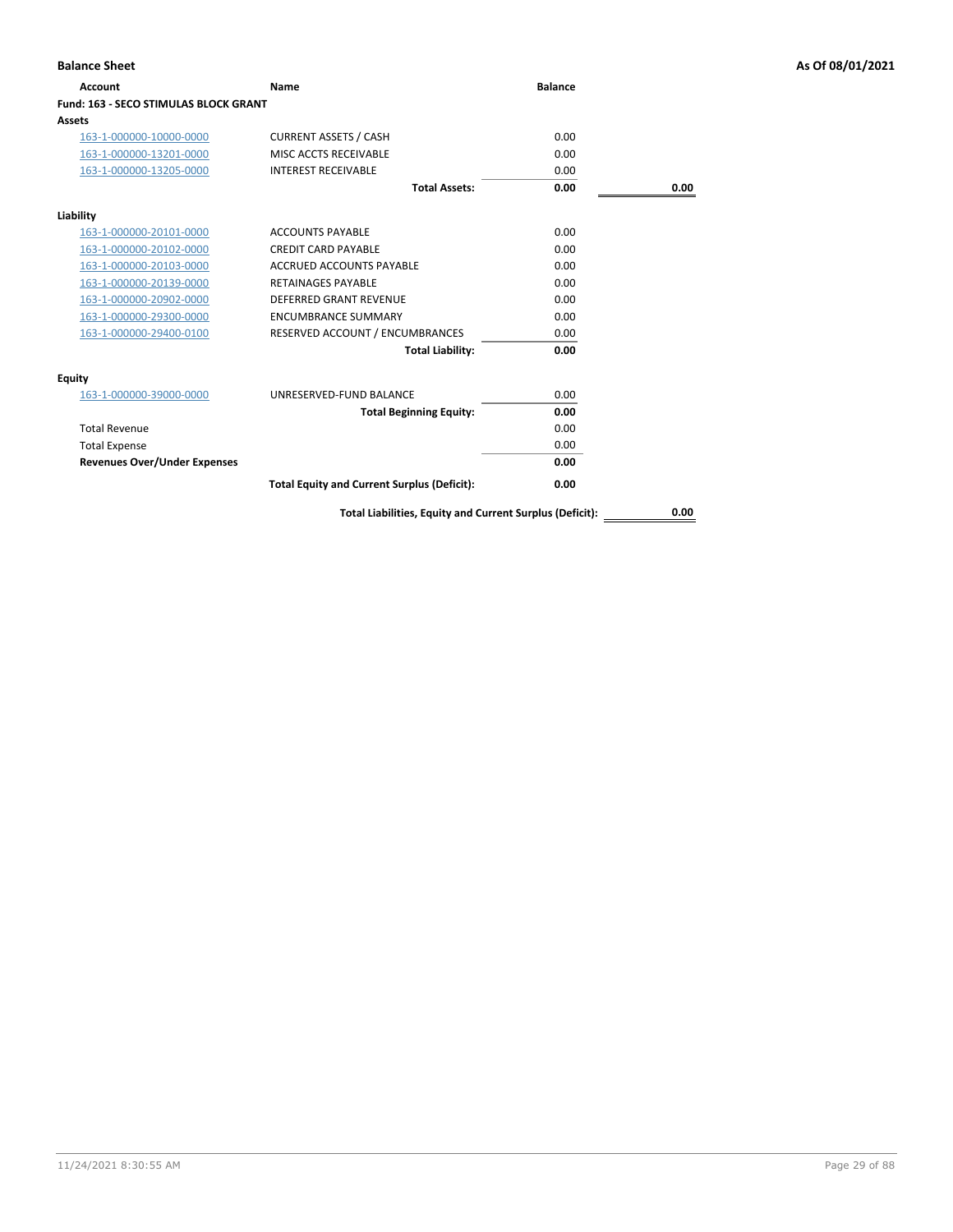| <b>Balance Sheet</b>                |                                                          |                |           | As Of 08/01/2021 |
|-------------------------------------|----------------------------------------------------------|----------------|-----------|------------------|
| <b>Account</b>                      | Name                                                     | <b>Balance</b> |           |                  |
| Fund: 164 - 2013 CO CAPITAL FUND    |                                                          |                |           |                  |
| Assets                              |                                                          |                |           |                  |
| 164-1-000000-10000-0000             | <b>CURRENT ASSETS / CASH</b>                             | 32,912.96      |           |                  |
| 164-1-000000-11508-0000             | 2013 CO'S PROJ CONST                                     | 2,085.81       |           |                  |
| 164-1-000000-11509-0000             | 2013 CO'S DEBT SERVICE                                   | 0.00           |           |                  |
| 164-1-000000-13205-0000             | <b>INTEREST RECEIVABLE</b>                               | 0.00           |           |                  |
| 164-1-000000-14035-0000             | DEBT SERVICE / DEBT SERVICE FUND                         | 0.00           |           |                  |
|                                     | <b>Total Assets:</b>                                     | 34,998.77      | 34,998.77 |                  |
| Liability                           |                                                          |                |           |                  |
| 164-1-000000-20101-0000             | <b>ACCOUNTS PAYABLE</b>                                  | 0.00           |           |                  |
| 164-1-000000-20102-0000             | <b>CREDIT CARD PAYABLE</b>                               | 0.00           |           |                  |
| 164-1-000000-20103-0000             | ACCRUED ACCOUNTS PAYABLE                                 | 0.00           |           |                  |
| 164-1-000000-20139-0000             | <b>RETAINAGES PAYABLE</b>                                | 0.00           |           |                  |
| 164-1-000000-21001-0000             | <b>GENERAL FUND / GENERAL FUND</b>                       | 0.00           |           |                  |
| 164-1-000000-21035-0000             | DEBT SERVICE / DUE TO DEBT SERVICE                       | 0.00           |           |                  |
| 164-1-000000-29300-0000             | <b>ENCUMBRANCE SUMMARY</b>                               | 0.00           |           |                  |
| 164-1-000000-29400-0100             | RESERVED ACCOUNT / ENCUMBRANCES                          | 0.00           |           |                  |
|                                     | <b>Total Liability:</b>                                  | 0.00           |           |                  |
| <b>Equity</b>                       |                                                          |                |           |                  |
| 164-1-000000-39000-0000             | UNRESERVED-FUND BALANCE                                  | 34,976.69      |           |                  |
|                                     | <b>Total Beginning Equity:</b>                           | 34,976.69      |           |                  |
| <b>Total Revenue</b>                |                                                          | 28.28          |           |                  |
| <b>Total Expense</b>                |                                                          | 6.20           |           |                  |
| <b>Revenues Over/Under Expenses</b> |                                                          | 22.08          |           |                  |
|                                     | <b>Total Equity and Current Surplus (Deficit):</b>       | 34,998.77      |           |                  |
|                                     | Total Liabilities, Equity and Current Surplus (Deficit): |                | 34,998.77 |                  |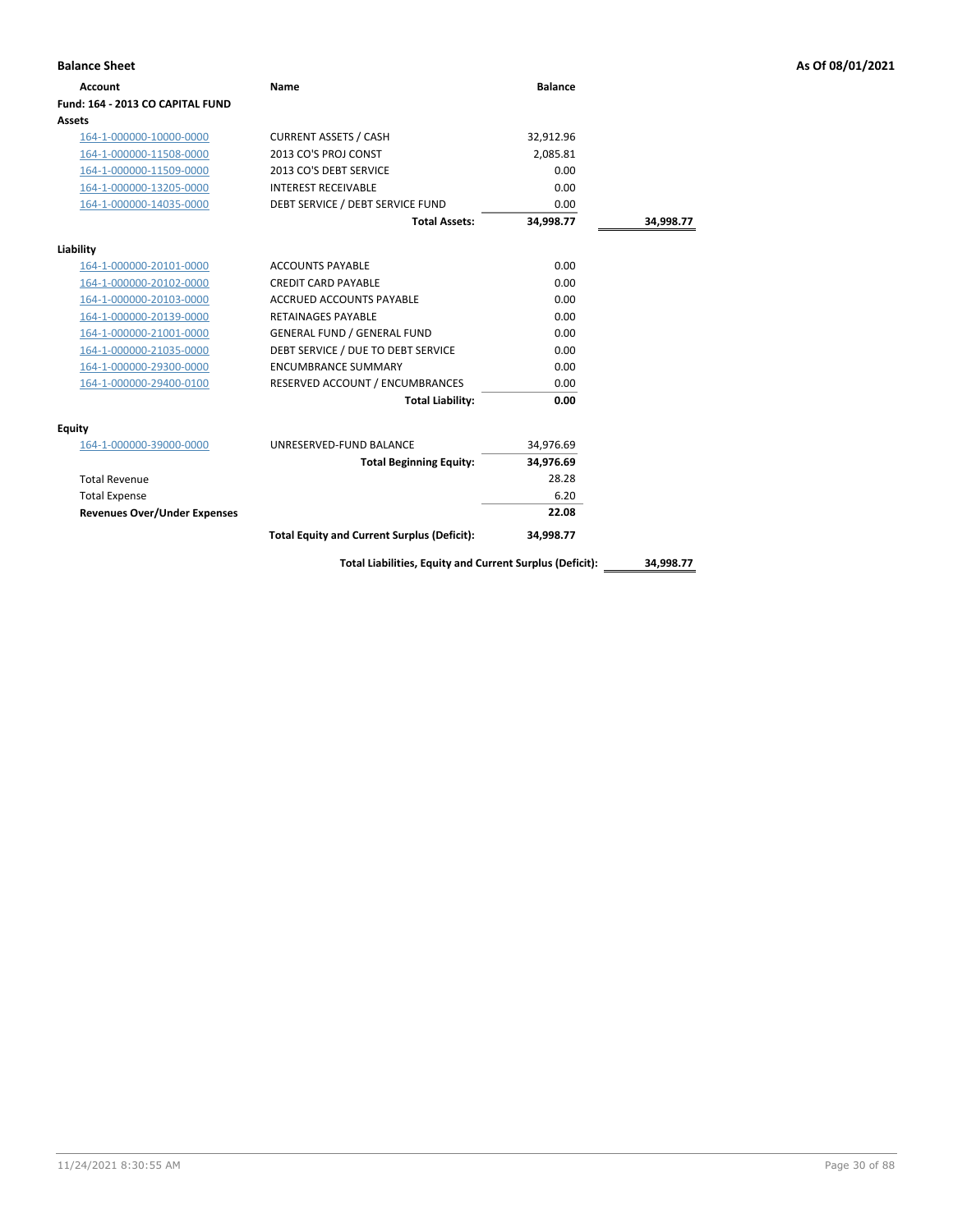| <b>Account</b>                      | Name                                               | <b>Balance</b> |            |
|-------------------------------------|----------------------------------------------------|----------------|------------|
| Fund: 165 - 2014 GO FUND            |                                                    |                |            |
| Assets                              |                                                    |                |            |
| 165-1-000000-10000-0000             | <b>CURRENT ASSETS / CASH</b>                       | $-8,613.63$    |            |
| 165-1-000000-11003-0000             | 2010 CO'S                                          | 0.00           |            |
| 165-1-000000-11202-0000             | 2014 GO STREET BONDS                               | 0.00           |            |
| 165-1-000000-11511-0000             | 2015 GO PROJECT CONSTRUCTION                       | 802,750.66     |            |
| 165-1-000000-11520-0000             | <b>CERTIFICATES OF DEPOSIT</b>                     | 0.00           |            |
| 165-1-000000-11530-0000             | <b>TexasTERM CP</b>                                | 0.00           |            |
| 165-1-000000-13201-0000             | MISC ACCTS RECEIVABLE                              | 0.00           |            |
| 165-1-000000-13205-0000             | <b>INTEREST RECEIVABLE</b>                         | 0.00           |            |
| 165-1-000000-14035-0000             | DEBT SERVICE / DEBT SERVICE FUND                   | 0.00           |            |
|                                     | <b>Total Assets:</b>                               | 794,137.03     | 794,137.03 |
|                                     |                                                    |                |            |
| Liability                           |                                                    |                |            |
| 165-1-000000-20101-0000             | <b>ACCOUNTS PAYABLE</b>                            | 0.00           |            |
| 165-1-000000-20102-0000             | <b>CREDIT CARD PAYABLE</b>                         | 0.00           |            |
| 165-1-000000-20103-0000             | <b>ACCRUED ACCOUNTS PAYABLE</b>                    | 0.00           |            |
| 165-1-000000-20139-0000             | <b>RETAINAGES PAYABLE</b>                          | 0.00           |            |
| 165-1-000000-21001-0000             | <b>GENERAL FUND / GENERAL FUND</b>                 | 0.00           |            |
| 165-1-000000-21035-0000             | DEBT SERVICE / DUE TO DEBT SERVICE                 | 0.00           |            |
| 165-1-000000-29300-0000             | <b>ENCUMBRANCE SUMMARY</b>                         | 0.00           |            |
| 165-1-000000-29400-0100             | RESERVED ACCOUNT / ENCUMBRANCES                    | 0.00           |            |
|                                     | <b>Total Liability:</b>                            | 0.00           |            |
| Equity                              |                                                    |                |            |
| 165-1-000000-39000-0000             | UNRESERVED-FUND BALANCE                            | 793,719.47     |            |
|                                     | <b>Total Beginning Equity:</b>                     | 793,719.47     |            |
| <b>Total Revenue</b>                |                                                    | 417.56         |            |
| <b>Total Expense</b>                |                                                    | 0.00           |            |
| <b>Revenues Over/Under Expenses</b> |                                                    | 417.56         |            |
|                                     |                                                    |                |            |
|                                     | <b>Total Equity and Current Surplus (Deficit):</b> | 794,137.03     |            |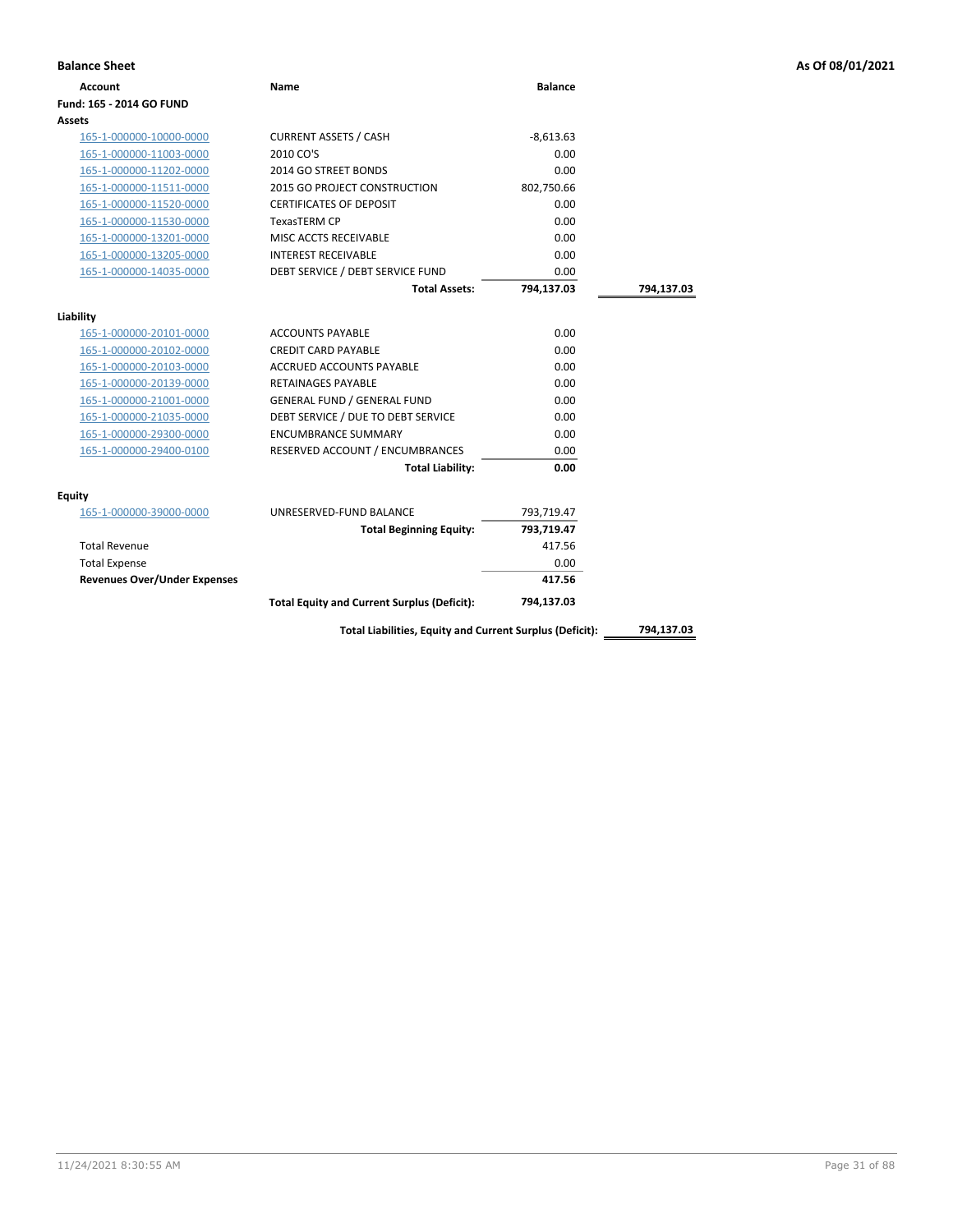| <b>Account</b>                                        | Name                                               | <b>Balance</b> |             |
|-------------------------------------------------------|----------------------------------------------------|----------------|-------------|
| Fund: 170 - LAW ENFORCEMENT GRANT - CAPITAL PURCHASES |                                                    |                |             |
| <b>Assets</b>                                         |                                                    |                |             |
| 170-1-000000-10000-0000                               | <b>CURRENT ASSETS / CASH</b>                       | 0.00           |             |
| 170-1-000000-13201-0000                               | MISC ACCTS RECEIVABLE                              | 0.00           |             |
|                                                       | <b>Total Assets:</b>                               | 0.00           | 0.00        |
| Liability                                             |                                                    |                |             |
| 170-1-000000-20101-0000                               | <b>ACCOUNTS PAYABLE</b>                            | 0.00           |             |
| 170-1-000000-20102-0000                               | <b>CREDIT CARD PAYABLE</b>                         | 0.00           |             |
| 170-1-000000-20103-0000                               | ACCRUED ACCOUNTS PAYABLE                           | 0.00           |             |
| 170-1-000000-20902-0000                               | DEFERRED GRANT REVENUE                             | 0.00           |             |
| 170-1-000000-21001-0000                               | <b>GENERAL FUND / GENERAL FUND</b>                 | 0.00           |             |
| 170-1-000000-24004-0000                               | <b>INTEREST PAYABLE ON DEP</b>                     | 0.00           |             |
| 170-1-000000-29300-0000                               | <b>ENCUMBRANCE SUMMARY</b>                         | 0.00           |             |
| 170-1-000000-29400-0000                               | RESERVED ACCOUNT / ENCUMBRANCES                    | 0.00           |             |
|                                                       | <b>Total Liability:</b>                            | 0.00           |             |
| <b>Equity</b>                                         |                                                    |                |             |
| 170-1-000000-39000-0000                               | UNRESERVED-FUND BALANCE                            | 0.00           |             |
|                                                       | <b>Total Beginning Equity:</b>                     | 0.00           |             |
| <b>Total Revenue</b>                                  |                                                    | 0.00           |             |
| <b>Total Expense</b>                                  |                                                    | 0.00           |             |
| <b>Revenues Over/Under Expenses</b>                   |                                                    | 0.00           |             |
|                                                       | <b>Total Equity and Current Surplus (Deficit):</b> | 0.00           |             |
|                                                       |                                                    |                | <b>A 66</b> |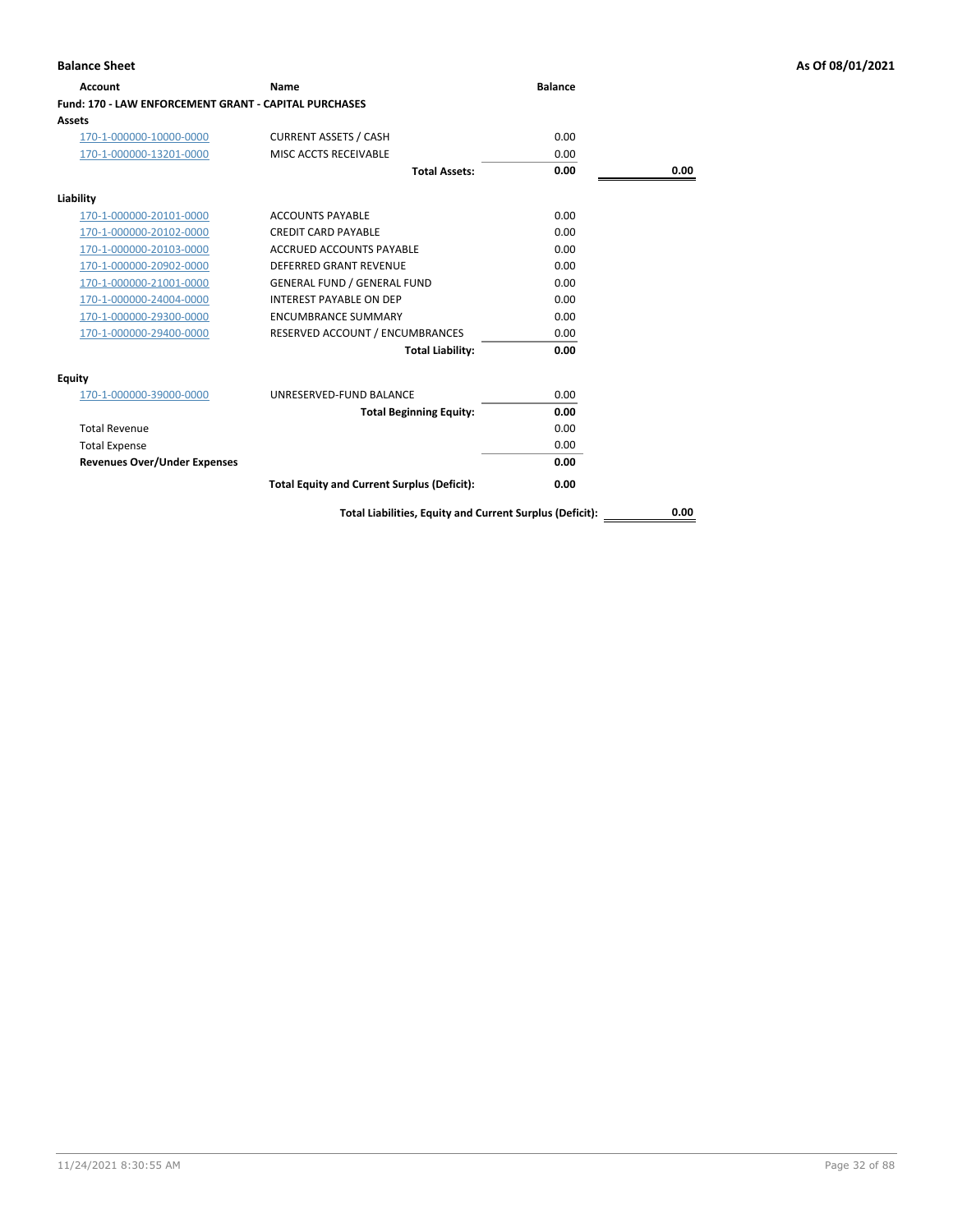| <b>Balance Sheet</b>                    |                                                          |                |              | As Of 08/01/2021 |
|-----------------------------------------|----------------------------------------------------------|----------------|--------------|------------------|
| <b>Account</b>                          | Name                                                     | <b>Balance</b> |              |                  |
| Fund: 171 - MAIN STREET SPECIAL REVENUE |                                                          |                |              |                  |
| <b>Assets</b>                           |                                                          |                |              |                  |
| 171-1-000000-10000-0000                 | <b>CURRENT ASSETS / CASH</b>                             | $-70,853.05$   |              |                  |
| 171-1-000000-13201-0000                 | MISC ACCTS RECEIVABLE                                    | 0.00           |              |                  |
| 171-1-000000-13205-0000                 | <b>INTEREST RECEIVABLE</b>                               | 0.00           |              |                  |
|                                         | <b>Total Assets:</b>                                     | $-70,853.05$   | -70,853.05   |                  |
| Liability                               |                                                          |                |              |                  |
| 171-1-000000-20101-0000                 | <b>ACCOUNTS PAYABLE</b>                                  | 0.00           |              |                  |
| 171-1-000000-20102-0000                 | <b>CREDIT CARD PAYABLE</b>                               | 0.00           |              |                  |
| 171-1-000000-20103-0000                 | <b>ACCRUED ACCOUNTS PAYABLE</b>                          | 0.00           |              |                  |
| 171-1-000000-20139-0000                 | <b>RETAINAGES PAYABLE</b>                                | 0.00           |              |                  |
| 171-1-000000-20902-0000                 | DEFERRED GRANT REVENUE                                   | 0.00           |              |                  |
| 171-1-000000-29300-0000                 | <b>ENCUMBRANCE SUMMARY</b>                               | 0.00           |              |                  |
| 171-1-000000-29400-0100                 | RESERVED ACCOUNT / ENCUMBRANCES                          | 0.00           |              |                  |
|                                         | <b>Total Liability:</b>                                  | 0.00           |              |                  |
| <b>Equity</b>                           |                                                          |                |              |                  |
| 171-1-000000-39000-0000                 | UNRESERVED-FUND BALANCE                                  | $-65,088.51$   |              |                  |
|                                         | <b>Total Beginning Equity:</b>                           | $-65,088.51$   |              |                  |
| <b>Total Revenue</b>                    |                                                          | 89,781.03      |              |                  |
| <b>Total Expense</b>                    |                                                          | 95,545.57      |              |                  |
| <b>Revenues Over/Under Expenses</b>     |                                                          | $-5,764.54$    |              |                  |
|                                         | <b>Total Equity and Current Surplus (Deficit):</b>       | $-70,853.05$   |              |                  |
|                                         | Total Liabilities, Equity and Current Surplus (Deficit): |                | $-70.853.05$ |                  |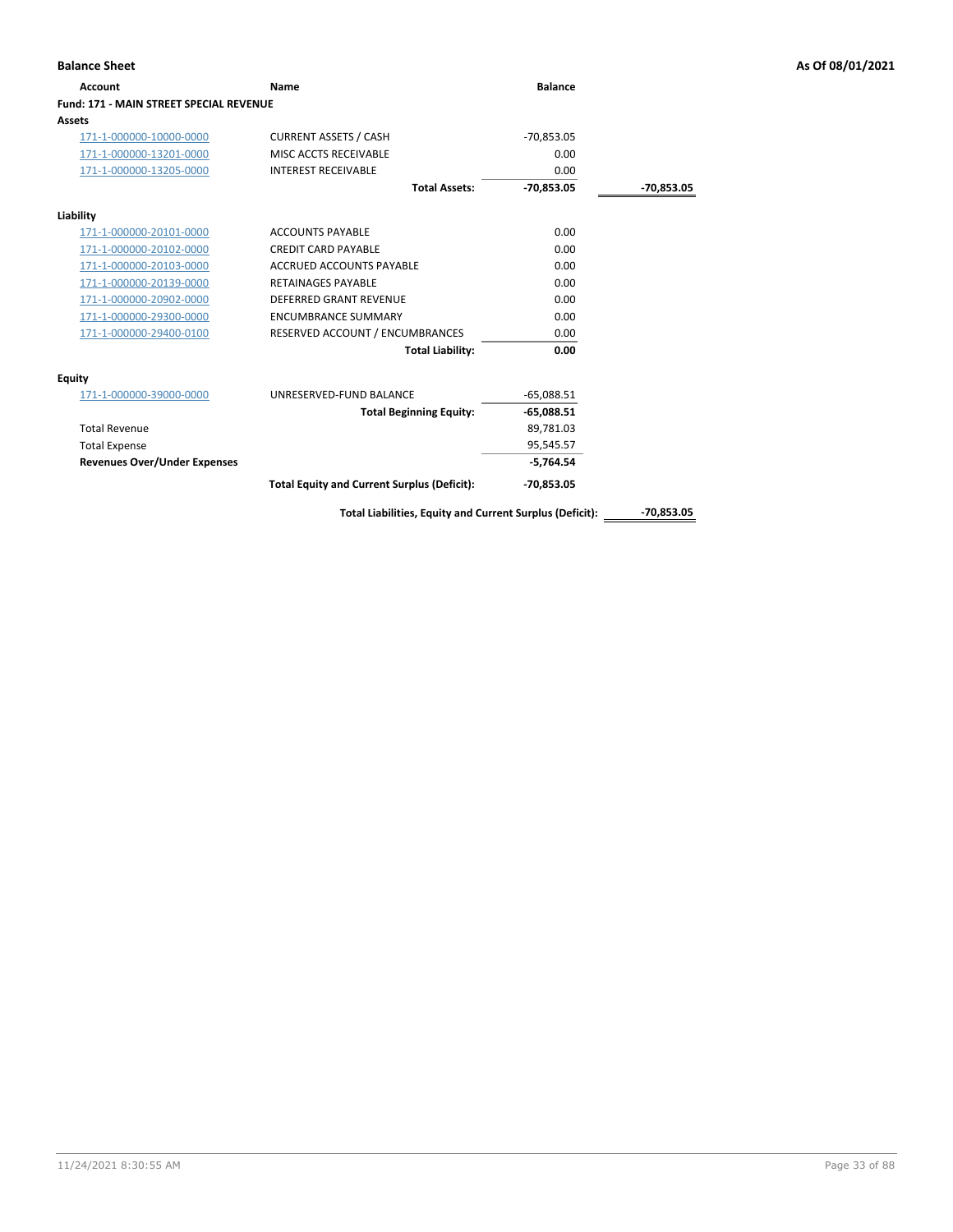| <b>Balance Sheet</b>                 |                                                    |                |           | As Of 08/01/2021 |
|--------------------------------------|----------------------------------------------------|----------------|-----------|------------------|
| <b>Account</b>                       | <b>Name</b>                                        | <b>Balance</b> |           |                  |
| <b>Fund: 172 - MINOR GRANTS FUND</b> |                                                    |                |           |                  |
| Assets                               |                                                    |                |           |                  |
| 172-1-000000-10000-0000              | <b>CURRENT ASSETS / CASH</b>                       | 11,399.89      |           |                  |
| 172-1-000000-13201-0000              | MISC ACCTS RECEIVABLE                              | 0.00           |           |                  |
| 172-1-000000-13205-0000              | <b>INTEREST RECEIVABLE</b>                         | 0.00           |           |                  |
|                                      | <b>Total Assets:</b>                               | 11,399.89      | 11,399.89 |                  |
| Liability                            |                                                    |                |           |                  |
| 172-1-000000-20101-0000              | <b>ACCOUNTS PAYABLE</b>                            | 0.00           |           |                  |
| 172-1-000000-20102-0000              | <b>CREDIT CARD PAYABLE</b>                         | 0.00           |           |                  |
| 172-1-000000-20103-0000              | <b>ACCRUED ACCOUNTS PAYABLE</b>                    | 0.00           |           |                  |
| 172-1-000000-20902-0000              | <b>DEFERRED GRANT REVENUE</b>                      | 0.00           |           |                  |
| 172-1-000000-29300-0000              | <b>ENCUMBRANCE SUMMARY</b>                         | 0.00           |           |                  |
| 172-1-000000-29400-0000              | RESERVED ACCOUNT / ENCUMBRANCES                    | 0.00           |           |                  |
|                                      | <b>Total Liability:</b>                            | 0.00           |           |                  |
| <b>Equity</b>                        |                                                    |                |           |                  |
| 172-1-000000-39000-0000              | UNRESERVED-FUND BALANCE                            | 8,589.89       |           |                  |
|                                      | <b>Total Beginning Equity:</b>                     | 8,589.89       |           |                  |
| <b>Total Revenue</b>                 |                                                    | 8,000.00       |           |                  |
| <b>Total Expense</b>                 |                                                    | 5,190.00       |           |                  |
| <b>Revenues Over/Under Expenses</b>  |                                                    | 2,810.00       |           |                  |
|                                      | <b>Total Equity and Current Surplus (Deficit):</b> | 11,399.89      |           |                  |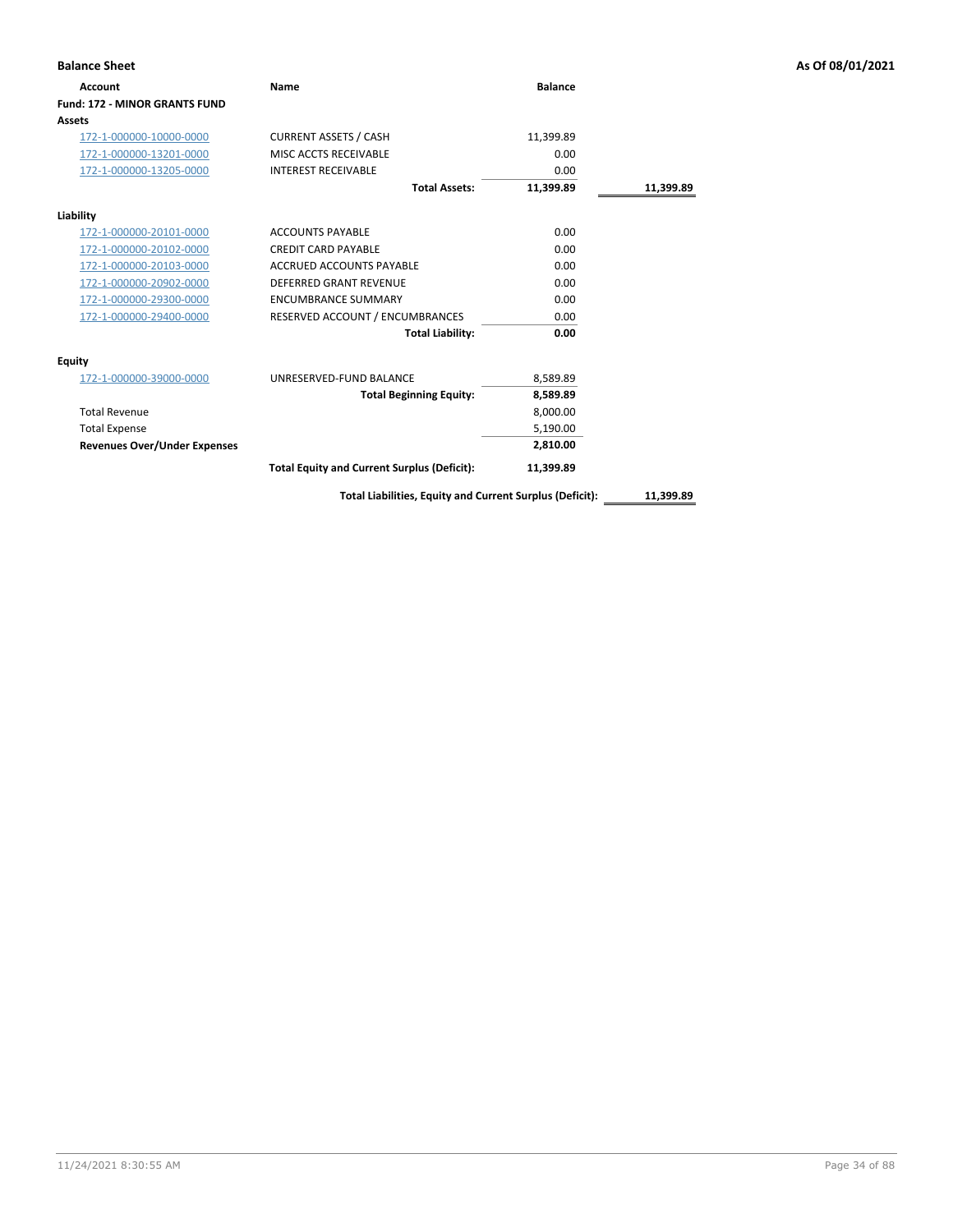| <b>Balance Sheet</b>                |                                                          |                |      | As Of 08/01/2021 |
|-------------------------------------|----------------------------------------------------------|----------------|------|------------------|
| Account                             | Name                                                     | <b>Balance</b> |      |                  |
| Fund: 173 - FL YOUNG FOUNDATION     |                                                          |                |      |                  |
| Assets                              |                                                          |                |      |                  |
| 173-1-000000-10000-0000             | <b>CURRENT ASSETS / CASH</b>                             | 0.00           |      |                  |
| 173-1-000000-13201-0000             | MISC ACCTS RECEIVABLE                                    | 0.00           |      |                  |
|                                     | <b>Total Assets:</b>                                     | 0.00           | 0.00 |                  |
| Liability                           |                                                          |                |      |                  |
| 173-1-000000-20101-0000             | <b>ACCOUNTS PAYABLE</b>                                  | 0.00           |      |                  |
| 173-1-000000-20102-0000             | <b>CREDIT CARD PAYABLE</b>                               | 0.00           |      |                  |
| 173-1-000000-20902-0000             | <b>DEFERRED GRANT REVENUE</b>                            | 0.00           |      |                  |
| 173-1-000000-29300-0000             | <b>ENCUMBRANCE SUMMARY</b>                               | 0.00           |      |                  |
| 173-1-000000-29400-0000             | RESERVED ACCOUNT / ENCUMBRANCES                          | 0.00           |      |                  |
|                                     | <b>Total Liability:</b>                                  | 0.00           |      |                  |
| <b>Equity</b>                       |                                                          |                |      |                  |
| 173-1-000000-39000-0000             | UNRESERVED-FUND BALANCE                                  | 0.00           |      |                  |
|                                     | <b>Total Beginning Equity:</b>                           | 0.00           |      |                  |
| <b>Total Revenue</b>                |                                                          | 0.00           |      |                  |
| <b>Total Expense</b>                |                                                          | 0.00           |      |                  |
| <b>Revenues Over/Under Expenses</b> |                                                          | 0.00           |      |                  |
|                                     | <b>Total Equity and Current Surplus (Deficit):</b>       | 0.00           |      |                  |
|                                     | Total Liabilities, Equity and Current Surplus (Deficit): |                | 0.00 |                  |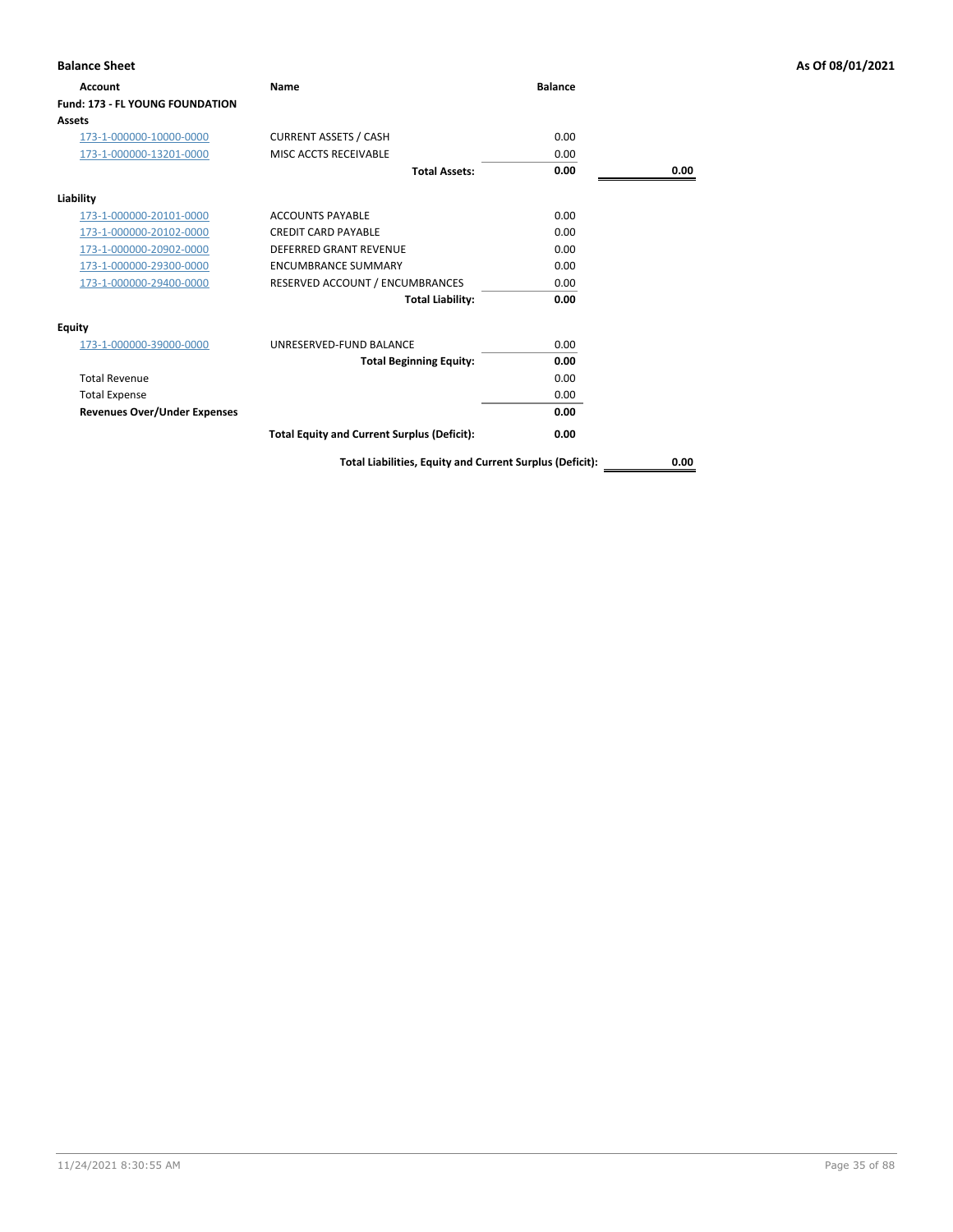| <b>Balance Sheet</b>                |                                                    |                |      | As Of 08/01/2021 |
|-------------------------------------|----------------------------------------------------|----------------|------|------------------|
| <b>Account</b>                      | Name                                               | <b>Balance</b> |      |                  |
| Fund: 174 - FEMA GRANT              |                                                    |                |      |                  |
| <b>Assets</b>                       |                                                    |                |      |                  |
| 174-1-000000-10000-0000             | <b>CURRENT ASSETS / CASH</b>                       | 0.00           |      |                  |
| 174-1-000000-13201-0000             | MISC ACCTS RECEIVABLE                              | 0.00           |      |                  |
| 174-1-000000-13205-0000             | <b>INTEREST RECEIVABLE</b>                         | 0.00           |      |                  |
|                                     | <b>Total Assets:</b>                               | 0.00           | 0.00 |                  |
| Liability                           |                                                    |                |      |                  |
| 174-1-000000-20101-0000             | <b>ACCOUNTS PAYABLE</b>                            | 0.00           |      |                  |
| 174-1-000000-20102-0000             | <b>CREDIT CARD PAYABLE</b>                         | 0.00           |      |                  |
| 174-1-000000-20103-0000             | <b>ACCRUED ACCOUNTS PAYABLE</b>                    | 0.00           |      |                  |
| 174-1-000000-20902-0000             | DEFERRED GRANT REVENUE                             | 0.00           |      |                  |
| 174-1-000000-29300-0000             | <b>ENCUMBRANCE SUMMARY</b>                         | 0.00           |      |                  |
| 174-1-000000-29400-0000             | RESERVED ACCOUNT / ENCUMBRANCES                    | 0.00           |      |                  |
|                                     | <b>Total Liability:</b>                            | 0.00           |      |                  |
| <b>Equity</b>                       |                                                    |                |      |                  |
| 174-1-000000-39000-0000             | UNRESERVED-FUND BALANCE                            | 0.00           |      |                  |
|                                     | <b>Total Beginning Equity:</b>                     | 0.00           |      |                  |
| <b>Total Revenue</b>                |                                                    | 0.00           |      |                  |
| <b>Total Expense</b>                |                                                    | 0.00           |      |                  |
| <b>Revenues Over/Under Expenses</b> |                                                    | 0.00           |      |                  |
|                                     | <b>Total Equity and Current Surplus (Deficit):</b> | 0.00           |      |                  |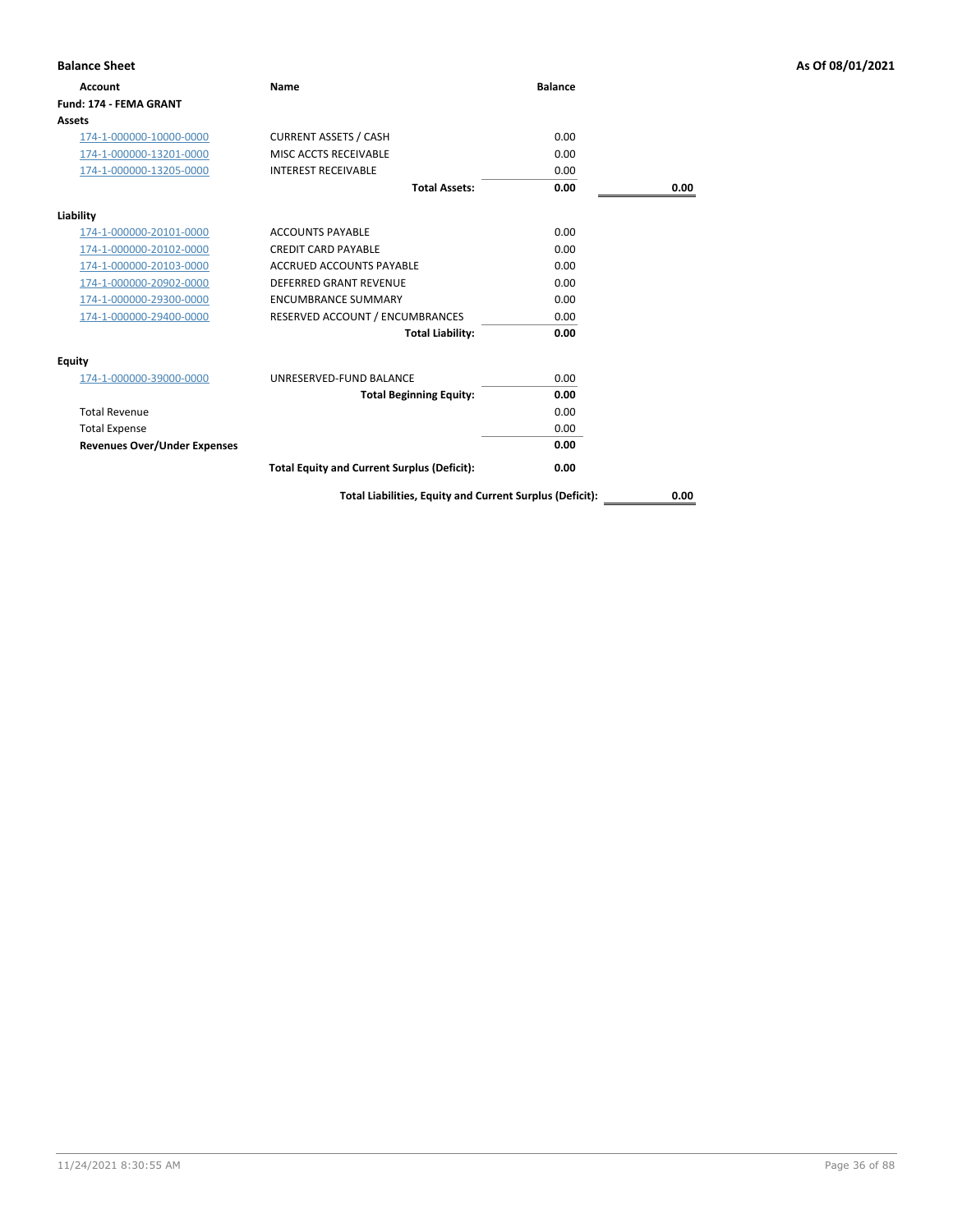| <b>Balance Sheet</b>                       |                                                    |                |           | As Of 08/01/2021 |
|--------------------------------------------|----------------------------------------------------|----------------|-----------|------------------|
| <b>Account</b>                             | Name                                               | <b>Balance</b> |           |                  |
| Fund: 175 - JUSTICE ASSISTANCE GRANT - JAG |                                                    |                |           |                  |
| <b>Assets</b>                              |                                                    |                |           |                  |
| 175-1-000000-10000-0000                    | <b>CURRENT ASSETS / CASH</b>                       | 13,761.65      |           |                  |
| 175-1-000000-13201-0000                    | MISC ACCTS RECEIVABLE                              | 0.00           |           |                  |
|                                            | <b>Total Assets:</b>                               | 13,761.65      | 13,761.65 |                  |
| Liability                                  |                                                    |                |           |                  |
| 175-1-000000-20101-0000                    | <b>ACCOUNTS PAYABLE</b>                            | 0.00           |           |                  |
| 175-1-000000-20102-0000                    | <b>CREDIT CARD PAYABLE</b>                         | 0.00           |           |                  |
| 175-1-000000-20902-0000                    | <b>DEFERRED GRANT REVENUE</b>                      | 0.00           |           |                  |
| 175-1-000000-29300-0000                    | <b>ENCUMBRANCE SUMMARY</b>                         | 0.00           |           |                  |
| 175-1-000000-29400-0000                    | RESERVED ACCOUNT / ENCUMBRANCES                    | 0.00           |           |                  |
|                                            | <b>Total Liability:</b>                            | 0.00           |           |                  |
| <b>Equity</b>                              |                                                    |                |           |                  |
| 175-1-000000-39000-0000                    | UNRESERVED-FUND BALANCE                            | 13,761.65      |           |                  |
|                                            | <b>Total Beginning Equity:</b>                     | 13,761.65      |           |                  |
| <b>Total Revenue</b>                       |                                                    | 0.00           |           |                  |
| <b>Total Expense</b>                       |                                                    | 0.00           |           |                  |
| <b>Revenues Over/Under Expenses</b>        |                                                    | 0.00           |           |                  |
|                                            | <b>Total Equity and Current Surplus (Deficit):</b> | 13,761.65      |           |                  |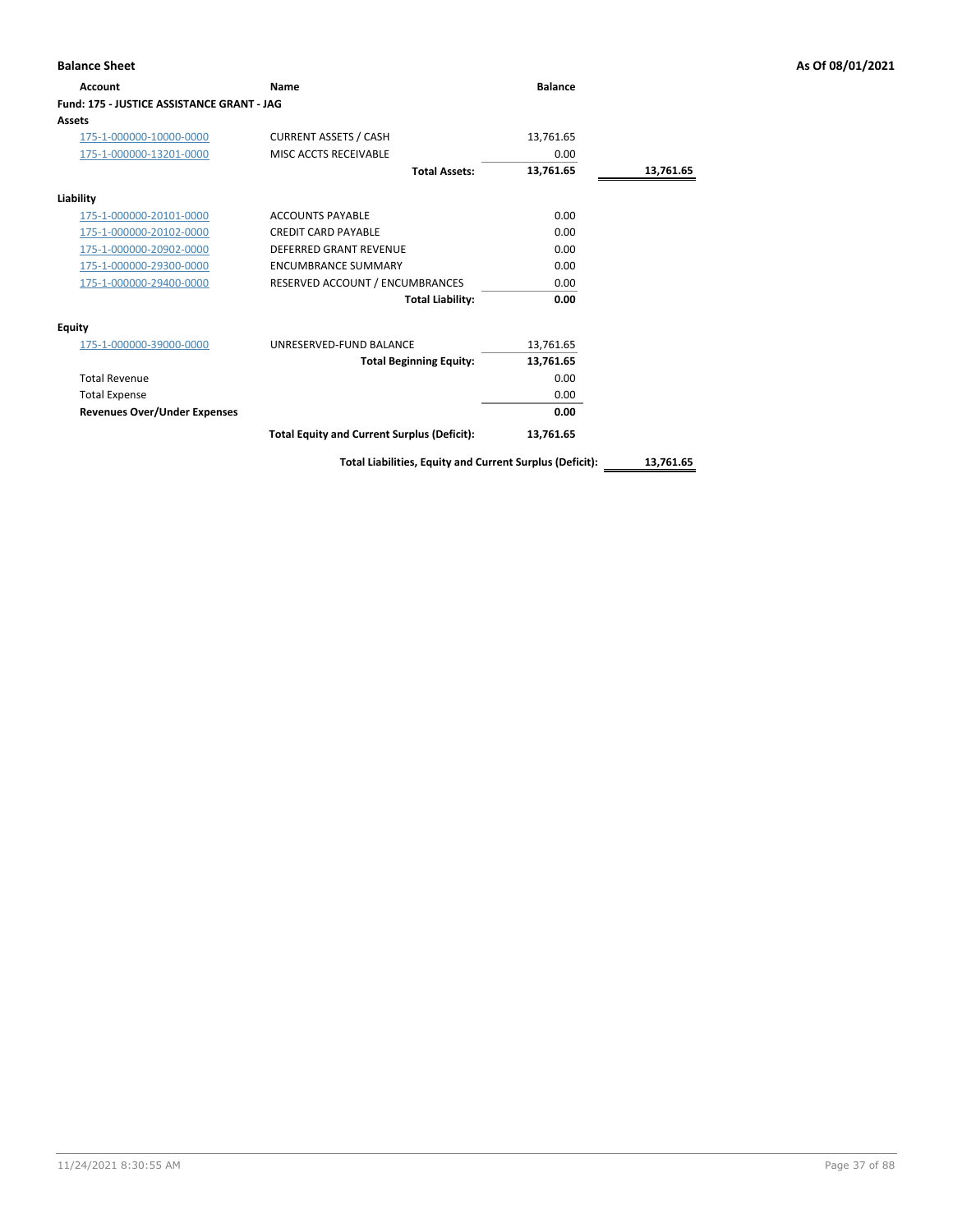| <b>Balance Sheet</b>                |                                                    |                |      | As Of 08/01/2021 |
|-------------------------------------|----------------------------------------------------|----------------|------|------------------|
| <b>Account</b>                      | Name                                               | <b>Balance</b> |      |                  |
| <b>Fund: 176 - HOME GRANT FUND</b>  |                                                    |                |      |                  |
| <b>Assets</b>                       |                                                    |                |      |                  |
| 176-1-000000-10000-0000             | <b>CURRENT ASSETS / CASH</b>                       | 0.00           |      |                  |
| 176-1-000000-13201-0000             | MISC ACCTS RECEIVABLE                              | 0.00           |      |                  |
| 176-1-000000-13205-0000             | <b>INTEREST RECEIVABLE</b>                         | 0.00           |      |                  |
|                                     | <b>Total Assets:</b>                               | 0.00           | 0.00 |                  |
| Liability                           |                                                    |                |      |                  |
| 176-1-000000-20101-0000             | <b>ACCOUNTS PAYABLE</b>                            | 0.00           |      |                  |
| 176-1-000000-20102-0000             | <b>CREDIT CARD PAYABLE</b>                         | 0.00           |      |                  |
| 176-1-000000-20103-0000             | ACCRUED ACCOUNTS PAYABLE                           | 0.00           |      |                  |
| 176-1-000000-20902-0000             | <b>DEFERRED GRANT REVENUE</b>                      | 0.00           |      |                  |
| 176-1-000000-29300-0000             | <b>ENCUMBRANCE SUMMARY</b>                         | 0.00           |      |                  |
| 176-1-000000-29400-0000             | RESERVED ACCOUNT / ENCUMBRANCES                    | 0.00           |      |                  |
|                                     | <b>Total Liability:</b>                            | 0.00           |      |                  |
| Equity                              |                                                    |                |      |                  |
| 176-1-000000-39000-0000             | UNRESERVED-FUND BALANCE                            | 0.00           |      |                  |
|                                     | <b>Total Beginning Equity:</b>                     | 0.00           |      |                  |
| <b>Total Revenue</b>                |                                                    | 0.00           |      |                  |
| <b>Total Expense</b>                |                                                    | 0.00           |      |                  |
| <b>Revenues Over/Under Expenses</b> |                                                    | 0.00           |      |                  |
|                                     | <b>Total Equity and Current Surplus (Deficit):</b> | 0.00           |      |                  |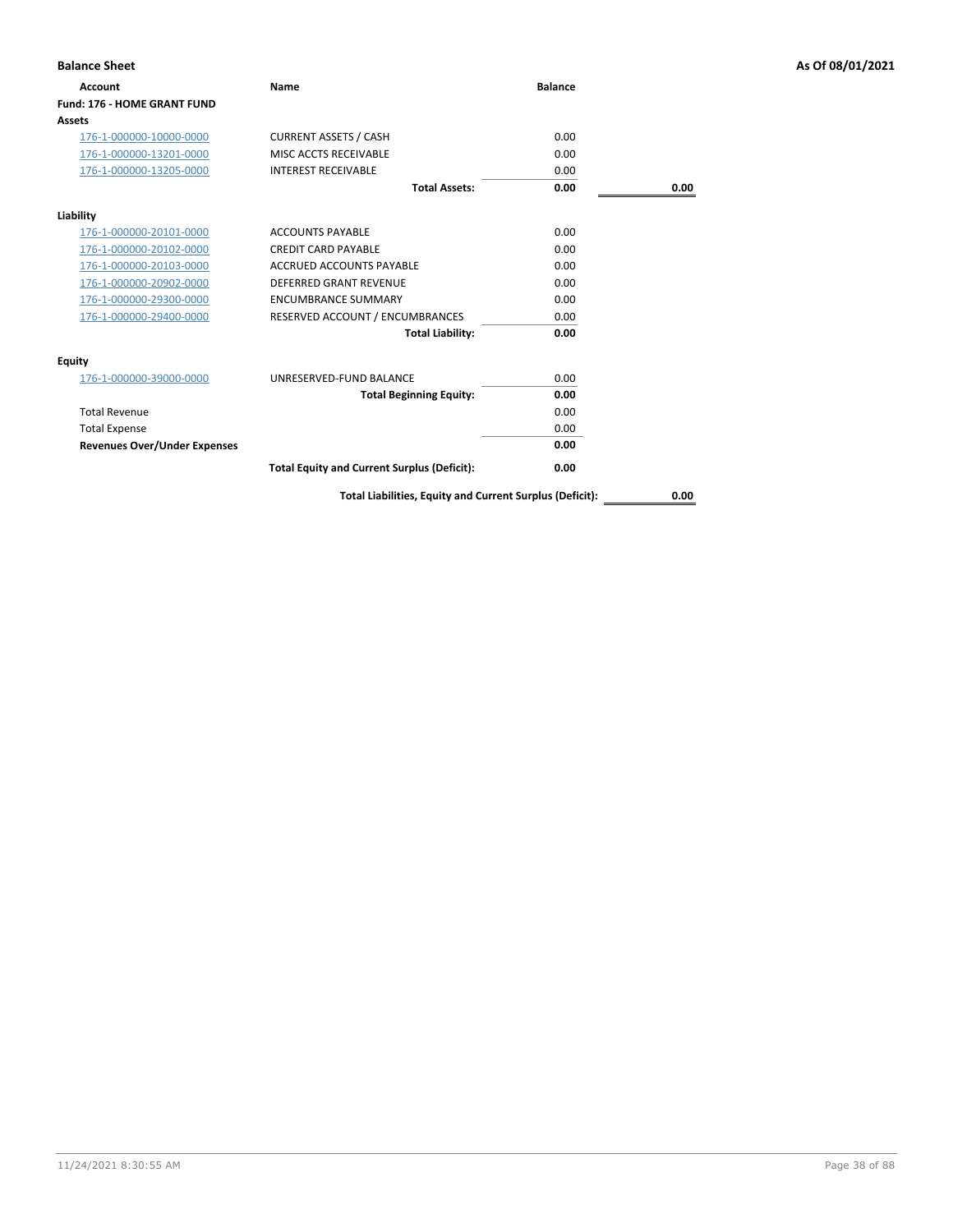| Account                                        | <b>Name</b>                                        | <b>Balance</b> |      |
|------------------------------------------------|----------------------------------------------------|----------------|------|
| <b>Fund: 177 - SAFE ROUTES TO SCHOOL GRANT</b> |                                                    |                |      |
| Assets                                         |                                                    |                |      |
| 177-1-000000-10000-0000                        | <b>CURRENT ASSETS / CASH</b>                       | 0.00           |      |
| 177-1-000000-13201-0000                        | MISC ACCTS RECEIVABLE                              | 0.00           |      |
| 177-1-000000-13205-0000                        | <b>INTEREST RECEIVABLE</b>                         | 0.00           |      |
|                                                | <b>Total Assets:</b>                               | 0.00           | 0.00 |
| Liability                                      |                                                    |                |      |
| 177-1-000000-20101-0000                        | <b>ACCOUNTS PAYABLE</b>                            | 0.00           |      |
| 177-1-000000-20102-0000                        | <b>CREDIT CARD PAYABLE</b>                         | 0.00           |      |
| 177-1-000000-20139-0000                        | <b>RETAINAGES PAYABLE</b>                          | 0.00           |      |
| 177-1-000000-20902-0000                        | <b>DEFERRED GRANT REVENUE</b>                      | 0.00           |      |
|                                                | <b>Total Liability:</b>                            | 0.00           |      |
| Equity                                         |                                                    |                |      |
| 177-1-000000-39000-0000                        | UNRESERVED-FUND BALANCE                            | 0.00           |      |
|                                                | <b>Total Beginning Equity:</b>                     | 0.00           |      |
| <b>Total Revenue</b>                           |                                                    | 0.00           |      |
| <b>Total Expense</b>                           |                                                    | 0.00           |      |
| <b>Revenues Over/Under Expenses</b>            |                                                    | 0.00           |      |
|                                                | <b>Total Equity and Current Surplus (Deficit):</b> | 0.00           |      |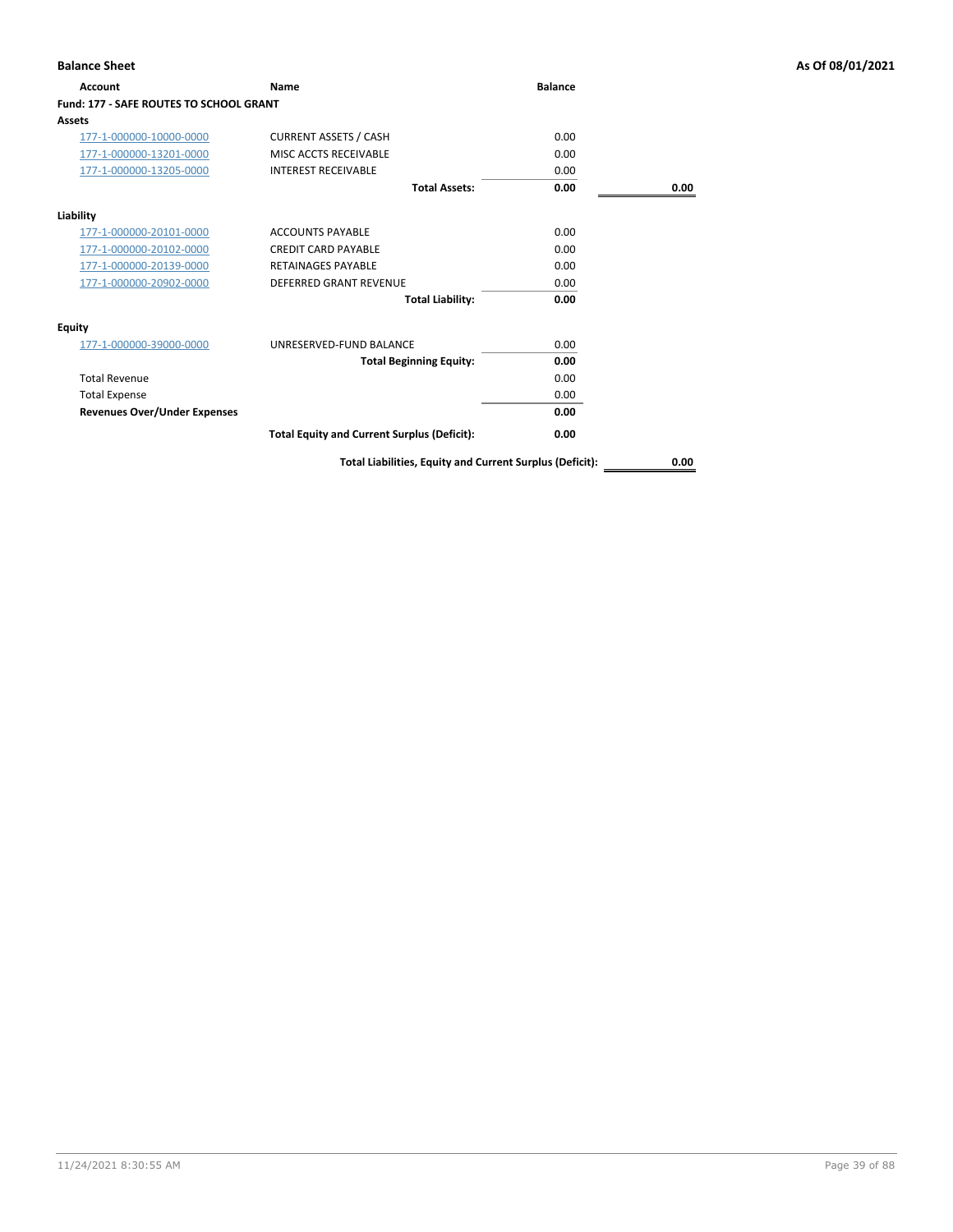|  |  |  |  | As Of 08/01/2021 |
|--|--|--|--|------------------|
|--|--|--|--|------------------|

| <b>Balance Sheet</b>                |                                                    |                |               | As Of 08/01/2021 |
|-------------------------------------|----------------------------------------------------|----------------|---------------|------------------|
| Account                             | Name                                               | <b>Balance</b> |               |                  |
| Fund: 190 - FIXED ASSETS            |                                                    |                |               |                  |
| Assets                              |                                                    |                |               |                  |
| 190-1-000000-10000-0000             | <b>CURRENT ASSETS / CASH</b>                       | 3,979,096.29   |               |                  |
| 190-1-000000-16001-0000             | FIXED ASSETS / LAND                                | 4,319,195.57   |               |                  |
| 190-1-000000-16002-0000             | FIXED ASSETS / IMPROVMENTS-NON BUILDI              | 10,204,720.27  |               |                  |
| 190-1-000000-16003-0000             | ACCUM DEPR / IMPROVEMENTS- NON BUIL                | -5,279,069.78  |               |                  |
| 190-1-000000-16004-0000             | FIXED ASSETS / BUILDINGS                           | 19,011,788.92  |               |                  |
| 190-1-000000-16005-0000             | ACCUM DEPR / BUILDINGS                             | -7,959,633.29  |               |                  |
| 190-1-000000-16109-0000             | FIXED ASSETS / INFRASTRUCTURE                      | 42,782,473.41  |               |                  |
| 190-1-000000-16110-0000             | ACCUM DEPR / INFRASTRUCTURE                        | -18,985,158.96 |               |                  |
| 190-1-000000-16201-0000             | FIXED ASSETS / MACHINERY AND EQUIPMEN              | 7,517,060.92   |               |                  |
| 190-1-000000-16202-0000             | ACCUM DEPR / MACHINERY AND EQUIPMEI                | -5,470,999.17  |               |                  |
| 190-1-000000-16205-0000             | FIXED ASSETS / SEIZURE FUNDED VEHICLES             | 109,736.85     |               |                  |
| 190-1-000000-16206-0000             | ACCUM DEPR / SEIZURE FUNDED VEHICLES               | $-109,944.73$  |               |                  |
| 190-1-000000-16301-0000             | FIXED ASSETS / C W I P                             | 7,376,517.30   |               |                  |
|                                     | <b>Total Assets:</b>                               | 57,495,783.60  | 57,495,783.60 |                  |
|                                     |                                                    |                |               |                  |
| Liability                           |                                                    |                |               |                  |
| 190-1-000000-20101-0000             | <b>ACCOUNTS PAYABLE</b>                            | 0.00           |               |                  |
| 190-1-000000-20102-0000             | <b>CREDIT CARD PAYABLE</b>                         | 0.00           |               |                  |
| 190-1-000000-27001-0000             | CONTRIBUTED CAPITAL / DEVELOPERS                   | 7,196,125.29   |               |                  |
| 190-1-000000-27101-0000             | INVESTMENT IN GFA / GENERAL FUND                   | 2,194,657.07   |               |                  |
| 190-1-000000-27102-0000             | SPECIAL REVENUE FUNDS                              | 4,861,998.29   |               |                  |
| 190-1-000000-27103-0000             | <b>GENERAL CIP FUND</b>                            | 67,970,001.56  |               |                  |
| 190-1-000000-27104-0000             | PROPRIETARY FUNDS                                  | 13,885,324.34  |               |                  |
| 190-1-000000-27105-0000             | <b>INTERNAL SERVICE FUNDS</b>                      | 0.00           |               |                  |
| 190-1-000000-27106-0000             | <b>EXPENDABLE TRUST FUNDS</b>                      | 0.00           |               |                  |
| 190-1-000000-27107-0000             | INVESTMENT IN GFA / SEIZURE FUNDS                  | 127,680.68     |               |                  |
| 190-1-000000-27108-0000             | INVESTMENT IN GFA / FIRE DEPARTMEN                 | 0.00           |               |                  |
| 190-1-000000-27109-0000             | PARKS & RECREATION DEPT                            | 0.00           |               |                  |
| 190-1-000000-27110-0000             | INVESTMENT IN GFA / 4A EDC                         | 524,560.49     |               |                  |
| 190-1-000000-27201-0000             | CAFR USE / MUNICIPAL BUILDINGS                     | 1,862,037.81   |               |                  |
| 190-1-000000-27202-0000             | CAFR USE / OTHER GENERAL GOVERNMEN                 | 363,987.04     |               |                  |
| 190-1-000000-27203-0000             | CAFR USE / POLICE PROTECTION                       | 1,742,383.46   |               |                  |
| 190-1-000000-27204-0000             | CAFR USE / FIRE PROTECTION                         | 2,609,936.84   |               |                  |
| 190-1-000000-27205-0000             | CAFR USE / PUBLIC WORKS                            | 2,509,263.59   |               |                  |
| 190-1-000000-27206-0000             | CAFR USE / LIBRARIES                               | 2,147,054.00   |               |                  |
| 190-1-000000-27207-0000             | CAFR USE / RECREATION                              | 4,153,623.63   |               |                  |
| 190-1-000000-27208-0000             | CAFR USE / CEMETERY                                | 246,894.00     |               |                  |
| 190-1-000000-27209-0000             | CAFR USE / EXCHANGE BUILDING                       | 6,053,703.29   |               |                  |
| 190-1-000000-27210-0000             | CAFR USE / INVESTMENT IN GFA                       | -21,688,883.66 |               |                  |
| 190-1-000000-27301-0000             | DONATIONS/GRANTS                                   | 2,478,141.06   |               |                  |
|                                     | <b>Total Liability:</b>                            | 99,238,488.78  |               |                  |
| Equity                              |                                                    |                |               |                  |
| 190-1-000000-39000-0000             | UNRESERVED-FUND BALANCE                            | -41,742,705.18 |               |                  |
|                                     | <b>Total Beginning Equity:</b>                     | -41,742,705.18 |               |                  |
| <b>Total Expense</b>                |                                                    | 0.00           |               |                  |
| <b>Revenues Over/Under Expenses</b> |                                                    | 0.00           |               |                  |
|                                     | <b>Total Equity and Current Surplus (Deficit):</b> | -41,742,705.18 |               |                  |
|                                     |                                                    |                |               |                  |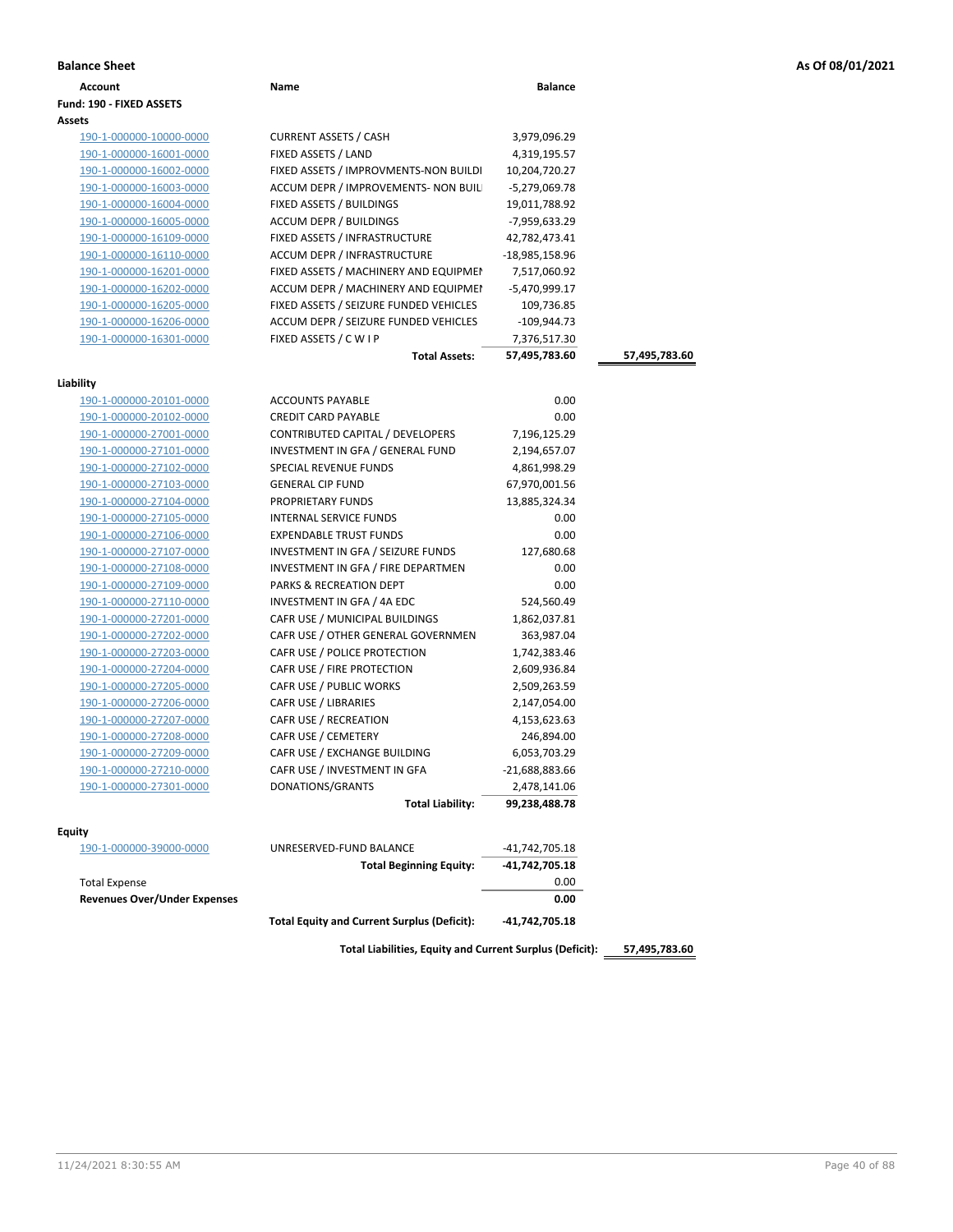| <b>Balance Sheet</b>                |                                                          |                 |              | As Of 08/01/2021 |
|-------------------------------------|----------------------------------------------------------|-----------------|--------------|------------------|
| <b>Account</b>                      | <b>Name</b>                                              | <b>Balance</b>  |              |                  |
| <b>Fund: 191 - DEBT</b>             |                                                          |                 |              |                  |
| Assets                              |                                                          |                 |              |                  |
| 191-1-000000-12101-0000             | <b>BOND ISSUANCE COSTS</b>                               | 0.00            |              |                  |
| 191-1-000000-12201-0000             | DEFERRED CHARGES / BOND DISCOUNT                         | $-382,663.52$   |              |                  |
| 191-1-000000-14101-0000             | WTR/WWTR UTILITY FUND                                    | 0.00            |              |                  |
| 191-1-000000-17101-0000             | LONG-TERM DEBT / AMT TO BE PROVIDE                       | 4,833,249.98    |              |                  |
|                                     | <b>Total Assets:</b>                                     | 4,450,586.46    | 4,450,586.46 |                  |
| Liability                           |                                                          |                 |              |                  |
| 191-1-000000-20102-0000             | <b>CREDIT CARD PAYABLE</b>                               | 0.00            |              |                  |
| 191-1-000000-22002-0000             | VACATION/SICK PAYABLE                                    | 1,789,644.28    |              |                  |
| 191-1-000000-26001-0000             | COMPENSATED ABSENCES PAY                                 | 2,162,327.37    |              |                  |
| 191-1-000000-26003-0000             | EXCESS SALES TAX DUE TO STATE OF TEXAS                   | 2,511,401.93    |              |                  |
| 191-1-000000-26101-0000             | <b>GENERAL OBLIG BONDS PAY</b>                           | 38,009,000.00   |              |                  |
| 191-1-000000-26103-0000             | DEFERRED LOSS/DEFEASEMENT                                | 469,986.21      |              |                  |
| 191-1-000000-26104-0000             | <b>ACCRETED INTEREST</b>                                 | 166,084.28      |              |                  |
| 191-1-000000-26105-0000             | INV NET OF RELATED DEBT                                  | -34,384,329.59  |              |                  |
| 191-1-000000-26106-0000             | <b>RESTRICTED DEBT SERVICE</b>                           | 621,308.00      |              |                  |
|                                     | <b>Total Liability:</b>                                  | 11,345,422.48   |              |                  |
| <b>Equity</b>                       |                                                          |                 |              |                  |
| 191-1-000000-39000-0000             | UNRESERVED-FUND BALANCE                                  | $-6,894,836.02$ |              |                  |
|                                     | <b>Total Beginning Equity:</b>                           | $-6,894,836.02$ |              |                  |
| <b>Total Expense</b>                |                                                          | 0.00            |              |                  |
| <b>Revenues Over/Under Expenses</b> |                                                          | 0.00            |              |                  |
|                                     | <b>Total Equity and Current Surplus (Deficit):</b>       | $-6,894,836.02$ |              |                  |
|                                     | Total Liabilities, Equity and Current Surplus (Deficit): |                 | 4,450,586.46 |                  |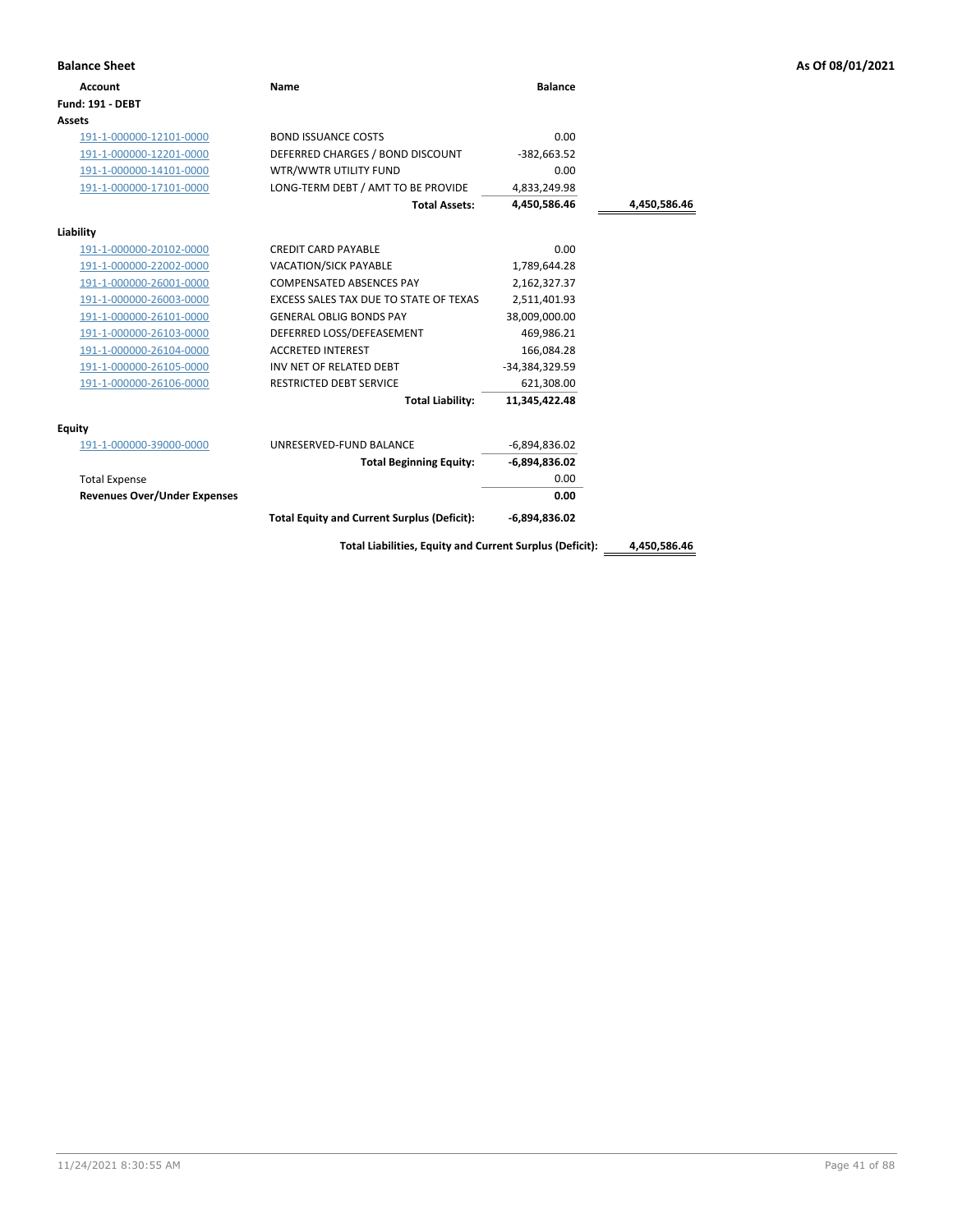| Account                             | Name | <b>Balance</b> |
|-------------------------------------|------|----------------|
| <b>Fund: 192 - PAYROLL CLEARING</b> |      |                |
| <b>Assets</b>                       |      |                |

192-1-000000-10000-0000 CURRENT ASSETS / CASH -315,200.26<br>192-1-000000-13201-0000 MISC ACCTS RECEIVABLE 0.00 192-1-000000-13201-0000 MISC ACCTS RECEIVABLE 0.00 192-1-000000-13203-0000 NON-CURRENT ASSETS / PREPAYMENTS 0.00 192-1-000000-13205-0000 INTEREST RECEIVABLE 0.00

## **Liability**

| lity                    |                                       |               |
|-------------------------|---------------------------------------|---------------|
| 192-1-000000-20101-0000 | <b>ACCOUNTS PAYABLE</b>               | 17,938.84     |
| 192-1-000000-20102-0000 | <b>CREDIT CARD PAYABLE</b>            | 0.00          |
| 192-1-000000-20103-0000 | ACCRUED ACCOUNTS PAYABLE              | 0.00          |
| 192-1-000000-22001-0000 | SALARIES PAYABLE                      | $-457.35$     |
| 192-1-000000-22002-0000 | VACATION/SICK PAYABLE                 | 0.00          |
| 192-1-000000-22101-0000 | TAXES - FEDERAL WITHHOLDING           | 0.00          |
| 192-1-000000-22102-0000 | <b>TAXES - FICA</b>                   | $-1.35$       |
| 192-1-000000-22103-0000 | <b>TAXES - MEDICARE</b>               | 0.00          |
| 192-1-000000-22201-0000 | <b>INS - AFLAC</b>                    | $-6,523.64$   |
| 192-1-000000-22202-0000 | <b>INS - LIFE INSURANCE</b>           | 0.00          |
| 192-1-000000-22203-0000 | INS - CITY EMPLOYEE PORTION           | 0.00          |
| 192-1-000000-22204-0000 | INS - GEUS EMPLOYEE PORTION           | 0.00          |
| 192-1-000000-22205-0000 | INS - CITY EMPL-FLEXCARD              | $-175,005.47$ |
| 192-1-000000-22206-0000 | INS - CITY EMPL-DEPENDENT CARE        | 0.00          |
| 192-1-000000-22207-0000 | INS - GEUS EMPL-HEALTH CARE           | 0.00          |
| 192-1-000000-22208-0000 | INS - AMERICAN FIDELITY               | 0.00          |
| 192-1-000000-22209-0000 | INS - GEUS EMPL-DEPENDENT CARE        | 0.00          |
| 192-1-000000-22210-0000 | INS - CITY EMPLOYEE - OPT OU          | 0.00          |
| 192-1-000000-22211-0000 | INS - GEUS EMP - OPT OU               | 0.00          |
| 192-1-000000-22212-0000 | <b>INS - VISION PLAN</b>              | $-5,684.84$   |
| 192-1-000000-22213-0000 | INS - AIG CRITICAL CARE               | 0.00          |
| 192-1-000000-22214-0000 | INS - AIG ACCIDENT                    | 0.00          |
| 192-1-000000-22215-0000 | INS - ALLSTATE CANCER                 | 0.00          |
| 192-1-000000-22216-0000 | INS - CRITICAL ILLNESS/CHARTIS        | 0.00          |
| 192-1-000000-22217-0000 | INS - MUTUAL OF OMAHA                 | $-17,909.69$  |
| 192-1-000000-22218-0000 | INS - TX LIFE                         | $-1,334.27$   |
| 192-1-000000-22219-0000 | <b>INS - NEW YORK LIFE</b>            | 20.00         |
| 192-1-000000-22220-0000 | INS - AFLAC CRITICAL INSURANCE        | $-1,274.35$   |
| 192-1-000000-22223-0000 | <b>INS - DENTAL PLAN</b>              | $-15,629.14$  |
| 192-1-000000-22301-0000 | <b>RETIREMENT - TMRS</b>              | $-18,266.78$  |
| 192-1-000000-22302-0000 | <b>RETIREMENT - F R &amp; R</b>       | $-62,474.21$  |
| 192-1-000000-22303-0000 | RETIREMENT - NATIONWIDE / PEBSCO      | $-23,471.66$  |
| 192-1-000000-22304-0000 | RETIREMENT - 401 ICMA RETIREMENT      | 0.00          |
| 192-1-000000-22305-0000 | RETIREMENT - VANTAGE CARE PRE-TAX RSP | 0.00          |
|                         | <b>GARNISHMENT - TAX LEVY</b>         | 0.00          |
| 192-1-000000-22401-0000 | <b>GARNISHMENT - CHILD SUPPORT</b>    | 0.00          |
| 192-1-000000-22402-0000 |                                       |               |
| 192-1-000000-22403-0000 | <b>GARNISHMENT - CHAPTER 13</b>       | 0.00          |
| 192-1-000000-22404-0000 | <b>GARNISHMENT - STUDENT LOAN</b>     | 0.00          |
| 192-1-000000-22501-0000 | <b>CHARITY PAYABLE</b>                | 0.00          |
| 192-1-000000-22502-0000 | <b>UNITED WAY</b>                     | $-118.50$     |
| 192-1-000000-22503-0000 | AMERICAN CANCER SOCIETY               | 0.00          |
| 192-1-000000-22601-0000 | PR DEDUCT - SAVINGS BOND              | 0.00          |
| 192-1-000000-22602-0000 | PR DEDUCT - CREDIT UNION              | $-3,261.50$   |
| 192-1-000000-22603-0000 | PR DEDUCT - PRE PAID LEGAL FEE        | $-1,746.35$   |
| 192-1-000000-22604-0000 | PR DEDUCT - AUTO LEASE AGREEMENT      | 0.00          |
| 192-1-000000-22605-0000 | PR DEDUCT - YMCA                      | 0.00          |
| 192-1-000000-22606-0000 | PR DEDUCT - GAC                       | 0.00          |
| 192-1-000000-22607-0000 | PR DEDUCT - WEIGHT WATCHERS           | 0.00          |
| 192-1-000000-22608-0000 | PR DEDUCT - HUNT REG-FITNESS CTR      | 0.00          |
| 192-1-000000-22609-0000 | PR DEDUCT - MISCELLANEOUS             | 0.00          |
| 192-1-000000-22610-0000 | PR DEDUCT - MISC REIMB                | 0.00          |
| 192-1-000000-22611-0000 | PR DEDUCT - GOLF COURSE FEES          | 0.00          |

**Total Assets: -315,200.26 -315,200.26**

**Balance Sheet As Of 08/01/2021**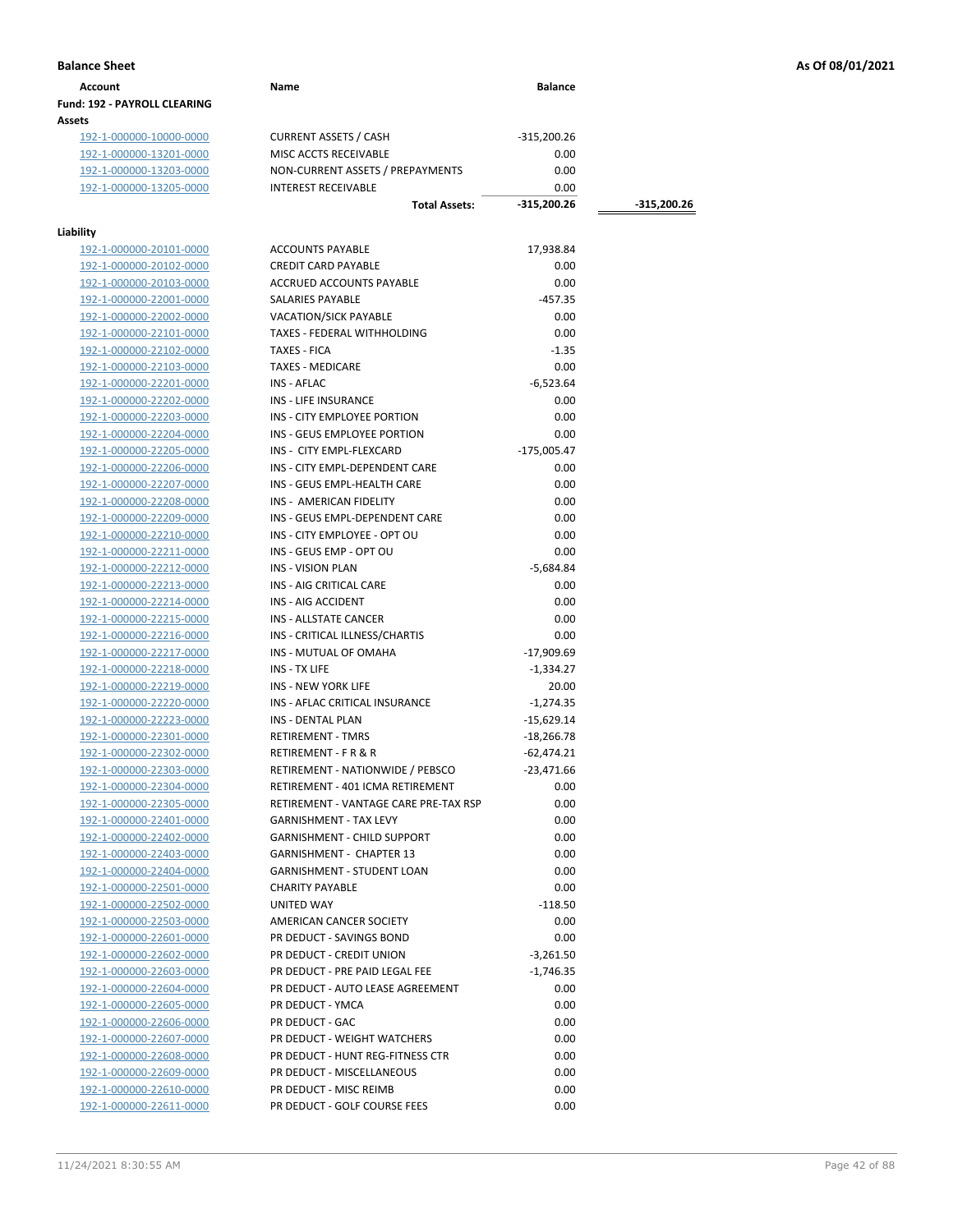| <b>Balance Sheet</b>    |                                                          |                |               | As Of 08/01/2021 |
|-------------------------|----------------------------------------------------------|----------------|---------------|------------------|
| <b>Account</b>          | Name                                                     | <b>Balance</b> |               |                  |
| 192-1-000000-22612-0000 | PR DEDUCT - WEARING APPAREL                              | 0.00           |               |                  |
| 192-1-000000-22613-0000 | PR DEDUCT - SNAP FITNESS                                 | 0.00           |               |                  |
|                         | <b>Total Liability:</b>                                  | $-315,200.26$  |               |                  |
| Equity                  |                                                          |                |               |                  |
| 192-1-000000-39000-0000 | UNRESERVED-FUND BALANCE                                  | 0.00           |               |                  |
|                         | <b>Total Beginning Equity:</b>                           | 0.00           |               |                  |
|                         | <b>Total Equity and Current Surplus (Deficit):</b>       | 0.00           |               |                  |
|                         | Total Liabilities, Equity and Current Surplus (Deficit): |                | $-315,200.26$ |                  |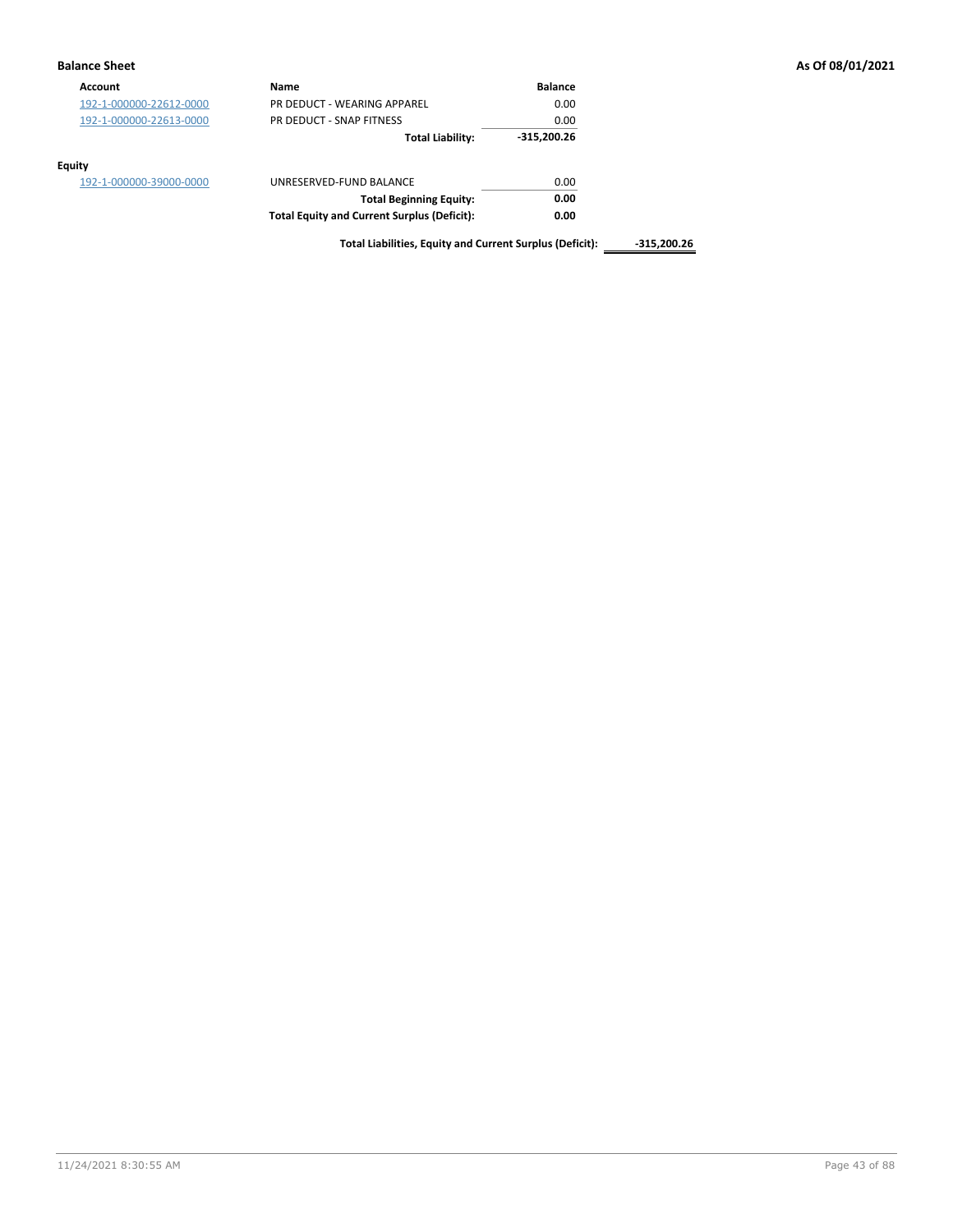| Account                             | Name | <b>Balance</b> |
|-------------------------------------|------|----------------|
| Fund: 200 - WATER / WASTEWATER FUND |      |                |
| $A - - - - -$                       |      |                |

| Assets                  |                                       |                 |               |
|-------------------------|---------------------------------------|-----------------|---------------|
| 200-2-000000-10000-0000 | <b>CURRENT ASSETS / CASH</b>          | -13,185,385.73  |               |
| 200-2-000000-12101-0000 | <b>BOND ISSUANCE COSTS</b>            | 0.00            |               |
| 200-2-000000-12201-0000 | DEFERRED CHARGES / BOND DISCOUNT      | $-331,028.31$   |               |
| 200-2-000000-13000-0000 | <b>CUSTOMER ACCTS RECEIVABLE</b>      | 566,631.58      |               |
| 200-2-000000-13001-0000 | NON CURRENT CUSTOMER ACCTS RECEIVAE   | 279,254.93      |               |
| 200-2-000000-13002-0000 | ALLOW FOR UNCOLLECT REC               | $-224,513.33$   |               |
| 200-2-000000-13003-0000 | UNBILLED YEAR-END ACCRUAL             | 1,001,639.20    |               |
| 200-2-000000-13004-0000 | <b>WASTE HAULER RECEIVABLE</b>        | 12,202.30       |               |
| 200-2-000000-13007-0000 | <b>RETURNED CHECKS</b>                | 0.00            |               |
| 200-2-000000-13010-0000 | CADDO MILLS                           | 0.00            |               |
| 200-2-000000-13201-0000 | MISC ACCTS RECEIVABLE                 | $-45,829.06$    |               |
| 200-2-000000-13202-0000 | <b>EMPLOYEE ADVANCES</b>              | 0.00            |               |
| 200-2-000000-13203-0000 | NON-CURRENT ASSETS / PREPAYMENTS      | 0.00            |               |
| 200-2-000000-13205-0000 | <b>INTEREST RECEIVABLE</b>            | 0.00            |               |
| 200-2-000000-14001-0000 | DUE FROM / GENERAL FUND               | 0.00            |               |
| 200-2-000000-14040-0000 | <b>GENERAL CIP / GENERAL CIP</b>      | 0.00            |               |
| 200-2-000000-14120-0000 | DUE FROM UTILITY CIP                  | 38,336,026.85   |               |
| 200-2-000000-15401-0000 | <b>INVENTORIES / WATER STOCK</b>      | 255,981.59      |               |
| 200-2-000000-15501-0000 | <b>INVENTORIES / WASTEWATER STOCK</b> | 37,372.92       |               |
| 200-2-000000-16001-0000 | FIXED ASSETS / LAND                   | 685,983.11      |               |
| 200-2-000000-16002-0000 | FIXED ASSETS / IMPROVMENTS-NON BUILDI | 5,565,701.69    |               |
| 200-2-000000-16003-0000 | ACCUM DEPR / IMPROVEMENTS-NON BUILI   | $-2,563,314.54$ |               |
| 200-2-000000-16004-0000 | FIXED ASSETS / BUILDINGS              | 23,444,349.28   |               |
| 200-2-000000-16005-0000 | <b>ACCUM DEPR / BUILDINGS</b>         | -3,705,886.88   |               |
| 200-2-000000-16006-0000 | FIXED ASSETS / FILTRATION PLANT       | 11,644,653.00   |               |
| 200-2-000000-16007-0000 | ACCUM DEPR / FILTRATION PLANT         | -7,682,201.86   |               |
| 200-2-000000-16008-0000 | FIXED ASSETS / WATER RECLAMATION PLAN | 7,290,892.03    |               |
| 200-2-000000-16009-0000 | ACCUM DEPR / WATER RECLAMATION PLAN   | $-6,524,752.91$ |               |
| 200-2-000000-16101-0000 | FIXED ASSETS / WATER MAINS            | 20,586,456.10   |               |
| 200-2-000000-16102-0000 | ACCUM DEPR / WATER MAINS              | -11,006,266.98  |               |
| 200-2-000000-16103-0000 | FIXED ASSETS / SANITARY SEWERS        | 26,762,935.28   |               |
| 200-2-000000-16104-0000 | ACCUM DEPR / SANITARY SEWERS          | -12,557,604.47  |               |
| 200-2-000000-16105-0000 | FIXED ASSETS / RESERVOIRS & TANKS     | 10,498,644.74   |               |
| 200-2-000000-16106-0000 | ACCUM DEPR / RESERVOIRS & TANKS       | $-1,157,033.18$ |               |
| 200-2-000000-16107-0000 | FIXED ASSETS / PUMP STATIONS          | 6,574,011.03    |               |
| 200-2-000000-16108-0000 | ACCUM DEPR / PUMP STATIONS            | $-503,643.65$   |               |
| 200-2-000000-16201-0000 | FIXED ASSETS / MACHINERY AND EQUIPMEN | 3,883,571.50    |               |
| 200-2-000000-16202-0000 | ACCUM DEPR / MACHINERY AND EQUIPMEI   | $-2,126,635.65$ |               |
| 200-2-000000-16301-0000 | FIXED ASSETS / C W I P                | $-286,982.00$   |               |
| 200-2-000000-17501-0000 | <b>EMPLOYEE CONTRIBUTIONS</b>         | 206,986.00      |               |
| 200-2-000000-17504-0000 | <b>INVESTMENT RETURN</b>              | -402,199.00     |               |
| 200-2-000000-17508-0000 | EXPERIENCE DIFFERENCE- OUTFLOW        | 80,821.00       |               |
| 200-2-000000-17509-0000 | <b>EXPERIENCE DIFFERENCE - INFLOW</b> | $-8,926.00$     |               |
| 200-2-000000-17520-0000 | <b>ASSUMPTION CHANGES</b>             | 19,613.00       |               |
|                         | <b>Total Assets:</b>                  | 95,421,523.58   | 95,421,523.58 |
|                         |                                       |                 |               |
| Liability               |                                       |                 |               |
| 200-2-000000-20101-0000 | <b>ACCOUNTS PAYABLE</b>               | $-200.00$       |               |
| 200-2-000000-20102-0000 | <b>CREDIT CARD PAYABLE</b>            | 0.00            |               |
| 200-2-000000-20103-0000 | <b>ACCRUED ACCOUNTS PAYABLE</b>       | 10,000.00       |               |
| 200-2-000000-20104-0000 | <b>ESCHEATED LIABILITY</b>            | 0.00            |               |

| <b>ACCOUNTS PAYABLE</b>            | $-200.00$    |  |
|------------------------------------|--------------|--|
| <b>CREDIT CARD PAYABLE</b>         | 0.00         |  |
| ACCRUED ACCOUNTS PAYABLE           | 10,000.00    |  |
| <b>ESCHEATED LIABILITY</b>         | 0.00         |  |
| <b>GENERAL OBLIG BONDS PAY</b>     | 1,718,000.00 |  |
| <b>REVENUE BONDS PAYABLE</b>       | 1,005,000.00 |  |
| <b>ACCRUED INTEREST PAYABLE</b>    | 63.911.41    |  |
| SALES TAX PAYABLE / IN THE CITY    | 0.00         |  |
| <b>RETAINAGES PAYABLE</b>          | 0.00         |  |
| <b>TELEPHONE CLEARING</b>          | 0.01         |  |
| <b>UNAPPLIED CREDIT</b>            | 0.00         |  |
| <b>GENERAL FUND / GENERAL FUND</b> | 0.00         |  |

200-2-000000-20109-0000 200-2-000000-20110-0000 200-2-000000-20112-0000 200-2-000000-20125-0000 200-2-000000-20139-0000 200-2-000000-20141-0000 200-2-000000-20160-0000 200-2-000000-21001-0000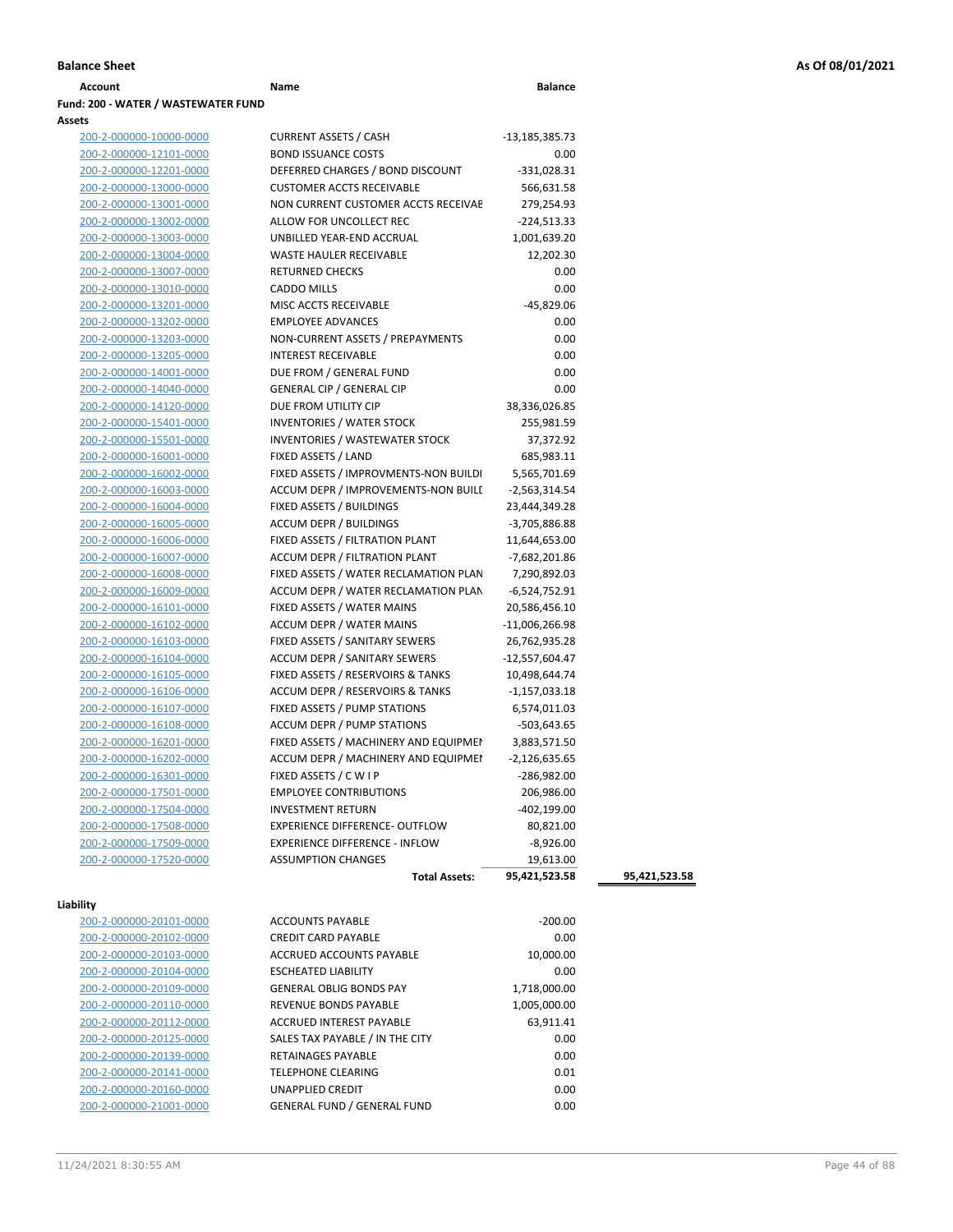### **Balance Sheet As Of 08/01/2021**

| <b>Balance</b><br>Account<br>Name                                         |
|---------------------------------------------------------------------------|
| ENTERPRISE / WTR/WWTR UTILITY FUND<br>0.00<br>200-2-000000-21101-0000     |
| 200-2-000000-22001-0000<br>SALARIES PAYABLE<br>102,386.42                 |
| 200-2-000000-22002-0000<br><b>VACATION/SICK PAYABLE</b><br>221,369.33     |
| 200-2-000000-23001-0000<br>CAPITAL LEASE PAYABLE<br>0.00                  |
| 0.00<br>200-2-000000-24001-0000<br>O/S CHECKS PAYABLE                     |
| 200-2-000000-24002-0000<br><b>CUSTOMER DEPOSITS</b><br>734,700.47         |
| 200-2-000000-24003-0000<br><b>CUSTOMER OVERPMT SUSPENSE</b><br>467,701.26 |
| 200-2-000000-24004-0000<br><b>INTEREST PAYABLE ON DEP</b><br>0.00         |
| 200-2-000000-24005-0000<br>ACCRUED INT PAY ON DEP<br>0.00                 |
| 200-2-000000-24006-0000<br><b>AWAITING CUSTOMER SETUP</b><br>1,955.61     |
| 200-2-000000-24007-0000<br><b>BILLED DEPOSITS SUSPENSE</b><br>0.00        |
| COMPENSATED ABSENCES PAY<br>200-2-000000-26001-0000<br>278,649.49         |
| <b>GENERAL OBLIG BONDS PAY</b><br>200-2-000000-26101-0000<br>2,836,907.00 |
| REVENUE BONDS PAYABLE<br>200-2-000000-26102-0000<br>30,185,000.00         |
| DEFERRED LOSS/DEFEASEMENT<br>200-2-000000-26103-0000<br>$-136,237.88$     |
| 200-2-000000-27001-0000<br><b>CONTRIBUTED CAPITAL</b><br>0.00             |
| CONTRIBUTED CAPITAL / DEVELOPERS<br>0.00<br>200-2-000000-27002-0000       |
| <b>ENCUMBRANCE SUMMARY</b><br>0.00<br>200-2-000000-29300-0000             |
| RESERVED ACCOUNT / ENCUMBRANCES<br>0.00<br>200-2-000000-29400-0100        |
| <b>NET PENSION LIABILITY</b><br>541,374.00<br>200-2-000000-29999-0000     |
| <b>GLTDAG</b><br>200-2-000000-92080-0000<br>0.00                          |
| <b>Total Liability:</b><br>38,030,517.12                                  |
|                                                                           |
| 0.00<br>UNRESERVED-FUND BALANCE<br>200-2-000000-39000-0000                |
| UNRESERVED-RET. EARNINGS<br>58,038,262.92<br>200-2-000000-39100-0000      |
| 0.00<br>RESERVED-RET. EARNINGS<br>200-2-000000-39150-0000                 |
| <b>NET POSITION - PENSION</b><br>$-965.00$<br>200-2-000000-39500-0000     |
| 58,037,297.92<br><b>Total Beginning Equity:</b>                           |
| <b>Total Revenue</b><br>12,010,600.83                                     |
| <b>Total Expense</b><br>12,656,892.28                                     |
| <b>Revenues Over/Under Expenses</b><br>$-646,291.45$                      |
| <b>Total Equity and Current Surplus (Deficit):</b><br>57,391,006.47       |
| Total Liabilities, Equity and Current Surplus (Deficit):<br>95,421,523.59 |
| *** FUND 200 OUT OF BALANCE ***                                           |

**\*\*\*Warning: Account Authorization is turned on. Please run the Unauthorized Account Listing Report to see if you are out of balance due to missing accounts \*\*\***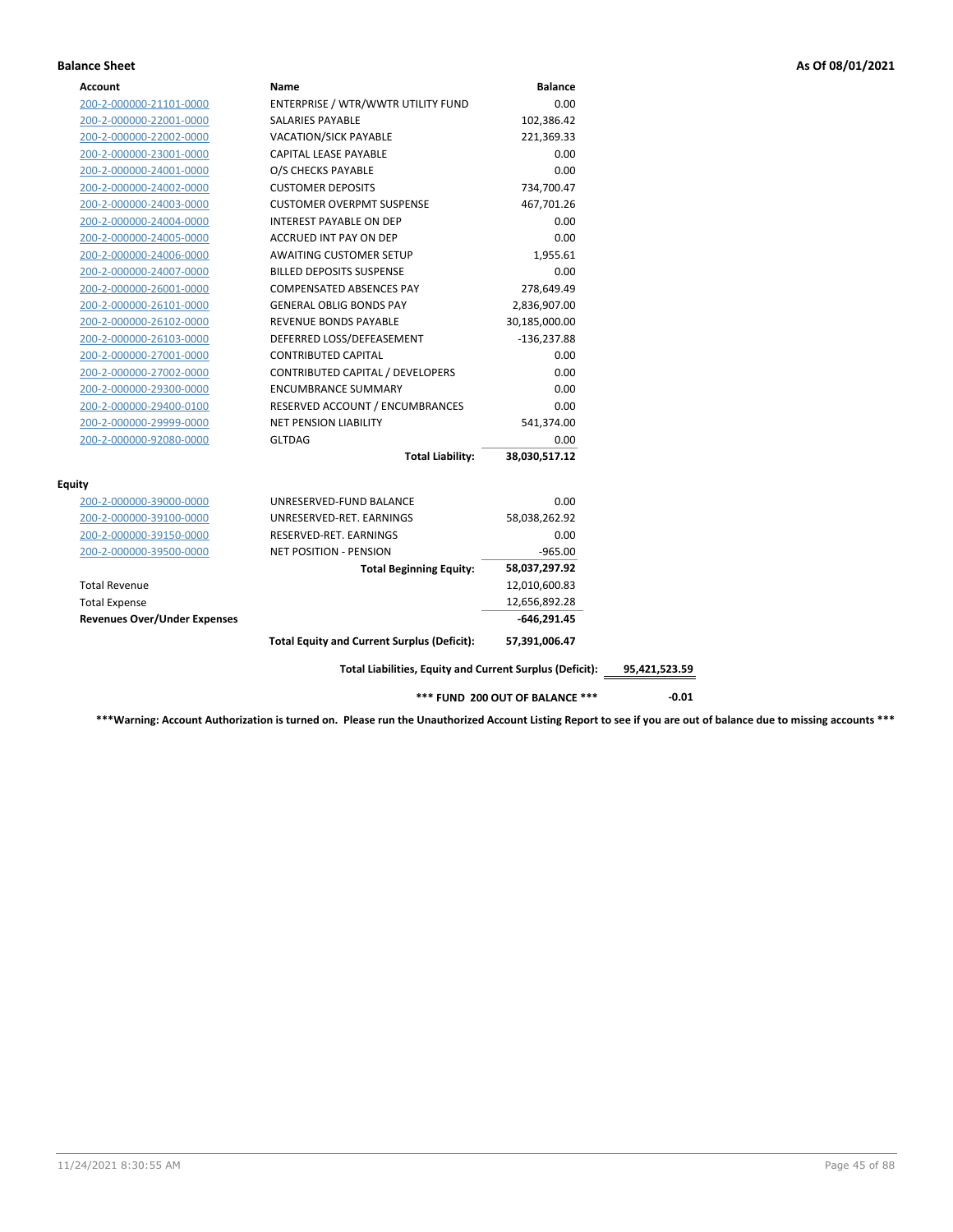| <b>Balance Sheet</b>                 |                                                    |                |           | As Of 08/01/2021 |
|--------------------------------------|----------------------------------------------------|----------------|-----------|------------------|
| <b>Account</b>                       | Name                                               | <b>Balance</b> |           |                  |
| <b>Fund: 210 - WATER IMPACT FEES</b> |                                                    |                |           |                  |
| Assets                               |                                                    |                |           |                  |
| 210-2-000000-10000-0000              | <b>CURRENT ASSETS / CASH</b>                       | $-541.09$      |           |                  |
| 210-2-000000-13201-0000              | MISC ACCTS RECEIVABLE                              | 0.00           |           |                  |
| 210-2-000000-13205-0000              | <b>INTEREST RECEIVABLE</b>                         | 0.00           |           |                  |
|                                      | <b>Total Assets:</b>                               | $-541.09$      | $-541.09$ |                  |
| Liability                            |                                                    |                |           |                  |
| 210-2-000000-20101-0000              | <b>ACCOUNTS PAYABLE</b>                            | 0.00           |           |                  |
| 210-2-000000-20103-0000              | <b>ACCRUED ACCOUNTS PAYABLE</b>                    | 0.00           |           |                  |
| 210-2-000000-29300-0000              | <b>ENCUMBRANCE SUMMARY</b>                         | 0.00           |           |                  |
| 210-2-000000-29400-0000              | RESERVED ACCOUNT / ENCUMBRANCES                    | 0.00           |           |                  |
|                                      | <b>Total Liability:</b>                            | 0.00           |           |                  |
| <b>Equity</b>                        |                                                    |                |           |                  |
| 210-2-000000-39000-0000              | UNRESERVED-FUND BALANCE                            | 0.00           |           |                  |
| 210-2-000000-39100-0000              | UNRESERVED-RET. EARNINGS                           | 0.00           |           |                  |
|                                      | <b>Total Beginning Equity:</b>                     | 0.00           |           |                  |
| <b>Total Revenue</b>                 |                                                    | 0.00           |           |                  |
| <b>Total Expense</b>                 |                                                    | 541.09         |           |                  |
| <b>Revenues Over/Under Expenses</b>  |                                                    | $-541.09$      |           |                  |
|                                      | <b>Total Equity and Current Surplus (Deficit):</b> | $-541.09$      |           |                  |

Total Liabilities, Equity and Current Surplus (Deficit): \_\_\_\_\_\_\_\_\_\_-541.09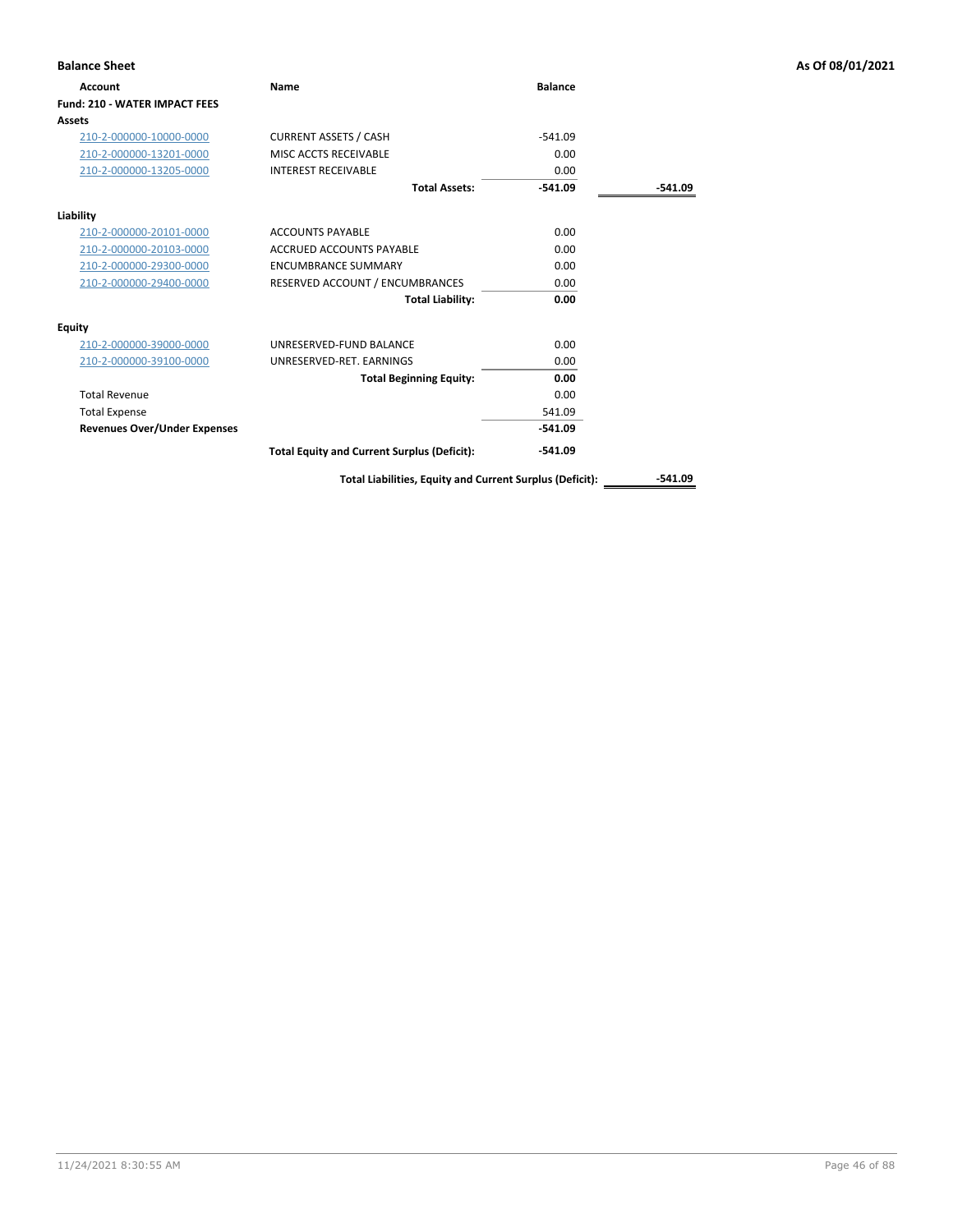| <b>Balance Sheet</b>                      |                                                          |                |      | As Of 08/01/2021 |
|-------------------------------------------|----------------------------------------------------------|----------------|------|------------------|
| Account                                   | Name                                                     | <b>Balance</b> |      |                  |
| <b>Fund: 211 - WASTEWATER IMPACT FEES</b> |                                                          |                |      |                  |
| Assets                                    |                                                          |                |      |                  |
| 211-2-000000-10000-0000                   | <b>CURRENT ASSETS / CASH</b>                             | 0.00           |      |                  |
| 211-2-000000-13201-0000                   | MISC ACCTS RECEIVABLE                                    | 0.00           |      |                  |
| 211-2-000000-13205-0000                   | <b>INTEREST RECEIVABLE</b>                               | 0.00           |      |                  |
|                                           | <b>Total Assets:</b>                                     | 0.00           | 0.00 |                  |
| Liability                                 |                                                          |                |      |                  |
| 211-2-000000-20101-0000                   | <b>ACCOUNTS PAYABLE</b>                                  | 0.00           |      |                  |
| 211-2-000000-20103-0000                   | <b>ACCRUED ACCOUNTS PAYABLE</b>                          | 0.00           |      |                  |
|                                           | <b>Total Liability:</b>                                  | 0.00           |      |                  |
| <b>Equity</b>                             |                                                          |                |      |                  |
| 211-2-000000-39000-0000                   | UNRESERVED-FUND BALANCE                                  | 0.00           |      |                  |
| 211-2-000000-39100-0000                   | UNRESERVED-RET. EARNINGS                                 | 0.00           |      |                  |
|                                           | <b>Total Beginning Equity:</b>                           | 0.00           |      |                  |
| <b>Total Revenue</b>                      |                                                          | 0.00           |      |                  |
| <b>Total Expense</b>                      |                                                          | 0.00           |      |                  |
| <b>Revenues Over/Under Expenses</b>       |                                                          | 0.00           |      |                  |
|                                           | <b>Total Equity and Current Surplus (Deficit):</b>       | 0.00           |      |                  |
|                                           | Total Liabilities, Equity and Current Surplus (Deficit): |                | 0.00 |                  |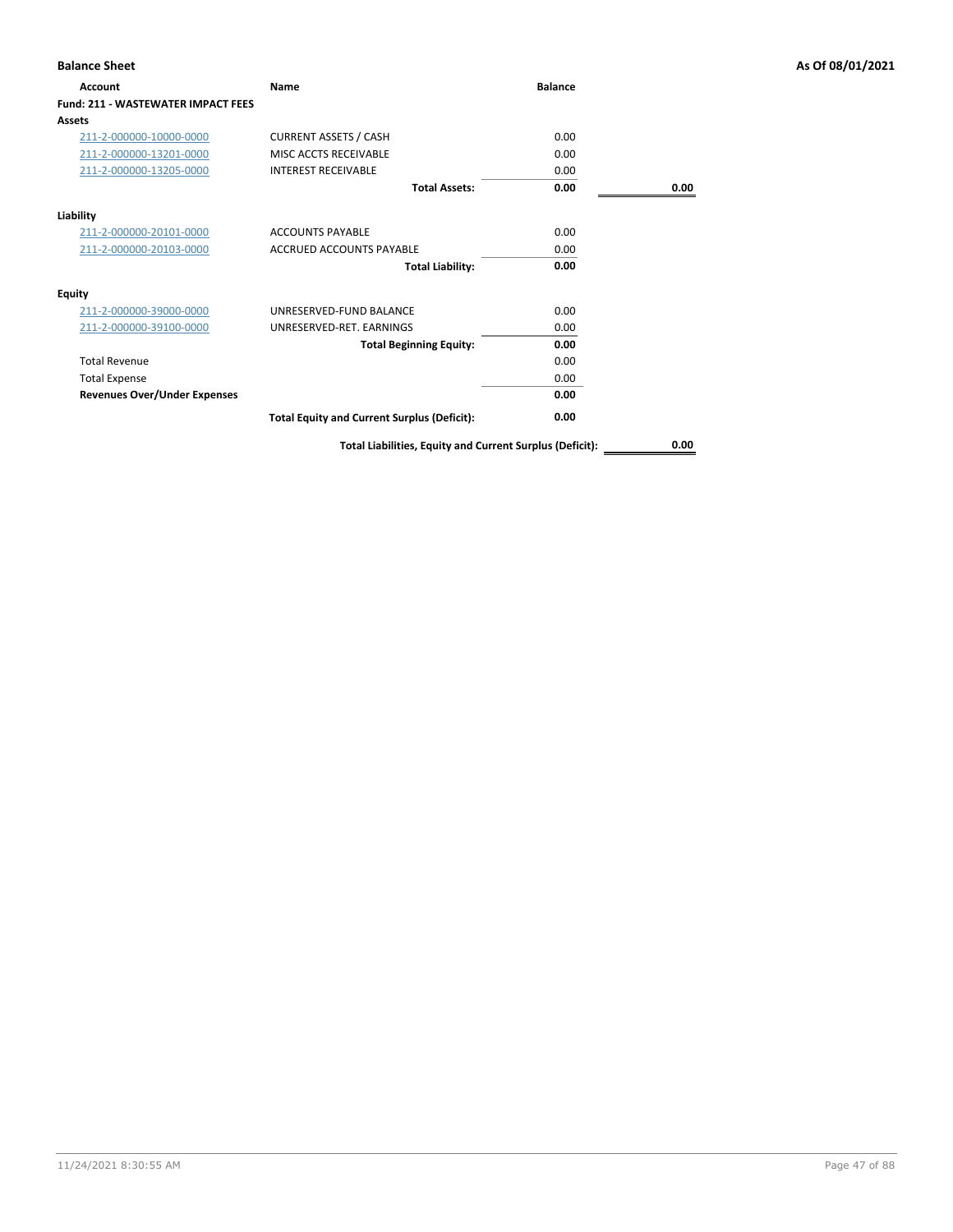| Account                                                   | Name                                                     | <b>Balance</b> |            |
|-----------------------------------------------------------|----------------------------------------------------------|----------------|------------|
| Fund: 212 - TX COMMUNITY DEV SWR SYSTEM IMPROV PROG GRANT |                                                          |                |            |
| Assets                                                    |                                                          |                |            |
| 212-2-000000-10000-0000                                   | <b>CURRENT ASSETS / CASH</b>                             | 105,849.57     |            |
| 212-2-000000-13201-0000                                   | MISC ACCTS RECEIVABLE                                    | 0.00           |            |
| 212-2-000000-13205-0000                                   | <b>INTEREST RECEIVABLE</b>                               | 0.00           |            |
| 212-2-000000-16301-0000                                   | FIXED ASSETS / C W I P                                   | 0.00           |            |
|                                                           | <b>Total Assets:</b>                                     | 105,849.57     | 105,849.57 |
| Liability                                                 |                                                          |                |            |
| 212-2-000000-20101-0000                                   | <b>ACCOUNTS PAYABLE</b>                                  | 0.00           |            |
| 212-2-000000-20102-0000                                   | <b>CREDIT CARD PAYABLE</b>                               | 0.00           |            |
| 212-2-000000-20103-0000                                   | <b>ACCRUED ACCOUNTS PAYABLE</b>                          | 0.00           |            |
| 212-2-000000-20139-0000                                   | <b>RETAINAGES PAYABLE</b>                                | 0.00           |            |
| 212-2-000000-20902-0000                                   | <b>DEFERRED GRANT REVENUE</b>                            | 0.00           |            |
| 212-2-000000-21001-0000                                   | <b>GENERAL FUND / GENERAL FUND</b>                       | 0.00           |            |
| 212-2-000000-29300-0000                                   | <b>ENCUMBRANCE SUMMARY</b>                               | 0.00           |            |
| 212-2-000000-29400-0100                                   | RESERVED ACCOUNT / ENCUMBRANCES                          | 0.00           |            |
|                                                           | <b>Total Liability:</b>                                  | 0.00           |            |
| Equity                                                    |                                                          |                |            |
| 212-2-000000-39100-0000                                   | UNRESERVED-RET. EARNINGS                                 | 105,849.57     |            |
|                                                           | <b>Total Beginning Equity:</b>                           | 105,849.57     |            |
| <b>Total Revenue</b>                                      |                                                          | 0.00           |            |
| <b>Total Expense</b>                                      |                                                          | 0.00           |            |
| <b>Revenues Over/Under Expenses</b>                       |                                                          | 0.00           |            |
|                                                           | <b>Total Equity and Current Surplus (Deficit):</b>       | 105,849.57     |            |
|                                                           | Total Liabilities, Equity and Current Surplus (Deficit): |                | 105,849.57 |

**Balance Sheet As Of 08/01/2021**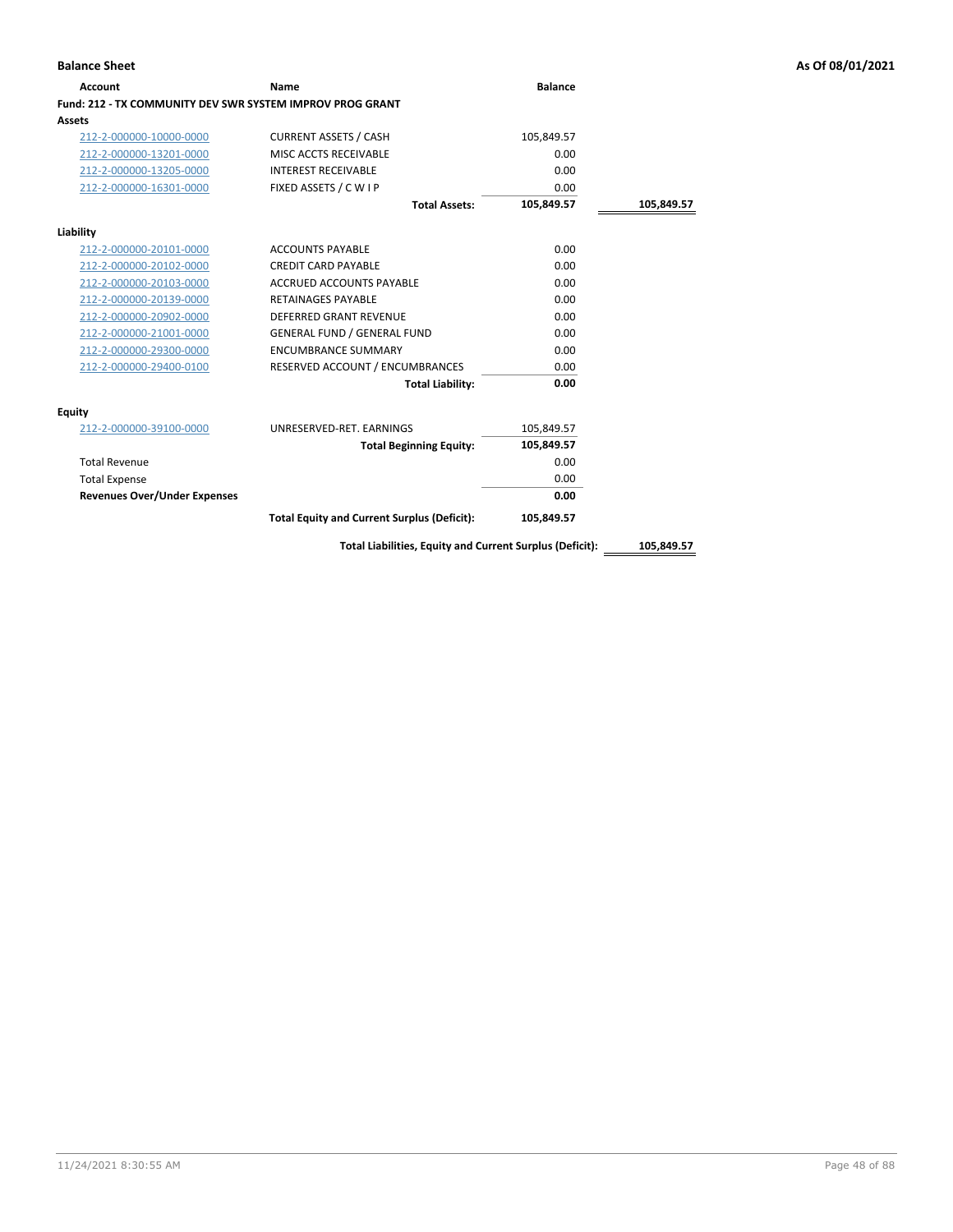| <b>Account</b>             | <b>Name</b>                                     | <b>Balance</b> |
|----------------------------|-------------------------------------------------|----------------|
| d: 216 - UTILIITY CIP FUND |                                                 |                |
| ets                        |                                                 |                |
| 216-2-000000-10000-0000    | <b>CURRENT ASSETS / CASH</b>                    | 14,823,196.55  |
| 216-2-000000-11101-0000    | MBIA ACCOUNTS / 2002 WSSR                       | 0.00           |
| 216-2-000000-11103-0000    | 2005 WSSR                                       | 0.00           |
| 216-2-000000-11403-0000    | RESERVE FUND / 2003 WSSR                        | 0.00           |
| 216-2-000000-11404-0000    | SERIES 2019 WSSR CO'S                           | 10,166,238.01  |
| 216-2-000000-11503-0000    | 2008WSSR CONST 486000273                        | 0.00           |
| 216-2-000000-11505-0000    | SRA RAW WATER SALE PROCEEDS                     | 13.688.896.96  |
| 216-2-000000-11700-0000    | <b>TXFIT Tawakoni Raw Water Line Replacemer</b> | 0.00           |
| 216-2-000000-13000-0000    | <b>CUSTOMER ACCTS RECEIVABLE</b>                | 0.00           |
| 216-2-000000-13002-0000    | ALLOW FOR UNCOLLECT REC                         | 0.00           |
| 216-2-000000-13003-0000    | UNBILLED YEAR-END ACCRUAL                       | 0.00           |

|                                     | <b>Total Equity and Current Surplus (Deficit):</b> | 22,585,219.78 |               |
|-------------------------------------|----------------------------------------------------|---------------|---------------|
| <b>Revenues Over/Under Expenses</b> |                                                    | $-198.535.47$ |               |
| <b>Total Expense</b>                |                                                    | 631,886.96    |               |
| <b>Total Revenue</b>                |                                                    | 433,351.49    |               |
|                                     | <b>Total Beginning Equity:</b>                     | 22,783,755.25 |               |
| 216-2-000000-39100-0000             | UNRESERVED-RET. EARNINGS                           | 22,783,755.25 |               |
| 216-2-000000-39000-0000             | UNRESERVED-FUND BALANCE                            | 0.00          |               |
| <b>Equity</b>                       |                                                    |               |               |
|                                     | <b>Total Liability:</b>                            | 19,062,550.67 |               |
| 216-2-000000-29400-0100             | RESERVED ACCOUNT / ENCUMBRANCES                    | 0.00          |               |
| 216-2-000000-29300-0000             | <b>ENCUMBRANCE SUMMARY</b>                         | 0.00          |               |
| 216-2-000000-21101-0000             | ENTERPRISE / WTR/WWTR UTILITY FUND                 | 18,939,652.64 |               |
| 216-2-000000-20139-0000             | <b>RETAINAGES PAYABLE</b>                          | 122,898.03    |               |
| 216-2-000000-20113-0000             | <b>DEVELOPERS ESCROW</b>                           | 0.00          |               |
| 216-2-000000-20103-0000             | <b>ACCRUED ACCOUNTS PAYABLE</b>                    | 0.00          |               |
| 216-2-000000-20102-0000             | <b>CREDIT CARD PAYABLE</b>                         | 0.00          |               |
| 216-2-000000-20101-0000             | <b>ACCOUNTS PAYABLE</b>                            | 0.00          |               |
| Liability                           |                                                    |               |               |
|                                     | <b>Total Assets:</b>                               | 41,647,770.45 | 41,647,770.45 |
| 216-2-000000-16301-0000             | FIXED ASSETS / C W I P                             | 2,969,368.61  |               |
| 216-2-000000-13205-0000             | <b>INTEREST RECEIVABLE</b>                         | 0.00          |               |
| 216-2-000000-13201-0000             | MISC ACCTS RECEIVABLE                              | 70.32         |               |
| 216-2-000000-13003-0000             | UNBILLED YEAR-END ACCRUAL                          | 0.00          |               |
| 216-2-000000-13002-0000             | ALLOW FOR UNCOLLECT REC                            | 0.00          |               |
| 216-2-000000-13000-0000             | <b>CUSTOMER ACCTS RECEIVABLE</b>                   | 0.00          |               |

**Fund: 216 - UTILIITY CIP FUND**

**Assets**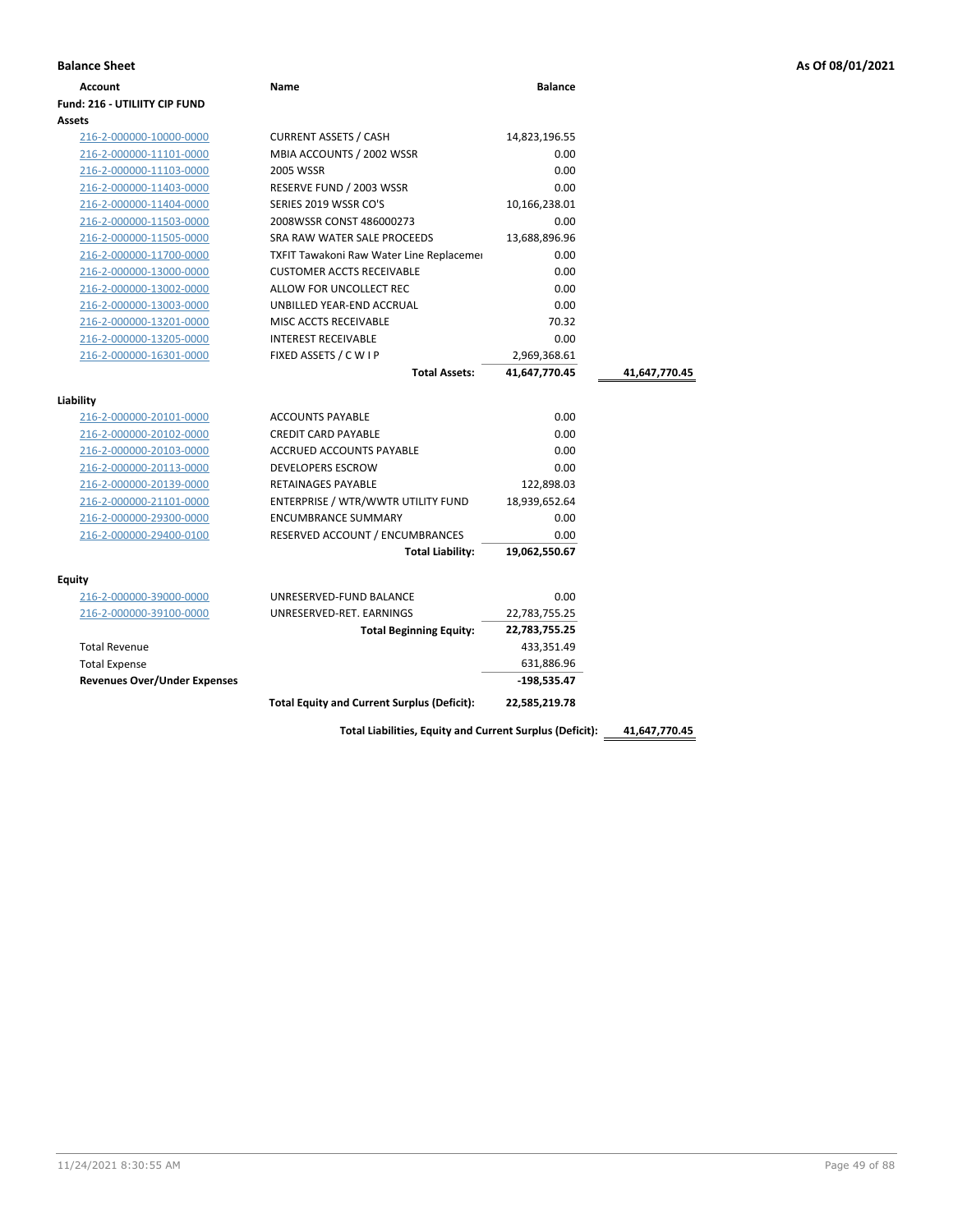| Account                                 | <b>Name</b>                                              | <b>Balance</b>   |            |
|-----------------------------------------|----------------------------------------------------------|------------------|------------|
| Fund: 217 - WASTEWATER RECLAMATION FUND |                                                          |                  |            |
| Assets                                  |                                                          |                  |            |
| 217-2-000000-10000-0000                 | <b>CURRENT ASSETS / CASH</b>                             | $-70,603.30$     |            |
| 217-2-000000-11301-0000                 | TEXASTERM / 2008 WSSR REVENUE BOND                       | 0.00             |            |
| 217-2-000000-11302-0000                 | 2008 WSSR REVENUE BOND                                   | 0.00             |            |
| 217-2-000000-11503-0000                 | 2008WSSR CONST 486000273                                 | 778,757.59       |            |
| 217-2-000000-13000-0000                 | <b>CUSTOMER ACCTS RECEIVABLE</b>                         | 0.00             |            |
| 217-2-000000-13002-0000                 | ALLOW FOR UNCOLLECT REC                                  | 0.00             |            |
| 217-2-000000-13201-0000                 | MISC ACCTS RECEIVABLE                                    | 0.00             |            |
| 217-2-000000-13205-0000                 | <b>INTEREST RECEIVABLE</b>                               | 0.00             |            |
| 217-2-000000-16301-0000                 | FIXED ASSETS / C W I P                                   | 0.00             |            |
|                                         | <b>Total Assets:</b>                                     | 708,154.29       | 708,154.29 |
|                                         |                                                          |                  |            |
| Liability                               |                                                          |                  |            |
| 217-2-000000-20101-0000                 | <b>ACCOUNTS PAYABLE</b>                                  | 0.00             |            |
| 217-2-000000-20102-0000                 | <b>CREDIT CARD PAYABLE</b>                               | 0.00             |            |
| 217-2-000000-20103-0000                 | <b>ACCRUED ACCOUNTS PAYABLE</b>                          | 0.00             |            |
| 217-2-000000-20139-0000                 | <b>RETAINAGES PAYABLE</b>                                | 0.00             |            |
| 217-2-000000-21101-0000                 | ENTERPRISE / WTR/WWTR UTILITY FUND                       | 19,396,374.21    |            |
| 217-2-000000-29300-0000                 | <b>ENCUMBRANCE SUMMARY</b>                               | 0.00             |            |
| 217-2-000000-29400-0100                 | RESERVED ACCOUNT / ENCUMBRANCES                          | 0.00             |            |
|                                         | <b>Total Liability:</b>                                  | 19,396,374.21    |            |
| Equity                                  |                                                          |                  |            |
| 217-2-000000-39100-0000                 | UNRESERVED-RET. EARNINGS                                 | -18,638,640.99   |            |
|                                         | <b>Total Beginning Equity:</b>                           | $-18,638,640.99$ |            |
| <b>Total Revenue</b>                    |                                                          | 405.07           |            |
| <b>Total Expense</b>                    |                                                          | 49,984.00        |            |
| <b>Revenues Over/Under Expenses</b>     |                                                          | $-49,578.93$     |            |
|                                         | <b>Total Equity and Current Surplus (Deficit):</b>       | $-18,688,219.92$ |            |
|                                         | Total Liabilities, Equity and Current Surplus (Deficit): |                  | 708,154.29 |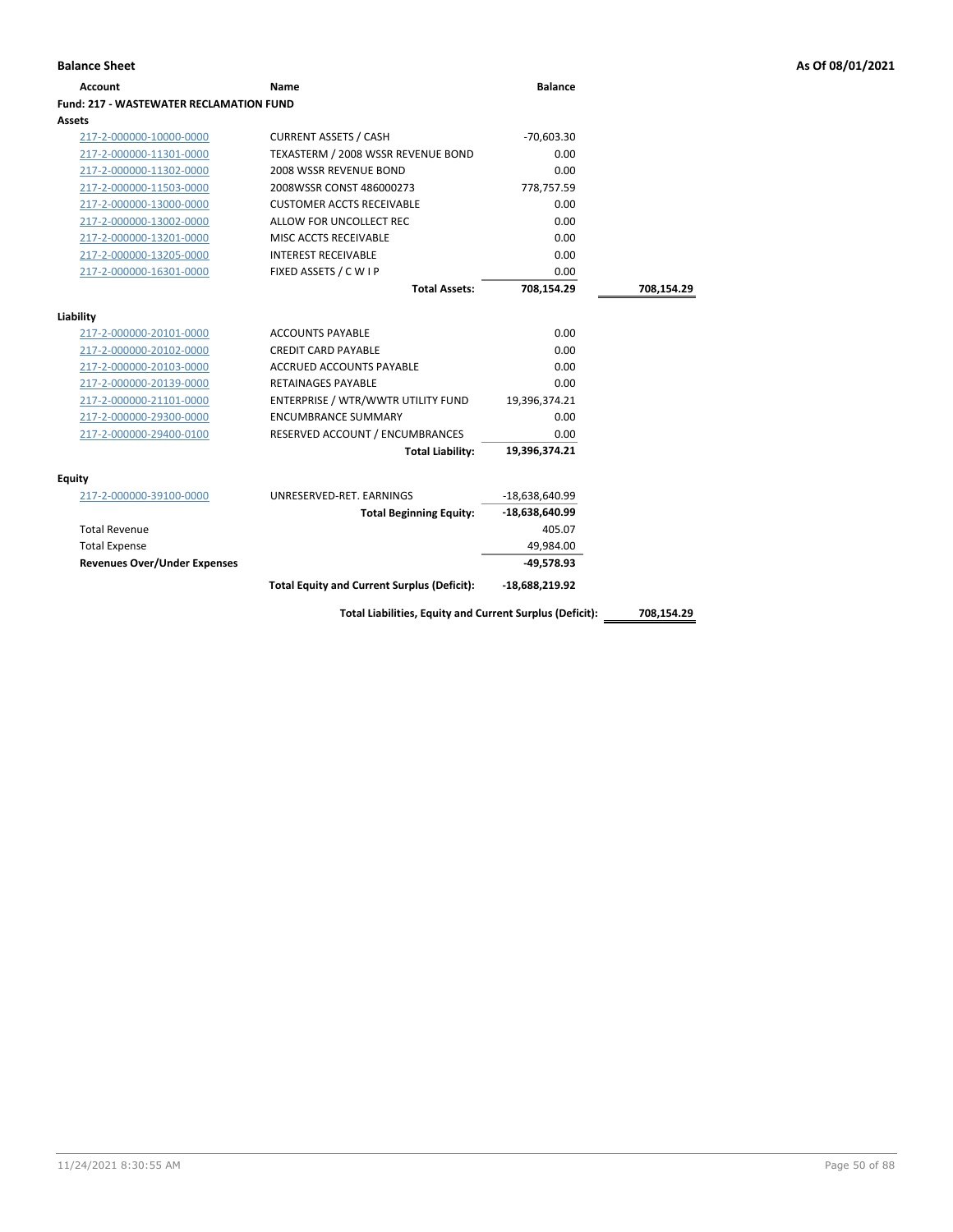|  |  | As Of 08/01/2021 |
|--|--|------------------|
|--|--|------------------|

| <b>Balance Sheet</b>            |                                        |                |
|---------------------------------|----------------------------------------|----------------|
| <b>Account</b>                  | Name                                   | <b>Balance</b> |
| <b>Fund: 300 - AIRPORT FUND</b> |                                        |                |
| Assets                          |                                        |                |
| 300-2-000000-10000-0000         | <b>CURRENT ASSETS / CASH</b>           | -7,759,726.84  |
| 300-2-000000-13201-0000         | MISC ACCTS RECEIVABLE                  | $-650.39$      |
| 300-2-000000-13202-0000         | <b>EMPLOYEE ADVANCES</b>               | 0.00           |
| 300-2-000000-13203-0000         | NON-CURRENT ASSETS / PREPAYMENTS       | 0.00           |
| 300-2-000000-13205-0000         | <b>INTEREST RECEIVABLE</b>             | 0.00           |
| 300-2-000000-14126-0000         | <b>GRANT FUND / AIRPORT GRANT FUND</b> | 0.00           |
| 300-2-000000-16001-0000         | FIXED ASSETS / LAND                    | 982,275.46     |
| 300-2-000000-16002-0000         | FIXED ASSETS / IMPROVMENTS-NON BUILDI  | 75,750,553.49  |
| 300-2-000000-16003-0000         | ACCUM DEPR / IMPROVEMENTS-NON BUILL    | -42.614.921.75 |
| 300-2-000000-16004-0000         | <b>FIXED ASSETS / BUILDINGS</b>        | 69.917.050.27  |

**Liability**

**Equity**

| 300-2-000000-10000-0000                            | <b>CURRENT ASSETS / CASH</b>            | -7,759,726.84  |               |
|----------------------------------------------------|-----------------------------------------|----------------|---------------|
| 300-2-000000-13201-0000                            | MISC ACCTS RECEIVABLE                   | $-650.39$      |               |
| 300-2-000000-13202-0000                            | <b>EMPLOYEE ADVANCES</b>                | 0.00           |               |
| 300-2-000000-13203-0000                            | NON-CURRENT ASSETS / PREPAYMENTS        | 0.00           |               |
| 300-2-000000-13205-0000                            | <b>INTEREST RECEIVABLE</b>              | 0.00           |               |
| 300-2-000000-14126-0000                            | <b>GRANT FUND / AIRPORT GRANT FUND</b>  | 0.00           |               |
| 300-2-000000-16001-0000                            | FIXED ASSETS / LAND                     | 982,275.46     |               |
| 300-2-000000-16002-0000                            | FIXED ASSETS / IMPROVMENTS-NON BUILDI   | 75,750,553.49  |               |
| 300-2-000000-16003-0000                            | ACCUM DEPR / IMPROVEMENTS-NON BUILI     | -42,614,921.75 |               |
| 300-2-000000-16004-0000                            | FIXED ASSETS / BUILDINGS                | 69,917,050.27  |               |
| 300-2-000000-16005-0000                            | <b>ACCUM DEPR / BUILDINGS</b>           | -28,924,133.27 |               |
| 300-2-000000-16201-0000                            | FIXED ASSETS / MACHINERY AND EQUIPMEN   | 528,771.61     |               |
| 300-2-000000-16202-0000                            | ACCUM DEPR / MACHINERY AND EQUIPMEI     | -70,669.34     |               |
| 300-2-000000-16301-0000                            | FIXED ASSETS / C W I P                  | 1,285,346.50   |               |
| 300-2-000000-17501-0000                            | <b>EMPLOYEE CONTRIBUTIONS</b>           | 0.00           |               |
| 300-2-000000-17504-0000                            | <b>INVESTMENT RETURN</b>                | 0.00           |               |
| 300-2-000000-17508-0000                            | <b>EXPERIENCE DIFFERENCE- OUTFLOW</b>   | 0.00           |               |
| 300-2-000000-17509-0000                            | <b>EXPERIENCE DIFFERENCE - INFLOW</b>   | 0.00           |               |
| 300-2-000000-17520-0000                            | <b>ASSUMPTION CHANGES</b>               | 0.00           |               |
|                                                    | <b>Total Assets:</b>                    | 69,093,895.74  | 69,093,895.74 |
|                                                    |                                         |                |               |
| ility                                              |                                         |                |               |
| 300-2-000000-20101-0000                            | <b>ACCOUNTS PAYABLE</b>                 | 0.00           |               |
| 300-2-000000-20102-0000                            | <b>CREDIT CARD PAYABLE</b>              | 0.00           |               |
| 300-2-000000-20103-0000                            | ACCRUED ACCOUNTS PAYABLE                | 0.00           |               |
| 300-2-000000-20105-0000                            | L-3 FUNDS PAYABLE<br><b>GRANT MATCH</b> | 0.00           |               |
| 300-2-000000-20106-0000                            | MATURED BONDS PAYABLE                   | 0.00<br>0.00   |               |
| 300-2-000000-20108-0000                            | REVENUE BONDS PAYABLE                   | 0.00           |               |
| 300-2-000000-20110-0000                            | <b>MATURED INTEREST PAYABLE</b>         | 0.00           |               |
| 300-2-000000-20111-0000                            | ACCRUED INTEREST PAYABLE                | 0.00           |               |
| 300-2-000000-20112-0000<br>300-2-000000-20139-0000 | RETAINAGES PAYABLE                      | 0.00           |               |
| 300-2-000000-20141-0000                            | TELEPHONE CLEARING                      | 0.00           |               |
| 300-2-000000-20160-0000                            | UNAPPLIED CREDIT                        | 0.00           |               |
| 300-2-000000-20201-0000                            | DEFERRED REVENUE                        | 0.00           |               |
| 300-2-000000-21001-0000                            | <b>GENERAL FUND / GENERAL FUND</b>      | 0.00           |               |
| 300-2-000000-22001-0000                            | SALARIES PAYABLE                        | 2,201.13       |               |
| 300-2-000000-22002-0000                            | <b>VACATION/SICK PAYABLE</b>            | $-2,481.78$    |               |
| 300-2-000000-26001-0000                            | <b>COMPENSATED ABSENCES PAY</b>         | 17,991.69      |               |
| 300-2-000000-26101-0000                            | <b>GENERAL OBLIG BONDS PAY</b>          | 0.00           |               |
| 300-2-000000-26102-0000                            | REVENUE BONDS PAYABLE                   | 0.00           |               |
| 300-2-000000-27001-0000                            | <b>CONTRIBUTED CAPITAL</b>              | $-0.39$        |               |
| 300-2-000000-29300-0000                            | <b>ENCUMBRANCE SUMMARY</b>              | 0.00           |               |
| 300-2-000000-29400-0100                            | RESERVED ACCOUNT / ENCUMBRANCES         | 0.00           |               |
| 300-2-000000-29999-0000                            | <b>NET PENSION LIABILITY</b>            | 0.00           |               |
|                                                    | <b>Total Liability:</b>                 | 17,710.65      |               |
|                                                    |                                         |                |               |
| ity                                                |                                         |                |               |
| 300-2-000000-39000-0000                            | UNRESERVED-FUND BALANCE                 | 0.00           |               |
| 300-2-000000-39100-0000                            | UNRESERVED-RET. EARNINGS                | 69,853,545.99  |               |
| 300-2-000000-39500-0000                            | NET POSITION - PENSION                  | 0.00           |               |

**Total Beginning Equity: 69,853,545.99**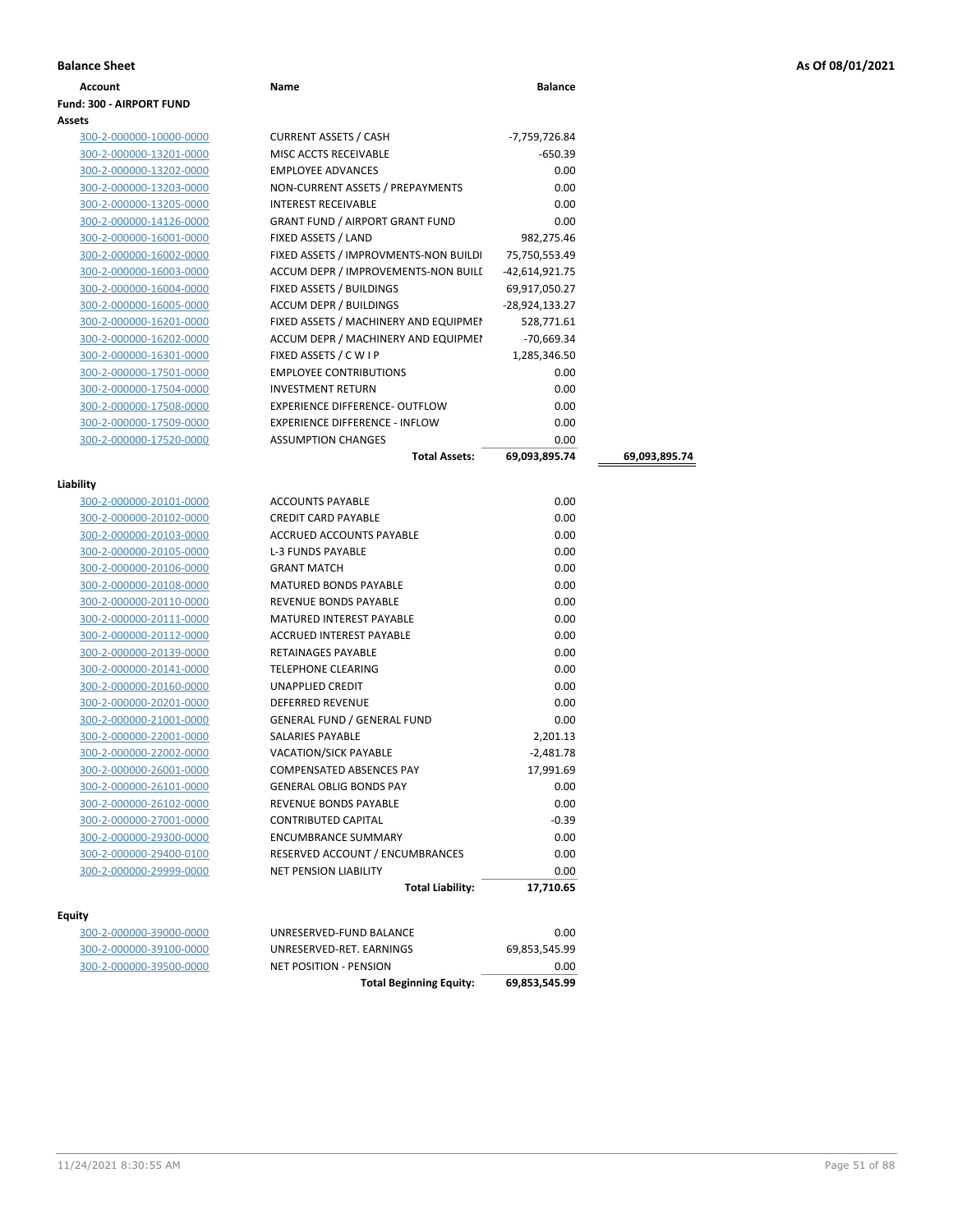| <b>Balance Sheet</b>                |                                                    |                |
|-------------------------------------|----------------------------------------------------|----------------|
| Account                             | <b>Name</b>                                        | <b>Balance</b> |
| <b>Total Revenue</b>                |                                                    | 745,502.69     |
| <b>Total Expense</b>                |                                                    | 1,522,863.58   |
| <b>Revenues Over/Under Expenses</b> |                                                    | -777,360.89    |
|                                     | <b>Total Equity and Current Surplus (Deficit):</b> | 69,076,185.10  |
|                                     |                                                    |                |

**\*\*\* FUND 300 OUT OF BALANCE \*\*\* -0.01**

**\*\*\*Warning: Account Authorization is turned on. Please run the Unauthorized Account Listing Report to see if you are out of balance due to missing accounts \*\*\***

**Balance Sheet As Of 08/01/2021**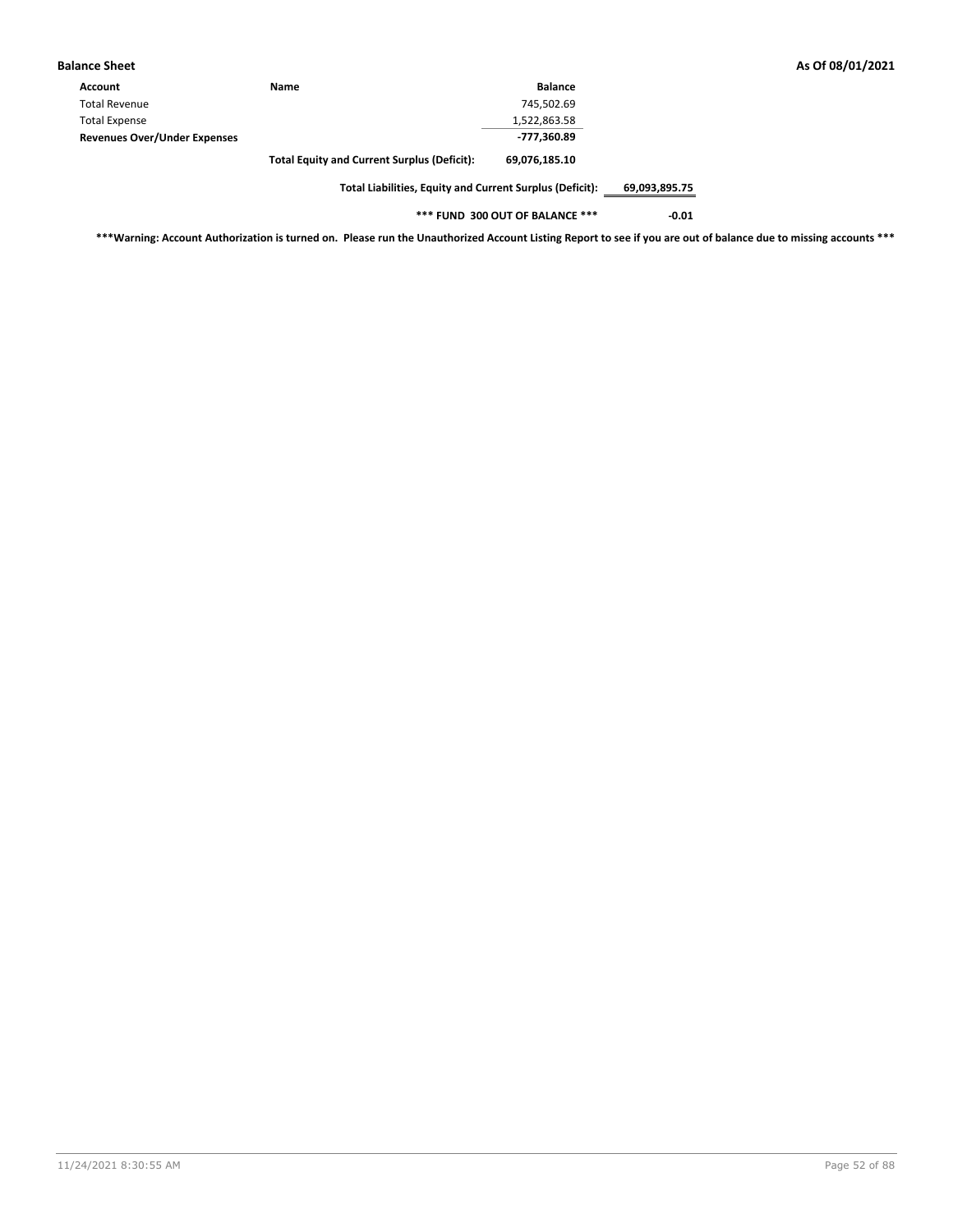| <b>Balance Sheet</b>                |                                                          |                |            | As Of 08/01/2021 |
|-------------------------------------|----------------------------------------------------------|----------------|------------|------------------|
| <b>Account</b>                      | <b>Name</b>                                              | <b>Balance</b> |            |                  |
| Fund: 320 - AIRPORT TXDOT GRANT     |                                                          |                |            |                  |
| Assets                              |                                                          |                |            |                  |
| 320-2-000000-10000-0000             | <b>CURRENT ASSETS / CASH</b>                             | 299,311.20     |            |                  |
| 320-2-000000-13201-0000             | MISC ACCTS RECEIVABLE                                    | 0.00           |            |                  |
| 320-2-000000-13205-0000             | <b>INTEREST RECEIVABLE</b>                               | 0.00           |            |                  |
|                                     | <b>Total Assets:</b>                                     | 299,311.20     | 299,311.20 |                  |
| Liability                           |                                                          |                |            |                  |
| 320-2-000000-20101-0000             | <b>ACCOUNTS PAYABLE</b>                                  | 0.00           |            |                  |
| 320-2-000000-20102-0000             | <b>CREDIT CARD PAYABLE</b>                               | 0.00           |            |                  |
| 320-2-000000-20103-0000             | ACCRUED ACCOUNTS PAYABLE                                 | 0.00           |            |                  |
| 320-2-000000-20902-0000             | <b>DEFERRED GRANT REVENUE</b>                            | 0.00           |            |                  |
| 320-2-000000-21125-0000             | DUE TO / AIRPORT FUND                                    | 0.00           |            |                  |
| 320-2-000000-29300-0000             | <b>ENCUMBRANCE SUMMARY</b>                               | 0.00           |            |                  |
| 320-2-000000-29400-0100             | RESERVED ACCOUNT / ENCUMBRANCES                          | 0.00           |            |                  |
|                                     | <b>Total Liability:</b>                                  | 0.00           |            |                  |
| <b>Equity</b>                       |                                                          |                |            |                  |
| 320-2-000000-39000-0000             | UNRESERVED-FUND BALANCE                                  | 200,000.84     |            |                  |
|                                     | <b>Total Beginning Equity:</b>                           | 200,000.84     |            |                  |
| <b>Total Revenue</b>                |                                                          | 200,000.00     |            |                  |
| <b>Total Expense</b>                |                                                          | 100,689.64     |            |                  |
| <b>Revenues Over/Under Expenses</b> |                                                          | 99,310.36      |            |                  |
|                                     | <b>Total Equity and Current Surplus (Deficit):</b>       | 299,311.20     |            |                  |
|                                     | Total Liabilities, Equity and Current Surplus (Deficit): |                | 299,311.20 |                  |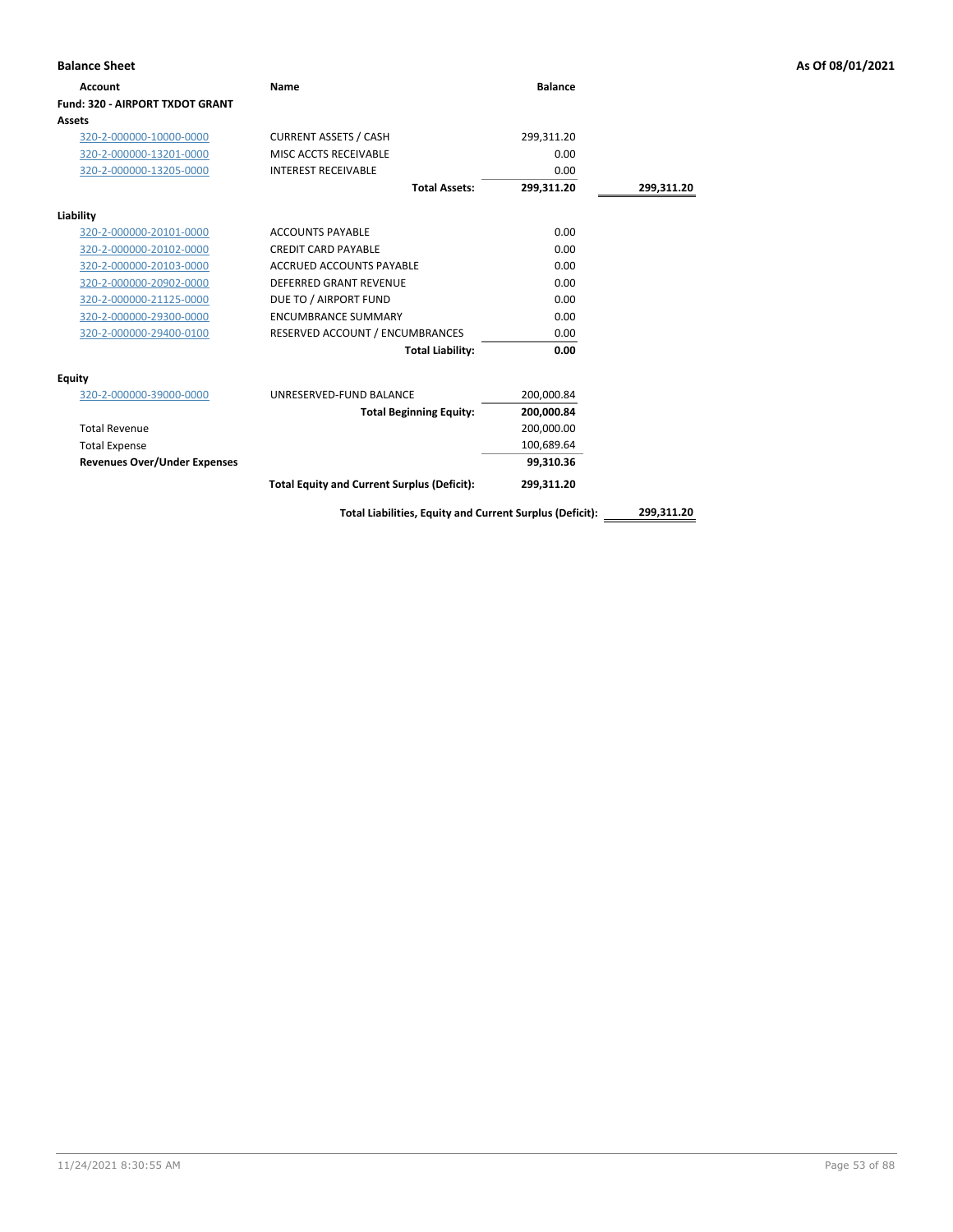| <b>Account</b>                          | <b>Name</b>                                              | <b>Balance</b> |              |
|-----------------------------------------|----------------------------------------------------------|----------------|--------------|
| <b>Fund: 360 - AIRPORT CAPITAL FUND</b> |                                                          |                |              |
| Assets                                  |                                                          |                |              |
| 360-2-000000-10000-0000                 | <b>CURRENT ASSETS / CASH</b>                             | 9,455,434.40   |              |
| 360-2-000000-13201-0000                 | MISC ACCTS RECEIVABLE                                    | 0.00           |              |
| 360-2-000000-13205-0000                 | <b>INTEREST RECEIVABLE</b>                               | 0.00           |              |
| 360-2-000000-16301-0000                 | FIXED ASSETS / C W I P                                   | 132,616.88     |              |
|                                         | <b>Total Assets:</b>                                     | 9,588,051.28   | 9,588,051.28 |
| Liability                               |                                                          |                |              |
| 360-2-000000-20101-0000                 | <b>ACCOUNTS PAYABLE</b>                                  | 0.00           |              |
| 360-2-000000-20102-0000                 | <b>CREDIT CARD PAYABLE</b>                               | 0.00           |              |
| 360-2-000000-20103-0000                 | <b>ACCRUED ACCOUNTS PAYABLE</b>                          | 0.00           |              |
| 360-2-000000-20125-0000                 | SALES TAX PAYABLE / IN THE CITY                          | 0.00           |              |
| 360-2-000000-20139-0000                 | <b>RETAINAGES PAYABLE</b>                                | 0.00           |              |
| 360-2-000000-21001-0000                 | <b>GENERAL FUND / GENERAL FUND</b>                       | 0.00           |              |
| 360-2-000000-27001-0000                 | <b>CONTRIBUTED CAPITAL</b>                               | 0.00           |              |
| 360-2-000000-29300-0000                 | <b>ENCUMBRANCE SUMMARY</b>                               | 0.00           |              |
| 360-2-000000-29400-0000                 | RESERVED ACCOUNT / ENCUMBRANCES                          | 0.00           |              |
|                                         | <b>Total Liability:</b>                                  | 0.00           |              |
| Equity                                  |                                                          |                |              |
| 360-2-000000-39000-0000                 | UNRESERVED-FUND BALANCE                                  | 0.00           |              |
| 360-2-000000-39100-0000                 | UNRESERVED-RET. EARNINGS                                 | 8,217,255.18   |              |
|                                         | <b>Total Beginning Equity:</b>                           | 8,217,255.18   |              |
| <b>Total Revenue</b>                    |                                                          | 1,382,300.14   |              |
| <b>Total Expense</b>                    |                                                          | 11,504.04      |              |
| <b>Revenues Over/Under Expenses</b>     |                                                          | 1,370,796.10   |              |
|                                         | <b>Total Equity and Current Surplus (Deficit):</b>       | 9,588,051.28   |              |
|                                         | Total Liabilities, Equity and Current Surplus (Deficit): |                | 9,588,051.28 |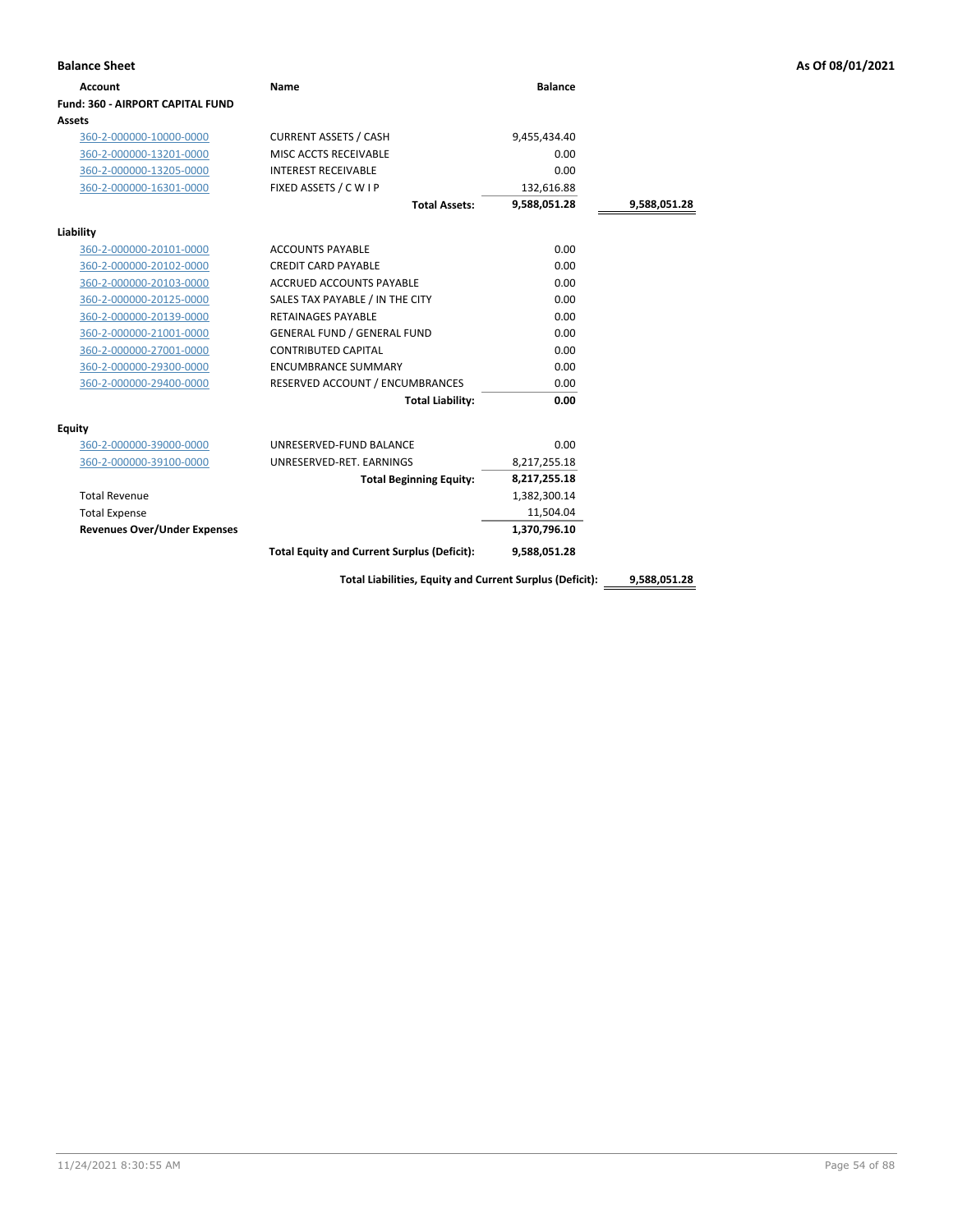| <b>Balance Sheet</b>                |                                                          |                 |      | As Of 08/01/2021 |
|-------------------------------------|----------------------------------------------------------|-----------------|------|------------------|
| <b>Account</b>                      | <b>Name</b>                                              | <b>Balance</b>  |      |                  |
| <b>Fund: 361 - L3-IDC FUND</b>      |                                                          |                 |      |                  |
| Assets                              |                                                          |                 |      |                  |
| 361-2-000000-10000-0000             | <b>CURRENT ASSETS / CASH</b>                             | 0.00            |      |                  |
| 361-2-000000-13201-0000             | MISC ACCTS RECEIVABLE                                    | 0.00            |      |                  |
| 361-2-000000-13205-0000             | <b>INTEREST RECEIVABLE</b>                               | 0.00            |      |                  |
|                                     | <b>Total Assets:</b>                                     | 0.00            | 0.00 |                  |
| Liability                           |                                                          |                 |      |                  |
| 361-2-000000-20101-0000             | <b>ACCOUNTS PAYABLE</b>                                  | 0.00            |      |                  |
| 361-2-000000-20102-0000             | <b>CREDIT CARD PAYABLE</b>                               | 0.00            |      |                  |
| 361-2-000000-20103-0000             | MISCELLANEOUS LIABILITIES                                | 0.00            |      |                  |
| 361-2-000000-20108-0000             | <b>MATURED BONDS PAYABLE</b>                             | 0.00            |      |                  |
| 361-2-000000-20111-0000             | <b>MATURED INTEREST PAYABLE</b>                          | 0.00            |      |                  |
| 361-2-000000-20112-0000             | <b>ACCRUED INTEREST PAYABLE</b>                          | 0.00            |      |                  |
| 361-2-000000-20139-0000             | <b>RETAINAGES PAYABLE</b>                                | 0.00            |      |                  |
| 361-2-000000-21001-0000             | <b>GENERAL FUND / GENERAL FUND</b>                       | 0.00            |      |                  |
|                                     | <b>Total Liability:</b>                                  | 0.00            |      |                  |
| <b>Equity</b>                       |                                                          |                 |      |                  |
| 361-2-000000-39000-0000             | UNRESERVED-FUND BALANCE                                  | 0.00            |      |                  |
| 361-2-000000-39100-0000             | UNRESERVED-RET. EARNINGS                                 | $-2,881,924.85$ |      |                  |
| 361-2-000000-39150-0000             | RESERVED-RET. EARNINGS                                   | 2,881,924.85    |      |                  |
|                                     | <b>Total Beginning Equity:</b>                           | 0.00            |      |                  |
| <b>Total Revenue</b>                |                                                          | 0.00            |      |                  |
| <b>Total Expense</b>                |                                                          | 0.00            |      |                  |
| <b>Revenues Over/Under Expenses</b> |                                                          | 0.00            |      |                  |
|                                     | <b>Total Equity and Current Surplus (Deficit):</b>       | 0.00            |      |                  |
|                                     | Total Liabilities, Equity and Current Surplus (Deficit): |                 | 0.00 |                  |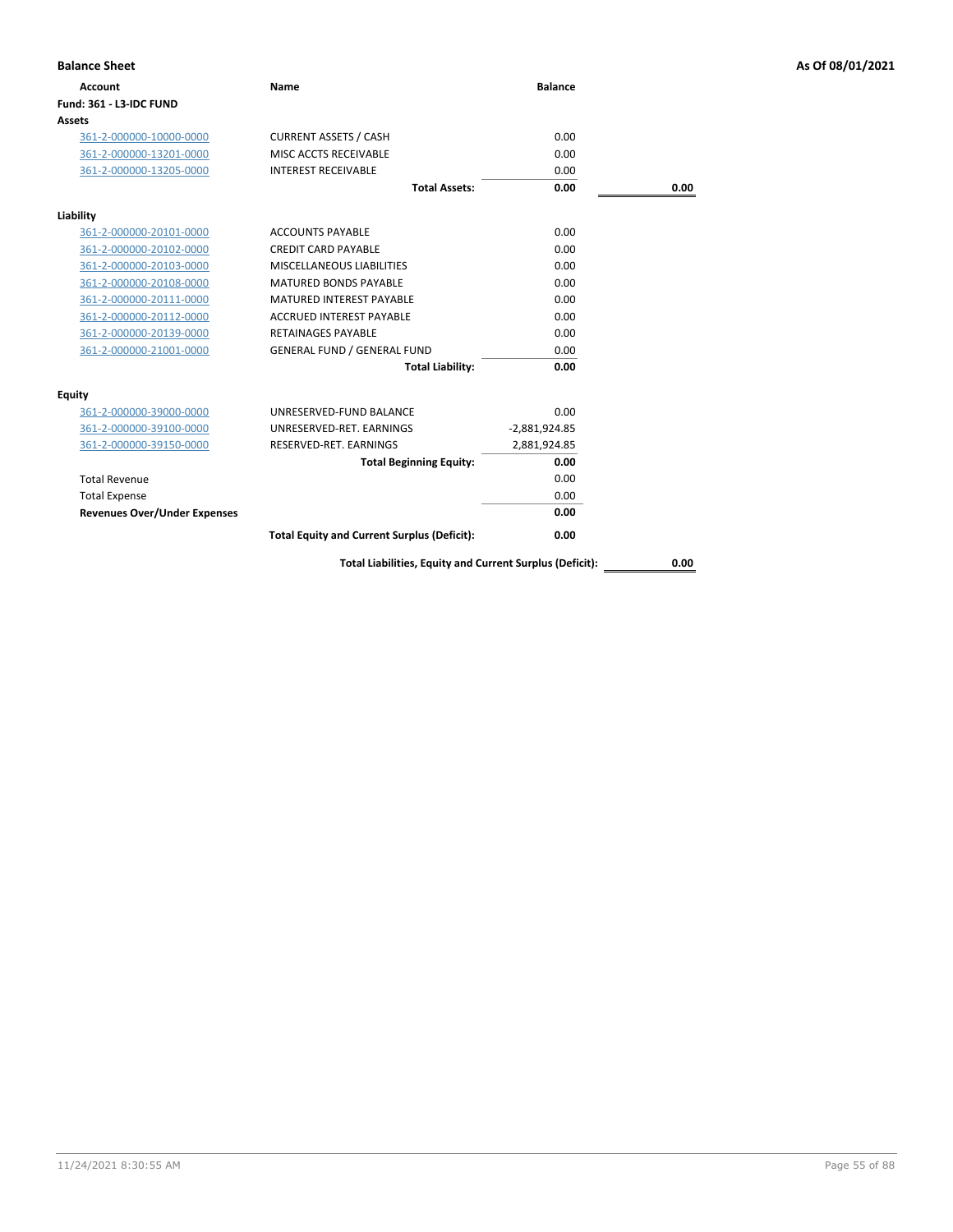| <b>Balance Sheet</b>                |                                                          |                |            | As Of 08/01/2021 |
|-------------------------------------|----------------------------------------------------------|----------------|------------|------------------|
| <b>Account</b>                      | <b>Name</b>                                              | <b>Balance</b> |            |                  |
| Fund: 362 - AIRPORT FBO FUEL        |                                                          |                |            |                  |
| Assets                              |                                                          |                |            |                  |
| 362-2-000000-10000-0000             | <b>CURRENT ASSETS / CASH</b>                             | 330,765.00     |            |                  |
| 362-2-000000-13201-0000             | MISC ACCTS RECEIVABLE                                    | 0.00           |            |                  |
| 362-2-000000-13205-0000             | <b>INTEREST RECEIVABLE</b>                               | 0.00           |            |                  |
|                                     | <b>Total Assets:</b>                                     | 330,765.00     | 330,765.00 |                  |
| Liability                           |                                                          |                |            |                  |
| 362-2-000000-20101-0000             | <b>ACCOUNTS PAYABLE</b>                                  | 0.00           |            |                  |
| 362-2-000000-20102-0000             | <b>CREDIT CARD PAYABLE</b>                               | 0.00           |            |                  |
| 362-2-000000-20103-0000             | <b>ACCRUED ACCOUNTS PAYABLE</b>                          | 0.00           |            |                  |
| 362-2-000000-20125-0000             | SALES TAX PAYABLE / IN THE CITY                          | 4.94           |            |                  |
| 362-2-000000-29300-0000             | <b>ENCUMBRANCE SUMMARY</b>                               | 0.00           |            |                  |
| 362-2-000000-29400-0000             | RESERVED ACCOUNT / ENCUMBRANCES                          | 0.00           |            |                  |
|                                     | <b>Total Liability:</b>                                  | 4.94           |            |                  |
| <b>Equity</b>                       |                                                          |                |            |                  |
| 362-2-000000-39000-0000             | UNRESERVED-FUND BALANCE                                  | 0.00           |            |                  |
| 362-2-000000-39100-0000             | UNRESERVED-RET. EARNINGS                                 | 210,798.19     |            |                  |
|                                     | <b>Total Beginning Equity:</b>                           | 210,798.19     |            |                  |
| <b>Total Revenue</b>                |                                                          | 380,249.43     |            |                  |
| <b>Total Expense</b>                |                                                          | 260,287.56     |            |                  |
| <b>Revenues Over/Under Expenses</b> |                                                          | 119,961.87     |            |                  |
|                                     | <b>Total Equity and Current Surplus (Deficit):</b>       | 330,760.06     |            |                  |
|                                     | Total Liabilities, Equity and Current Surplus (Deficit): |                | 330,765.00 |                  |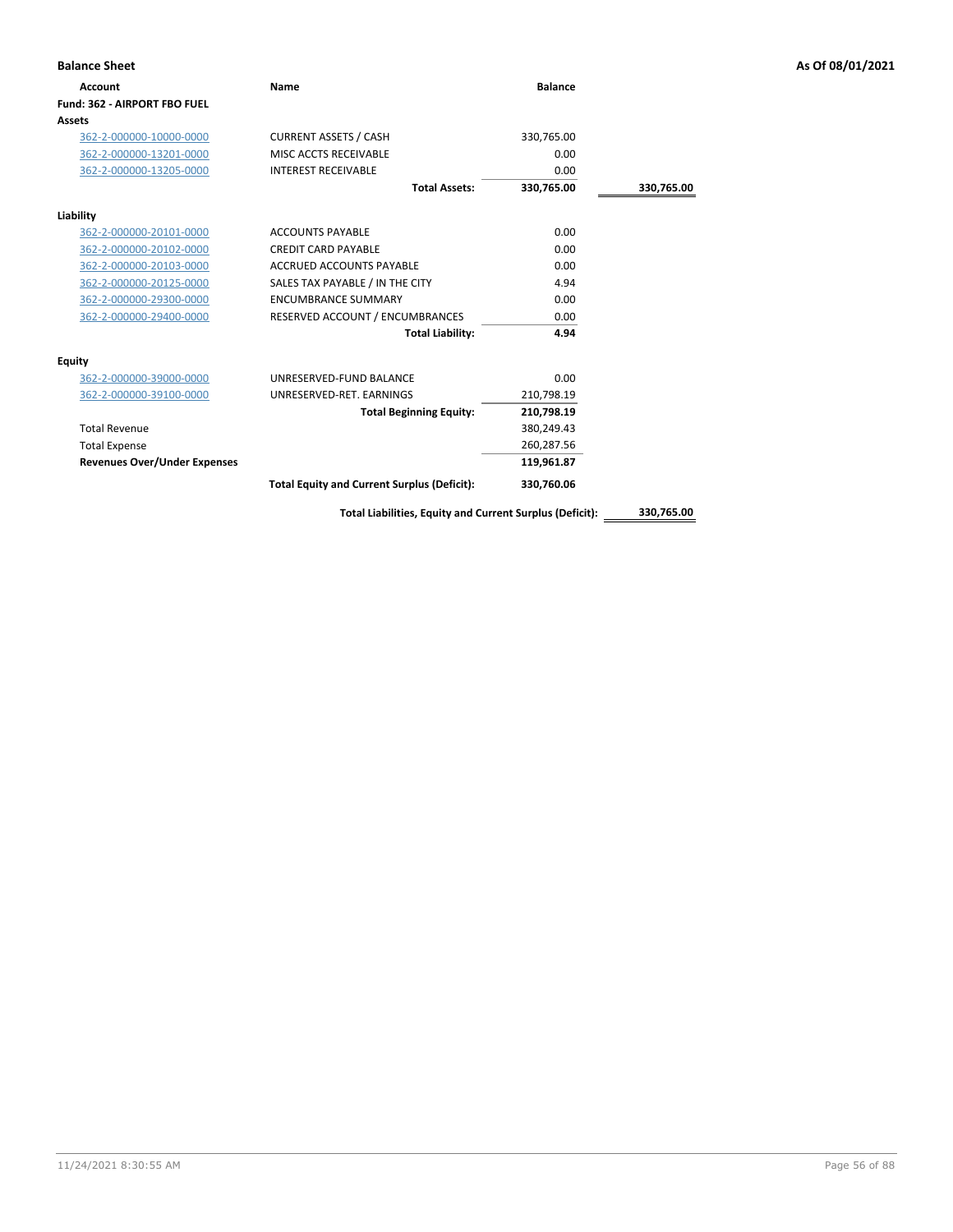| <b>Balance Sheet</b> | As Of 08/01/2021<br>. |
|----------------------|-----------------------|
|----------------------|-----------------------|

**Total Assets: -132,244.21 -132,244.21**

| <b>Balance Sheet</b>  |      |                |
|-----------------------|------|----------------|
| Account               | Name | <b>Balance</b> |
| Fund: 400 - GOLF FUND |      |                |

# **Assets**

| 400-2-000000-10000-0000 | <b>CURRENT ASSETS / CASH</b>          | -446,356.74   |
|-------------------------|---------------------------------------|---------------|
| 400-2-000000-10304-0000 | CASH / PETTY CASH/CHANGE DRAWERS      | 200.00        |
| 400-2-000000-13007-0000 | <b>RETURNED CHECKS</b>                | 0.00          |
| 400-2-000000-13201-0000 | MISC ACCTS RECEIVABLE                 | $-516.82$     |
| 400-2-000000-13202-0000 | <b>EMPLOYEE ADVANCES</b>              | 0.00          |
| 400-2-000000-13203-0000 | NON-CURRENT ASSETS / PREPAYMENTS      | 0.00          |
| 400-2-000000-13205-0000 | <b>INTEREST RECEIVABLE</b>            | 0.00          |
| 400-2-000000-13206-0000 | <b>CHARGES RECEIVABLE</b>             | 28,034.15     |
| 400-2-000000-15301-0000 | <b>INVENTORIES / GOLF COURSE</b>      | 8,301.68      |
| 400-2-000000-16001-0000 | FIXED ASSETS / LAND                   | 93,000.00     |
| 400-2-000000-16002-0000 | FIXED ASSETS / IMPROVMENTS-NON BUILDI | 521,160.58    |
| 400-2-000000-16003-0000 | ACCUM DEPR / IMPROVEMENTS-NON BUILI   | $-326,639.06$ |
| 400-2-000000-16004-0000 | FIXED ASSETS / BUILDINGS              | 109,640.00    |
| 400-2-000000-16005-0000 | <b>ACCUM DEPR / BUILDINGS</b>         | $-109,640.00$ |
| 400-2-000000-16201-0000 | FIXED ASSETS / MACHINERY AND EQUIPMEN | 51,957.00     |
| 400-2-000000-16202-0000 | ACCUM DEPR / MACHINERY AND EQUIPMEI   | $-51,957.00$  |
| 400-2-000000-16301-0000 | FIXED ASSETS / C W I P                | 0.00          |
| 400-2-000000-17501-0000 | <b>EMPLOYEE CONTRIBUTIONS</b>         | 18,817.00     |
| 400-2-000000-17504-0000 | <b>INVESTMENT RETURN</b>              | $-36,564.00$  |
| 400-2-000000-17508-0000 | <b>EXPERIENCE DIFFERENCE- OUTFLOW</b> | 7,347.00      |
| 400-2-000000-17509-0000 | <b>EXPERIENCE DIFFERENCE - INFLOW</b> | $-811.00$     |
| 400-2-000000-17520-0000 | <b>ASSUMPTION CHANGES</b>             | 1,783.00      |

| uabilit |  |
|---------|--|
|         |  |

| oilitv                  |                                    |            |
|-------------------------|------------------------------------|------------|
| 400-2-000000-20101-0000 | <b>ACCOUNTS PAYABLE</b>            | 0.00       |
| 400-2-000000-20102-0000 | <b>CREDIT CARD PAYABLE</b>         | 0.00       |
| 400-2-000000-20103-0000 | <b>ACCRUED ACCOUNTS PAYABLE</b>    | 0.00       |
| 400-2-000000-20112-0000 | <b>ACCRUED INTEREST PAYABLE</b>    | 0.00       |
| 400-2-000000-20124-0000 | <b>GOLF COURSE RESALE</b>          | 0.00       |
| 400-2-000000-20125-0000 | SALES TAX PAYABLE / IN THE CITY    | 3,422.97   |
| 400-2-000000-20139-0000 | <b>RETAINAGES PAYABLE</b>          | 0.00       |
| 400-2-000000-20141-0000 | <b>TELEPHONE CLEARING</b>          | 0.00       |
| 400-2-000000-20160-0000 | <b>UNAPPLIED CREDIT</b>            | 0.00       |
| 400-2-000000-21001-0000 | <b>GENERAL FUND / GENERAL FUND</b> | 0.00       |
| 400-2-000000-21101-0000 | ENTERPRISE / WTR/WWTR UTILITY FUND | 0.00       |
| 400-2-000000-22001-0000 | <b>SALARIES PAYABLE</b>            | 4,564.90   |
| 400-2-000000-22002-0000 | <b>VACATION/SICK PAYABLE</b>       | 2,582.70   |
| 400-2-000000-23001-0000 | <b>CAPITAL LEASE PAYABLE</b>       | 0.00       |
| 400-2-000000-24001-0000 | O/S CHECKS PAYABLE                 | 0.00       |
| 400-2-000000-26001-0000 | <b>COMPENSATED ABSENCES PAY</b>    | 43,300.18  |
| 400-2-000000-27001-0000 | <b>CONTRIBUTED CAPITAL</b>         | 0.00       |
| 400-2-000000-27002-0000 | CONTRIBUTED CAPITAL / DEVELOPERS   | 0.00       |
| 400-2-000000-29300-0000 | <b>ENCUMBRANCE SUMMARY</b>         | 0.00       |
| 400-2-000000-29400-0100 | RESERVED ACCOUNT / ENCUMBRANCES    | 0.00       |
| 400-2-000000-29999-0000 | <b>NET PENSION LIABILITY</b>       | 49,216.00  |
|                         | <b>Total Liability:</b>            | 103,086.75 |
|                         |                                    |            |

### **Equity**

|                         | <b>Total Beginning Equity:</b> | -237,872.76 |
|-------------------------|--------------------------------|-------------|
| 400-2-000000-39500-0000 | NET POSITION - PENSION         | -44.00      |
| 400-2-000000-39100-0000 | UNRESERVED-RET. EARNINGS       | -237,828.76 |
| 400-2-000000-39000-0000 | UNRESERVED-FUND BALANCE        | 0.00        |
|                         |                                |             |

|                                    | <b>Total Assets:</b>    | $-132,244.21$ |  |
|------------------------------------|-------------------------|---------------|--|
|                                    |                         |               |  |
| <b>ACCOUNTS PAYABLE</b>            |                         | 0.00          |  |
| CREDIT CARD PAYABLE                |                         | 0.00          |  |
| <b>ACCRUED ACCOUNTS PAYABLE</b>    |                         | 0.00          |  |
| <b>ACCRUED INTEREST PAYABLE</b>    |                         | 0.00          |  |
| <b>GOLF COURSE RESALE</b>          |                         | 0.00          |  |
| SALES TAX PAYABLE / IN THE CITY    |                         | 3,422.97      |  |
| RETAINAGES PAYABLE                 |                         | 0.00          |  |
| <b>TELEPHONE CLEARING</b>          |                         | 0.00          |  |
| UNAPPLIED CREDIT                   |                         | 0.00          |  |
| GENERAL FUND / GENERAL FUND        |                         | 0.00          |  |
| ENTERPRISE / WTR/WWTR UTILITY FUND |                         | 0.00          |  |
| SALARIES PAYABLE                   |                         | 4,564.90      |  |
| <b>VACATION/SICK PAYABLE</b>       |                         | 2,582.70      |  |
| CAPITAL LEASE PAYABLE              |                         | 0.00          |  |
| O/S CHECKS PAYABLE                 |                         | 0.00          |  |
| COMPENSATED ABSENCES PAY           |                         | 43,300.18     |  |
| CONTRIBUTED CAPITAL                |                         | 0.00          |  |
| CONTRIBUTED CAPITAL / DEVELOPERS   |                         | 0.00          |  |
| <b>ENCUMBRANCE SUMMARY</b>         |                         | 0.00          |  |
| RESERVED ACCOUNT / ENCUMBRANCES    |                         | 0.00          |  |
| <b>NET PENSION LIABILITY</b>       |                         | 49,216.00     |  |
|                                    | <b>Total Liability:</b> | 103,086.75    |  |
| UNRESERVED-FUND BALANCE            |                         | 0.00          |  |
| UNRESERVED-RET. EARNINGS           |                         | $-237,828.76$ |  |
|                                    |                         |               |  |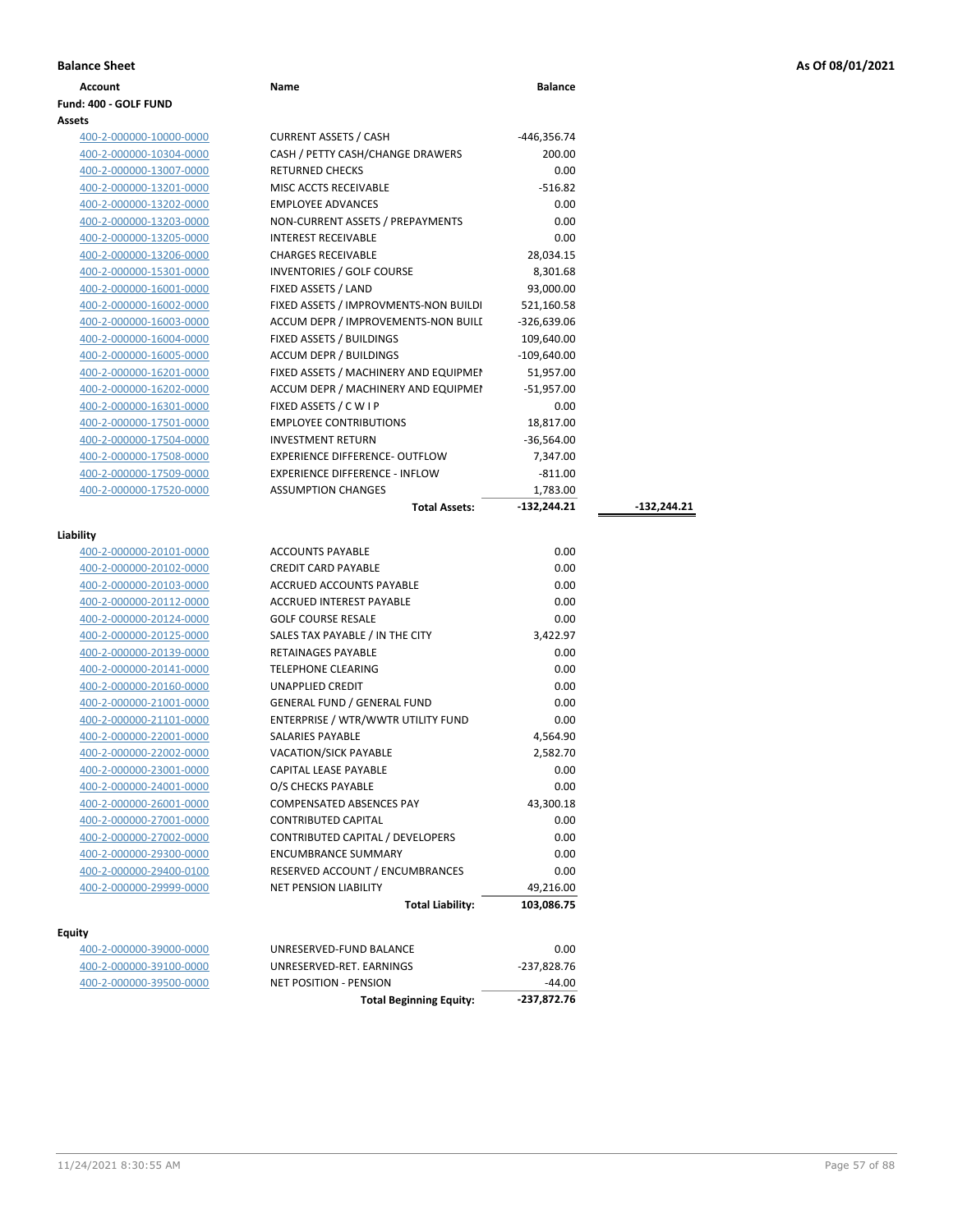| <b>Balance Sheet</b>                |                                                    |                |  |
|-------------------------------------|----------------------------------------------------|----------------|--|
| Account                             | Name                                               | <b>Balance</b> |  |
| <b>Total Revenue</b>                |                                                    | 188,234.77     |  |
| <b>Total Expense</b>                |                                                    | 185,692.96     |  |
| <b>Revenues Over/Under Expenses</b> |                                                    | 2.541.81       |  |
|                                     | <b>Total Equity and Current Surplus (Deficit):</b> | $-235,330.95$  |  |
|                                     |                                                    |                |  |

**\*\*\* FUND 400 OUT OF BALANCE \*\*\* -0.01**

**\*\*\*Warning: Account Authorization is turned on. Please run the Unauthorized Account Listing Report to see if you are out of balance due to missing accounts \*\*\***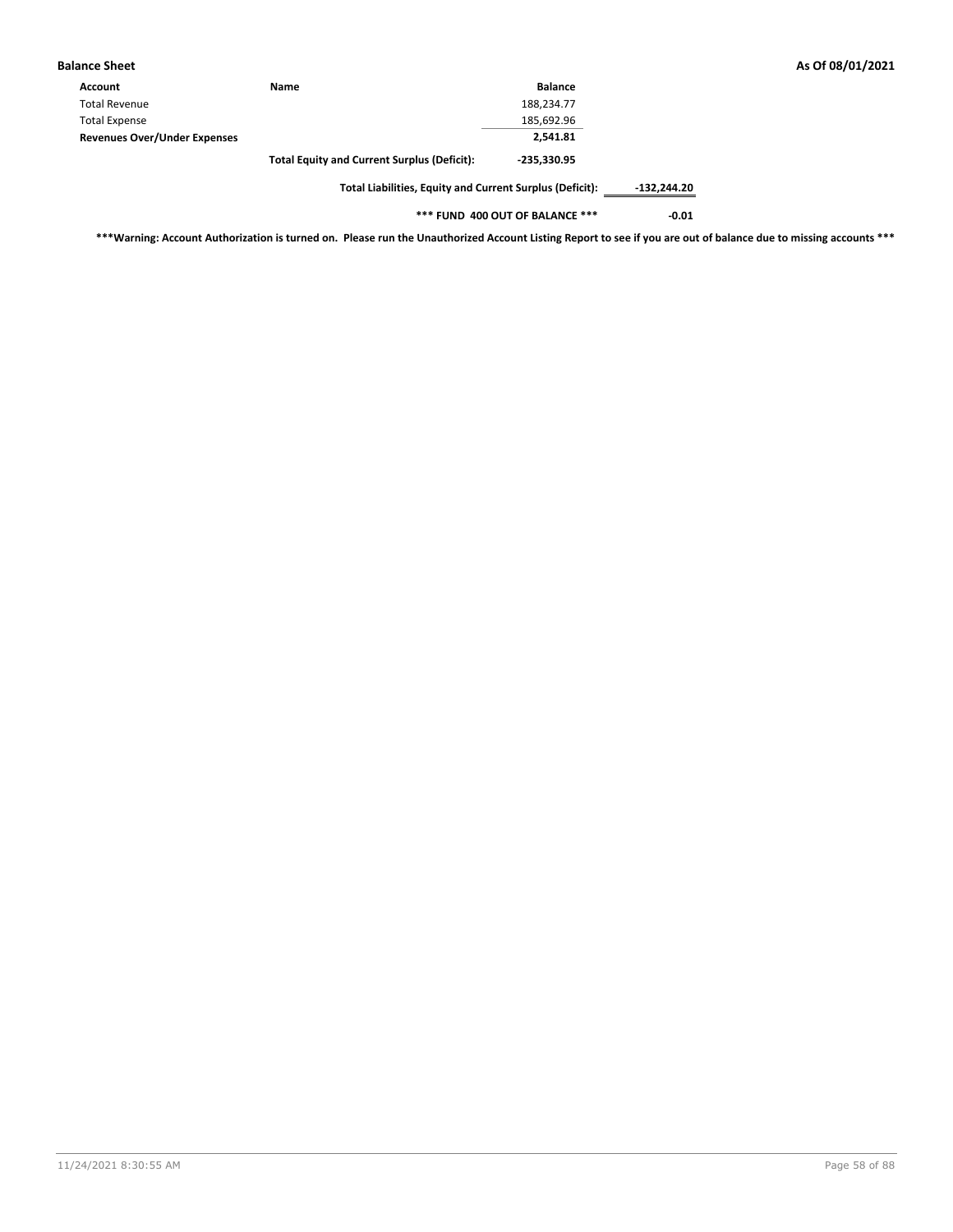|  | As Of 08/01/2021 |  |
|--|------------------|--|
|--|------------------|--|

| <b>Balance Sheet</b>                 |                                                    |                |              | As Of 08/01/2021 |
|--------------------------------------|----------------------------------------------------|----------------|--------------|------------------|
| <b>Account</b>                       | Name                                               | <b>Balance</b> |              |                  |
| <b>Fund: 500 - SANITATION FUND</b>   |                                                    |                |              |                  |
| <b>Assets</b>                        |                                                    |                |              |                  |
| 500-2-000000-10000-0000              | <b>CURRENT ASSETS / CASH</b>                       | 1,133,842.86   |              |                  |
| 500-2-000000-13000-0000              | <b>CUSTOMER ACCTS RECEIVABLE</b>                   | 353,202.44     |              |                  |
| 500-2-000000-13001-0000              | NON CURRENT CUSTOMER ACCTS RECEIVAE                | 96,887.85      |              |                  |
| 500-2-000000-13002-0000              | ALLOW FOR UNCOLLECT REC                            | $-86,913.13$   |              |                  |
| 500-2-000000-13003-0000              | UNBILLED YEAR-END ACCRUAL                          | 348,556.72     |              |                  |
| 500-2-000000-13201-0000              | MISC ACCTS RECEIVABLE                              | 0.00           |              |                  |
| 500-2-000000-17501-0000              | <b>EMPLOYEE CONTRIBUTIONS</b>                      | 18,817.00      |              |                  |
| 500-2-000000-17504-0000              | <b>INVESTMENT RETURN</b>                           | $-36,564.00$   |              |                  |
| 500-2-000000-17508-0000              | <b>EXPERIENCE DIFFERENCE- OUTFLOW</b>              | 7,347.00       |              |                  |
| 500-2-000000-17509-0000              | <b>EXPERIENCE DIFFERENCE - INFLOW</b>              | $-811.00$      |              |                  |
| 500-2-000000-17520-0000              | <b>ASSUMPTION CHANGES</b>                          | 1,783.00       |              |                  |
|                                      | <b>Total Assets:</b>                               | 1,836,148.74   | 1,836,148.74 |                  |
|                                      |                                                    |                |              |                  |
| Liability<br>500-2-000000-20101-0000 | <b>ACCOUNTS PAYABLE</b>                            | 0.00           |              |                  |
| 500-2-000000-20102-0000              | <b>CREDIT CARD PAYABLE</b>                         | 0.00           |              |                  |
| 500-2-000000-20103-0000              | ACCRUED ACCOUNTS PAYABLE                           | 0.00           |              |                  |
| 500-2-000000-20125-0000              | SALES TAX PAYABLE / IN THE CITY                    | 31,543.41      |              |                  |
| 500-2-000000-20126-0000              | SALES TAX PAYABLE / OUT OF CITY                    | 0.00           |              |                  |
| 500-2-000000-20133-0000              | <b>GARBAGE CLEARING</b>                            | 0.00           |              |                  |
| 500-2-000000-20135-0000              | <b>GARBAGE CLEARING / BAD DEBT EXPENS</b>          | 195,943.51     |              |                  |
| 500-2-000000-20160-0000              | UNAPPLIED CREDIT                                   | 0.00           |              |                  |
| 500-2-000000-20201-0000              | <b>DEFERRED REVENUE</b>                            | 0.00           |              |                  |
| 500-2-000000-21001-0000              | <b>GENERAL FUND / GENERAL FUND</b>                 | 0.00           |              |                  |
| 500-2-000000-22001-0000              | SALARIES PAYABLE                                   | 4,509.88       |              |                  |
| 500-2-000000-22002-0000              | VACATION/SICK PAYABLE                              | 11,955.46      |              |                  |
| 500-2-000000-24002-0000              | <b>CUSTOMER DEPOSITS</b>                           | 253,416.56     |              |                  |
| 500-2-000000-24007-0000              | <b>BILLED DEPOSITS SUSPENSE</b>                    | 0.00           |              |                  |
| 500-2-000000-26001-0000              | COMPENSATED ABSENCES PAY                           | 31,395.24      |              |                  |
| 500-2-000000-29300-0000              | <b>ENCUMBRANCE SUMMARY</b>                         | 0.00           |              |                  |
| 500-2-000000-29400-0100              | RESERVED ACCOUNT / ENCUMBRANCES                    | 0.00           |              |                  |
| 500-2-000000-29999-0000              | NET PENSION LIABILITY                              | 49,216.00      |              |                  |
|                                      | <b>Total Liability:</b>                            | 577,980.06     |              |                  |
|                                      |                                                    |                |              |                  |
| <b>Equity</b>                        |                                                    |                |              |                  |
| 500-2-000000-39000-0000              | UNRESERVED-FUND BALANCE                            | 0.00           |              |                  |
| 500-2-000000-39100-0000              | UNRESERVED-RET. EARNINGS                           | 1,290,261.40   |              |                  |
| 500-2-000000-39500-0000              | <b>NET POSITION - PENSION</b>                      | $-44.00$       |              |                  |
|                                      | <b>Total Beginning Equity:</b>                     | 1,290,217.40   |              |                  |
| <b>Total Revenue</b>                 |                                                    | 4,308,239.56   |              |                  |
| <b>Total Expense</b>                 |                                                    | 4,340,288.28   |              |                  |
| <b>Revenues Over/Under Expenses</b>  |                                                    | $-32,048.72$   |              |                  |
|                                      | <b>Total Equity and Current Surplus (Deficit):</b> | 1,258,168.68   |              |                  |
|                                      |                                                    |                |              |                  |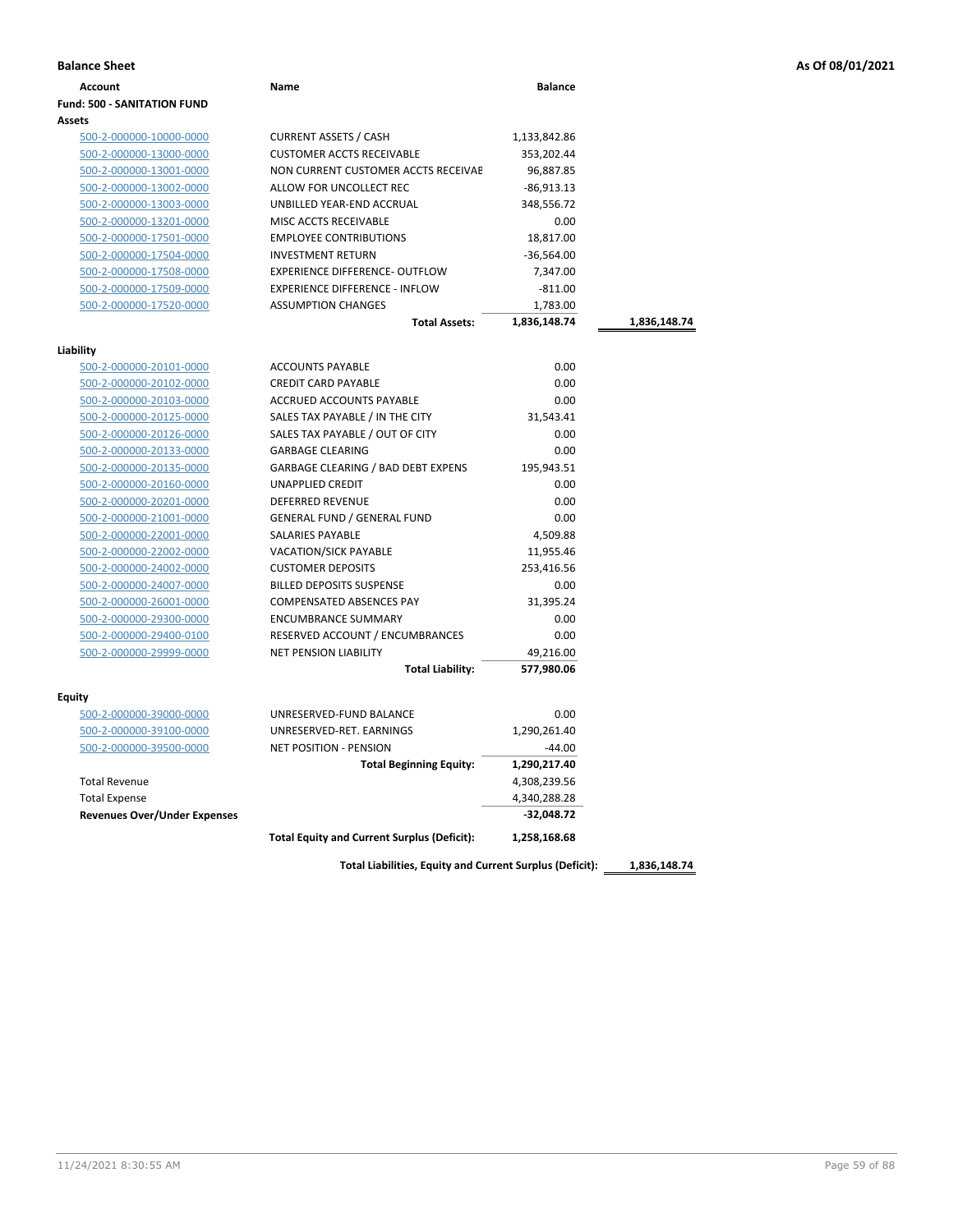| Account                                             | Name                                               | <b>Balance</b> |      |
|-----------------------------------------------------|----------------------------------------------------|----------------|------|
| Fund: 561 - REGINAL HOUSEHOLD HAZARDOUS WASTE GRANT |                                                    |                |      |
| Assets                                              |                                                    |                |      |
| 561-2-000000-10000-0000                             | <b>CURRENT ASSETS / CASH</b>                       | 0.00           |      |
| 561-2-000000-13201-0000                             | MISC ACCTS RECEIVABLE                              | 0.00           |      |
| 561-2-000000-13205-0000                             | <b>INTEREST RECEIVABLE</b>                         | 0.00           |      |
|                                                     | <b>Total Assets:</b>                               | 0.00           | 0.00 |
| Liability                                           |                                                    |                |      |
| 561-2-000000-20101-0000                             | <b>ACCOUNTS PAYABLE</b>                            | 0.00           |      |
| 561-2-000000-20102-0000                             | <b>CREDIT CARD PAYABLE</b>                         | 0.00           |      |
| 561-2-000000-20103-0000                             | ACCRUED ACCOUNTS PAYABLE                           | 0.00           |      |
| 561-2-000000-21140-0000                             | DUE TO / SANITATION FUND                           | 0.00           |      |
| 561-2-000000-29300-0000                             | <b>ENCUMBRANCE SUMMARY</b>                         | 0.00           |      |
| 561-2-000000-29400-0100                             | RESERVED ACCOUNT / ENCUMBRANCES                    | 0.00           |      |
|                                                     | <b>Total Liability:</b>                            | 0.00           |      |
| Equity                                              |                                                    |                |      |
| 561-2-000000-39100-0000                             | UNRESERVED-RET, EARNINGS                           | 0.00           |      |
|                                                     | <b>Total Beginning Equity:</b>                     | 0.00           |      |
| <b>Total Revenue</b>                                |                                                    | 0.00           |      |
| <b>Total Expense</b>                                |                                                    | 0.00           |      |
| <b>Revenues Over/Under Expenses</b>                 |                                                    | 0.00           |      |
|                                                     | <b>Total Equity and Current Surplus (Deficit):</b> | 0.00           |      |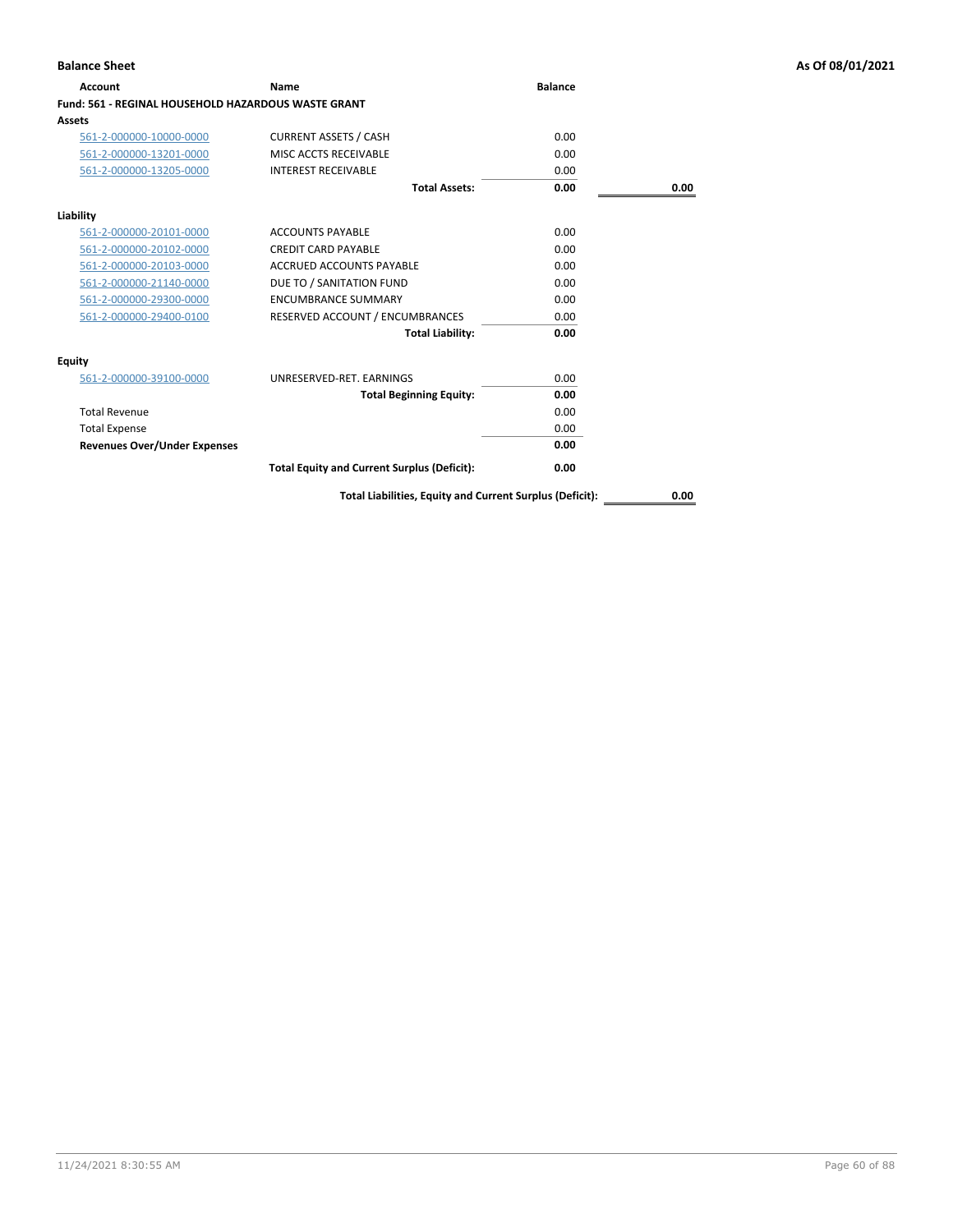| Account                                            | Name                                                       | <b>Balance</b> |             |
|----------------------------------------------------|------------------------------------------------------------|----------------|-------------|
| Fund: 601 - CENTRAL SERVICE FUND                   |                                                            |                |             |
| <b>Assets</b>                                      |                                                            |                |             |
| 601-2-000000-10000-0000                            | <b>CURRENT ASSETS / CASH</b>                               | $-611,381.17$  |             |
| 601-2-000000-13201-0000                            | MISC ACCTS RECEIVABLE                                      | 0.00           |             |
| 601-2-000000-13203-0000                            | NON-CURRENT ASSETS / PREPAYMENTS                           | 0.00           |             |
| 601-2-000000-13204-0000                            | PREPAYMENTS / INSURANCE PREPAYMENT                         | 0.00           |             |
| 601-2-000000-13205-0000                            | <b>INTEREST RECEIVABLE</b>                                 | 0.00           |             |
| 601-2-000000-15001-0000                            | <b>INVENTORIES / POSTAGE</b>                               | 0.00           |             |
| 601-2-000000-15101-0000                            | <b>FACILITIES MAINT STOCK INVENTORIES</b>                  | 32,975.30      |             |
| 601-2-000000-15201-0000                            | <b>INVENTORIES / GARAGE</b>                                | 488,005.71     |             |
| 601-2-000000-16001-0000                            | FIXED ASSETS / LAND                                        | 0.00           |             |
| 601-2-000000-16002-0000                            | FIXED ASSETS / IMPROVMENTS-NON BUILDI                      | 0.00           |             |
| 601-2-000000-16003-0000                            | ACCUM DEPR / IMPROVEMENTS-NON BUILI                        | 0.00           |             |
| 601-2-000000-16004-0000                            | FIXED ASSETS / BUILDINGS                                   | 100,832.00     |             |
| 601-2-000000-16005-0000                            | <b>ACCUM DEPR / BUILDINGS</b>                              | $-100,832.00$  |             |
| 601-2-000000-16201-0000                            | FIXED ASSETS / MACHINERY AND EQUIPMEN                      | 157,057.00     |             |
| 601-2-000000-16202-0000                            | ACCUM DEPR / MACHINERY AND EQUIPMEI                        | -157,057.01    |             |
| 601-2-000000-17501-0000                            | <b>EMPLOYEE CONTRIBUTIONS</b>                              | 37,634.00      |             |
| 601-2-000000-17504-0000                            | <b>INVESTMENT RETURN</b>                                   | $-73,127.00$   |             |
| 601-2-000000-17508-0000                            | <b>EXPERIENCE DIFFERENCE- OUTFLOW</b>                      | 14,695.00      |             |
| 601-2-000000-17509-0000                            | <b>EXPERIENCE DIFFERENCE - INFLOW</b>                      | $-1,623.00$    |             |
| 601-2-000000-17520-0000                            | <b>ASSUMPTION CHANGES</b>                                  | 3,566.00       |             |
|                                                    | <b>Total Assets:</b>                                       | $-109,255.17$  | -109,255.17 |
|                                                    |                                                            |                |             |
| Liability                                          |                                                            |                |             |
| 601-2-000000-20101-0000                            | <b>ACCOUNTS PAYABLE</b>                                    | 0.00           |             |
| 601-2-000000-20102-0000                            | <b>CREDIT CARD PAYABLE</b>                                 | 0.00           |             |
| 601-2-000000-20103-0000                            | ACCRUED ACCOUNTS PAYABLE                                   | 0.00           |             |
| 601-2-000000-20115-0000                            | <b>DRINK SUPPLY</b>                                        | 0.00           |             |
| 601-2-000000-20141-0000                            | <b>TELEPHONE CLEARING</b>                                  | 0.00           |             |
| 601-2-000000-20148-0000                            | FLEET FUEL CLEARING                                        | 0.00           |             |
| 601-2-000000-20149-0000                            | FLEET MAINTENANCE CLEARING                                 | 84.03          |             |
| 601-2-000000-20201-0000                            | <b>DEFERRED REVENUE</b>                                    | 0.00           |             |
| 601-2-000000-21001-0000                            | <b>GENERAL FUND / GENERAL FUND</b>                         | 0.00           |             |
| 601-2-000000-21101-0000                            | ENTERPRISE / WTR/WWTR UTILITY FUND                         | 0.00           |             |
| 601-2-000000-22001-0000                            | SALARIES PAYABLE<br><b>VACATION/SICK PAYABLE</b>           | 16,767.22      |             |
| 601-2-000000-22002-0000                            |                                                            | 40,218.76      |             |
| 601-2-000000-24011-0000                            | <b>CIVIC CENTER DEPOSITS</b><br><b>AUDITORIUM DEPOSITS</b> | 0.00<br>0.00   |             |
| 601-2-000000-24012-0000                            | <b>COMPENSATED ABSENCES PAY</b>                            | 84,043.07      |             |
| 601-2-000000-26001-0000<br>601-2-000000-27001-0000 | <b>CONTRIBUTED CAPITAL</b>                                 | 0.00           |             |
| 601-2-000000-29300-0000                            | <b>ENCUMBRANCE SUMMARY</b>                                 | 0.00           |             |
|                                                    | RESERVED ACCOUNT / ENCUMBRANCES                            | 0.00           |             |
| 601-2-000000-29400-0100<br>601-2-000000-29999-0000 | <b>NET PENSION LIABILITY</b>                               | 98,432.00      |             |
|                                                    | <b>Total Liability:</b>                                    | 239,545.08     |             |
|                                                    |                                                            |                |             |
| <b>Equity</b>                                      |                                                            |                |             |
| 601-2-000000-39000-0000                            | UNRESERVED-FUND BALANCE                                    | 0.00           |             |
| <u>601-2-000000-39100-0000</u>                     | UNRESERVED-RET. EARNINGS                                   | $-311,625.60$  |             |
| 601-2-000000-39500-0000                            | NET POSITION - PENSION                                     | $-175.00$      |             |
|                                                    | <b>Total Beginning Equity:</b>                             | $-311,800.60$  |             |
| <b>Total Revenue</b>                               |                                                            | 862,046.02     |             |
| <b>Total Expense</b>                               |                                                            | 899,045.86     |             |
| <b>Revenues Over/Under Expenses</b>                |                                                            | -36,999.84     |             |
|                                                    | <b>Total Equity and Current Surplus (Deficit):</b>         | -348,800.44    |             |
|                                                    | Total Liabilities, Equity and Current Surplus (Deficit):   |                | -109,255.36 |
| *** FUND 601 OUT OF BALANCE ***                    |                                                            |                | 0.19        |

**\*\*\*Warning: Account Authorization is turned on. Please run the Unauthorized Account Listing Report to see if you are out of balance due to missing accounts \*\*\***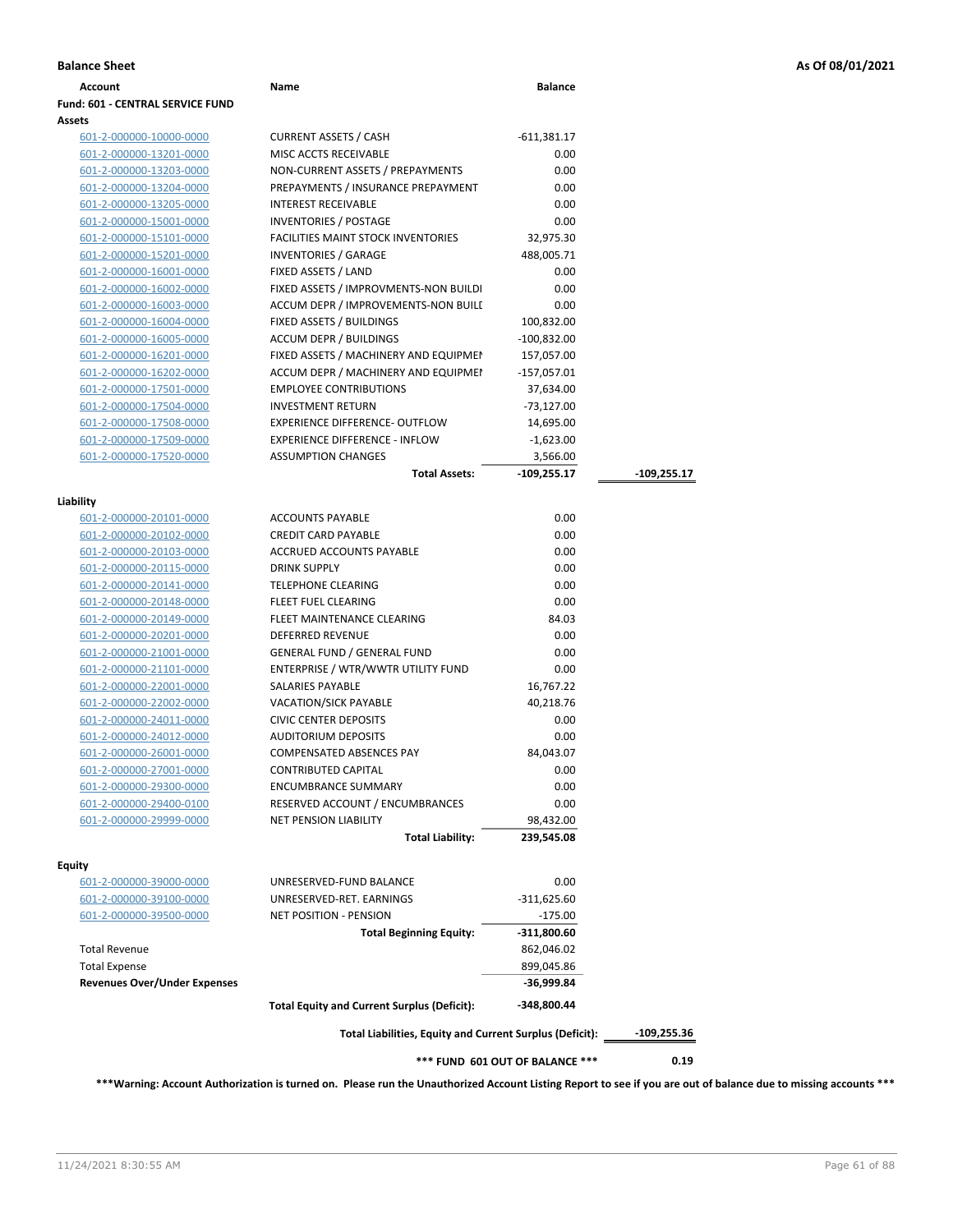| <b>Balance Sheet</b>                |                                                    |                |            | As Of 08/01/2021 |
|-------------------------------------|----------------------------------------------------|----------------|------------|------------------|
| <b>Account</b>                      | Name                                               | <b>Balance</b> |            |                  |
| Fund: 602 - INSURANCE FUND          |                                                    |                |            |                  |
| Assets                              |                                                    |                |            |                  |
| 602-2-000000-10000-0000             | <b>CURRENT ASSETS / CASH</b>                       | 575,024.75     |            |                  |
| 602-2-000000-13201-0000             | MISC ACCTS RECEIVABLE                              | 0.00           |            |                  |
| 602-2-000000-13204-0000             | PREPAYMENTS / INSURANCE PREPAYMENT                 | 0.00           |            |                  |
| 602-2-000000-13205-0000             | <b>INTEREST RECEIVABLE</b>                         | 0.00           |            |                  |
|                                     | <b>Total Assets:</b>                               | 575,024.75     | 575,024.75 |                  |
| Liability                           |                                                    |                |            |                  |
| 602-2-000000-20101-0000             | <b>ACCOUNTS PAYABLE</b>                            | $-0.09$        |            |                  |
| 602-2-000000-20102-0000             | <b>CREDIT CARD PAYABLE</b>                         | 0.00           |            |                  |
| 602-2-000000-20103-0000             | <b>ACCRUED ACCOUNTS PAYABLE</b>                    | 0.00           |            |                  |
| 602-2-000000-20201-0000             | <b>DEFERRED REVENUE</b>                            | 0.00           |            |                  |
| 602-2-000000-29300-0000             | <b>ENCUMBRANCE SUMMARY</b>                         | 0.00           |            |                  |
| 602-2-000000-29400-0100             | RESERVED ACCOUNT / ENCUMBRANCES                    | 0.00           |            |                  |
|                                     | <b>Total Liability:</b>                            | $-0.09$        |            |                  |
| <b>Equity</b>                       |                                                    |                |            |                  |
| 602-2-000000-39000-0000             | UNRESERVED-FUND BALANCE                            | 0.00           |            |                  |
| 602-2-000000-39100-0000             | UNRESERVED-RET. EARNINGS                           | 224,735.10     |            |                  |
|                                     | <b>Total Beginning Equity:</b>                     | 224,735.10     |            |                  |
| <b>Total Revenue</b>                |                                                    | 5,880,266.85   |            |                  |
| <b>Total Expense</b>                |                                                    | 5,529,977.11   |            |                  |
| <b>Revenues Over/Under Expenses</b> |                                                    | 350,289.74     |            |                  |
|                                     | <b>Total Equity and Current Surplus (Deficit):</b> | 575,024.84     |            |                  |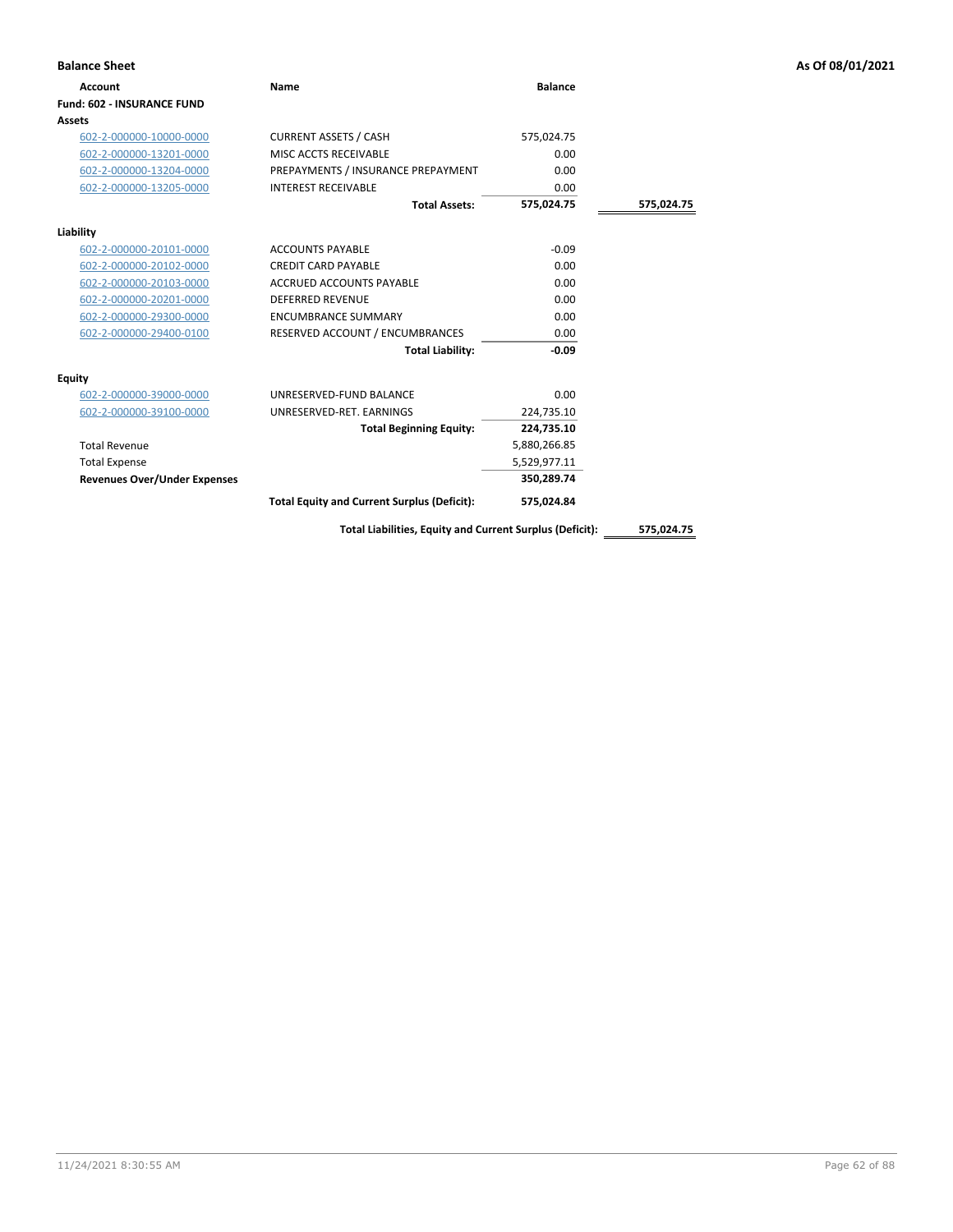|  |  |  |  | As Of 08/01/2021 |
|--|--|--|--|------------------|
|--|--|--|--|------------------|

| <b>Balance Sheet</b>                |                                                          |                 |              | As Of 08/01/2021 |
|-------------------------------------|----------------------------------------------------------|-----------------|--------------|------------------|
| <b>Account</b>                      | Name                                                     | <b>Balance</b>  |              |                  |
| Fund: 604 - MIS FUND                |                                                          |                 |              |                  |
| Assets                              |                                                          |                 |              |                  |
| 604-2-000000-10000-0000             | <b>CURRENT ASSETS / CASH</b>                             | -443,865.08     |              |                  |
| 604-2-000000-13201-0000             | MISC ACCTS RECEIVABLE                                    | 0.00            |              |                  |
| 604-2-000000-13202-1400             | <b>EMPLOYEE ADVANCES</b>                                 | 0.00            |              |                  |
| 604-2-000000-13203-0000             | NON-CURRENT ASSETS / PREPAYMENTS                         | 0.00            |              |                  |
| 604-2-000000-13205-0000             | <b>INTEREST RECEIVABLE</b>                               | 0.00            |              |                  |
| 604-2-000000-15601-0000             | IT NETWORK PRINTER SUPPLY INVENTORY                      | 0.00            |              |                  |
| 604-2-000000-16004-0000             | FIXED ASSETS / BUILDINGS                                 | 0.00            |              |                  |
| 604-2-000000-16005-0000             | <b>ACCUM DEPR / BUILDINGS</b>                            | 0.00            |              |                  |
| 604-2-000000-16201-0000             | FIXED ASSETS / MACHINERY AND EQUIPMEN                    | 1,883,480.62    |              |                  |
| 604-2-000000-16202-0000             | ACCUM DEPR / MACHINERY AND EQUIPMEI                      | $-1,522,410.60$ |              |                  |
| 604-2-000000-16301-0000             | FIXED ASSETS / C W I P                                   | $-0.20$         |              |                  |
| 604-2-000000-17501-0000             | <b>EMPLOYEE CONTRIBUTIONS</b>                            | 18,817.00       |              |                  |
| 604-2-000000-17504-0000             | <b>INVESTMENT RETURN</b>                                 | $-36,564.00$    |              |                  |
| 604-2-000000-17508-0000             | EXPERIENCE DIFFERENCE- OUTFLOW                           | 7,347.00        |              |                  |
| 604-2-000000-17509-0000             | <b>EXPERIENCE DIFFERENCE - INFLOW</b>                    | $-811.00$       |              |                  |
| 604-2-000000-17520-0000             | <b>ASSUMPTION CHANGES</b>                                | 1,783.00        |              |                  |
|                                     | <b>Total Assets:</b>                                     | -92,223.26      | $-92,223.26$ |                  |
| Liability                           |                                                          |                 |              |                  |
| 604-2-000000-20101-0000             | <b>ACCOUNTS PAYABLE</b>                                  | -215,792.50     |              |                  |
| 604-2-000000-20102-0000             | <b>CREDIT CARD PAYABLE</b>                               | 0.00            |              |                  |
| 604-2-000000-20103-0000             | <b>ACCRUED ACCOUNTS PAYABLE</b>                          | 0.00            |              |                  |
| 604-2-000000-20141-0000             | <b>TELEPHONE CLEARING</b>                                | 0.00            |              |                  |
| 604-2-000000-21035-0000             | DEBT SERVICE / DUE TO DEBT SERVICE                       | 0.00            |              |                  |
| 604-2-000000-22001-0000             | SALARIES PAYABLE                                         | 10,507.77       |              |                  |
| 604-2-000000-22002-0000             | VACATION/SICK PAYABLE                                    | 19,229.60       |              |                  |
| 604-2-000000-22208-0000             | INSURANCE / AMERICAN FIDELITY                            | 0.00            |              |                  |
| 604-2-000000-23001-0000             | CAPITAL LEASE PAYABLE                                    | $-1.88$         |              |                  |
| 604-2-000000-23101-0000             | CAPITAL LEASE PAYABLE                                    | $-0.40$         |              |                  |
| 604-2-000000-26001-0000             | <b>COMPENSATED ABSENCES PAY</b>                          | 7,669.12        |              |                  |
| 604-2-000000-27001-0000             | <b>CONTRIBUTED CAPITAL</b>                               | 0.00            |              |                  |
| 604-2-000000-29300-0000             | <b>ENCUMBRANCE SUMMARY</b>                               | 0.00            |              |                  |
| 604-2-000000-29400-0100             | RESERVED ACCOUNT / ENCUMBRANCES                          | 0.27            |              |                  |
| 604-2-000000-29999-0000             | <b>NET PENSION LIABILITY</b>                             | 49,216.00       |              |                  |
| 604-2-000000-92194-0101             | <b>BANK ONE / DIGITEC</b>                                | 0.00            |              |                  |
|                                     | <b>Total Liability:</b>                                  | -129,172.02     |              |                  |
|                                     |                                                          |                 |              |                  |
| Equity<br>604-2-000000-39000-0000   | UNRESERVED-FUND BALANCE                                  | 0.00            |              |                  |
| 604-2-000000-39100-0000             | UNRESERVED-RET. EARNINGS                                 | $-294,851.13$   |              |                  |
| 604-2-000000-39500-0000             | <b>NET POSITION - PENSION</b>                            | $-88.00$        |              |                  |
|                                     | <b>Total Beginning Equity:</b>                           | -294,939.13     |              |                  |
| <b>Total Revenue</b>                |                                                          | 779,785.16      |              |                  |
| <b>Total Expense</b>                |                                                          | 447,897.27      |              |                  |
| <b>Revenues Over/Under Expenses</b> |                                                          | 331,887.89      |              |                  |
|                                     |                                                          |                 |              |                  |
|                                     | <b>Total Equity and Current Surplus (Deficit):</b>       | 36,948.76       |              |                  |
|                                     | Total Liabilities, Equity and Current Surplus (Deficit): |                 | $-92,223.26$ |                  |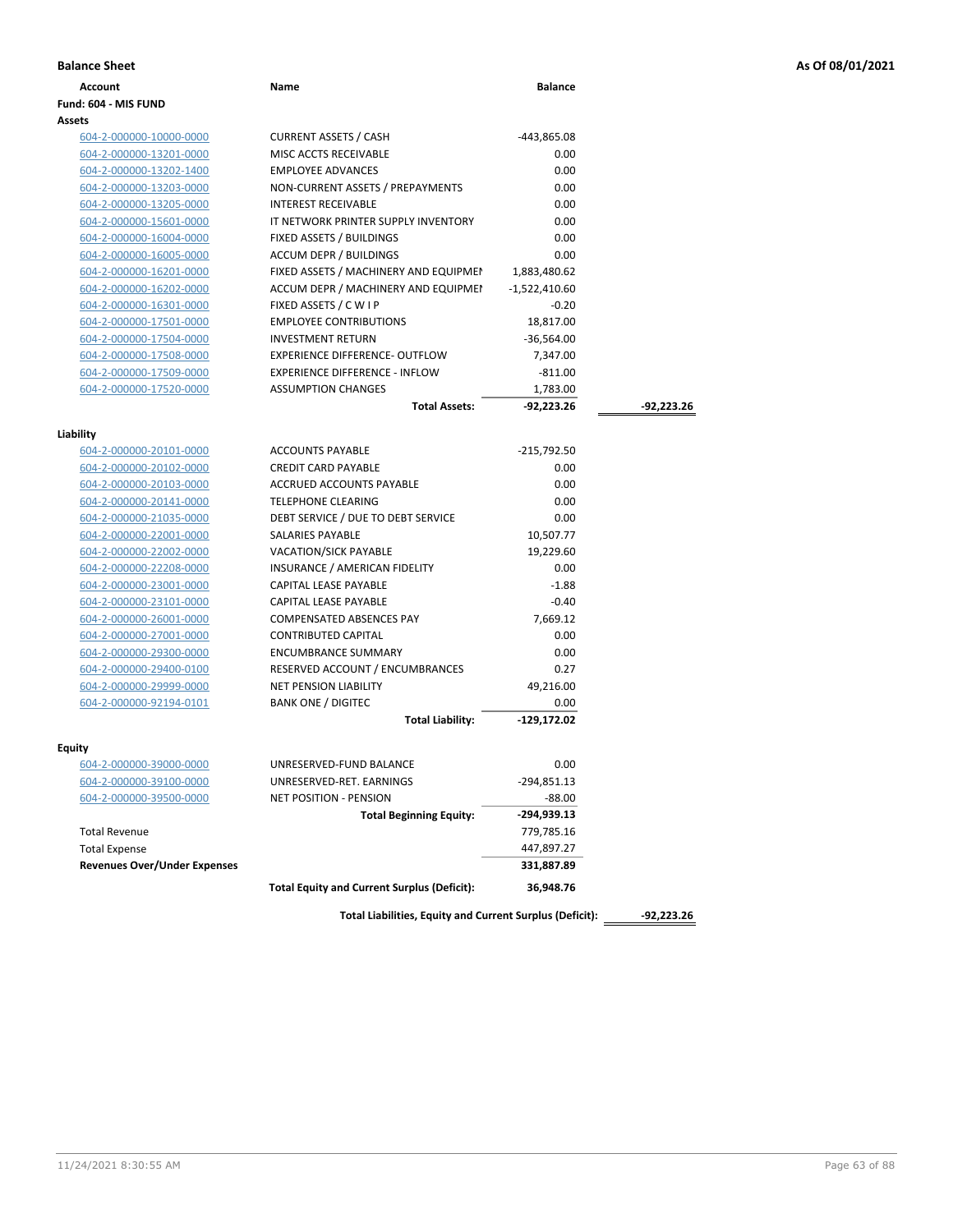| Account                              | <b>Name</b>                                        | <b>Balance</b>  |              |
|--------------------------------------|----------------------------------------------------|-----------------|--------------|
| Fund: 660 - VEHICLE REPLACEMENT FUND |                                                    |                 |              |
| Assets                               |                                                    |                 |              |
| 660-2-000000-10000-0000              | <b>CURRENT ASSETS / CASH</b>                       | 96,275.41       |              |
| 660-2-000000-11309-0000              | <b>TAX ANTICIPATION NOTES</b>                      | 0.00            |              |
| 660-2-000000-11510-0000              | PUBLIC SAFETY VEHICLE REPLACEMENT                  | 906,109.12      |              |
| 660-2-000000-11520-0000              | <b>CERTIFICATES OF DEPOSIT</b>                     | 0.00            |              |
| 660-2-000000-11530-0000              | <b>TexasTERM CP</b>                                | 0.00            |              |
| 660-2-000000-13201-0000              | MISC ACCTS RECEIVABLE                              | 0.00            |              |
| 660-2-000000-13205-0000              | <b>INTEREST RECEIVABLE</b>                         | 0.00            |              |
| 660-2-000000-16201-0000              | FIXED ASSETS / MACHINERY AND EQUIPMEN              | 9,340,505.81    |              |
| 660-2-000000-16202-0000              | ACCUM DEPR / MACHINERY AND EQUIPMEI                | $-6,823,613.65$ |              |
| 660-2-000000-16301-0000              | FIXED ASSETS / C W I P                             | 0.00            |              |
| 660-2-000000-39300-0000              | RESERVED ACCOUNT / ESCROW BALANCE                  | 0.00            |              |
|                                      | <b>Total Assets:</b>                               | 3,519,276.69    | 3,519,276.69 |
| Liability                            |                                                    |                 |              |
| 660-2-000000-20101-0000              | <b>ACCOUNTS PAYABLE</b>                            | 0.00            |              |
| 660-2-000000-20102-0000              | <b>CREDIT CARD PAYABLE</b>                         | 0.00            |              |
| 660-2-000000-20103-0000              | ACCRUED ACCOUNTS PAYABLE                           | 0.00            |              |
| 660-2-000000-21001-0000              | <b>GENERAL FUND / GENERAL FUND</b>                 | 0.00            |              |
| 660-2-000000-23001-0000              | <b>CAPITAL LEASE PAYABLE</b>                       | 0.00            |              |
| 660-2-000000-23101-0000              | <b>CAPITAL LEASE PAYABLE</b>                       | 481,505.15      |              |
| 660-2-000000-27001-0000              | <b>CONTRIBUTED CAPITAL</b>                         | 0.00            |              |
| 660-2-000000-29300-0000              | <b>ENCUMBRANCE SUMMARY</b>                         | 0.00            |              |
| 660-2-000000-29400-0100              | RESERVED ACCOUNT / ENCUMBRANCES                    | 0.00            |              |
|                                      | <b>Total Liability:</b>                            | 481,505.15      |              |
| Equity                               |                                                    |                 |              |
| 660-2-000000-39000-0000              | UNRESERVED-FUND BALANCE                            | 0.00            |              |
| 660-2-000000-39100-0000              | UNRESERVED-RET. EARNINGS                           | 2,653,798.45    |              |
|                                      | <b>Total Beginning Equity:</b>                     | 2,653,798.45    |              |
| <b>Total Revenue</b>                 |                                                    | 660,855.71      |              |
| <b>Total Expense</b>                 |                                                    | 276,882.62      |              |
| <b>Revenues Over/Under Expenses</b>  |                                                    | 383,973.09      |              |
|                                      | <b>Total Equity and Current Surplus (Deficit):</b> | 3,037,771.54    |              |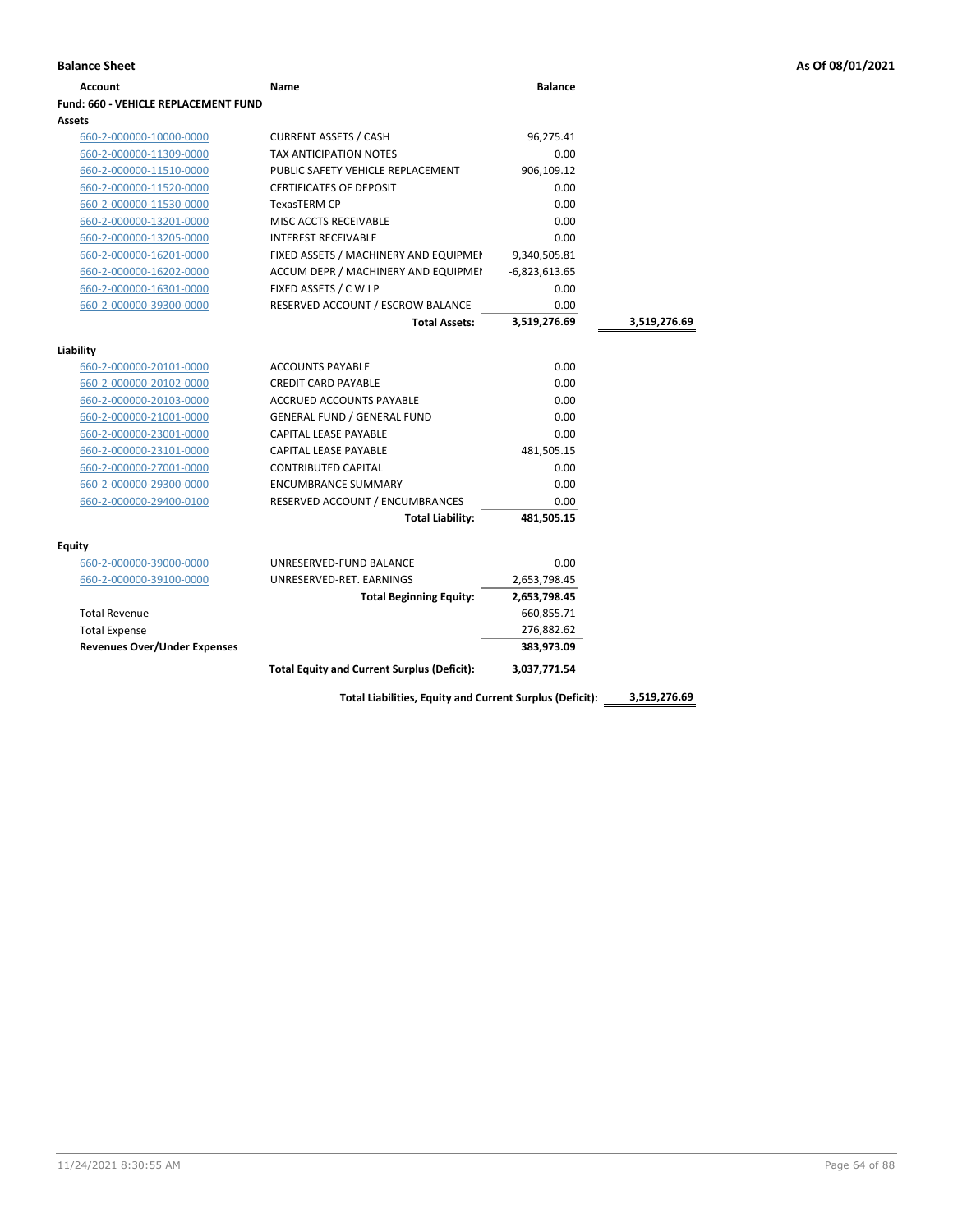| <b>Balance Sheet</b>                 |                                                    |                |      | As Of 08/01/2021 |
|--------------------------------------|----------------------------------------------------|----------------|------|------------------|
| Account                              | Name                                               | <b>Balance</b> |      |                  |
| <b>Fund: 701 - FIREMEN'S PENSION</b> |                                                    |                |      |                  |
| Assets                               |                                                    |                |      |                  |
| 701-1-000000-10000-0000              | <b>CURRENT ASSETS / CASH</b>                       | 0.00           |      |                  |
|                                      | <b>Total Assets:</b>                               | 0.00           | 0.00 |                  |
| Liability                            |                                                    |                |      |                  |
| 701-1-000000-20103-0000              | <b>ACCOUNTS PAYABLE</b>                            | 0.00           |      |                  |
| 701-1-000000-22306-1000              | UNREALIZED GAIN/LOSS                               | 543,546.00     |      |                  |
|                                      | <b>Total Liability:</b>                            | 543,546.00     |      |                  |
| <b>Equity</b>                        |                                                    |                |      |                  |
| 701-1-000000-39000-0000              | UNRESERVED-FUND BALANCE                            | $-543,546.00$  |      |                  |
|                                      | <b>Total Beginning Equity:</b>                     | -543,546.00    |      |                  |
| <b>Total Expense</b>                 |                                                    | 0.00           |      |                  |
| <b>Revenues Over/Under Expenses</b>  |                                                    | 0.00           |      |                  |
|                                      | <b>Total Equity and Current Surplus (Deficit):</b> | -543,546.00    |      |                  |
|                                      |                                                    |                |      |                  |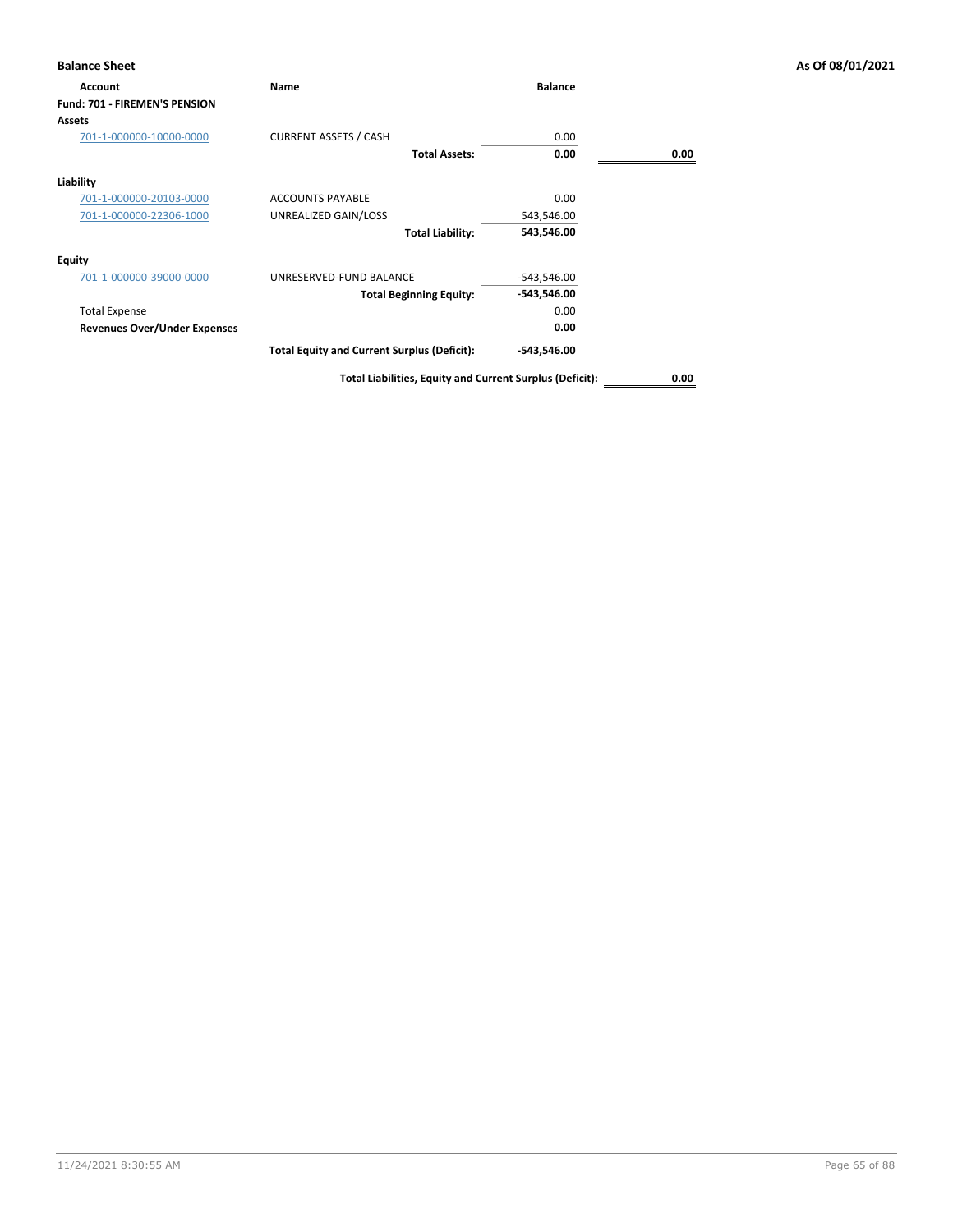| <b>Balance Sheet</b>                |                                                          |                |            | As Of 08/01/2021 |
|-------------------------------------|----------------------------------------------------------|----------------|------------|------------------|
| <b>Account</b>                      | <b>Name</b>                                              | <b>Balance</b> |            |                  |
| Fund: 800 - SPENCE FUND             |                                                          |                |            |                  |
| Assets                              |                                                          |                |            |                  |
| 800-3-000000-10000-0000             | <b>CURRENT ASSETS / CASH</b>                             | $-18,506.37$   |            |                  |
| 800-3-000000-11507-0000             | <b>SPENCE ENDOWMENT</b>                                  | 602,811.56     |            |                  |
| 800-3-000000-11520-0000             | <b>CERTIFICATES OF DEPOSIT</b>                           | 0.00           |            |                  |
| 800-3-000000-11605-0000             | SPENCE ENDOWMENT                                         | 0.00           |            |                  |
| 800-3-000000-13205-0000             | <b>INTEREST RECEIVABLE</b>                               | 0.00           |            |                  |
|                                     | <b>Total Assets:</b>                                     | 584,305.19     | 584,305.19 |                  |
| Liability                           |                                                          |                |            |                  |
| 800-3-000000-20101-0000             | <b>ACCOUNTS PAYABLE</b>                                  | $-14,539.99$   |            |                  |
| 800-3-000000-20102-0000             | <b>CREDIT CARD PAYABLE</b>                               | 0.00           |            |                  |
| 800-3-000000-20103-0000             | <b>ACCRUED ACCOUNTS PAYABLE</b>                          | 0.00           |            |                  |
| 800-3-000000-20139-0000             | <b>RETAINAGES PAYABLE</b>                                | 0.00           |            |                  |
| 800-3-000000-21001-0000             | <b>GENERAL FUND / GENERAL FUND</b>                       | 0.00           |            |                  |
| 800-3-000000-29300-0000             | <b>ENCUMBRANCE SUMMARY</b>                               | 0.00           |            |                  |
| 800-3-000000-29400-0000             | RESERVED ACCOUNT / ENCUMBRANCES                          | 0.00           |            |                  |
|                                     | <b>Total Liability:</b>                                  | $-14,539.99$   |            |                  |
| <b>Equity</b>                       |                                                          |                |            |                  |
| 800-3-000000-39000-0000             | UNRESERVED-FUND BALANCE                                  | 599,081.62     |            |                  |
|                                     | <b>Total Beginning Equity:</b>                           | 599,081.62     |            |                  |
| <b>Total Revenue</b>                |                                                          | 313.56         |            |                  |
| <b>Total Expense</b>                |                                                          | 550.00         |            |                  |
| <b>Revenues Over/Under Expenses</b> |                                                          | $-236.44$      |            |                  |
|                                     | <b>Total Equity and Current Surplus (Deficit):</b>       | 598,845.18     |            |                  |
|                                     | Total Liabilities, Equity and Current Surplus (Deficit): |                | 584,305.19 |                  |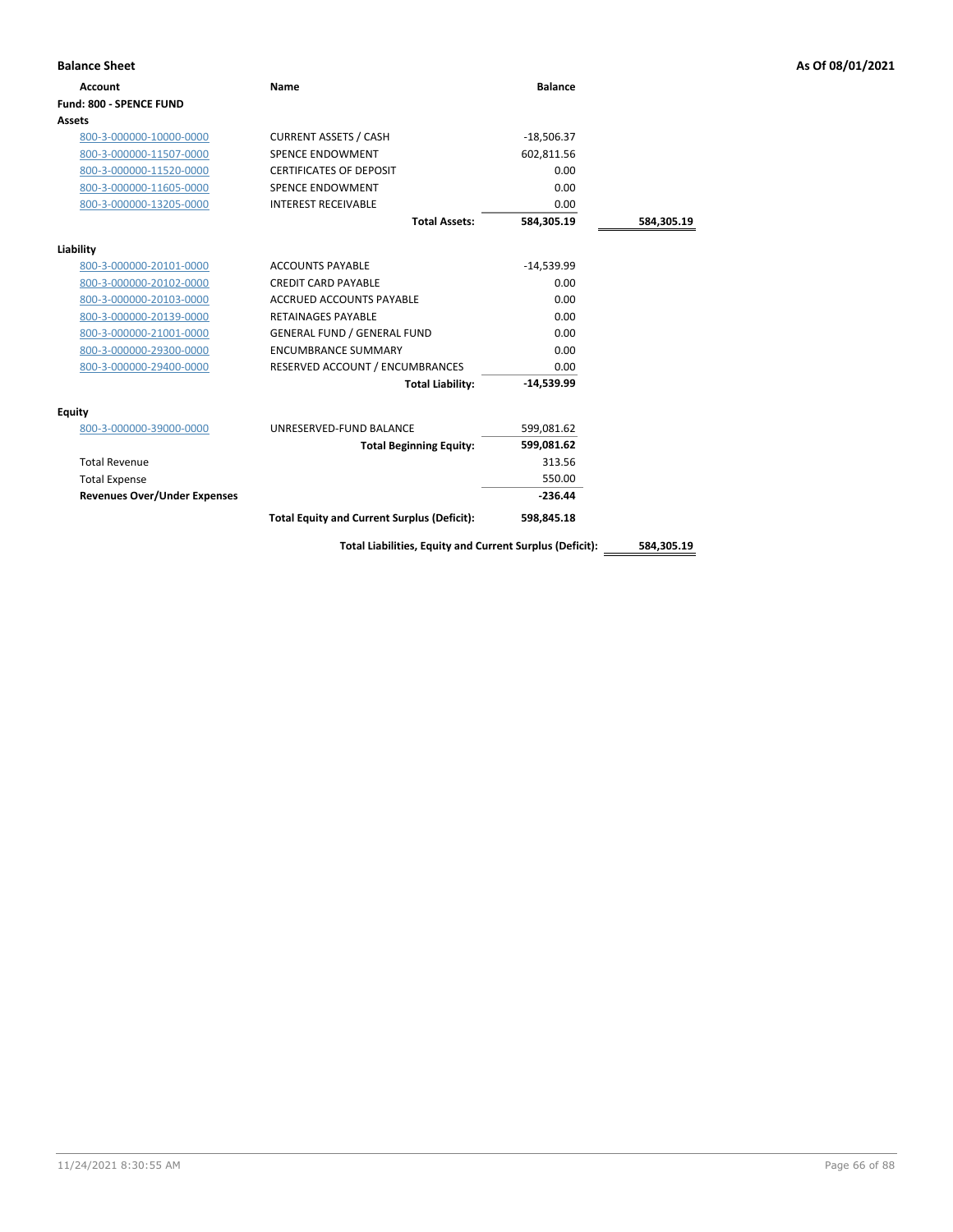| <b>Balance Sheet</b>                |                                                          |                |           | As Of 08/01/2021 |
|-------------------------------------|----------------------------------------------------------|----------------|-----------|------------------|
| Account                             | Name                                                     | <b>Balance</b> |           |                  |
| Fund: 801 - JONES LIBRARY TRUST     |                                                          |                |           |                  |
| <b>Assets</b>                       |                                                          |                |           |                  |
| 801-3-000000-10000-0000             | <b>CURRENT ASSETS / CASH</b>                             | 16,118.21      |           |                  |
| 801-3-000000-13201-0000             | MISC ACCTS RECEIVABLE                                    | 0.00           |           |                  |
| 801-3-000000-13205-0000             | <b>INTEREST RECEIVABLE</b>                               | 0.00           |           |                  |
|                                     | <b>Total Assets:</b>                                     | 16,118.21      | 16,118.21 |                  |
| Liability                           |                                                          |                |           |                  |
| 801-3-000000-20101-0000             | <b>ACCOUNTS PAYABLE</b>                                  | 0.00           |           |                  |
| 801-3-000000-20102-0000             | <b>CREDIT CARD PAYABLE</b>                               | 0.00           |           |                  |
| 801-3-000000-20103-0000             | <b>ACCRUED ACCOUNTS PAYABLE</b>                          | 0.00           |           |                  |
|                                     | <b>Total Liability:</b>                                  | 0.00           |           |                  |
| <b>Equity</b>                       |                                                          |                |           |                  |
| 801-3-000000-39000-0000             | UNRESERVED-FUND BALANCE                                  | 16,107.93      |           |                  |
|                                     | <b>Total Beginning Equity:</b>                           | 16,107.93      |           |                  |
| <b>Total Revenue</b>                |                                                          | 13.31          |           |                  |
| <b>Total Expense</b>                |                                                          | 3.03           |           |                  |
| <b>Revenues Over/Under Expenses</b> |                                                          | 10.28          |           |                  |
|                                     | <b>Total Equity and Current Surplus (Deficit):</b>       | 16,118.21      |           |                  |
|                                     | Total Liabilities, Equity and Current Surplus (Deficit): |                | 16,118.21 |                  |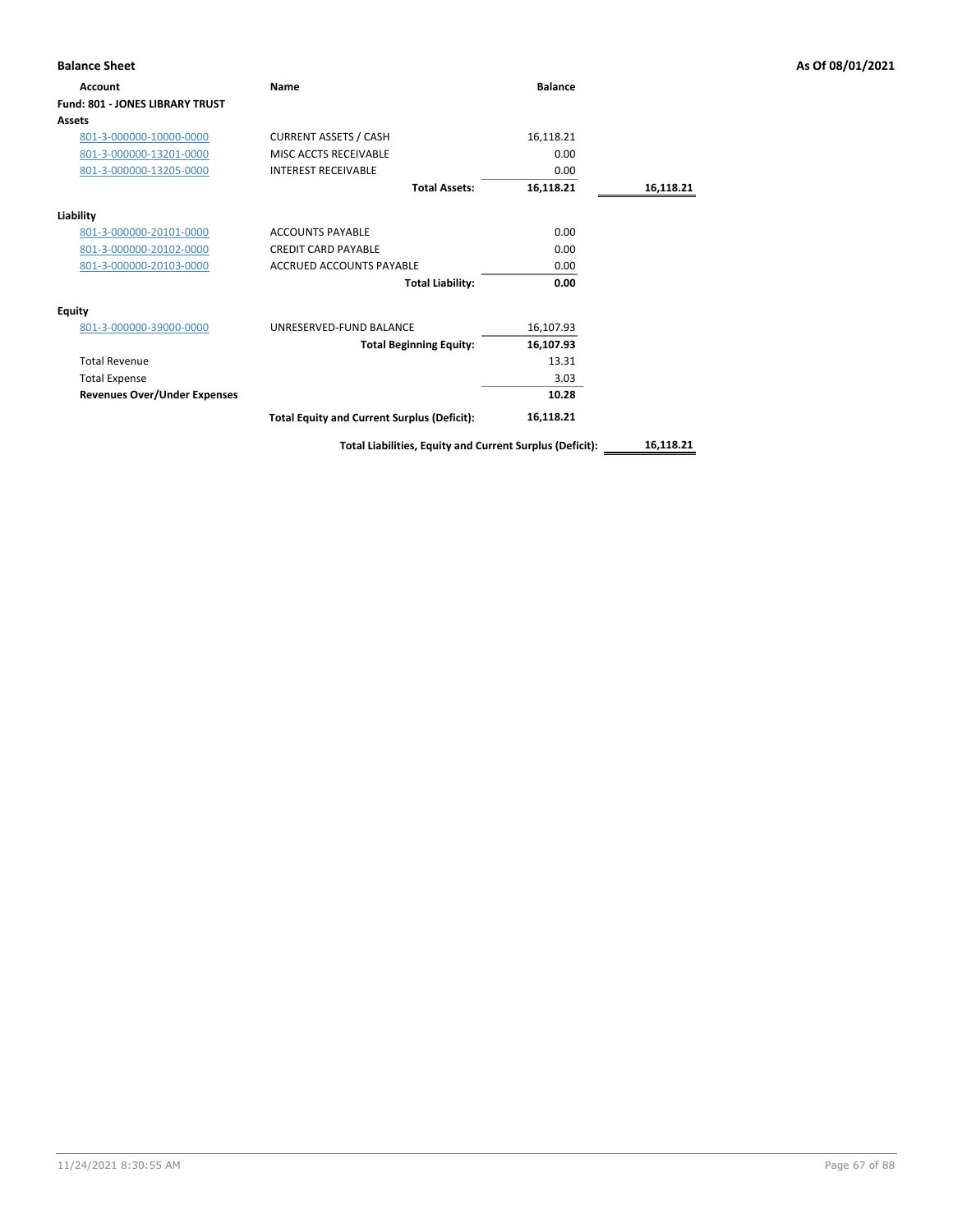| Account                                     | Name                                               | <b>Balance</b> |      |
|---------------------------------------------|----------------------------------------------------|----------------|------|
| Fund: 803 - GREENVILLE BOARD OF DEVELOPMENT |                                                    |                |      |
| Assets                                      |                                                    |                |      |
| 803-3-000000-10000-0000                     | <b>CURRENT ASSETS / CASH</b>                       | 0.00           |      |
| 803-3-000000-13201-0000                     | MISC ACCTS RECEIVABLE                              | 0.00           |      |
| 803-3-000000-13203-0000                     | NON-CURRENT ASSETS / PREPAYMENTS                   | 0.00           |      |
|                                             | <b>Total Assets:</b>                               | 0.00           | 0.00 |
| Liability                                   |                                                    |                |      |
|                                             | <b>ACCOUNTS PAYABLE</b>                            | 0.00           |      |
| 803-3-000000-20101-0000                     |                                                    |                |      |
| 803-3-000000-20102-0000                     | <b>ACCOUNTS PAYABLE</b>                            | 0.00           |      |
| 803-3-000000-20103-0000                     | <b>ACCRUED ACCOUNTS PAYABLE</b>                    | 0.00           |      |
| 803-3-000000-20139-0000                     | <b>RETAINAGES PAYABLE</b>                          | 0.00           |      |
| 803-3-000000-20141-0000                     | <b>TELEPHONE CLEARING</b>                          | 0.00           |      |
| 803-3-000000-21400-0000                     | <b>ELECTRIC OPERATING FUND</b>                     | 0.00           |      |
| 803-3-000000-22001-0000                     | <b>ACCRUED SALARIES/WAGES</b>                      | 0.00           |      |
| 803-3-000000-22002-0000                     | <b>ACCRUED SALARIES/WAGES</b>                      | 0.00           |      |
| 803-3-000000-26001-0000                     | <b>COMPENSATED ABSENCES PAY</b>                    | 0.00           |      |
| 803-3-000000-29300-0000                     | <b>ENCUMBRANCE SUMMARY</b>                         | 0.00           |      |
| 803-3-000000-29400-0100                     | RESERVED ACCOUNT / ENCUMBRANCES                    | 103,228.62     |      |
|                                             | <b>Total Liability:</b>                            | 103,228.62     |      |
| <b>Equity</b>                               |                                                    |                |      |
| 803-3-000000-39000-0000                     | UNRESERVED-FUND BALANCE                            | $-103,228.62$  |      |
|                                             | <b>Total Beginning Equity:</b>                     | $-103,228.62$  |      |
| <b>Total Revenue</b>                        |                                                    | 0.00           |      |
| <b>Total Expense</b>                        |                                                    | 0.00           |      |
| <b>Revenues Over/Under Expenses</b>         |                                                    | 0.00           |      |
|                                             | <b>Total Equity and Current Surplus (Deficit):</b> | $-103,228.62$  |      |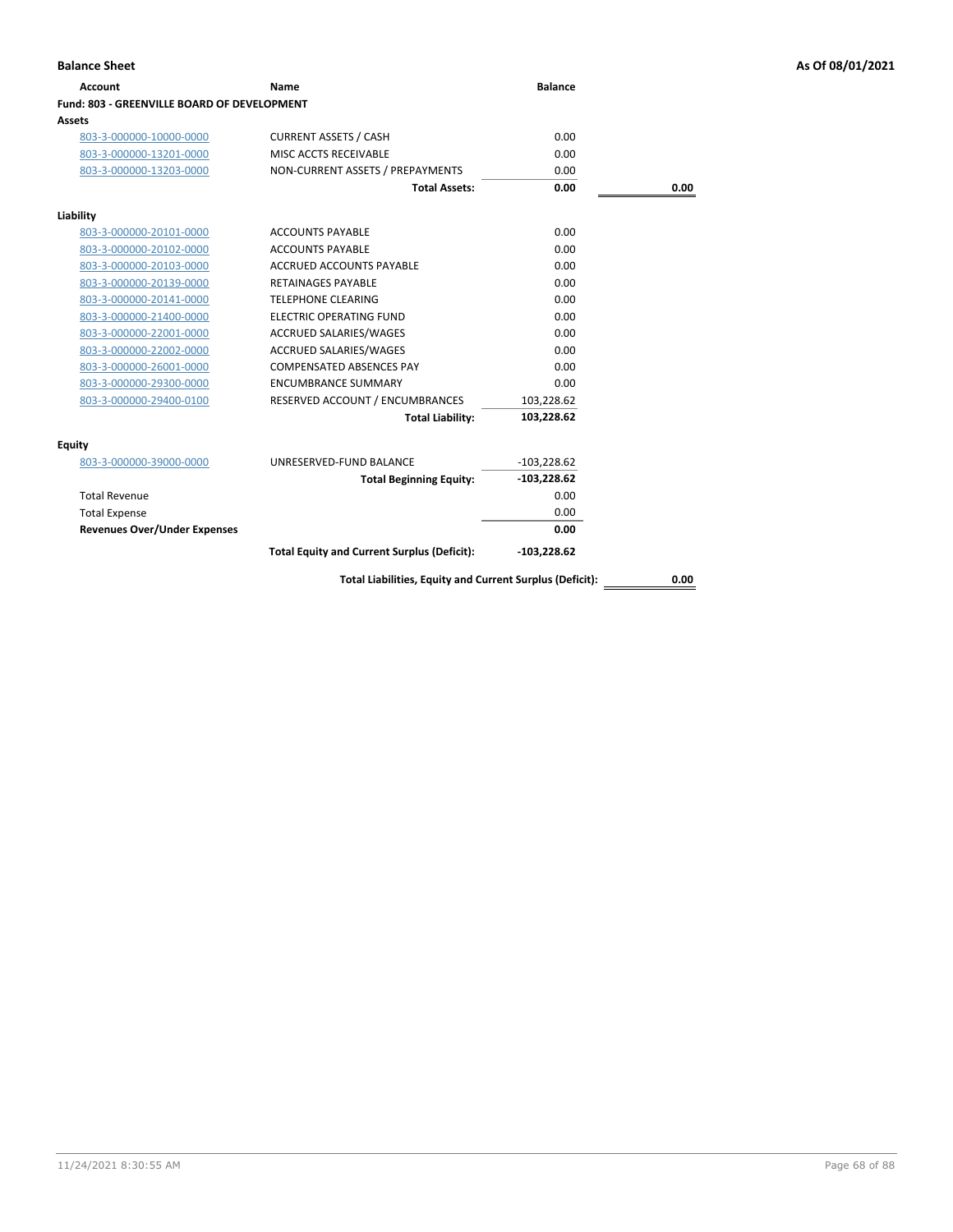| <b>Balance Sheet</b>                |                                                          |                |      | As Of 08/01/2021 |
|-------------------------------------|----------------------------------------------------------|----------------|------|------------------|
| <b>Account</b>                      | Name                                                     | <b>Balance</b> |      |                  |
| <b>Fund: 807 - 4A-EDC</b>           |                                                          |                |      |                  |
| Assets                              |                                                          |                |      |                  |
| 807-3-000000-10000-0000             | <b>CURRENT ASSETS / CASH</b>                             | 0.00           |      |                  |
| 807-3-000000-13201-0000             | MISC ACCTS RECEIVABLE                                    | 0.00           |      |                  |
| 807-3-000000-16301-0000             | FIXED ASSETS / C W I P                                   | 0.00           |      |                  |
|                                     | <b>Total Assets:</b>                                     | 0.00           | 0.00 |                  |
| Liability                           |                                                          |                |      |                  |
| 807-3-000000-20101-0000             | <b>ACCOUNTS PAYABLE</b>                                  | 0.00           |      |                  |
| 807-3-000000-20103-0000             | <b>ACCOUNTS PAYABLE</b>                                  | 0.00           |      |                  |
| 807-3-000000-20139-0000             | <b>RETAINAGES PAYABLE</b>                                | 0.00           |      |                  |
| 807-3-000000-26105-0000             | INV NET OF RELATED DEBT                                  | 305,846.00     |      |                  |
| 807-3-000000-29300-0000             | <b>ENCUMBRANCE SUMMARY</b>                               | 0.00           |      |                  |
| 807-3-000000-29400-0100             | RESERVED ACCOUNT / ENCUMBRANCES                          | 18,078.76      |      |                  |
| 807-3-495000-20180-0000             | <b>CURRENT DEBT</b>                                      | 0.00           |      |                  |
| 807-3-495000-26002-0000             | CA - LONG-TERM DEBT / AMT TO BE PROVIC                   | 0.00           |      |                  |
|                                     | <b>Total Liability:</b>                                  | 323,924.76     |      |                  |
| Equity                              |                                                          |                |      |                  |
| 807-3-000000-39000-0000             | UNRESERVED-FUND BALANCE                                  | $-323,924.76$  |      |                  |
|                                     | <b>Total Beginning Equity:</b>                           | $-323,924.76$  |      |                  |
| <b>Total Revenue</b>                |                                                          | 0.00           |      |                  |
| <b>Total Expense</b>                |                                                          | 0.00           |      |                  |
| <b>Revenues Over/Under Expenses</b> |                                                          | 0.00           |      |                  |
|                                     | <b>Total Equity and Current Surplus (Deficit):</b>       | -323,924.76    |      |                  |
|                                     | Total Liabilities, Equity and Current Surplus (Deficit): |                | 0.00 |                  |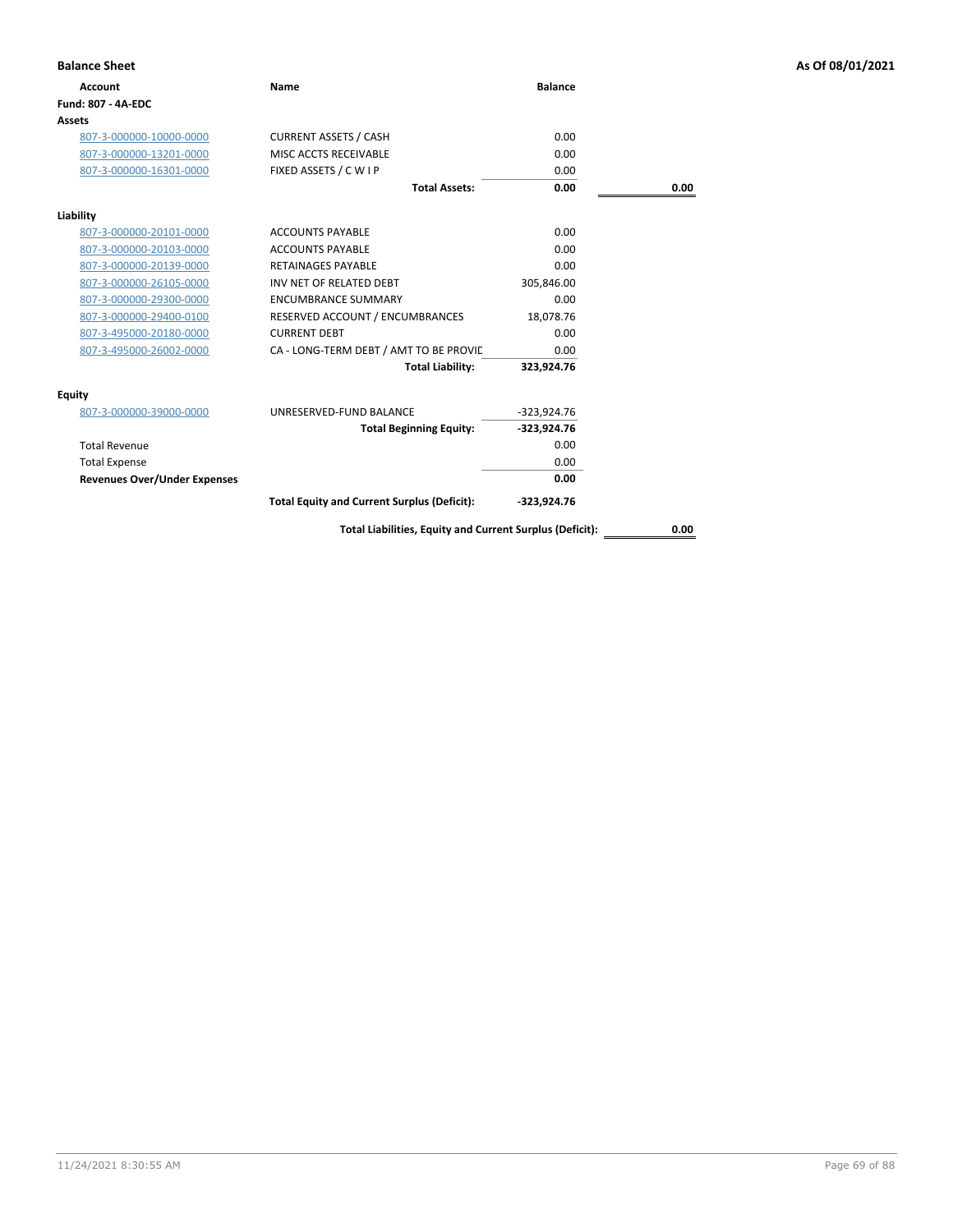| <b>Balance Sheet</b>                |                                                    |                |              | As Of 08/01/2021 |
|-------------------------------------|----------------------------------------------------|----------------|--------------|------------------|
| Account                             | Name                                               | <b>Balance</b> |              |                  |
| Fund: 809 - GREENVILLE IDC (L-3)    |                                                    |                |              |                  |
| <b>Assets</b>                       |                                                    |                |              |                  |
| 809-3-000000-10000-0000             | <b>CURRENT ASSETS / CASH</b>                       | 3,098,604.49   |              |                  |
| 809-3-000000-13201-0000             | MISC ACCTS RECEIVABLE                              | 0.00           |              |                  |
|                                     | <b>Total Assets:</b>                               | 3,098,604.49   | 3,098,604.49 |                  |
| Liability                           |                                                    |                |              |                  |
| 809-3-000000-20101-0000             | <b>ACCOUNTS PAYABLE</b>                            | 0.00           |              |                  |
| 809-3-000000-20103-0000             | ACCRUED ACCOUNTS PAYABLE                           | $-518,507.41$  |              |                  |
| 809-3-000000-21001-0000             | <b>GENERAL FUND / GENERAL FUND</b>                 | 0.00           |              |                  |
|                                     | <b>Total Liability:</b>                            | $-518,507.41$  |              |                  |
| <b>Equity</b>                       |                                                    |                |              |                  |
| 809-3-000000-39000-0000             | UNRESERVED-FUND BALANCE                            | 3,617,111.90   |              |                  |
| 809-3-000000-39100-0000             | UNRESERVED-RET. EARNINGS                           | 0.00           |              |                  |
| 809-3-000000-39150-0000             | RESERVED-RET. EARNINGS                             | 0.00           |              |                  |
|                                     | <b>Total Beginning Equity:</b>                     | 3,617,111.90   |              |                  |
| <b>Total Revenue</b>                |                                                    | 124,521.10     |              |                  |
| <b>Total Expense</b>                |                                                    | 124,521.10     |              |                  |
| <b>Revenues Over/Under Expenses</b> |                                                    | 0.00           |              |                  |
|                                     | <b>Total Equity and Current Surplus (Deficit):</b> | 3,617,111.90   |              |                  |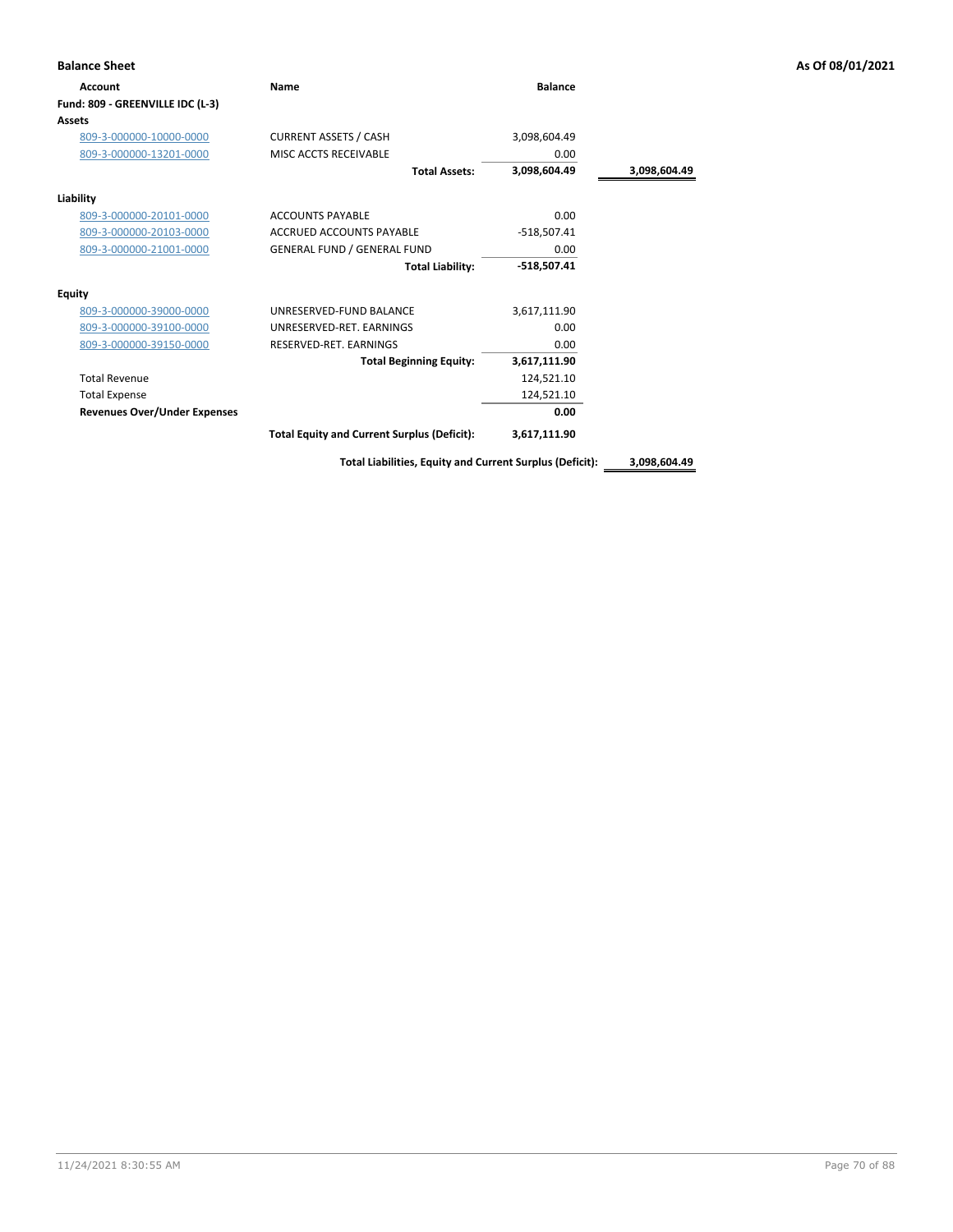| <b>Balance Sheet</b>                    |                                                          |                |            | As Of 08/01/2021 |
|-----------------------------------------|----------------------------------------------------------|----------------|------------|------------------|
| <b>Account</b>                          | <b>Name</b>                                              | <b>Balance</b> |            |                  |
| Fund: 810 - SEIZURE FUNDS - STATE RULES |                                                          |                |            |                  |
| Assets                                  |                                                          |                |            |                  |
| 810-3-000000-10000-0000                 | <b>CURRENT ASSETS / CASH</b>                             | 222,720.86     |            |                  |
| 810-3-000000-13201-0000                 | MISC ACCTS RECEIVABLE                                    | 0.00           |            |                  |
| 810-3-000000-13202-1400                 | <b>EMPLOYEE ADVANCES</b>                                 | 0.00           |            |                  |
| 810-3-000000-13205-0000                 | <b>INTEREST RECEIVABLE</b>                               | 0.00           |            |                  |
| 810-3-000000-16201-0000                 | MACHINERY AND EQUIPMENT                                  | 0.00           |            |                  |
| 810-3-000000-16202-0000                 | ACCUMULATED DEPRECATION                                  | 0.00           |            |                  |
|                                         | <b>Total Assets:</b>                                     | 222,720.86     | 222,720.86 |                  |
| Liability                               |                                                          |                |            |                  |
| 810-3-000000-20101-0000                 | <b>ACCOUNTS PAYABLE</b>                                  | 0.00           |            |                  |
| 810-3-000000-20102-0000                 | <b>CREDIT CARD PAYABLE</b>                               | 0.00           |            |                  |
| 810-3-000000-20103-0000                 | ACCRUED ACCOUNTS PAYABLE                                 | 0.00           |            |                  |
| 810-3-000000-29300-0000                 | <b>ENCUMBRANCE SUMMARY</b>                               | 0.00           |            |                  |
| 810-3-000000-29400-0100                 | RESERVED ACCOUNT / ENCUMBRANCES                          | 0.00           |            |                  |
| 810-3-000000-92520-0600                 | RESERVED ACCOUNT/HB65 SIEZURES                           | 0.00           |            |                  |
|                                         | <b>Total Liability:</b>                                  | 0.00           |            |                  |
| Equity                                  |                                                          |                |            |                  |
| 810-3-000000-39000-0000                 | UNRESERVED-FUND BALANCE                                  | 259,271.52     |            |                  |
|                                         | <b>Total Beginning Equity:</b>                           | 259,271.52     |            |                  |
| <b>Total Revenue</b>                    |                                                          | 192.76         |            |                  |
| <b>Total Expense</b>                    |                                                          | 36,743.42      |            |                  |
| <b>Revenues Over/Under Expenses</b>     |                                                          | $-36,550.66$   |            |                  |
|                                         | <b>Total Equity and Current Surplus (Deficit):</b>       | 222,720.86     |            |                  |
|                                         | Total Liabilities, Equity and Current Surplus (Deficit): |                | 222,720.86 |                  |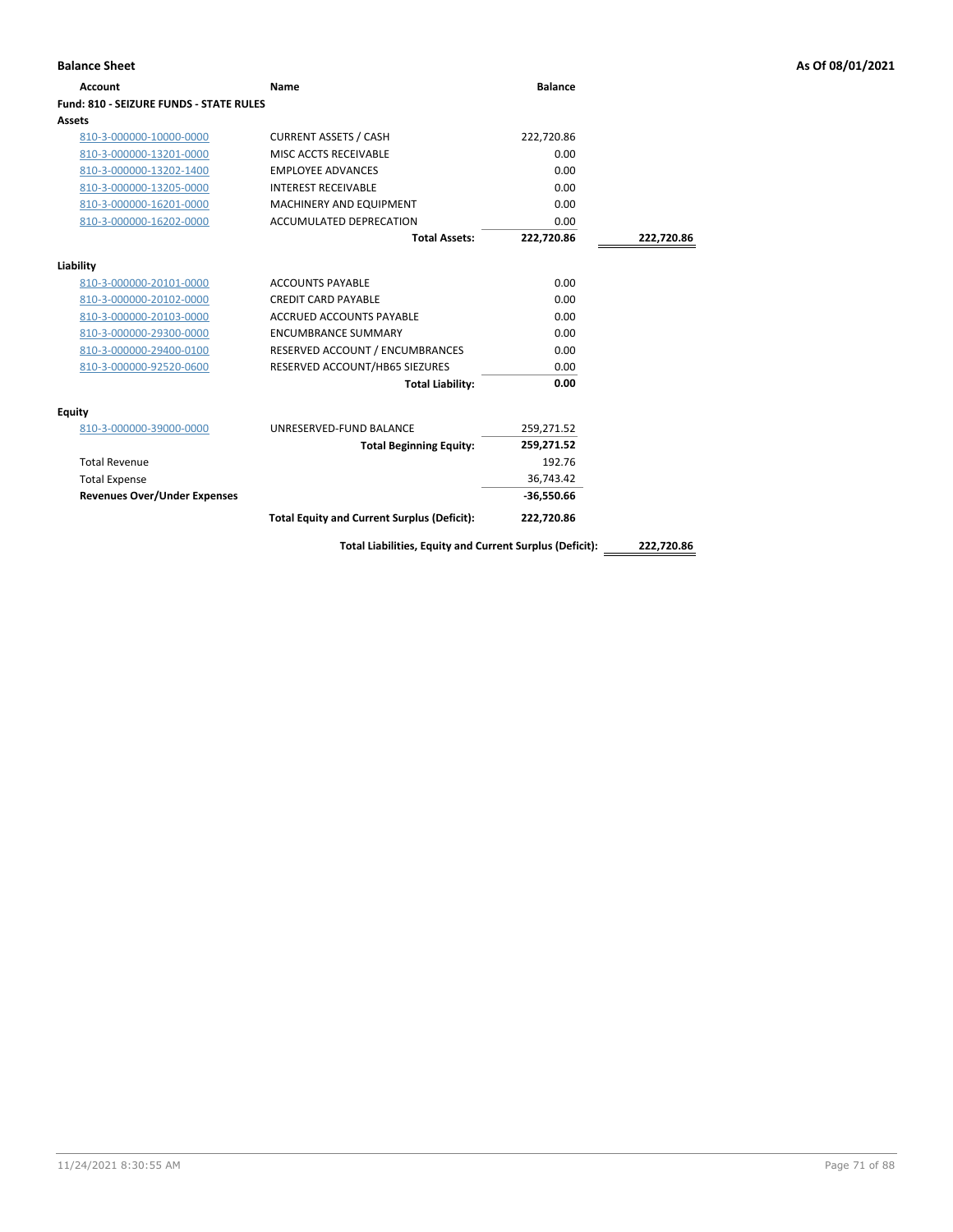| <b>Account</b>                        | Name                                                     | <b>Balance</b> |            |
|---------------------------------------|----------------------------------------------------------|----------------|------------|
| Fund: 811 - SEIZURE FUNDS - FED RULES |                                                          |                |            |
| Assets                                |                                                          |                |            |
| 811-3-000000-10000-0000               | <b>CURRENT ASSETS / CASH</b>                             | 217,371.17     |            |
| 811-3-000000-13201-0000               | MISC ACCTS RECEIVABLE                                    | 0.00           |            |
| 811-3-000000-13205-0000               | <b>INTEREST RECEIVABLE</b>                               | 0.00           |            |
| 811-3-000000-16201-0000               | MACHINERY AND EQUIPMENT                                  | 0.00           |            |
| 811-3-000000-16202-0000               | ACCUMULATED DEPRECATION                                  | 0.00           |            |
|                                       | <b>Total Assets:</b>                                     | 217,371.17     | 217,371.17 |
| Liability                             |                                                          |                |            |
| 811-3-000000-20101-0000               | <b>ACCOUNTS PAYABLE</b>                                  | 0.00           |            |
| 811-3-000000-20102-0000               | <b>CREDIT CARD PAYABLE</b>                               | 0.00           |            |
| 811-3-000000-20103-0000               | <b>ACCRUED ACCOUNTS PAYABLE</b>                          | 0.00           |            |
| 811-3-000000-29300-0000               | <b>ENCUMBRANCE SUMMARY</b>                               | 0.00           |            |
| 811-3-000000-29400-0100               | RESERVED ACCOUNT / ENCUMBRANCES                          | 0.00           |            |
| 811-3-000000-92521-0700               | RESERVED ACCOUNT/FED SIEZURES                            | 0.00           |            |
|                                       | <b>Total Liability:</b>                                  | 0.00           |            |
| Equity                                |                                                          |                |            |
| 811-3-000000-39000-0000               | UNRESERVED-FUND BALANCE                                  | 222,495.07     |            |
|                                       | <b>Total Beginning Equity:</b>                           | 222,495.07     |            |
| <b>Total Revenue</b>                  |                                                          | 2,117.80       |            |
| <b>Total Expense</b>                  |                                                          | 7,241.70       |            |
| <b>Revenues Over/Under Expenses</b>   |                                                          | $-5,123.90$    |            |
|                                       | <b>Total Equity and Current Surplus (Deficit):</b>       | 217,371.17     |            |
|                                       | Total Liabilities, Equity and Current Surplus (Deficit): |                | 217,371.17 |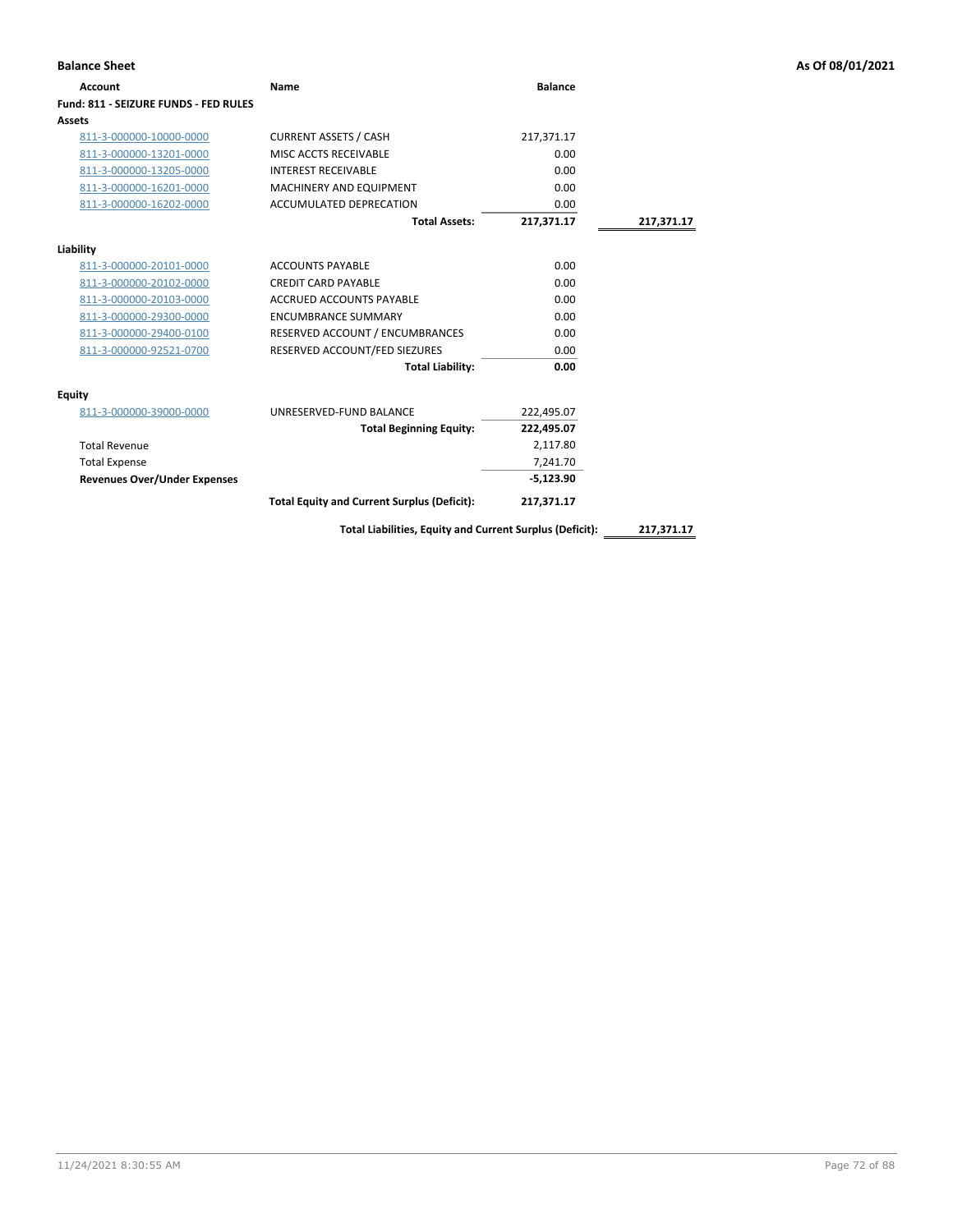| <b>Account</b>                                          | Name                                               | <b>Balance</b> |              |
|---------------------------------------------------------|----------------------------------------------------|----------------|--------------|
| Fund: 820 - TIRZ FUND (Tax Increment Reinvestment Zone) |                                                    |                |              |
| Assets                                                  |                                                    |                |              |
| 820-3-000000-10000-0000                                 | <b>CURRENT ASSETS / CASH</b>                       | 3,187,525.87   |              |
| 820-3-000000-13101-0000                                 | TAX RECEIVABLE-CURRENT                             | $-291,325.49$  |              |
| 820-3-000000-13102-0000                                 | <b>TAXES REC-DELINQUENT</b>                        | 3,918.00       |              |
| 820-3-000000-13103-0000                                 | ALLOW FOR UNCOLLECT TAXES                          | $-1,854.26$    |              |
| 820-3-000000-13201-0000                                 | MISC ACCTS RECEIVABLE                              | 0.00           |              |
| 820-3-000000-13205-0000                                 | <b>INTEREST RECEIVABLE</b>                         | 0.00           |              |
| 820-3-000000-13221-0000                                 | MISC A/R - PROPERTY TAXES                          | 193,484.66     |              |
|                                                         | <b>Total Assets:</b>                               | 3.091.748.78   | 3,091,748.78 |
| Liability                                               |                                                    |                |              |
| 820-3-000000-20101-0000                                 | <b>ACCOUNTS PAYABLE</b>                            | 0.00           |              |
| 820-3-000000-20103-0000                                 | ACCRUED ACCOUNTS PAYABLE                           | 0.00           |              |
| 820-3-000000-20203-0000                                 | <b>DEFERRED TAX REVENUE</b>                        | $-293,370.72$  |              |
| 820-3-000000-29300-0000                                 | <b>ENCUMBRANCE SUMMARY</b>                         | 0.00           |              |
| 820-3-000000-29400-0100                                 | RESERVED ACCOUNT / ENCUMBRANCES                    | 0.00           |              |
|                                                         | <b>Total Liability:</b>                            | $-293.370.72$  |              |
| Equity                                                  |                                                    |                |              |
| 820-3-000000-39000-0000                                 | UNRESERVED-FUND BALANCE                            | 3,060,039.34   |              |
| 820-3-000000-39100-0000                                 | UNRESERVED-RET, EARNINGS                           | 0.00           |              |
|                                                         | <b>Total Beginning Equity:</b>                     | 3,060,039.34   |              |
| <b>Total Revenue</b>                                    |                                                    | 621,681.76     |              |
| <b>Total Expense</b>                                    |                                                    | 296,601.60     |              |
| <b>Revenues Over/Under Expenses</b>                     |                                                    | 325,080.16     |              |
|                                                         | <b>Total Equity and Current Surplus (Deficit):</b> | 3,385,119.50   |              |
|                                                         |                                                    |                |              |

**Total Liabilities, Equity and Current Surplus (Deficit): 3,091,748.78**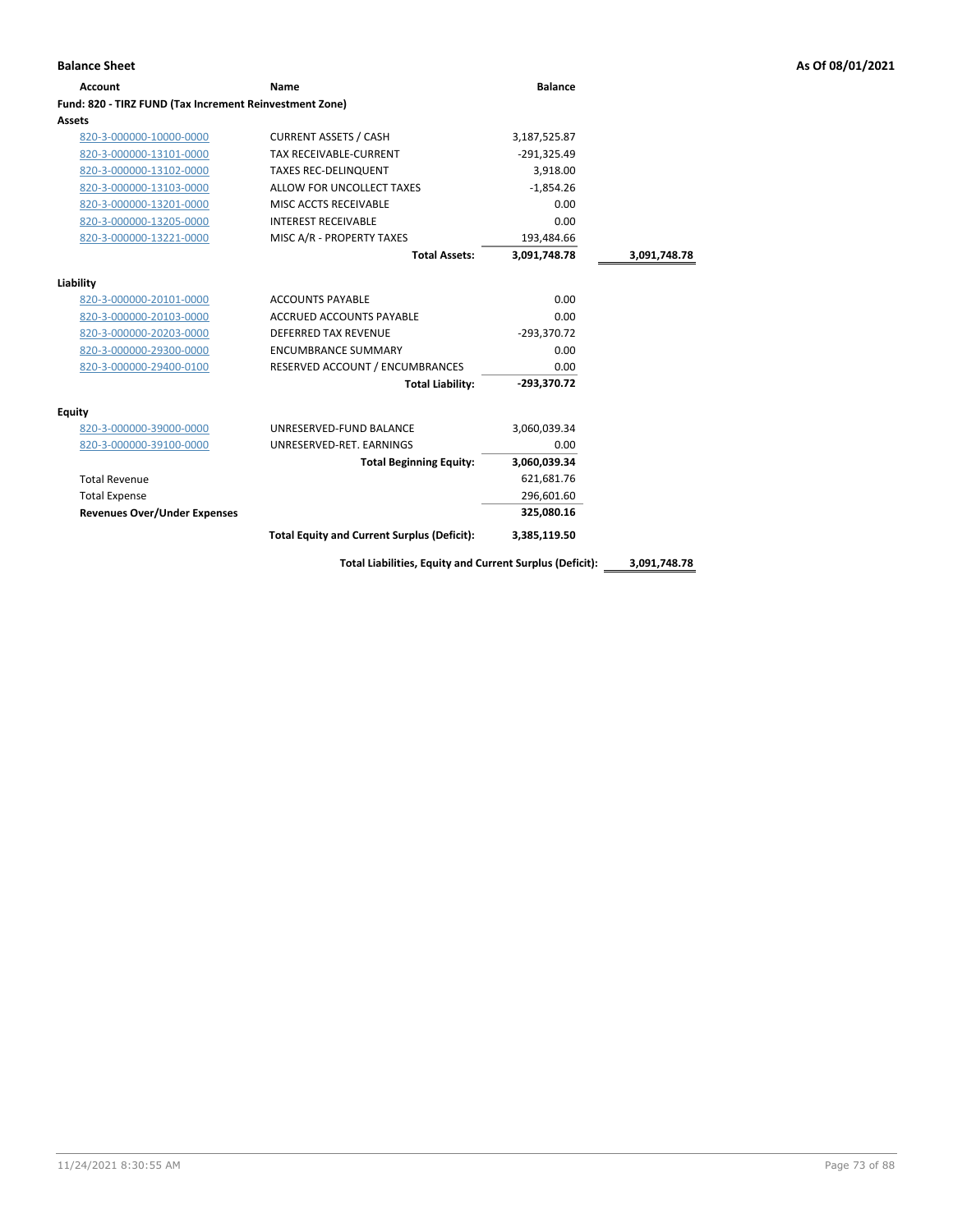| Account                                  | Name                                                     | <b>Balance</b> |      |
|------------------------------------------|----------------------------------------------------------|----------------|------|
| Fund: 890 - GRNVL IDC (L-3) FIXED ASSETS |                                                          |                |      |
| Assets                                   |                                                          |                |      |
| 890-3-000000-10000-0000                  | <b>CURRENT ASSETS / CASH</b>                             | $-0.18$        |      |
| 890-3-000000-16004-0000                  | FIXED ASSETS / BUILDINGS                                 | 0.00           |      |
| 890-3-000000-16005-0000                  | <b>ACCUMULATED DEPRECIATION</b>                          | 0.00           |      |
| 890-3-000000-16301-0000                  | FIXED ASSETS / C W I P                                   | 0.25           |      |
|                                          | <b>Total Assets:</b>                                     | 0.07           | 0.07 |
| Liability                                |                                                          |                |      |
| 890-3-000000-20101-0000                  | <b>ACCOUNTS PAYABLE</b>                                  | 0.00           |      |
| 890-3-000000-27001-0000                  | <b>CONTRIBUTED CAPITAL</b>                               | 0.00           |      |
| 890-3-000000-27101-0000                  | INVESTMENT IN GFA / GENERAL FUND                         | 0.00           |      |
| 890-3-000000-27102-0000                  | <b>SPECIAL REVENUE FUNDS</b>                             | 0.00           |      |
| 890-3-000000-27103-0000                  | <b>GENERAL CIP FUND</b>                                  | 0.00           |      |
| 890-3-000000-27104-0000                  | <b>PROPRIETARY FUNDS</b>                                 | 0.07           |      |
| 890-3-000000-27201-0000                  | CAFR USE / MUNICIPAL BUILDINGS                           | 0.00           |      |
| 890-3-000000-27202-0000                  | CAFR USE / OTHER GENERAL GOVERNMEN                       | 0.00           |      |
| 890-3-000000-27205-0000                  | CAFR USE / PUBLIC WORKS                                  | 0.00           |      |
| 890-3-000000-27210-0000                  | CAFR USE / INVESTMENT IN GFA                             | 0.00           |      |
| 890-3-000000-27301-0000                  | DONATIONS/GRANTS                                         | 0.00           |      |
|                                          | <b>Total Liability:</b>                                  | 0.07           |      |
| Equity                                   |                                                          |                |      |
| 890-3-000000-39000-0000                  | UNRESERVED-FUND BALANCE                                  | 0.00           |      |
|                                          | <b>Total Beginning Equity:</b>                           | 0.00           |      |
| <b>Total Expense</b>                     |                                                          | 0.00           |      |
| <b>Revenues Over/Under Expenses</b>      |                                                          | 0.00           |      |
|                                          | <b>Total Equity and Current Surplus (Deficit):</b>       | 0.00           |      |
|                                          | Total Liabilities, Equity and Current Surplus (Deficit): |                | 0.07 |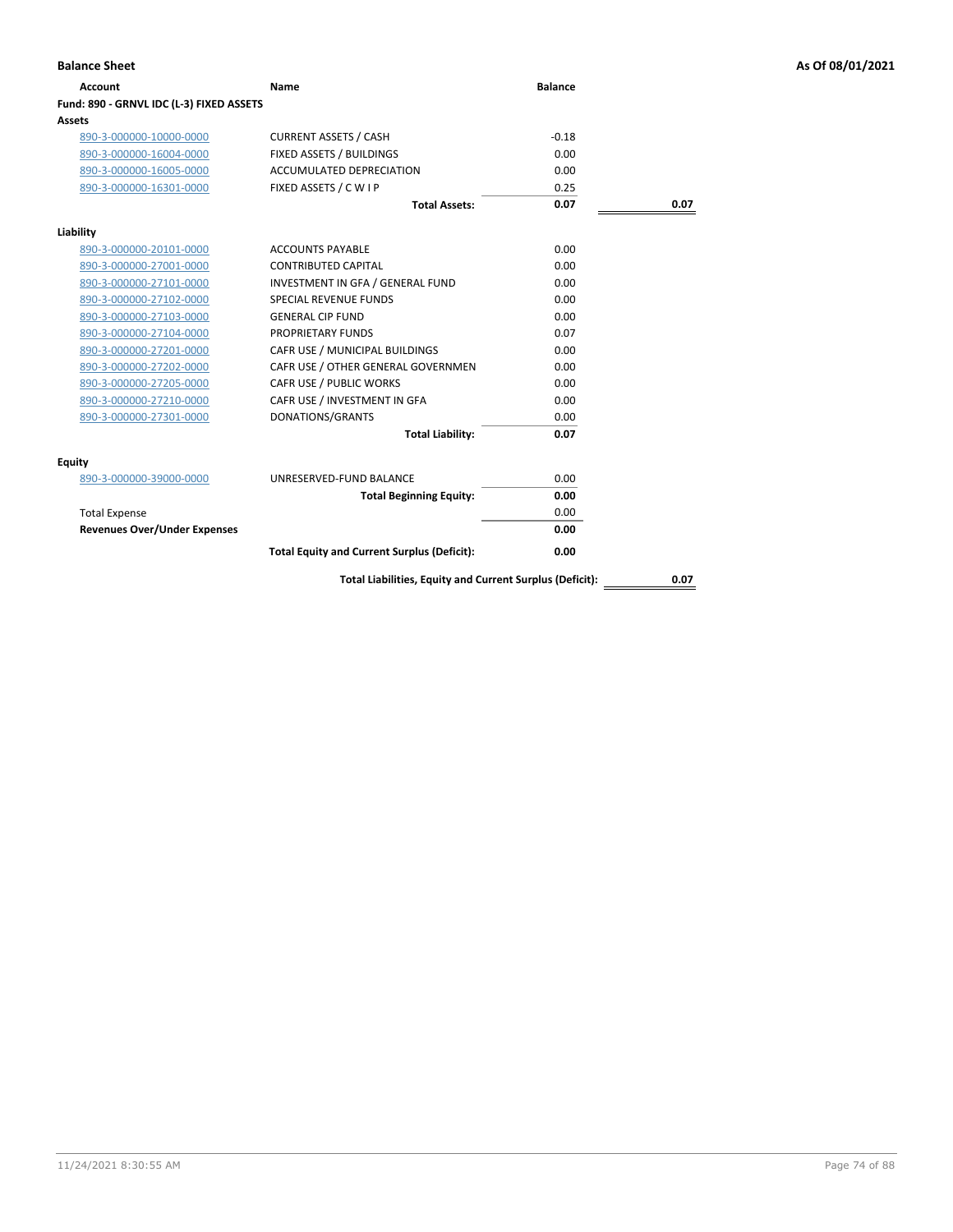| <b>Balance Sheet</b> |      |                |
|----------------------|------|----------------|
| Account              | Name | <b>Balance</b> |

# **Fund: 899 - POOLED CASH Assets**

| 899-8-000000-10000-0000        |
|--------------------------------|
| 899-8-000000-10101-0000        |
| 899-8-000000-10102-0000        |
| 899-8-000000-10103-0000        |
| 899-8-000000-10105-0000        |
| 899-8-000000-10106-0000        |
| 899-8-000000-10107-0000        |
| <u>899-8-000000-10401-0000</u> |
| 899-8-000000-10402-0000        |
| 899-8-000000-10403-0000        |
| 899-8-000000-11101-0000        |
| 899-8-000000-11101-0001        |
| 899-8-000000-11201-0000        |
| 899-8-000000-11401-0000        |
| 899-8-000000-11601-0000        |
| 899-8-000000-11801-0000        |
| 899-8-000000-12001-0000        |
| 899-8-000000-12002-0000        |
| 899-8-000000-12003-0000        |
| 899-8-000000-12301-0000        |
| 899-8-000000-13205-0000        |
| 899-8-000000-14100-0000        |
| 899-8-000000-14101-0000        |
| 899-8-000000-14102-0000        |
| 899-8-000000-14103-0000        |
| 899-8-000000-14110-0000        |
| 899-8-000000-14111-0000        |
| 899-8-000000-14112-0000        |
| 899-8-000000-14113-0000        |
| 899-8-000000-14114-0000        |
| 899-8-000000-14115-0000        |
| 899-8-000000-14116-0000        |
| 899-8-000000-14117-0000        |
| 899-8-000000-14118-0000        |
| 899-8-000000-14119-0000        |
| 899-8-000000-14120-0000        |
| 899-8-000000-14121-0000        |
| 899-8-000000-14122-0000        |
| 899-8-000000-14123-0000        |
| 899-8-000000-14124-0000        |
| 899-8-000000-14125-0000        |
| 899-8-000000-14126-0000        |
| 899-8-000000-14140-0000        |
| 899-8-000000-14160-0000        |
| 899-8-000000-14161-0000        |
| 899-8-000000-14162-0000        |
| <u>899-8-000000-14163-0000</u> |
| 899-8-000000-14164-0000        |
| 899-8-000000-14165-0000        |
| 899-8-000000-14170-0000        |
| 899-8-000000-14171-0000        |
| 899-8-000000-14172-0000        |
| 899-8-000000-14173-0000        |
| 899-8-000000-14174-0000        |
| 899-8-000000-14175-0000        |
| 899-8-000000-14176-0000        |
| <u>899-8-000000-14177-0000</u> |
| 899-8-000000-14190-0000        |
| 899-8-000000-14192-0000        |

| ts                             |                                           |               |
|--------------------------------|-------------------------------------------|---------------|
| 899-8-000000-10000-0000        | <b>CURRENT ASSETS / CASH</b>              | 0.00          |
| 899-8-000000-10101-0000        | <b>CHASE OUTBOUND OPERATING</b>           | -240,514.93   |
| 899-8-000000-10102-0000        | CHASE INBOUND OPERATING                   | 5,412,762.66  |
| 899-8-000000-10103-0000        | OPERATING ACCOUNT / CLAIMS ACCOUNT        | 0.00          |
| 899-8-000000-10105-0000        | CHASE BANK / SAVINGS - 3003113077         | 1,549,184.10  |
| 899-8-000000-10106-0000        | CHASE BANK / SAVINGS - 2911913371         | 1,627,694.40  |
| 899-8-000000-10107-0000        | CHASE TASC FLEX SPENDING                  | 2,256.88      |
| 899-8-000000-10401-0000        | <b>CURRENT ASSETS / INTERNAL CLEARING</b> | 229,654.82    |
| 899-8-000000-10402-0000        | <b>CREDIT CARD CLEARING</b>               | 0.00          |
| 899-8-000000-10403-0000        | <b>NET BILL PAYMENTS</b>                  | 0.00          |
| 899-8-000000-11101-0000        | TX CLASS / OPERATING                      | 42,356.08     |
| 899-8-000000-11101-0001        | TX CLASS/COVID RELIEF FUNDS               | 1,381,835.42  |
| 899-8-000000-11201-0000        | LOGIC INVESTMENTS / OPERATING             | 1,077,667.98  |
| 899-8-000000-11401-0000        | TEXSTAR ACCT - TRADERS ROAD SETTLEMEN     | 2,525,195.45  |
| 899-8-000000-11601-0000        | TEXPOOL ACCT - OPERATING                  | 3,062,368.90  |
| 899-8-000000-11801-0000        | TX GEN TERM OPERATING                     | 11,035,012.57 |
| 899-8-000000-12001-0000        | AMERICAN NATIONAL OPERATING               | 0.00          |
| 899-8-000000-12002-0000        | PFM ACCT OPERATING                        | 16,304,829.69 |
| 899-8-000000-12003-0000        | <b>TREASURIES - CITY ONLY</b>             | 0.00          |
| 899-8-000000-12301-0000        | <b>BOND PROCEEDS / PURCHASED INTEREST</b> | 0.00          |
| 899-8-000000-13205-0000        | <b>INTEREST RECEIVABLE</b>                | 58,093.14     |
| 899-8-000000-14100-0000        | DUE FROM FUND 100                         | 8,590.00      |
| 899-8-000000-14101-0000        | DUE FROM FUND 101                         | 0.00          |
| 899-8-000000-14102-0000        | DUE FROM FUND 102                         | 0.00          |
| 899-8-000000-14103-0000        | DUE FROM FUND 103                         | 0.00          |
| 899-8-000000-14110-0000        | DUE FROM FUND 110                         | 0.00          |
| 899-8-000000-14111-0000        | DUE FROM FUND 111                         | 0.00          |
| 899-8-000000-14112-0000        | DUE FROM FUND 112                         | 0.00          |
| 899-8-000000-14113-0000        | DUE FROM FUND 113                         | 0.00          |
| 899-8-000000-14114-0000        | DUE FROM FUND 114                         | 0.00          |
| 899-8-000000-14115-0000        | DUE FROM FUND 115                         | 0.00          |
| 899-8-000000-14116-0000        | DUE FROM FUND 116                         | 0.00          |
| 899-8-000000-14117-0000        | DUE FROM FUND 117                         | 0.00          |
| 899-8-000000-14118-0000        | DUE FROM FUND 118                         | 0.00          |
| 899-8-000000-14119-0000        | DUE FROM FUND 119                         | 0.00          |
| 899-8-000000-14120-0000        | DUE FROM FUND 120                         | 0.00          |
| 899-8-000000-14121-0000        | DUE FROM FUND 121                         | 0.00          |
| 899-8-000000-14122-0000        | DUE FROM FUND 122                         | 0.00          |
| 899-8-000000-14123-0000        | DUE FROM FUND 123                         | 0.00          |
| 899-8-000000-14124-0000        | DUE FROM FUND 124                         | 0.00          |
| 899-8-000000-14125-0000        | DUE FROM FUND 125                         | 0.00          |
| 899-8-000000-14126-0000        | DUE FROM FUND 126                         | 0.00          |
| 899-8-000000-14140-0000        | DUE FROM FUND 140                         | 0.00          |
| 899-8-000000-14160-0000        | DUE FROM FUND 160                         | 0.00          |
| <u>899-8-000000-14161-0000</u> | DUE FROM FUND 161                         | 0.00          |
| 899-8-000000-14162-0000        | DUE FROM FUND 162                         | 0.00          |
| 899-8-000000-14163-0000        | DUE FROM FUND 163                         | 0.00          |
| 899-8-000000-14164-0000        | DUE FROM FUND 164                         | 0.00          |
| 899-8-000000-14165-0000        | DUE FROM FUND 165                         | 0.00          |
| 899-8-000000-14170-0000        | DUE FROM FUND 170                         | 0.00          |
| 899-8-000000-14171-0000        | DUE FROM FUND 171                         | 0.00          |
| 899-8-000000-14172-0000        | DUE FROM FUND 172                         | 0.00          |
| 899-8-000000-14173-0000        | DUE FROM FUND 173                         | 0.00          |
| 899-8-000000-14174-0000        | DUE FROM FUND 174                         | 0.00          |
| 899-8-000000-14175-0000        | DUE FROM FUND 175                         | 0.00          |
| 899-8-000000-14176-0000        | DUE FROM FUND 176                         | 0.00          |
| 899-8-000000-14177-0000        | DUE FROM FUND 177                         | 0.00          |
| 899-8-000000-14190-0000        | DUE FROM FUND 190                         | 0.00          |
| 899-8-000000-14192-0000        | DUE FROM FUND 192                         | $-20.00$      |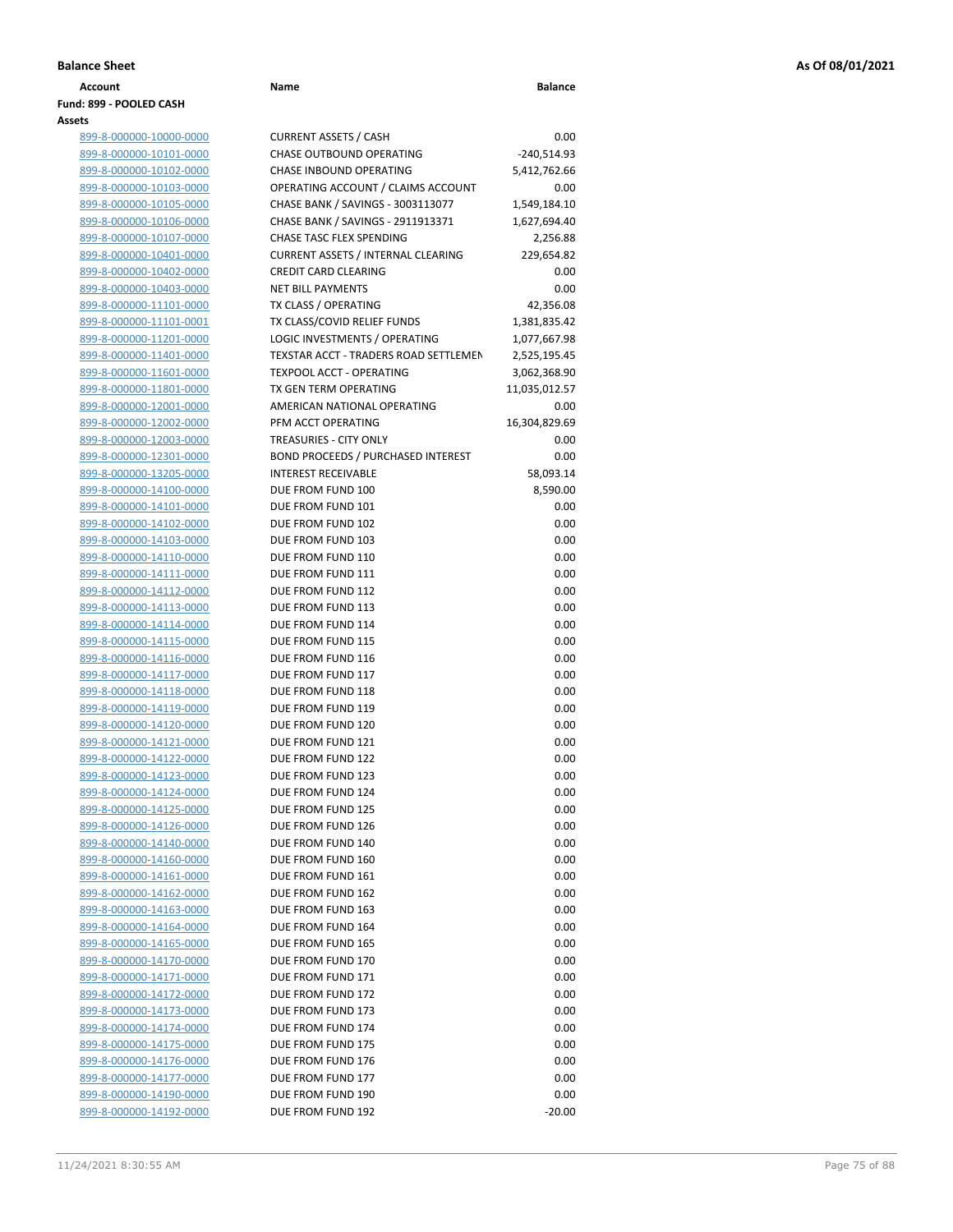| Account                                            | Name                                                  | <b>Balance</b>      |               |
|----------------------------------------------------|-------------------------------------------------------|---------------------|---------------|
| 899-8-000000-14200-0000                            | DUE FROM FUND 200                                     | $-200.00$           |               |
| 899-8-000000-14210-0000                            | DUE FROM FUND 210                                     | 0.00                |               |
| 899-8-000000-14211-0000                            | DUE FROM FUND 211                                     | 0.00                |               |
| 899-8-000000-14212-0000                            | DUE FROM FUND 212                                     | 0.00                |               |
| 899-8-000000-14216-0000                            | DUE FROM FUND 216                                     | 0.00                |               |
| 899-8-000000-14217-0000                            | DUE FROM FUND 217                                     | 0.00                |               |
| 899-8-000000-14300-0000                            | DUE FROM FUND 300                                     | 0.00                |               |
| 899-8-000000-14320-0000                            | DUE FROM FUND 320                                     | 0.00                |               |
| 899-8-000000-14360-0000                            | DUE FROM FUND 360                                     | 0.00                |               |
| 899-8-000000-14361-0000                            | DUE FROM FUND 361                                     | 0.00                |               |
| 899-8-000000-14400-0000                            | DUE FROM FUND 400                                     | 0.00                |               |
| 899-8-000000-14500-0000                            | DUE FROM FUND 500                                     | 0.00                |               |
| 899-8-000000-14561-0000                            | DUE FROM FUND 561                                     | 0.00                |               |
| 899-8-000000-14601-0000                            | DUE FROM FUND 601                                     | 0.00                |               |
| 899-8-000000-14602-0000                            | DUE FROM FUND 602                                     | $-0.09$             |               |
| 899-8-000000-14604-0000                            | DUE FROM FUND 604                                     | $-215,792.50$       |               |
| 899-8-000000-14660-0000                            | DUE FROM FUND 660                                     | 0.00                |               |
| 899-8-000000-14800-0000                            | DUE FROM FUND 800                                     | 0.00                |               |
| 899-8-000000-14801-0000                            | DUE FROM FUND 801                                     | 0.00                |               |
| 899-8-000000-14802-0000                            | DUE FROM FUND 802                                     | 0.00                |               |
| 899-8-000000-14803-0000                            | DUE FROM FUND 803                                     | 0.00                |               |
| 899-8-000000-14807-0000                            | DUE FROM FUND 807                                     | 0.00                |               |
| 899-8-000000-14809-0000                            | DUE FROM FUND 809                                     | 0.00                |               |
| 899-8-000000-14810-0000                            | DUE FROM FUND 810                                     | 0.00                |               |
| 899-8-000000-14811-0000                            | DUE FROM FUND 811                                     | 0.00                |               |
| 899-8-000000-14820-0000                            | DUE FROM TIRZ FUND                                    | 0.00                |               |
| 899-8-000000-14890-0000                            | DUE FROM GRNVL IDC (L-3) FIXED ASSETS                 | 0.00                |               |
| 899-8-000000-14910-0000                            | DUE FROM FUND 910                                     | 4,431.07            |               |
| 899-8-000000-14911-0000                            | DUE FROM FUND 911                                     | 0.00                |               |
| 899-8-000000-14912-0000                            | DUE FROM FUND 912                                     | 0.00                |               |
| 899-8-000000-14913-0000                            | DUE FROM FUND 913                                     | 0.00                |               |
| 899-8-000000-14916-0000                            | DUE FROM FUND 916                                     | 0.00                |               |
| 899-8-000000-14950-0000                            | DUE FROM FUND 950                                     | 230.28              |               |
| 899-8-000000-91011-1001                            | <b>BANK OF AMERICA</b>                                | 0.00                |               |
|                                                    | <b>Total Assets:</b>                                  | 43,865,635.92       | 43,865,635.92 |
|                                                    |                                                       |                     |               |
| Liability                                          |                                                       |                     |               |
| <u>899-8-000000-20101-0000</u>                     | <b>ACCOUNTS PAYABLE</b><br><b>CREDIT CARD PAYABLE</b> | -202,930.23<br>0.00 |               |
| 899-8-000000-20102-0000<br>899-8-000000-21040-0000 | DUE TO OTHER FUNDS                                    | 44,072,213.14       |               |
|                                                    | <b>Total Liability:</b>                               | 43,869,282.91       |               |
|                                                    |                                                       |                     |               |
| <b>Equity</b>                                      |                                                       |                     |               |
| 899-3-000000-39000-0000                            | UNRESERVED-FUND BALANCE                               | $-3,646.94$         |               |
| 899-8-000000-14362-0000                            | DUE FROM FUND 362                                     | 0.00                |               |
| 899-8-000000-39200-0101                            | EQUITY IN POOLED CASH                                 | 0.00                |               |
| 899-8-000000-39200-0110                            | EQUITY IN POOLED CASH                                 | 0.00                |               |
| 899-8-000000-39200-0111                            | EQUITY IN POOLED CASH                                 | 0.00                |               |
| 899-8-000000-39200-0112                            | EQUITY IN POOLED CASH                                 | 0.00                |               |
| 899-8-000000-39200-0190                            | EQUITY IN POOLED CASH                                 | 0.00                |               |
| 899-8-000000-39200-0201                            | EQUITY IN POOLED CASH                                 | 0.00                |               |
| 899-8-000000-39200-0202                            | EQUITY IN POOLED CASH                                 | 0.00                |               |
| 899-8-000000-39200-0203                            | EQUITY IN POOLED CASH                                 | 0.00                |               |
| 899-8-000000-39200-0204                            | EQUITY IN POOLED CASH                                 | 0.00                |               |
| 899-8-000000-39200-0205                            | EQUITY IN POOLED CASH                                 | 0.00                |               |
| 899-8-000000-39200-0206                            | EQUITY IN POOLED CASH                                 | 0.00                |               |
| 899-8-000000-39200-0207                            | EQUITY IN POOLED CASH                                 | 0.00                |               |
| 899-8-000000-39200-0208                            | EQUITY IN POOLED CASH                                 | 0.00                |               |

899-8-000000-39200-0209 EQUITY IN POOLED CASH 0.00 899-8-000000-39200-0210 EQUITY IN POOLED CASH 0.00 899-8-000000-39200-0211 EQUITY IN POOLED CASH 0.00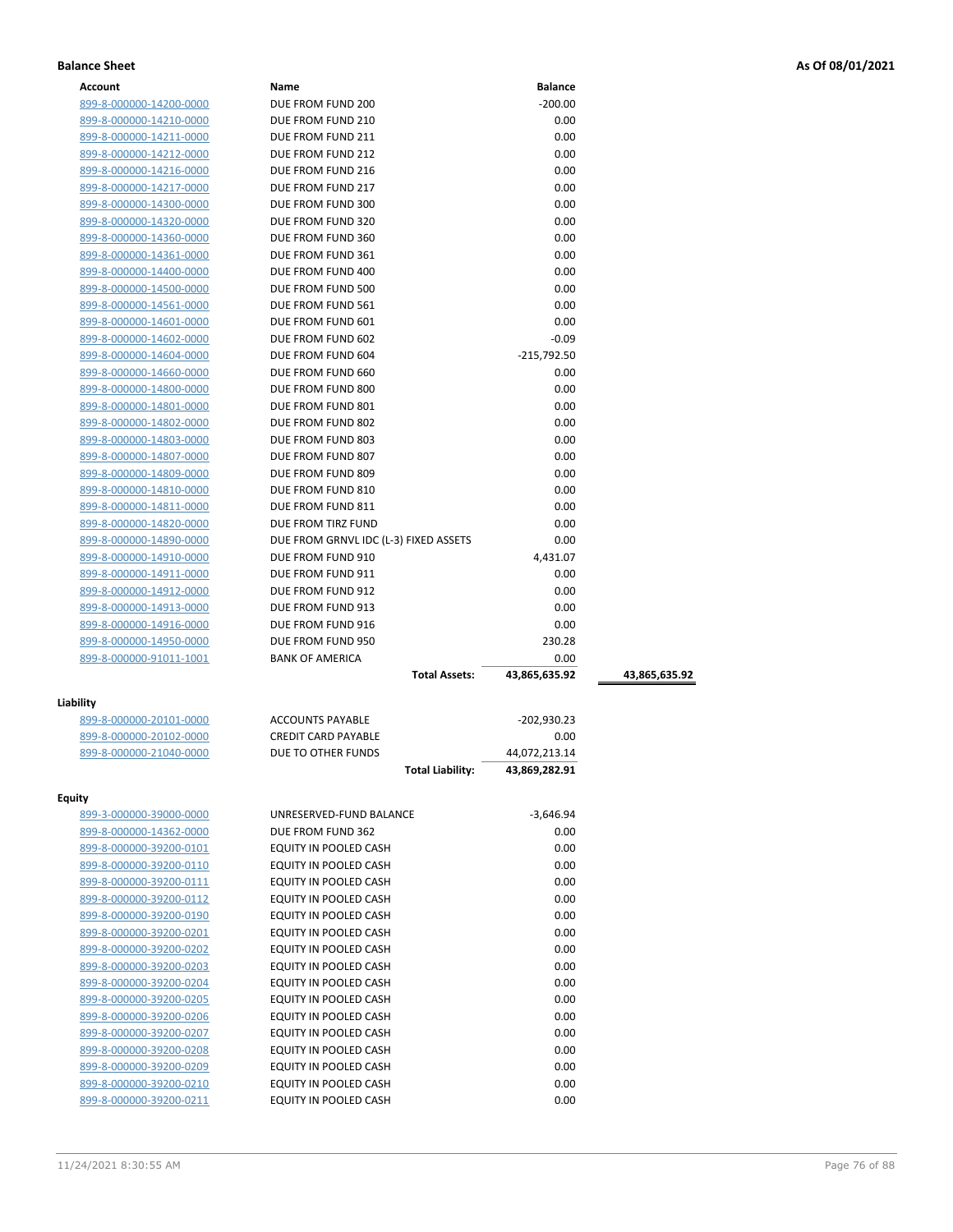| Account                        | Name                         | <b>Balance</b> |
|--------------------------------|------------------------------|----------------|
| 899-8-000000-39200-0212        | EQUITY IN POOLED CASH        | 0.00           |
| 899-8-000000-39200-0213        | EQUITY IN POOLED CASH        | 0.00           |
| 899-8-000000-39200-0214        | EQUITY IN POOLED CASH        | 0.00           |
| 899-8-000000-39200-0215        | EQUITY IN POOLED CASH        | 0.00           |
| 899-8-000000-39200-0216        | EQUITY IN POOLED CASH        | 0.00           |
|                                | <b>EQUITY IN POOLED CASH</b> | 0.00           |
| 899-8-000000-39200-0217        |                              |                |
| 899-8-000000-39200-0218        | EQUITY IN POOLED CASH        | 0.00           |
| 899-8-000000-39200-0219        | EQUITY IN POOLED CASH        | 0.00           |
| 899-8-000000-39200-0220        | EQUITY IN POOLED CASH        | 0.00           |
| 899-8-000000-39200-0221        | EQUITY IN POOLED CASH        | 0.00           |
| 899-8-000000-39200-0222        | EQUITY IN POOLED CASH        | 0.00           |
| 899-8-000000-39200-0223        | EQUITY IN POOLED CASH        | 0.00           |
| 899-8-000000-39200-0224        | EQUITY IN POOLED CASH        | 0.00           |
| 899-8-000000-39200-0225        | EQUITY IN POOLED CASH        | 0.00           |
| 899-8-000000-39200-0226        | EQUITY IN POOLED CASH        | 0.00           |
| 899-8-000000-39200-0227        | EQUITY IN POOLED CASH        | 0.00           |
| 899-8-000000-39200-0228        | EQUITY IN POOLED CASH        | 0.00           |
| 899-8-000000-39200-0229        | EQUITY IN POOLED CASH        | 0.00           |
| 899-8-000000-39200-0231        | EQUITY IN POOLED CASH        | 0.00           |
| 899-8-000000-39200-0232        | EQUITY IN POOLED CASH        | 0.00           |
| 899-8-000000-39200-0233        | EQUITY IN POOLED CASH        | 0.00           |
| 899-8-000000-39200-0234        | EQUITY IN POOLED CASH        | 0.00           |
| 899-8-000000-39200-0235        | EQUITY IN POOLED CASH        | 0.00           |
| 899-8-000000-39200-0236        | EQUITY IN POOLED CASH        | 0.00           |
| 899-8-000000-39200-0241        | EQUITY IN POOLED CASH        | 0.00           |
|                                | <b>EQUITY IN POOLED CASH</b> | 0.00           |
| 899-8-000000-39200-0247        | EQUITY IN POOLED CASH        | 0.00           |
| 899-8-000000-39200-0250        |                              |                |
| 899-8-000000-39200-0251        | EQUITY IN POOLED CASH        | 0.00           |
| 899-8-000000-39200-0252        | EQUITY IN POOLED CASH        | 0.00           |
| 899-8-000000-39200-0253        | EQUITY IN POOLED CASH        | 0.00           |
| 899-8-000000-39200-0254        | EQUITY IN POOLED CASH        | 0.00           |
| 899-8-000000-39200-0301        | EQUITY IN POOLED CASH        | 0.00           |
| 899-8-000000-39200-0302        | EQUITY IN POOLED CASH        | 0.00           |
| 899-8-000000-39200-0401        | EQUITY IN POOLED CASH        | 0.00           |
| 899-8-000000-39200-0402        | EQUITY IN POOLED CASH        | 0.00           |
| 899-8-000000-39200-0403        | EQUITY IN POOLED CASH        | 0.00           |
| 899-8-000000-39200-0405        | EQUITY IN POOLED CASH        | 0.00           |
| 899-8-000000-39200-0406        | EQUITY IN POOLED CASH        | 0.00           |
| 899-8-000000-39200-0410        | EQUITY IN POOLED CASH        | 0.00           |
| 899-8-000000-39200-0411        | EQUITY IN POOLED CASH        | 0.00           |
| <u>899-8-000000-39200-0501</u> | EQUITY IN POOLED CASH        | 0.00           |
| 899-8-000000-39200-0502        | EQUITY IN POOLED CASH        | 0.00           |
| 899-8-000000-39200-0503        | EQUITY IN POOLED CASH        | 0.00           |
| 899-8-000000-39200-0504        | EQUITY IN POOLED CASH        | 0.00           |
| 899-8-000000-39200-0505        | EQUITY IN POOLED CASH        | 0.00           |
| 899-8-000000-39200-0506        | EQUITY IN POOLED CASH        | 0.00           |
| 899-8-000000-39200-0507        | EQUITY IN POOLED CASH        | 0.00           |
| <u>899-8-000000-39200-0511</u> | EQUITY IN POOLED CASH        | 0.00           |
| 899-8-000000-39200-0513        | EQUITY IN POOLED CASH        | 0.00           |
| 899-8-000000-39200-0521        | EQUITY IN POOLED CASH        | 0.00           |
| 899-8-000000-39200-0522        | EQUITY IN POOLED CASH        | 0.00           |
| 899-8-000000-39200-0523        | EQUITY IN POOLED CASH        | 0.00           |
| <u>899-8-000000-39200-0601</u> | EQUITY IN POOLED CASH        | 0.00           |
| 899-8-000000-39200-0602        | EQUITY IN POOLED CASH        | 0.00           |
|                                |                              |                |
| 899-8-000000-39200-0603        | EQUITY IN POOLED CASH        | 0.00           |
| 899-8-000000-39200-0604        | EQUITY IN POOLED CASH        | 0.00           |
| 899-8-000000-39200-0702        | EQUITY IN POOLED CASH        | 0.00           |
| <u>899-8-000000-39200-0703</u> | EQUITY IN POOLED CASH        | 0.00           |
| 899-8-000000-39200-0704        | EQUITY IN POOLED CASH        | 0.00           |
| 899-8-000000-39200-0705        | EQUITY IN POOLED CASH        | 0.00           |
| 899-8-000000-39200-0706        | EQUITY IN POOLED CASH        | 0.00           |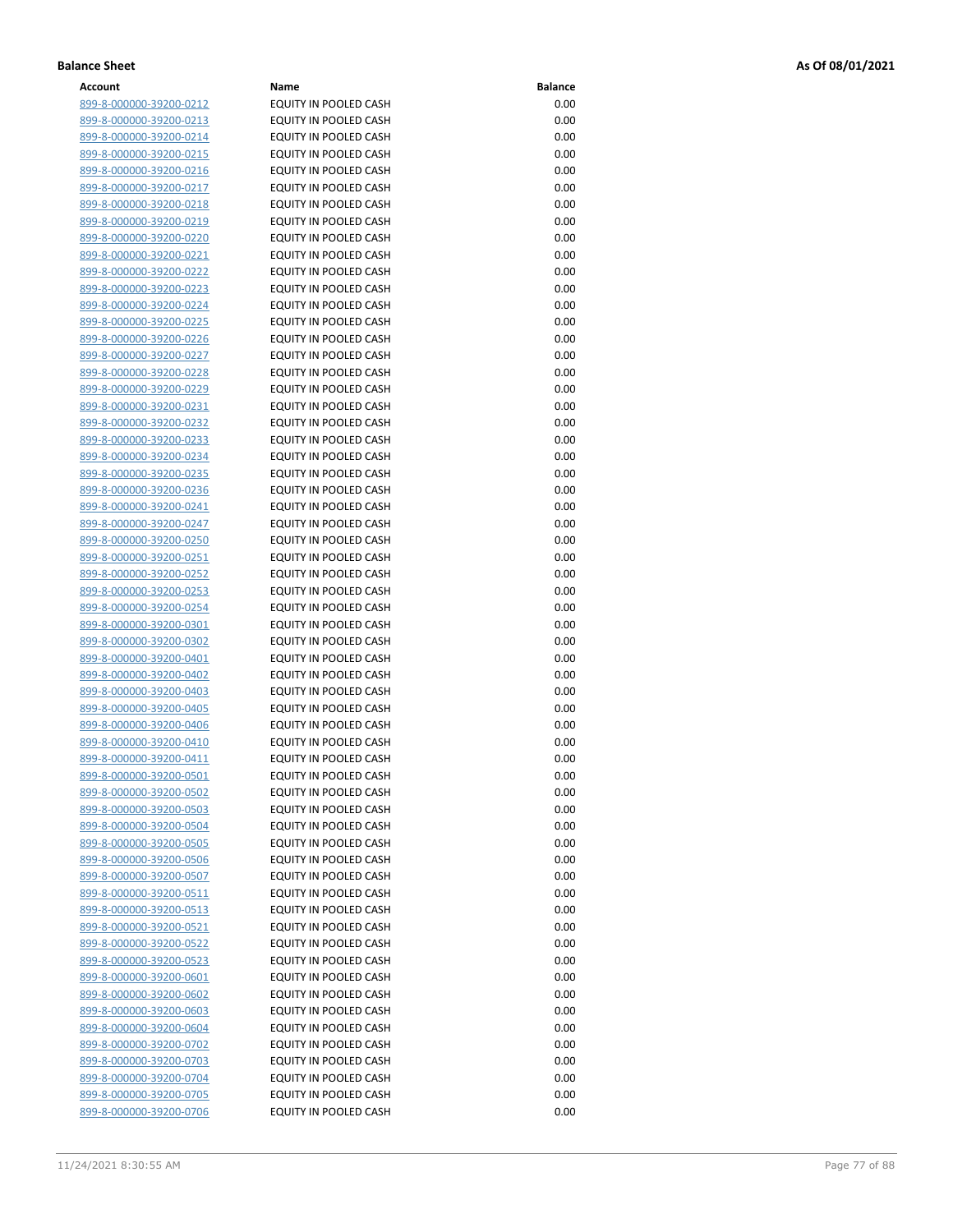| <b>Account</b>                      | Name                                               | <b>Balance</b> |
|-------------------------------------|----------------------------------------------------|----------------|
| 899-8-000000-39200-0707             | EQUITY IN POOLED CASH                              | 0.00           |
| 899-8-000000-39200-0708             | EQUITY IN POOLED CASH                              | 0.00           |
| 899-8-000000-39200-0710             | EQUITY IN POOLED CASH                              | 0.00           |
| 899-8-000000-39200-0721             | EQUITY IN POOLED CASH                              | 0.00           |
| 899-8-000000-39200-0722             | EQUITY IN POOLED CASH                              | 0.00           |
| 899-8-000000-39200-0723             | EQUITY IN POOLED CASH                              | 0.00           |
| 899-8-000000-39200-0731             | EQUITY IN POOLED CASH                              | 0.00           |
| 899-8-000000-39200-0825             | EQUITY IN POOLED CASH                              | 0.00           |
| 899-8-000000-39200-0901             | EQUITY IN POOLED CASH                              | 0.00           |
| 899-8-000000-39200-0902             | EQUITY IN POOLED CASH                              | 0.00           |
| 899-8-000000-39200-0903             | <b>EQUITY IN POOLED CASH</b>                       | 0.00           |
| 899-8-000000-39200-0904             | EQUITY IN POOLED CASH                              | 0.00           |
| 899-8-000000-39200-0905             | EQUITY IN POOLED CASH                              | 0.00           |
| 899-8-000000-39200-0909             | EQUITY IN POOLED CASH                              | 0.00           |
| 899-8-000000-39200-0910             | <b>EQUITY IN POOLED CASH</b>                       | 0.00           |
| 899-8-000000-39200-0960             | <b>EQUITY IN POOLED CASH</b>                       | 0.00           |
| 899-8-000000-39200-9999             | EQUITY IN POOLED CASH                              | 0.00           |
|                                     | <b>Total Beginning Equity:</b>                     | $-3,646.94$    |
| <b>Total Revenue</b>                |                                                    | $-0.05$        |
| <b>Revenues Over/Under Expenses</b> |                                                    | $-0.05$        |
|                                     | <b>Total Equity and Current Surplus (Deficit):</b> | $-3.646.99$    |

**Total Liabilities, Equity and Current Surplus (Deficit): 43,865,635.92**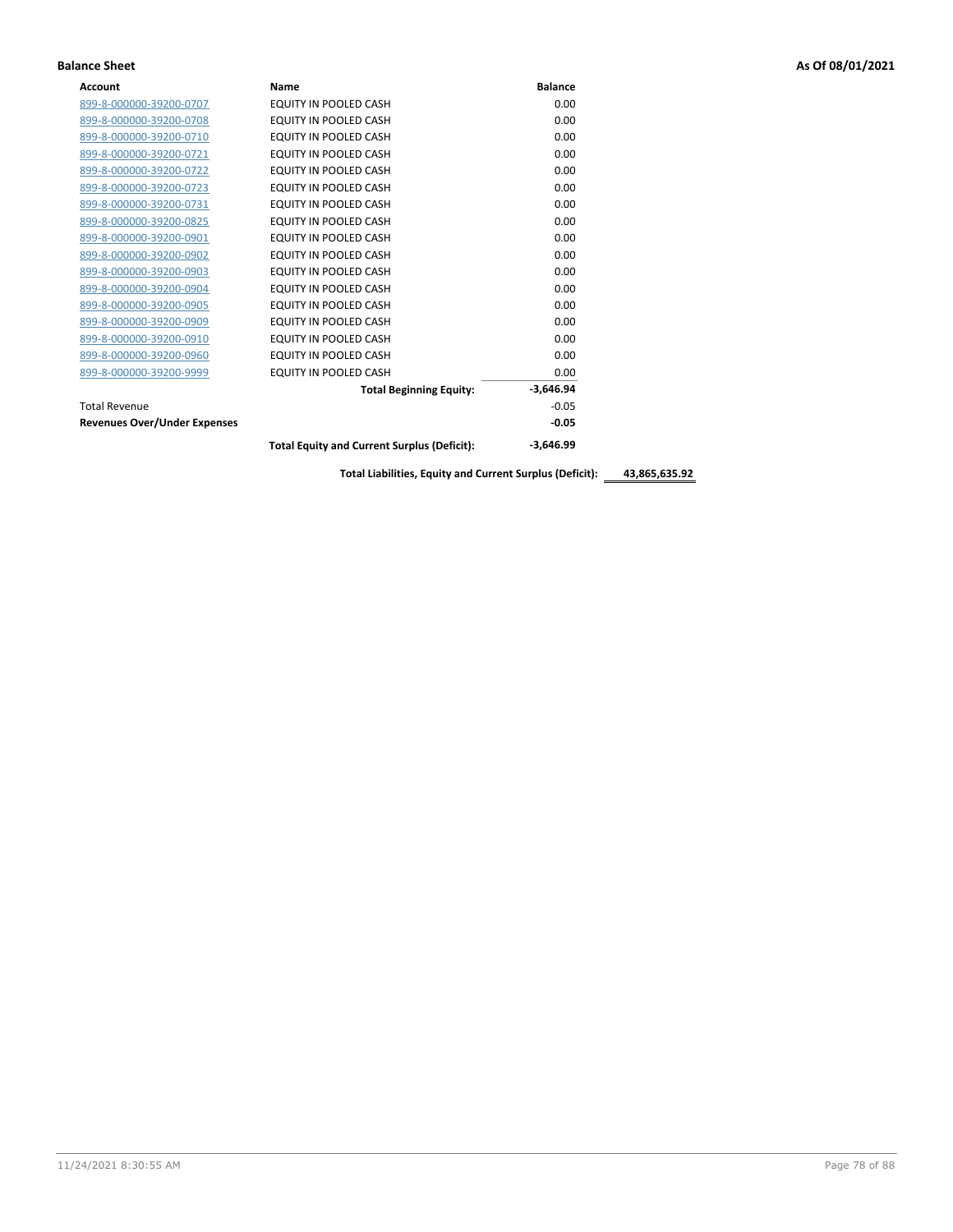| <b>Account</b>                             | Name                                   | <b>Balance</b>  |
|--------------------------------------------|----------------------------------------|-----------------|
| <b>Fund: 910 - ELECTRIC OPERATING FUND</b> |                                        |                 |
| Assets                                     |                                        |                 |
| 910-9-000000-10000-1300                    | <b>CASH</b>                            | 7,881,166.21    |
| 910-9-000000-10209-1300                    | <b>ADMIN PETTY CASH</b>                | 270.92          |
| 910-9-000000-10308-1300                    | <b>GEUS SERVICE CENTER CHANGE</b>      | 849.90          |
| 910-9-000000-10309-1300                    | <b>GEUS DOWNTOWN CHANGE</b>            | 1,650.00        |
| 910-9-000000-11540-1301                    | PTO LIABILITY FUNDING                  | 461,874.10      |
| 910-9-000000-11541-1301                    | CASH INVESTED - TX TERM GENERAL        | 14,760,842.51   |
| 910-9-000000-12190-1810                    | DEFERRED ISSUANCE COSTS 2001           | 0.00            |
| 910-9-000000-12191-1810                    | DEFERRED ISSUANCE COST 2008 ENGINE PR  | 0.00            |
| 910-9-000000-12192-1810                    | DEFERRED ISSUANCE COSTS 2010 BOA ENGL  | 0.00            |
| 910-9-000000-12193-1810                    | DEFERRED ISSUANCE COSTS 2010 SCRUBBEI  | 0.00            |
|                                            | DEFERRED ISSUANCE COSTS 2010 TMPA DEL  | 0.00            |
| 910-9-000000-12194-1810                    |                                        |                 |
| 910-9-000000-12201-1810                    | <b>BOND DISCOUNT</b>                   | 95,916.37       |
| 910-9-000000-13000-1420                    | <b>CUSTOMER ACCOUNTS RECEIVABLE</b>    | 1,980,291.38    |
| 910-9-000000-13001-1420                    | NON CURRENT CUSTOMER ACCTS RECEIVAE    | 779,805.75      |
| 910-9-000000-13002-1440                    | ALLOWANCE FOR UNCOLLECTABLE            | -794,670.36     |
| 910-9-000000-13003-1422                    | UNBILLED YEAR-END ACCRUAL              | 3,036,498.36    |
| 910-9-000000-13009-1423                    | FUEL ADJUSTMENT - UNDER/OVER           | $-2,891,264.40$ |
| 910-9-000000-13011-1420                    | AMP RECEIVABLE                         | 38,174.97       |
| 910-9-000000-13012-1420                    | ROUNDUP ACCOUNTS RECEIVABLE            | 58.05           |
| 910-9-000000-13066-1421                    | AMPY CUSTOMER ACCOUNTS RECEIVABLE      | 0.00            |
| 910-9-000000-13067-1421                    | AMPY ARREARS ACCOUNTS RECEIVABLE       | $-23,461.21$    |
| 910-9-000000-13068-1421                    | AMPY Customers Left With Balance A/R   | 64,980.20       |
| 910-9-000000-13201-1430                    | MISCELLANEOUS ACCOUNTS RECEIVABLE      | 1,822.23        |
| 910-9-000000-13205-1710                    | <b>INTEREST RECEIVABLE</b>             | 0.00            |
| 910-9-000000-13290-1650                    | <b>PREPAYMENTS</b>                     | 0.00            |
| 910-9-000000-13291-1651                    | TMPA SCRUBBER PREPAYMENT               | 0.00            |
| 910-9-000000-13293-1653                    | TMPA FIXED COSTS PREPAYMENT            | 0.00            |
|                                            |                                        |                 |
| 910-9-000000-13294-1654                    | TMPA DEMAND COSTS ESCROW               | 0.00            |
| 910-9-000000-13297-1657                    | <b>ERCOT CRR PREPAYMENTS</b>           | $-71,328.19$    |
| 910-9-000000-13299-1655                    | <b>ERCOT COLLATERAL</b>                | 111,550.00      |
| 910-9-000000-14001-1461                    | DUE FROM COG - GENERAL FUND            | 0.00            |
| 910-9-000000-14402-1469                    | DUE FROM DEBT SERVICE FUND             | 0.00            |
| 910-9-000000-14501-1467                    | DUE FROM GBOD                          | 0.00            |
| 910-9-000000-14916-1469                    | DUE FROM FUND 916                      | 0.00            |
| 910-9-000000-14999-1910                    | DUE FROM 906                           | 0.00            |
| 910-9-000000-15900-1540                    | <b>INVENTORY</b>                       | 3,000,606.93    |
| 910-9-000000-15901-1541                    | GEUS UNLEADED GASOLINE                 | 1,850.71        |
| 910-9-000000-15902-1542                    | <b>GEUS DIESEL GASOLINE</b>            | 2,142.55        |
| 910-9-000000-15903-1543                    | INVENTORY - SUBSTATION                 | 7,771.80        |
| 910-9-000000-15909-1510                    | STEAM PLANT FUEL OIL INVENTORY         | 496,209.46      |
| 910-9-000000-16301-1070                    | <b>CWIP</b>                            | 1,358,711.70    |
| 910-9-000000-16400-1180                    | GASB 62 ASSET                          | 11,778,330.00   |
| 910-9-000000-17501-1860                    | <b>EMPLOYEE CONTRIBUTIONS</b>          | 639,774.00      |
| 910-9-000000-17504-1860                    | <b>INVESTMENT RETURN</b>               | $-1,243,160.00$ |
| 910-9-000000-17508-1860                    | EXPERIENCE DIFFERENCE- OUTFLOW         | 249,812.00      |
|                                            | <b>EXPERIENCE DIFFERENCE - INFLOW</b>  |                 |
| 910-9-000000-17509-1860                    |                                        | $-27,589.00$    |
| 910-9-000000-17520-1860                    | <b>ASSUMPTION CHANGES</b>              | 60,623.00       |
| 910-9-000000-17608-1860                    | OPEB DEFERRED OUTFLOW                  | 122,882.00      |
| 910-9-000000-17609-1860                    | OPEB DEFERRED INFLOW                   | $-136,425.00$   |
| 910-9-000000-19000-3100                    | STEAM - LAND                           | 117,340.90      |
| 910-9-000000-19001-3110                    | STEAM PLANT - STRUCTURES               | 1,082,096.04    |
| 910-9-000000-19002-3120                    | STEAM PLANT - BOILER PLANT EQUIPMENT   | 8,036,336.05    |
| 910-9-000000-19003-3130                    | STEAM PLANT - ENGINES                  | 0.00            |
| 910-9-000000-19004-3140                    | STEAM PLANT - GENERATORS               | 9,067,106.70    |
| 910-9-000000-19005-3150                    | STEAM PLANT - ACCESSORY ELECTRIC EQUIF | 950,135.42      |
| 910-9-000000-19006-3160                    | STEAM PLANT - MISC POWER PLANT EQUIPI  | 12,912.88       |
| 910-9-000000-19100-3400                    | <b>ENGINE PLANT - LAND</b>             | 43,850.00       |
| 910-9-000000-19101-3410                    | <b>ENGINE PLANT - STRUCTURES</b>       | 4,655,874.20    |

| 910-9-000000-12193-1810 | DEFERRED ISSUANCE COSTS 2010 SCRUBBEF  | 0.00            |
|-------------------------|----------------------------------------|-----------------|
| 910-9-000000-12194-1810 | DEFERRED ISSUANCE COSTS 2010 TMPA DEI  | 0.00            |
| 910-9-000000-12201-1810 | <b>BOND DISCOUNT</b>                   | 95,916.37       |
| 910-9-000000-13000-1420 | <b>CUSTOMER ACCOUNTS RECEIVABLE</b>    | 1,980,291.38    |
| 910-9-000000-13001-1420 | NON CURRENT CUSTOMER ACCTS RECEIVAE    | 779,805.75      |
| 910-9-000000-13002-1440 | ALLOWANCE FOR UNCOLLECTABLE            | -794,670.36     |
| 910-9-000000-13003-1422 | UNBILLED YEAR-END ACCRUAL              | 3,036,498.36    |
| 910-9-000000-13009-1423 | FUEL ADJUSTMENT - UNDER/OVER           | $-2,891,264.40$ |
| 910-9-000000-13011-1420 | <b>AMP RECEIVABLE</b>                  | 38,174.97       |
| 910-9-000000-13012-1420 | ROUNDUP ACCOUNTS RECEIVABLE            | 58.05           |
| 910-9-000000-13066-1421 | AMPY CUSTOMER ACCOUNTS RECEIVABLE      | 0.00            |
| 910-9-000000-13067-1421 | AMPY ARREARS ACCOUNTS RECEIVABLE       | $-23,461.21$    |
| 910-9-000000-13068-1421 | AMPY Customers Left With Balance A/R   | 64,980.20       |
| 910-9-000000-13201-1430 | MISCELLANEOUS ACCOUNTS RECEIVABLE      | 1,822.23        |
| 910-9-000000-13205-1710 | <b>INTEREST RECEIVABLE</b>             | 0.00            |
| 910-9-000000-13290-1650 | PREPAYMENTS                            | 0.00            |
| 910-9-000000-13291-1651 | TMPA SCRUBBER PREPAYMENT               | 0.00            |
| 910-9-000000-13293-1653 | TMPA FIXED COSTS PREPAYMENT            | 0.00            |
| 910-9-000000-13294-1654 | TMPA DEMAND COSTS ESCROW               | 0.00            |
| 910-9-000000-13297-1657 | <b>ERCOT CRR PREPAYMENTS</b>           | $-71,328.19$    |
| 910-9-000000-13299-1655 | <b>ERCOT COLLATERAL</b>                | 111,550.00      |
| 910-9-000000-14001-1461 | DUE FROM COG - GENERAL FUND            | 0.00            |
| 910-9-000000-14402-1469 | DUE FROM DEBT SERVICE FUND             | 0.00            |
| 910-9-000000-14501-1467 | DUE FROM GBOD                          | 0.00            |
| 910-9-000000-14916-1469 | DUE FROM FUND 916                      | 0.00            |
| 910-9-000000-14999-1910 | DUE FROM 906                           | 0.00            |
| 910-9-000000-15900-1540 | <b>INVENTORY</b>                       | 3,000,606.93    |
| 910-9-000000-15901-1541 | <b>GEUS UNLEADED GASOLINE</b>          | 1,850.71        |
| 910-9-000000-15902-1542 | <b>GEUS DIESEL GASOLINE</b>            | 2,142.55        |
| 910-9-000000-15903-1543 | <b>INVENTORY - SUBSTATION</b>          | 7,771.80        |
| 910-9-000000-15909-1510 | STEAM PLANT FUEL OIL INVENTORY         | 496,209.46      |
| 910-9-000000-16301-1070 | <b>CWIP</b>                            | 1,358,711.70    |
| 910-9-000000-16400-1180 | GASB 62 ASSET                          | 11,778,330.00   |
| 910-9-000000-17501-1860 | <b>EMPLOYEE CONTRIBUTIONS</b>          | 639,774.00      |
| 910-9-000000-17504-1860 | <b>INVESTMENT RETURN</b>               | $-1,243,160.00$ |
| 910-9-000000-17508-1860 | <b>EXPERIENCE DIFFERENCE- OUTFLOW</b>  | 249,812.00      |
| 910-9-000000-17509-1860 | <b>EXPERIENCE DIFFERENCE - INFLOW</b>  | $-27,589.00$    |
| 910-9-000000-17520-1860 | <b>ASSUMPTION CHANGES</b>              | 60,623.00       |
| 910-9-000000-17608-1860 | OPEB DEFERRED OUTFLOW                  | 122,882.00      |
| 910-9-000000-17609-1860 | OPEB DEFERRED INFLOW                   | $-136,425.00$   |
| 910-9-000000-19000-3100 | STEAM - LAND                           | 117,340.90      |
| 910-9-000000-19001-3110 | STEAM PLANT - STRUCTURES               | 1,082,096.04    |
| 910-9-000000-19002-3120 | STEAM PLANT - BOILER PLANT EQUIPMENT   | 8,036,336.05    |
| 910-9-000000-19003-3130 | STEAM PLANT - ENGINES                  | 0.00            |
| 910-9-000000-19004-3140 | STEAM PLANT - GENERATORS               | 9,067,106.70    |
| 910-9-000000-19005-3150 | STEAM PLANT - ACCESSORY ELECTRIC EQUIF | 950,135.42      |
| 910-9-000000-19006-3160 | STEAM PLANT - MISC POWER PLANT EQUIPI  | 12,912.88       |
| 910-9-000000-19100-3400 | <b>ENGINE PLANT - LAND</b>             | 43,850.00       |
| 910-9-000000-19101-3410 | <b>ENGINE PLANT - STRUCTURES</b>       | 4,655,874.20    |
| 910-9-000000-19101-3411 | <b>ENGINE PLANT - STRUCTURES</b>       | 0.00            |
|                         |                                        |                 |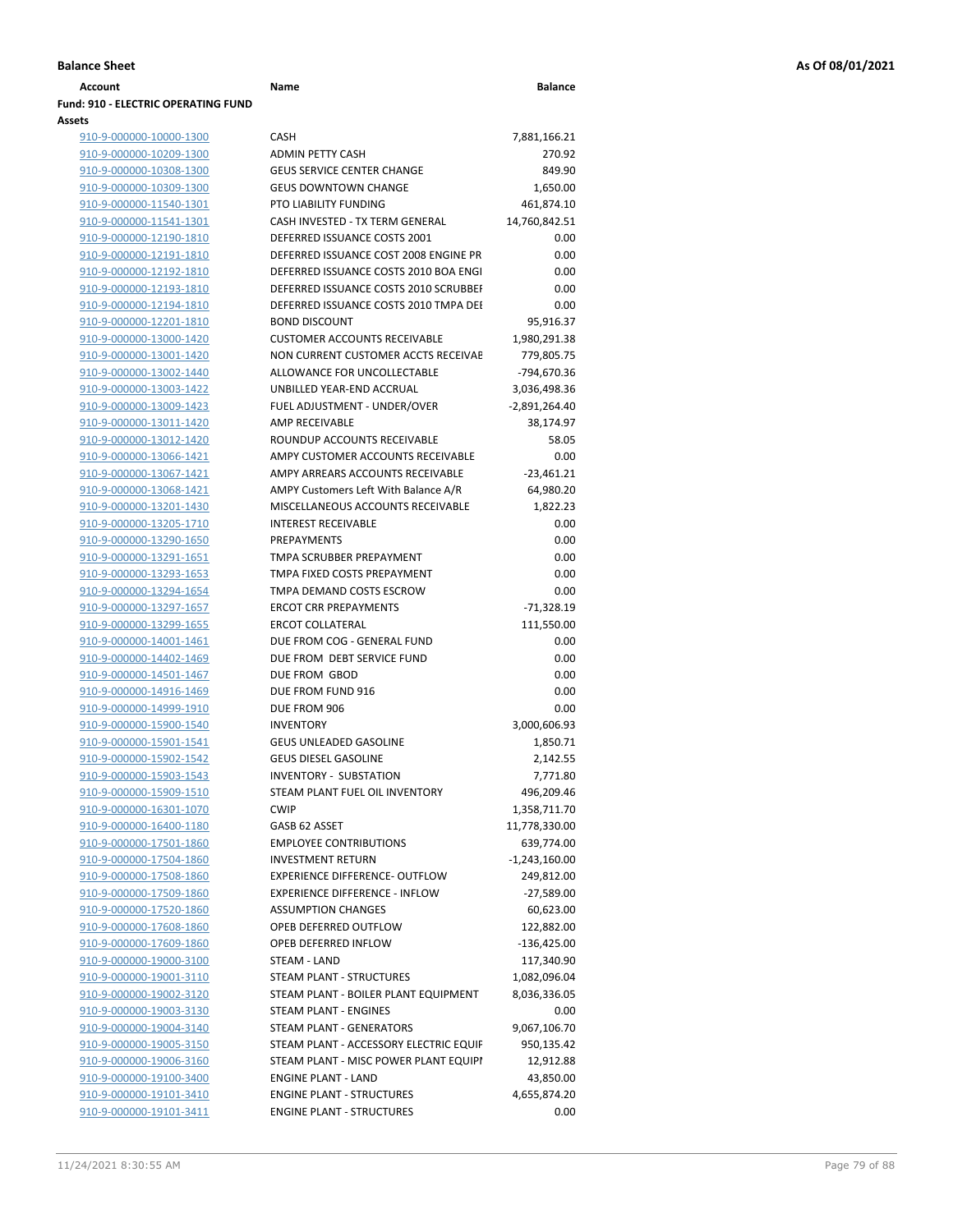| Account |
|---------|
|---------|

| Account                 | Name                                                               | <b>Balance</b>  |                |
|-------------------------|--------------------------------------------------------------------|-----------------|----------------|
| 910-9-000000-19104-3440 | ENGINE PLANT - ENGINE PLANT GENERATOF                              | 28,633,940.73   |                |
| 910-9-000000-19105-3450 | ENGINE PLANT - ACCESSORY ELECTRIC EQUI                             | 597,137.98      |                |
| 910-9-000000-19106-3460 | ENGINE PLANT - MISCELLANEOUS POWER P                               | 61,047.10       |                |
| 910-9-000000-19204-3442 | <b>ENGINE PLANT - RENEWABLE GENERATORS</b>                         | 252,690.01      |                |
| 910-9-000000-19301-3500 | <b>TRANSMISSION - LAND</b>                                         | 53,501.21       |                |
| 910-9-000000-19302-3520 | STRUCTURES AND IMPROVEMENTS                                        | 0.00            |                |
| 910-9-000000-19302-3530 | TRANSMISSION - SUBSTATIONS                                         | 6,632,770.70    |                |
| 910-9-000000-19303-3572 | TRANSMISSION - TMPA LINES                                          | 1,156,631.80    |                |
| 910-9-000000-19304-3571 | <b>TRANSMISSION - GEUS LINES</b>                                   | 4,570,587.97    |                |
| 910-9-000000-19401-3600 | DISTRIBUTION - LAND                                                | 218,418.15      |                |
| 910-9-000000-19402-3610 | STRUCTURES AND IMPROVEMENTS                                        | 0.00            |                |
| 910-9-000000-19402-3620 | <b>DISTRIBUTION - SUBSTATIONS</b>                                  | 9,140,808.48    |                |
| 910-9-000000-19403-3640 | <b>DISTRIBUTION - POLES</b>                                        | 4,708,440.62    |                |
| 910-9-000000-19404-3650 | DISTRIBUTION - OH CONDUCTOR & DEVICES                              | 4,502,266.51    |                |
| 910-9-000000-19405-3660 | DISTRIBUTION - UNDERGROUND CONDUIT                                 | 2,042,698.38    |                |
| 910-9-000000-19406-3670 | DISTRIBUTION - UG CONDUCTOR & DEVICES                              | 3,213,585.24    |                |
| 910-9-000000-19407-3680 | DISTRIBUTION - TRANSFORMERS                                        | 4,433,564.13    |                |
| 910-9-000000-19408-3690 | DISTRIBUTION - SERVICE CONNECTIONS                                 | 519,125.25      |                |
|                         |                                                                    |                 |                |
| 910-9-000000-19409-3700 | <b>DISTRIBUTION - METERS</b><br><b>DISTRIBUTION - VAPOR LIGHTS</b> | 1,870,430.25    |                |
| 910-9-000000-19410-3710 |                                                                    | 95,533.53       |                |
| 910-9-000000-19411-3750 | DISTRIBUTION - STREET LIGHTS & SIGNALS                             | 109,895.25      |                |
| 910-9-000000-19501-3890 | <b>GENERAL - LAND</b>                                              | 110,503.10      |                |
| 910-9-000000-19502-3900 | <b>GENERAL - STRUCTURES</b>                                        | 6,017,004.74    |                |
| 910-9-000000-19503-3910 | <b>GENERAL - FURNITURE &amp; OFFICE EQUIPMEN</b>                   | 702,786.52      |                |
| 910-9-000000-19504-3941 | <b>GENERAL - METER READING ASSETS</b>                              | 17,535.00       |                |
| 910-9-000000-19505-3911 | <b>GENERAL - CUSTOMER SERVICE EQUIPMENT</b>                        | 6,125.00        |                |
| 910-9-000000-19506-3914 | <b>GENERAL - BILLING EQUIPMENT</b>                                 | 0.00            |                |
| 910-9-000000-19507-3915 | <b>GENERAL - CASHIERING EQUIPMENT</b>                              | 7,033.54        |                |
| 910-9-000000-19508-3920 | <b>GENERAL - TRANSPORTATION EQUIPMENT</b>                          | 3,100,469.17    |                |
| 910-9-000000-19509-3930 | <b>GENERAL - WAREHOUSE EQUIPMENT</b>                               | 84,284.02       |                |
| 910-9-000000-19510-3940 | <b>GENERAL - TOOLS</b>                                             | 13,918.37       |                |
| 910-9-000000-19511-3950 | <b>GENERAL - LABORATORY EQUIPMENT</b>                              | 318,791.99      |                |
| 910-9-000000-19512-3960 | <b>GENERAL - POWER OPERATED EQUIPMENT</b>                          | 398,548.30      |                |
| 910-9-000000-19513-3970 | <b>GENERAL - COMMUNICATIONS EQUIPMENT</b>                          | 47,808.65       |                |
| 910-9-000000-19514-3980 | <b>GENERAL - MISCELLANEOUS EQUIPMENT</b>                           | 372,382.32      |                |
| 910-9-000000-19515-3000 | <b>GENERAL-MISC INTANGIBLE</b>                                     | 0.00            |                |
| 910-9-000000-19999-1080 | <b>ACCUMULATED DEPRECIATION</b>                                    | -49,309,277.67  |                |
|                         | <b>Total Assets:</b>                                               | 100,413,205.47  | 100,413,205.47 |
|                         |                                                                    |                 |                |
| Liability               |                                                                    |                 |                |
| 910-9-000000-20101-2320 | <b>ACCOUNTS PAYABLE</b>                                            | 4,431.07        |                |
| 910-9-000000-20102-2321 | <b>CREDIT CARD PAYABLE</b>                                         | 0.00            |                |
| 910-9-000000-20103-2322 | ACCRUED ACCOUNTS PAYABLE                                           | 0.00            |                |
| 910-9-000000-20139-2323 | <b>RETAINAGES PAYABLE</b>                                          | 32,940.20       |                |
| 910-9-000000-20141-0000 | <b>TELEPHONE CLEARING</b>                                          | 0.00            |                |
| 910-9-000000-20142-0000 | <b>ESCROW</b>                                                      | 0.00            |                |
| 910-9-000000-20161-2324 | GASB 62 SHORT-TERM                                                 | 1,771,770.00    |                |
| 910-9-000000-20201-2530 | DEFERRED REVENUE                                                   | $-2,891,264.40$ |                |
| 910-9-000000-20815-2410 | SALES TAX PAYABLE - IN THE CITY                                    | 75,540.77       |                |
| 910-9-000000-20816-2411 | SALES TAX PAYABLE - OUT OF CITY                                    | 3,886.14        |                |
| 910-9-000000-21001-2341 | DUE TO COG - GEN FUND                                              | 0.00            |                |
| 910-9-000000-21406-2329 | DUE TO DEBT TO SERVICE FUND                                        | 4,115.11        |                |
| 910-9-000000-21507-2347 | DUE TO GBOD                                                        | 33,548.46       |                |
| 910-9-000000-22001-2327 | SALARIES PAYABLE                                                   | 306,647.46      |                |
| 910-9-000000-22002-2328 | PTO PAYABLE                                                        | 415,117.53      |                |
| 910-9-000000-23011-2211 | <b>REVENUE BONDS</b>                                               | 21,893,688.09   |                |
| 910-9-000000-24000-2350 | <b>CUSTOMER DEPOSITS</b>                                           | 2,202,637.29    |                |
| 910-9-000000-24014-2359 | CUSTOMER DEPOSITS / AMPY EQUIPMENT                                 | 68,389.85       |                |
| 910-9-000000-24015-2350 | AMP RESERVE                                                        | 38,174.97       |                |
| 910-9-000000-25069-2530 | PREPAID ELECTRICITY - AMPY                                         | -92,359.55      |                |

910-9-000000-26001-2283 OBLIGATION FOR COMPENSATED ABSENCES 626,740.39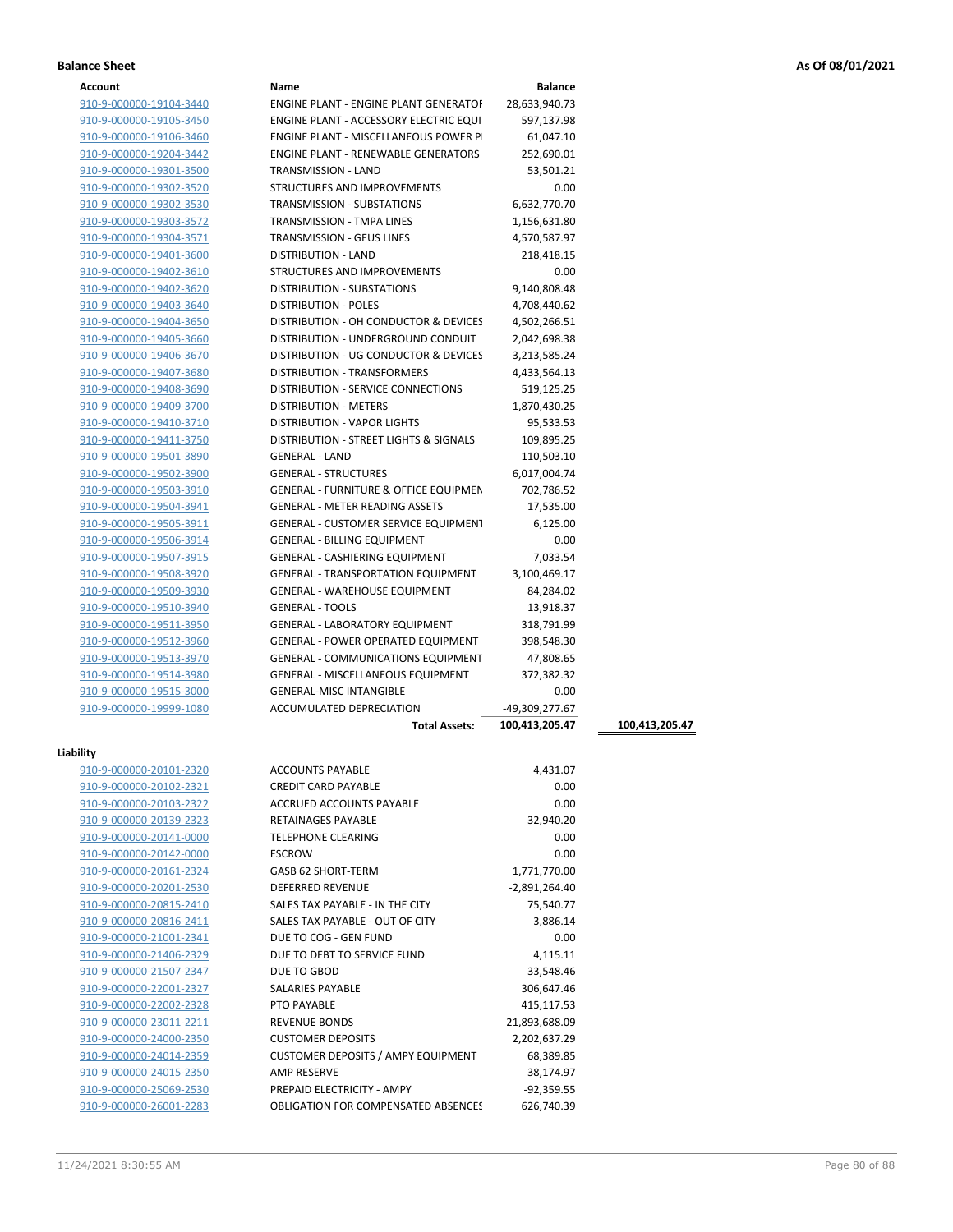| Account                             | Name                                               | <b>Balance</b>    |
|-------------------------------------|----------------------------------------------------|-------------------|
| 910-9-000000-26004-2284             | GASB 62 LONG-TERM                                  | 10,006,560.00     |
| 910-9-000000-26102-2210             | <b>REVENUE BONDS PAYABLE</b>                       | 43,430,000.00     |
| 910-9-000000-26107-2250             | <b>BOND PREMIUM</b>                                | 4,387,403.42      |
| 910-9-000000-26108-2250             | <b>SCRUBBER DEBT - 2010</b>                        | 0.00              |
| 910-9-000000-26109-2250             | PREMIUM ON SCRUBBER                                | 0.00              |
| 910-9-000000-26110-2250             | <b>TMPA DEBT - 2010</b>                            | 0.00              |
| 910-9-000000-26111-2250             | PREMIUM ON TMPA DEBT                               | 0.00              |
| 910-9-000000-26112-2250             | DEFERRED BOND REFUNDING                            | 358,540.55        |
| 910-9-000000-29300-0000             | <b>ENCUMBRANCE SUMMARY</b>                         | 0.00              |
| 910-9-000000-29400-0100             | RESERVED ACCOUNT / ENCUMBRANCES                    | 0.00              |
| 910-9-000000-29999-2280             | <b>TOTAL OPEB LIABILITY</b>                        | 775,894.00        |
| 910-9-000000-29999-2283             | <b>NET PENSION LIABILITY</b>                       | 1,673,337.00      |
|                                     | <b>Total Liability:</b>                            | 85,125,738.35     |
| <b>Equity</b>                       |                                                    |                   |
| 910-9-000000-39100-2160             | UNRESERVED RETAINED EARNINGS                       | 39,283,017.28     |
| 910-9-000000-39500-4210             | <b>NET POSITION - PENSION</b>                      | $-3,070.00$       |
| 910-9-000000-39500-9260             | <b>NET POSITION - PENSION</b>                      | -737,478.00       |
|                                     | <b>Total Beginning Equity:</b>                     | 38,542,469.28     |
| <b>Total Revenue</b>                |                                                    | 109,942,767.95    |
| <b>Total Expense</b>                |                                                    | 133, 197, 770. 11 |
| <b>Revenues Over/Under Expenses</b> |                                                    | $-23,255,002.16$  |
|                                     | <b>Total Equity and Current Surplus (Deficit):</b> | 15,287,467.12     |

**Total Liabilities, Equity and Current Surplus (Deficit): 100,413,205.47**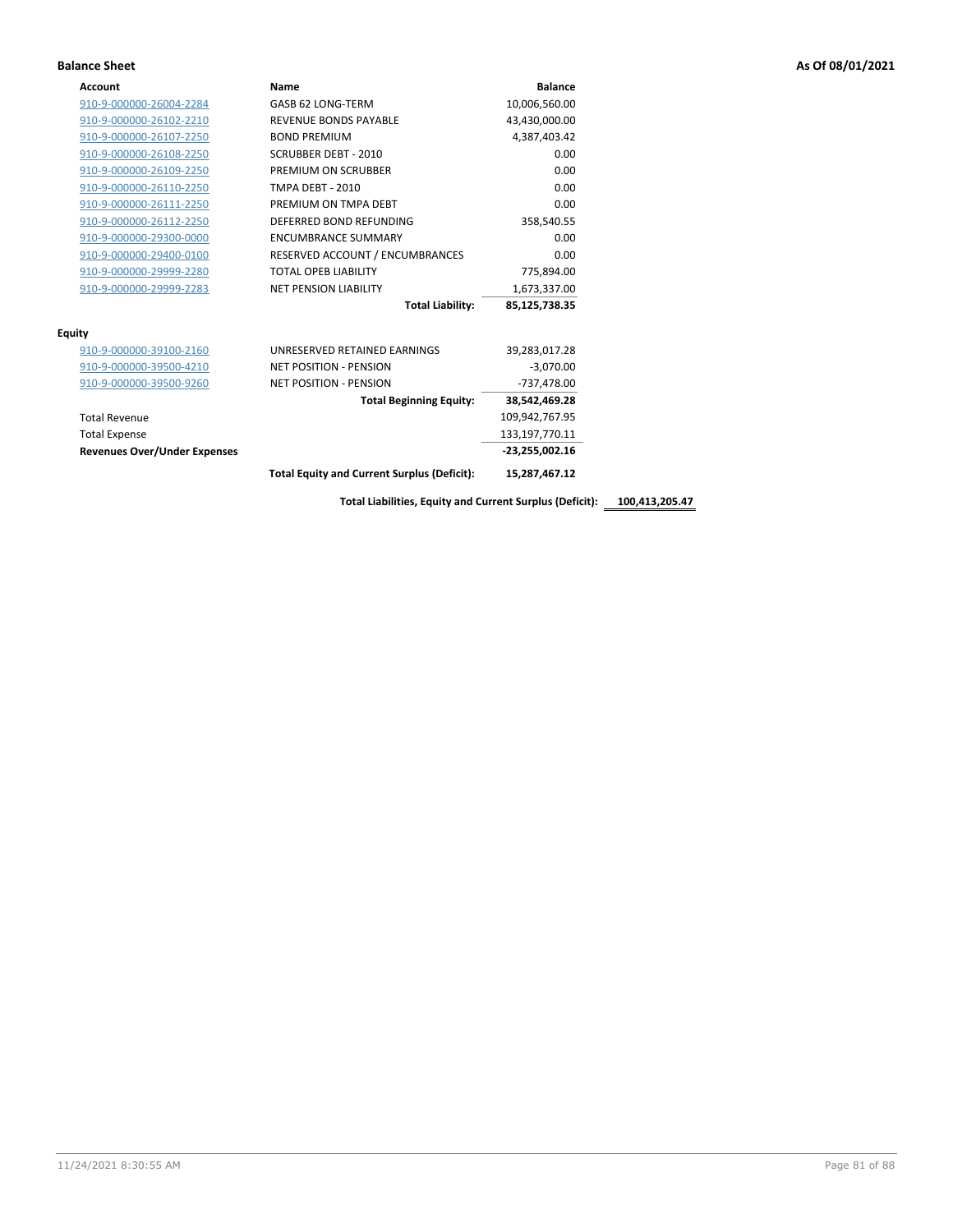| <b>Balance Sheet</b>                       |                                                          |                |          | As Of 08/01/2021 |
|--------------------------------------------|----------------------------------------------------------|----------------|----------|------------------|
| Account                                    | <b>Name</b>                                              | <b>Balance</b> |          |                  |
| <b>Fund: 911 - ELECTRIC DEBT REDUCTION</b> |                                                          |                |          |                  |
| Assets                                     |                                                          |                |          |                  |
| 911-9-000000-10000-1300                    | CASH                                                     | 8,768.94       |          |                  |
| 911-9-000000-12002-0000                    | <b>GOVERNMENT OBLIGATIONS / AGENCIES</b>                 | 0.00           |          |                  |
| 911-9-000000-13201-1430                    | MISCELLANEOUS ACCOUNTS RECEIVABLE                        | 0.00           |          |                  |
| 911-9-000000-13205-1710                    | <b>INTEREST RECEIVABLE</b>                               | 0.00           |          |                  |
|                                            | <b>Total Assets:</b>                                     | 8,768.94       | 8,768.94 |                  |
| Liability                                  |                                                          |                |          |                  |
| 911-9-000000-20101-0000                    | <b>ACCOUNTS PAYABLE</b>                                  | 0.00           |          |                  |
| 911-9-000000-20103-0100                    | <b>ACCRUED ACCOUNTS PAYABLE</b>                          | 0.00           |          |                  |
| 911-9-000000-Z2430-0000                    | RESERVED ACCOUNT / ENCUMBRANCE SUM                       | 0.00           |          |                  |
| 911-9-000000-Z2520-0100                    | RESERVED ACCOUNT / ENCUMBRANCES                          | 0.00           |          |                  |
|                                            | <b>Total Liability:</b>                                  | 0.00           |          |                  |
| <b>Equity</b>                              |                                                          |                |          |                  |
| 911-9-000000-39100-2160                    | UNRESERVED RETAINED EARNINGS                             | 8,763.36       |          |                  |
|                                            | <b>Total Beginning Equity:</b>                           | 8,763.36       |          |                  |
| <b>Total Revenue</b>                       |                                                          | 5.58           |          |                  |
| <b>Total Expense</b>                       |                                                          | 0.00           |          |                  |
| <b>Revenues Over/Under Expenses</b>        |                                                          | 5.58           |          |                  |
|                                            | <b>Total Equity and Current Surplus (Deficit):</b>       | 8,768.94       |          |                  |
|                                            | Total Liabilities, Equity and Current Surplus (Deficit): |                | 8,768.94 |                  |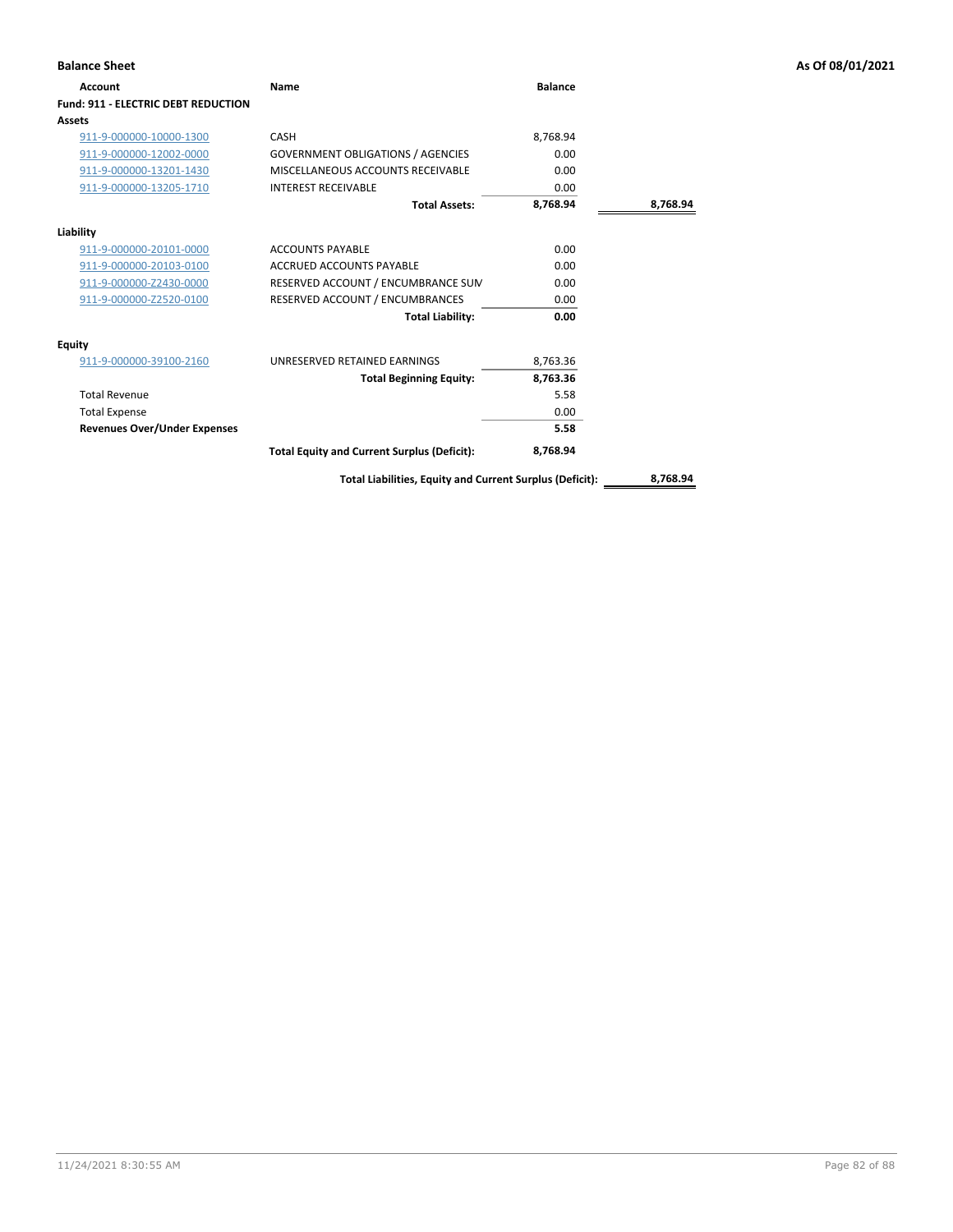| <b>Balance Sheet</b>                     |                                                          |                |              | As Of 08/01/2021 |
|------------------------------------------|----------------------------------------------------------|----------------|--------------|------------------|
| <b>Account</b>                           | <b>Name</b>                                              | <b>Balance</b> |              |                  |
| <b>Fund: 912 - ELECTRIC DEBT SERVICE</b> |                                                          |                |              |                  |
| Assets                                   |                                                          |                |              |                  |
| 912-9-000000-10000-1300                  | CASH                                                     | 8,136,594.68   |              |                  |
| 912-9-000000-11504-1301                  | RESERVE FUND - 2008 BOND ISSUE                           | 0.00           |              |                  |
| 912-9-000000-11506-1301                  | RESERVE FUND - 2010 BOND ISSUE                           | 0.00           |              |                  |
| 912-9-000000-11515-1301                  | RESERVE FUND - 2015 BOND ISSUE                           | 0.00           |              |                  |
| 912-9-000000-11516-1301                  | RESERVE FUND - 2015 TAXABLE BONDS                        | 0.00           |              |                  |
| 912-9-000000-13205-1710                  | <b>INTEREST RECEIVABLE</b>                               | 0.00           |              |                  |
|                                          | <b>Total Assets:</b>                                     | 8,136,594.68   | 8,136,594.68 |                  |
| Liability                                |                                                          |                |              |                  |
| 912-9-000000-14403-1469                  | DUE FROM ELECTRIC FUND                                   | $-4,115.11$    |              |                  |
| 912-9-000000-20101-2320                  | <b>ACCOUNTS PAYABLE</b>                                  | 0.00           |              |                  |
| 912-9-000000-20107-2370                  | <b>ACCRUED INTEREST PAYABLE</b>                          | 263,514.35     |              |                  |
| 912-9-000000-21400-2999                  | DUE TO GEUS 910 - ELECTRIC OPERATING                     | 0.00           |              |                  |
| 912-9-000000-Z2430-0000                  | <b>ENCUMBRANCE SUMMARY</b>                               | 0.00           |              |                  |
| 912-9-000000-Z2520-0100                  | RESERVED ACCOUNT / ENCUMBRANCES                          | 0.00           |              |                  |
|                                          | <b>Total Liability:</b>                                  | 259,399.24     |              |                  |
| <b>Equity</b>                            |                                                          |                |              |                  |
| 912-9-000000-39100-2150                  | SEMI RESERVED RETAINED EARNINGS                          | 2,150,474.87   |              |                  |
|                                          | <b>Total Beginning Equity:</b>                           | 2,150,474.87   |              |                  |
| <b>Total Revenue</b>                     |                                                          | 8,894,895.80   |              |                  |
| <b>Total Expense</b>                     |                                                          | 3,168,175.23   |              |                  |
| <b>Revenues Over/Under Expenses</b>      |                                                          | 5,726,720.57   |              |                  |
|                                          | <b>Total Equity and Current Surplus (Deficit):</b>       | 7,877,195.44   |              |                  |
|                                          | Total Liabilities, Equity and Current Surplus (Deficit): |                | 8,136,594.68 |                  |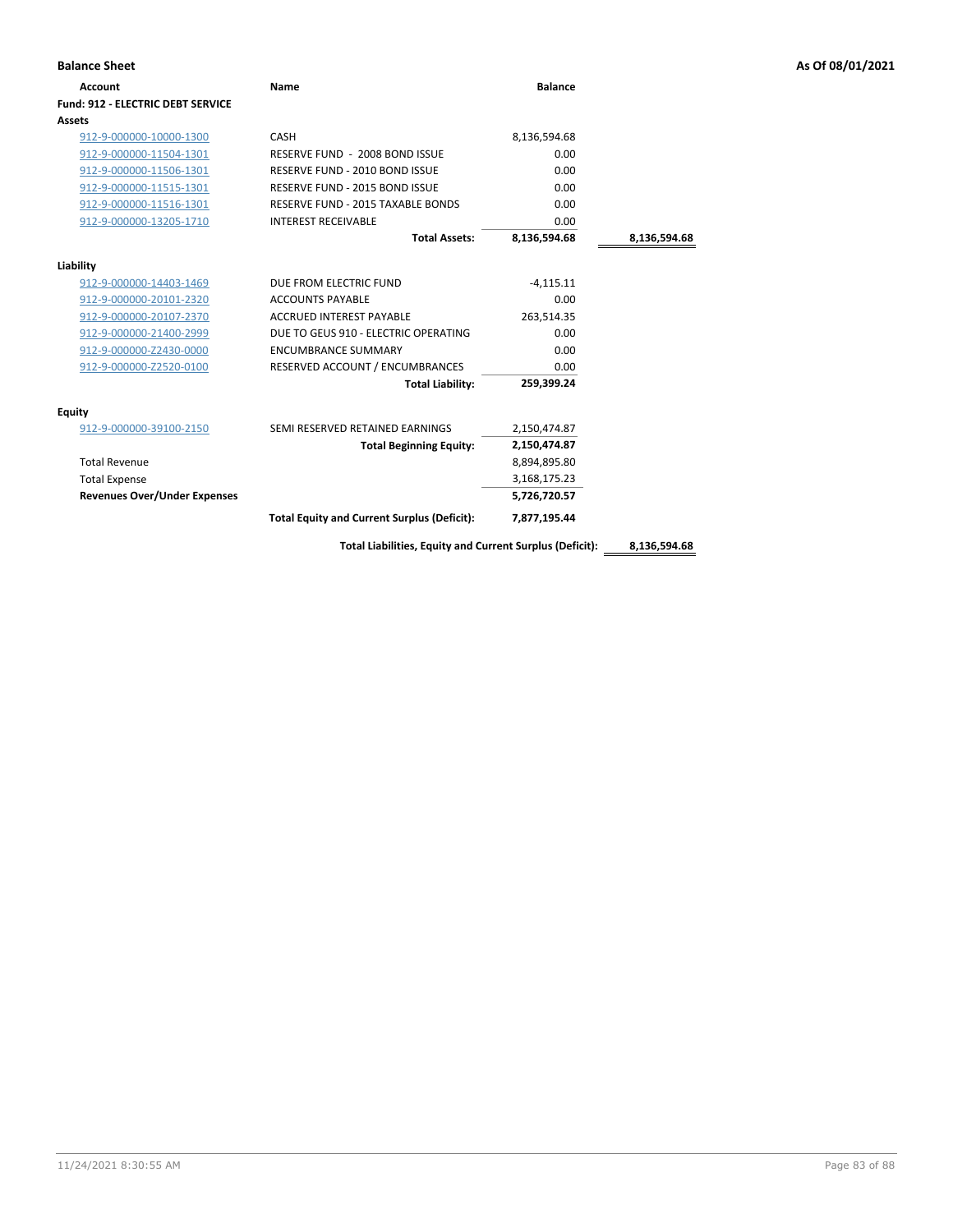| Account                                       | Name                                               | <b>Balance</b> |            |
|-----------------------------------------------|----------------------------------------------------|----------------|------------|
| <b>Fund: 913 - ELECTRIC CONSTRUCTION FUND</b> |                                                    |                |            |
| <b>Assets</b>                                 |                                                    |                |            |
| 913-9-000000-10000-1300                       | CASH                                               | 105,047.22     |            |
| 913-9-000000-13201-1430                       | MISCELLANEOUS ACCOUNTS RECEIVABLE                  | 0.00           |            |
| 913-9-000000-13205-1710                       | <b>INTEREST RECEIVABLE</b>                         | 0.00           |            |
|                                               | <b>Total Assets:</b>                               | 105,047.22     | 105,047.22 |
| Liability                                     |                                                    |                |            |
| 913-9-000000-20101-2320                       | <b>ACCOUNTS PAYABLE</b>                            | 0.00           |            |
| 913-9-000000-20102-2321                       | <b>CREDIT CARD PAYABLE</b>                         | 0.00           |            |
| 913-9-000000-20103-0000                       | ACCRUED ACCOUNTS PAYABLE                           | 0.00           |            |
| 913-9-000000-29300-0000                       | <b>ENCUMBRANCE SUMMARY</b>                         | 0.00           |            |
| 913-9-000000-29400-0100                       | RESERVED ACCOUNT / ENCUMBRANCES                    | 0.00           |            |
|                                               | <b>Total Liability:</b>                            | 0.00           |            |
| Equity                                        |                                                    |                |            |
| 913-9-000000-39100-2160                       | SEMI RESERVED RETAINED EARNINGS                    | 104,980.16     |            |
|                                               | <b>Total Beginning Equity:</b>                     | 104,980.16     |            |
| <b>Total Revenue</b>                          |                                                    | 67.06          |            |
| <b>Total Expense</b>                          |                                                    | 0.00           |            |
| <b>Revenues Over/Under Expenses</b>           |                                                    | 67.06          |            |
|                                               | <b>Total Equity and Current Surplus (Deficit):</b> | 105,047.22     |            |

**Total Liabilities, Equity and Current Surplus (Deficit): 105,047.22**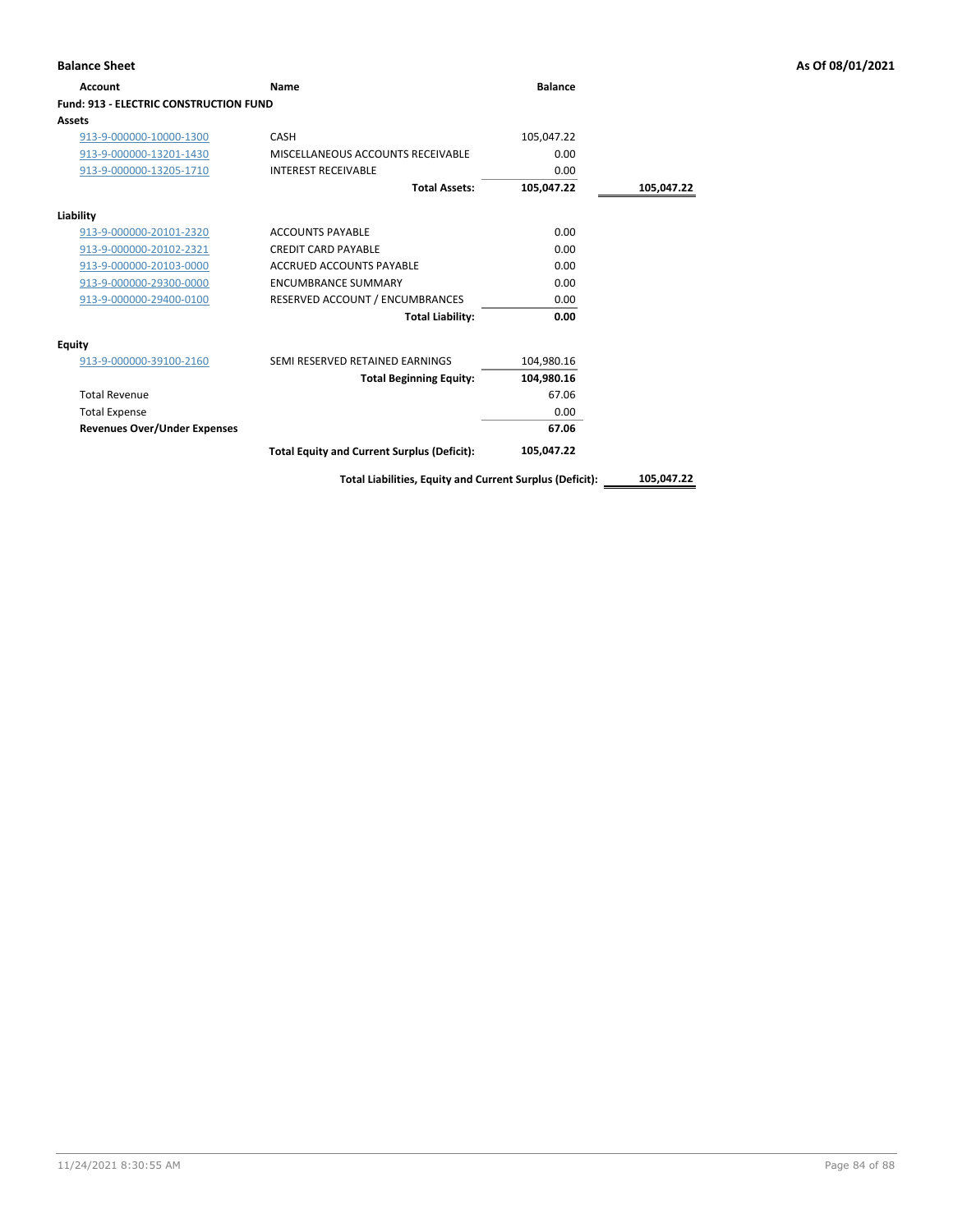| <b>Balance Sheet</b>                |                                                          |                |      | As Of 08/01/2021 |
|-------------------------------------|----------------------------------------------------------|----------------|------|------------------|
| <b>Account</b>                      | <b>Name</b>                                              | <b>Balance</b> |      |                  |
| Fund: 916 - 08 ENGINE BOND PROCEEDS |                                                          |                |      |                  |
| Assets                              |                                                          |                |      |                  |
| 916-9-000000-10000-1300             | CASH                                                     | 0.00           |      |                  |
| 916-9-000000-12189-0000             | 08 ENGINE BOND PROCEEDS                                  | 0.00           |      |                  |
| 916-9-000000-13201-1430             | MISCELLANOEUS ACCOUNTS RECEIVABLE                        | 0.00           |      |                  |
| 916-9-000000-13205-1710             | <b>INTEREST RECEIVABLE</b>                               | 0.00           |      |                  |
| 916-9-000000-Z1030-1202             | 2008 GEUS REVENUE BOND - TEXAS TERM                      | 0.00           |      |                  |
| 916-9-000000-Z1030-1401             | 2008 GEUS REVENUE BOND - PFM                             | 0.00           |      |                  |
| 916-9-000000-Z1030-1402             | 2009 GEUS REVENUE BOND - PFM                             | 0.00           |      |                  |
| 916-9-000000-Z1030-3123             | 2009 GEUS REVENUE BOND - TEXAS TERM                      | 0.00           |      |                  |
|                                     | <b>Total Assets:</b>                                     | 0.00           | 0.00 |                  |
| Liability                           |                                                          |                |      |                  |
| 916-9-000000-20101-2320             | <b>ACCOUNTS PAYABLE</b>                                  | 0.00           |      |                  |
| 916-9-000000-20139-2323             | <b>RETAINAGES PAYABLE</b>                                | 0.00           |      |                  |
| 916-9-000000-21401-2330             | DUE TO ELECTRIC OPERATING                                | 0.00           |      |                  |
| 916-9-000000-29300-0000             | <b>ENCUMBRANCE SUMMARY</b>                               | 0.00           |      |                  |
| 916-9-000000-29400-0100             | RESERVED ACCOUNT / ENCUMBRANCES                          | 0.00           |      |                  |
|                                     | <b>Total Liability:</b>                                  | 0.00           |      |                  |
| Equity                              |                                                          |                |      |                  |
| 916-9-000000-39100-2150             | RESERVED RETAINED EARNINGS                               | 0.00           |      |                  |
|                                     | <b>Total Beginning Equity:</b>                           | 0.00           |      |                  |
| <b>Total Revenue</b>                |                                                          | 0.00           |      |                  |
| <b>Total Expense</b>                |                                                          | 0.00           |      |                  |
| <b>Revenues Over/Under Expenses</b> |                                                          | 0.00           |      |                  |
|                                     | <b>Total Equity and Current Surplus (Deficit):</b>       | 0.00           |      |                  |
|                                     | Total Liabilities, Equity and Current Surplus (Deficit): |                | 0.00 |                  |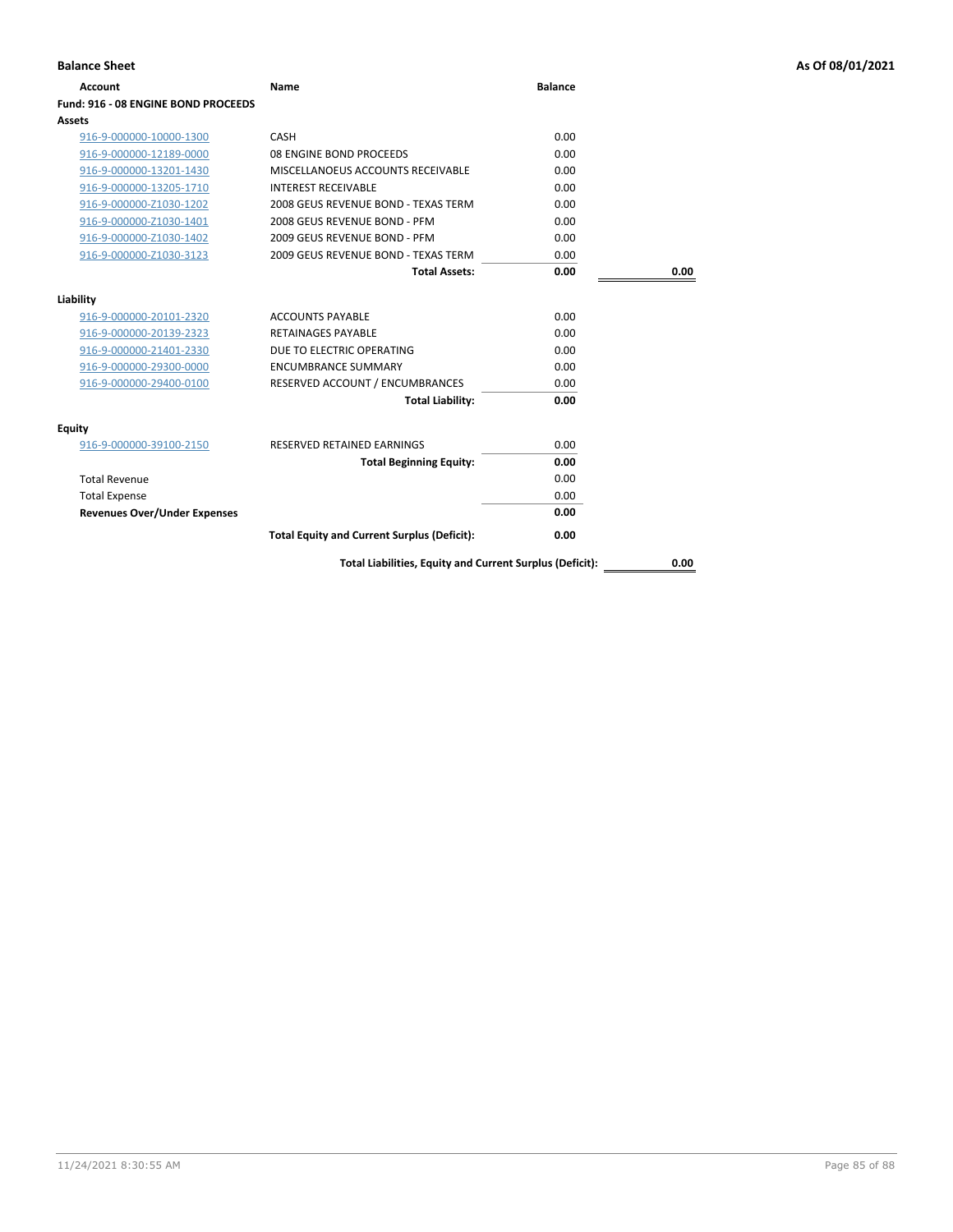| <b>Balance Sheet</b> | As Of 08/01/2021 |
|----------------------|------------------|
|                      |                  |

| <b>Account</b>               | Name                                                     | <b>Balance</b> |              |
|------------------------------|----------------------------------------------------------|----------------|--------------|
| Fund: 950 - CABLE / INTERNET |                                                          |                |              |
| Assets                       |                                                          |                |              |
| 950-9-000000-10000-1300      | <b>CASH</b>                                              | 1,412,705.15   |              |
| 950-9-000000-11550-1301      | PTO LIABILITY FUNDING                                    | 41,959.41      |              |
| 950-9-000000-13000-1420      | <b>CUSTOMER ACCOUNTS RECEIVABLE</b>                      | 355,170.21     |              |
| 950-9-000000-13001-1420      | NON CURRENT CUSTOMER ACCTS RECEIVAE                      | 365,730.98     |              |
| 950-9-000000-13002-1440      | ALLOWANCE FOR UNCOLLECTABLE                              | $-291,565.71$  |              |
| 950-9-000000-13003-1421      | UNBILLED YEAR-END ACCRUAL                                | 398,913.92     |              |
| 950-9-000000-13201-1430      | MISCELLANEOUS ACCOUNTS RECEIVABLE                        | -452.32        |              |
| 950-9-000000-13205-1710      | <b>INTEREST RECEIVABLE</b>                               | 0.00           |              |
| 950-9-000000-15801-1540      | <b>INVENTORY</b>                                         | 256,156.56     |              |
| 950-9-000000-16301-1070      | <b>CWIP</b>                                              | 0.00           |              |
| 950-9-000000-17501-1860      | <b>EMPLOYEE CONTRIBUTIONS</b>                            | 94,084.00      |              |
| 950-9-000000-17504-1860      | <b>INVESTMENT RETURN</b>                                 | $-182,818.00$  |              |
| 950-9-000000-17508-1860      | <b>EXPERIENCE DIFFERENCE- OUTFLOW</b>                    | 36,737.00      |              |
| 950-9-000000-17509-1860      | <b>EXPERIENCE DIFFERENCE - INFLOW</b>                    | $-4,057.00$    |              |
| 950-9-000000-17520-1860      | <b>ASSUMPTION CHANGES</b>                                | 8,915.00       |              |
|                              |                                                          |                |              |
| 950-9-000000-17608-1860      | OPEB DEFERRED OUTFLOW                                    | 19,137.00      |              |
| 950-9-000000-17609-1860      | OPEB DEFERRED INFLOW                                     | $-23,199.00$   |              |
| 950-9-000000-18001-5110      | <b>HEADEND, TRUNK &amp; DISTRIBUTION SYSTEM</b>          | 9,984,577.54   |              |
| 950-9-000000-18002-5111      | <b>HEADEND EQUIPMENT</b>                                 | 1,446,772.67   |              |
| 950-9-000000-18003-5120      | <b>DROPS</b>                                             | 2,085,649.58   |              |
| 950-9-000000-18101-5130      | <b>CUSTOMER PREMISES EQUIPMENT</b>                       | 1,267,770.00   |              |
| 950-9-000000-18102-5140      | PRODUCTION EQUIPMENT                                     | 50,880.47      |              |
| 950-9-000000-18201-5210      | <b>CENTRAL INTERNET EQUIPMENT</b>                        | 355,090.87     |              |
| 950-9-000000-18202-5220      | <b>CUSTOMER INTERFACE EQUIPMENT</b>                      | 280,820.68     |              |
| 950-9-000000-18301-5000      | <b>FIBER OPTICS</b>                                      | 890,477.49     |              |
| 950-9-000000-18501-5901      | STRUCTURES AND IMPROVEMENTS                              | 685,973.69     |              |
| 950-9-000000-18502-5910      | FURNITURE & OFFICE EQUIPMENT                             | 44,556.21      |              |
| 950-9-000000-18503-5920      | <b>TRANSPORTATION EQUIPMENT</b>                          | 338,295.50     |              |
| 950-9-000000-18504-5950      | LABORATORY EQUIPMENT                                     | 172,694.63     |              |
| 950-9-000000-18505-5960      | POWER OPERATED EQUIPMENT                                 | 0.00           |              |
| 950-9-000000-18506-5980      | MISCELLANEOUS EQUIPMENT                                  | 0.00           |              |
| 950-9-000000-18999-1080      | ACCUMULATED DEPRECIATION                                 | -11,405,522.65 |              |
|                              | <b>Total Assets:</b>                                     | 8,685,453.88   | 8,685,453.88 |
| Liability                    |                                                          |                |              |
| 950-9-000000-20101-2320      | <b>ACCOUNTS PAYABLE</b>                                  | 230.28         |              |
| 950-9-000000-20102-2321      | <b>CREDIT CARD PAYABLE</b>                               | 0.00           |              |
| 950-9-000000-20103-2322      | ACCRUED ACCOUNTS PAYABLE                                 | 0.00           |              |
| 950-9-000000-20815-2410      | SALES TAX PAYABLE - IN THE CITY                          | 27,815.04      |              |
| 950-9-000000-20816-2411      |                                                          |                |              |
| 950-9-000000-21001-1101      | SALES TAX PAYABLE - OUT OF CITY<br>DUE TO COG - GEN FUND | 0.00<br>0.00   |              |
| 950-9-000000-21507-2347      | DUE TO GBOD                                              | 0.00           |              |
| 950-9-000000-22001-2327      | SALARIES PAYABLE                                         |                |              |
|                              |                                                          | 44,560.62      |              |
| 950-9-000000-22002-2328      | PTO PAYABLE                                              | 66,283.80      |              |
| 950-9-000000-24000-2350      | <b>CUSTOMER DEPOSITS</b>                                 | 10,261.69      |              |
| 950-9-000000-26001-2283      | OBLIGATION FOR COMPENSATED ABSENCES                      | 12,958.69      |              |
| 950-9-000000-29300-0000      | <b>ENCUMBRANCE SUMMARY</b>                               | 0.00           |              |
| 950-9-000000-29400-0100      | RESERVED ACCOUNT / ENCUMBRANCES                          | 0.00           |              |
| 950-9-000000-29999-2280      | TOTAL OPEB LIABILITY                                     | 123,598.00     |              |
| 950-9-000000-29999-2283      | <b>NET PENSION LIABILITY</b>                             | 246,079.00     |              |
|                              | <b>Total Liability:</b>                                  | 531,787.12     |              |
| Equity                       |                                                          |                |              |
| 950-9-000000-39100-2160      | UNRESERVED RETAINED EARNINGS                             | 7,597,732.35   |              |
| 950-9-000000-39500-4210      | NET POSITION - PENSION                                   | $-438.00$      |              |
| 950-9-000000-39500-9261      | NET POSITION - PENSION                                   | $-116, 174.00$ |              |

**Total Beginning Equity: 7,481,120.35**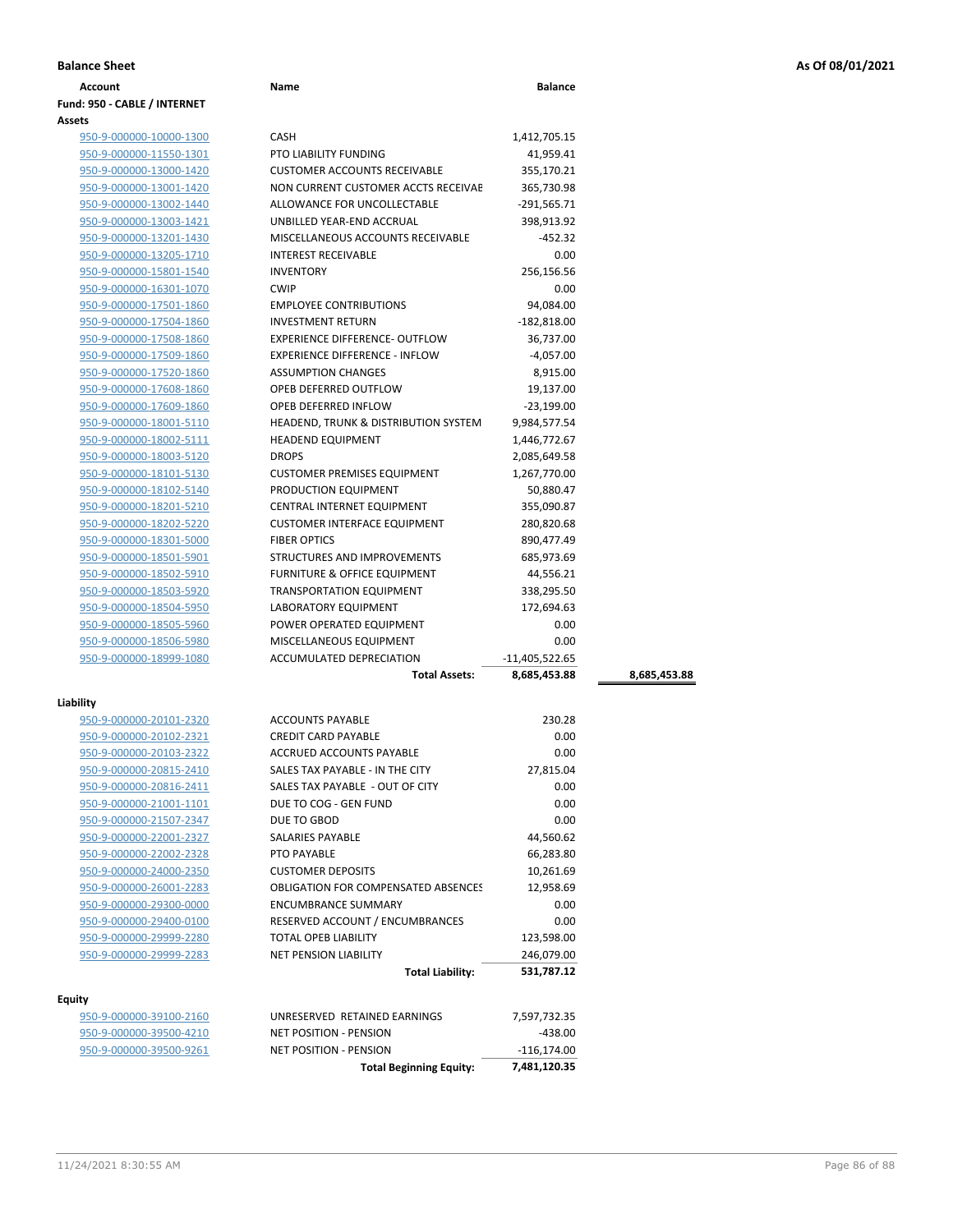| Account                             | Name                                               | <b>Balance</b> |
|-------------------------------------|----------------------------------------------------|----------------|
| <b>Total Revenue</b>                |                                                    | 5,434,310.65   |
| <b>Total Expense</b>                |                                                    | 4,761,764.24   |
| <b>Revenues Over/Under Expenses</b> |                                                    | 672.546.41     |
|                                     | <b>Total Equity and Current Surplus (Deficit):</b> | 8,153,666.76   |

**Total Liabilities, Equity and Current Surplus (Deficit): 8,685,453.88**